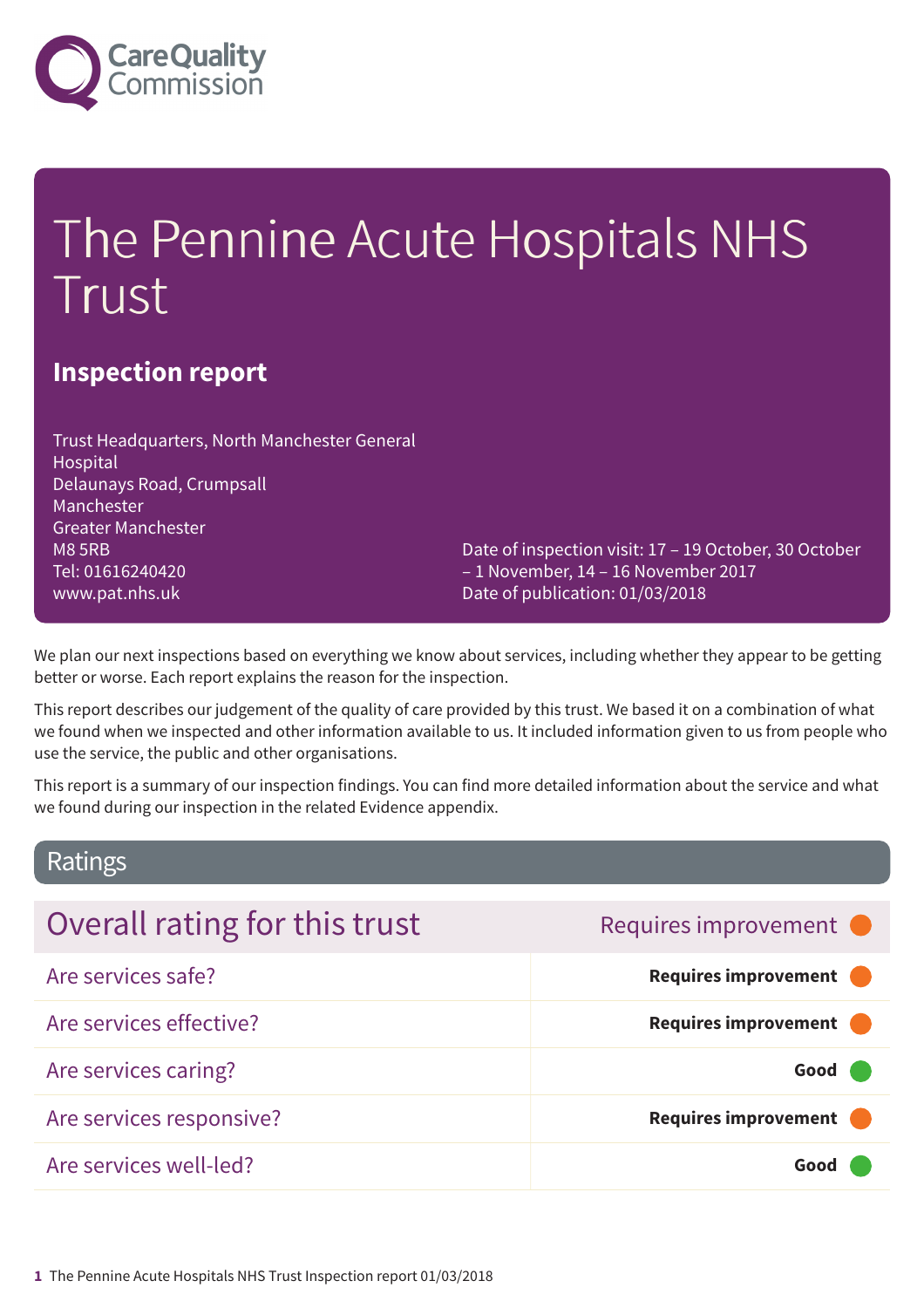We rated well-led (leadership) from our inspection of trust management, taking into account what we found about leadership in individual services. We rated other key questions by combining the service ratings and using our professional judgement.

### Background to the trust

The Pennine Acute Hospitals NHS Trust serves the communities of North Manchester, Bury, Rochdale and Oldham, along with the surrounding towns and villages. The area is the Northeast sector of Greater Manchester and has a population of around 820,000.

The trust provides a range of elective emergency, district general services, some specialist services and operates from four sites: North Manchester General Hospital, The Royal Oldham Hospital, Fairfield General Hospital and Rochdale Infirmary.

The trust provides services in the following specialties: urgent and emergency care, medicine, surgery, women and children, diagnostics, specialist services and community services. The major services are on two sites at North Manchester General Hospital and The Royal Oldham Hospital, each serving a population of approximately 400,000. The trust's main commissioners are NHS Bury, NHS Heywood, Middleton and Rochdale, NHS Oldham and NHS Manchester.

At the last inspection in August 2016 the trust was rated overall as 'inadequate'. There were serious concerns the trust did not have an understanding of its key risks at departmental, divisional or board level. In a number of services, including accident and emergency, maternity, children's and critical care, key risks were not recognised, escalated or mitigated effectively. We had found significant shortages in nursing, midwifery and medical staff.

We found performance reporting was inconsistent; this had been acknowledged by the trust and work was underway to address this, however, this work was still in its early stages at the time of the 2016 inspection. We also had concerns in respect of the quality of the data provided to support performance reporting. At the time we did not see any evidence of testing data quality in respect of performance monitoring and management.

Following the August 2016 inspection, a team of senior health executives from Salford Royal NHS Foundation Trust, with external support, undertook a diagnostic review of risk to patient safety. The focus was to identify areas for improvement that affected patient safety informed by the immediate concerns raised by the CQC. This was a ninemonth plan launched in the autumn of 2016 with a focus on the services rated as inadequate.

Since the inspection in August 2016, a new leadership structure has been put in place, with one Board of Directors across Salford Royal Foundation Trust and Pennine Acute Hospitals NHS Trust (collectively called 'Group'). There are four distinct care organisations in this Group: Oldham, Bury/Rochdale, North Manchester and Salford. Each care organisation has its own leadership team who report into the Group Board, called Committees in Common. This new Group arrangement is called the 'Northern Care Alliance NHS Group'.

### Overall summary

Our rating of this trust improved since our last inspection. We rated it as Requires improvement

### **What this trust does**

The trust runs services at North Manchester General Hospital, The Royal Oldham Hospital, Fairfield General Hospital and Rochdale Hospital.

4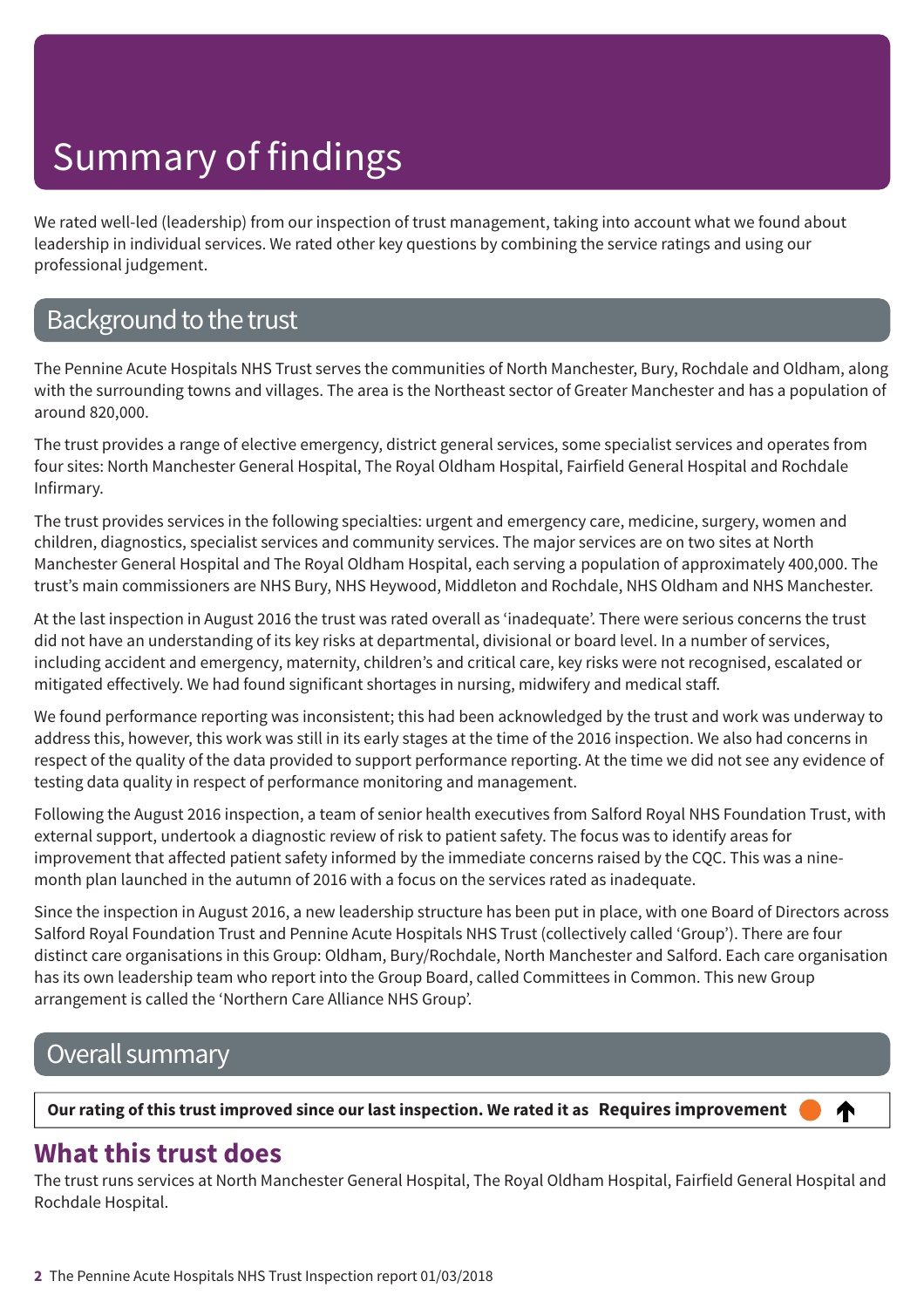The trust provides urgent and emergency care, general medical services, surgery, maternity, children and young people services, outpatients and diagnostics. A hyper acute stroke service is based at Fairfield General Hospital.

The trust has 1,068 general and acute beds, 129 maternity beds and 45 critical care beds.

### **Key questions and ratings**

We inspect and regulate healthcare service providers in England.

To get to the heart of patients' experiences of care and treatment, we ask the same five questions of all services: are they safe, effective, caring, responsive to people's needs, and well-led?

Where we have a legal duty to do so, we rate the quality of services against each key question as outstanding, good, requires improvement or inadequate.

Where necessary, we take action against service providers that break the regulations and help them to improve the quality of their services.

### **What we inspected and why**

We plan our inspections based on everything we know about services, including whether they appear to be getting better or worse.

Between 17 October and 16 November 2017 we inspected services at North Manchester General Hospital, The Royal Oldham Hospital and Fairfield General Hospital because at our last inspection we rated the trust overall as inadequate.

At North Manchester General Hospital we inspected urgent and emergency care, medical services, maternity and children and young people because these services were rated as inadequate at the last inspection. We also inspected surgical services which were rated as requires improvement.

At the Royal Oldham Hospital we inspected critical care services, maternity and children and young people which were rated as inadequate at the last inspection. We also inspected urgent and emergency services, medical services and surgery which were rated as requires improvement.

At Fairfield General Hospital we inspected urgent and emergency care, medical services and surgery because these services were rated as requires improvement at the last inspection.

We did no inspect Rochdale Infirmary or Community Services which were rated as good overall at the last inspection.

Our comprehensive inspections of NHS trusts have shown a strong link between the quality of overall management of a trust and the quality of its services. For that reason, all trust inspections now include inspection of the well-led key question at the trust level. Our findings are in the section headed is this organisation well-led?

### **What we found**

#### Overall trust

Our rating of the trust improved. We rated it as requires improvement because:

- We rated safe, effective and responsive as requires improvement, caring and well led as good.
- Our ratings for all three hospitals had improved. We rated North Manchester General Hospital, The Royal Oldham Hospital as requires improvement and Fairfield Hospital as good.
- In rating the trust we took into account the current ratings of services not inspected this time.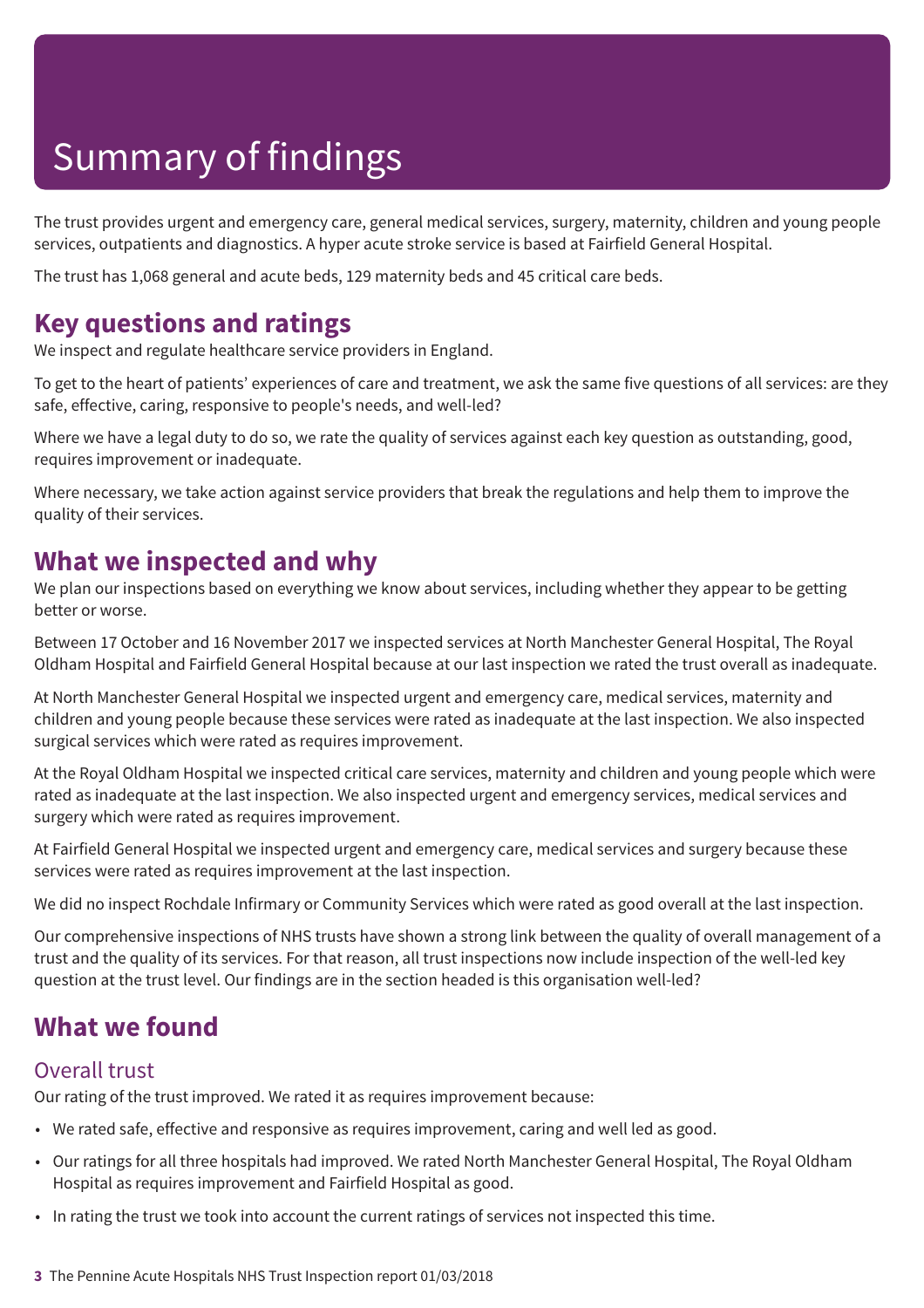- Our decisions on overall ratings take into account, for example, the relative size of services and we use our professional judgement to reach a fair and balanced rating.
- We rated well-led at the trust level as good.

#### Are services safe?

Our rating of safe improved. We rated it as requires improvement because:

- Although staffing levels had improved, the trust still did not have enough staff of the right qualifications, skills, and training. Staff numbers across the trust were lower than planned in medical care, surgery, critical care and children and young people services.
- Services did not always keep up to date and accurate records of patients' care to ensure that risks to patients were consistently assessed or action taken to reduce those risks.
- In maternity, staff did not effectively use the National Maternity Early Warning Score to monitor patients at risk of deteriorating.
- In surgery the World Health Organisation Surgical Safety Checklist was not consistently completed in line with national guidance.
- Checking and maintenance of equipment was not consistent in surgery and maternity.
- Not all staff in theatres were trained in appropriate levels of resuscitation to provide safe emergency care and treatment to patients in theatre.

However:

- The trust controlled infection risk well. Staff kept themselves, equipment and the premises clean. They used control measures to prevent the spread of infection.
- The trust had effective processes in place for the safe management of medicines in most of the services we inspected.
- The trust generally managed patient safety incidents well. Staff recognised incidents and reported them appropriately. Managers investigated incidents and shared lessons learned with the whole team and the wider service. When things went wrong, staff apologised and gave patients honest information and suitable support.

#### Are services effective?

Our rating of effective stayed the same. We rated it as requires improvement because:

- Not all staff fully understood their roles and responsibilities under the Mental Health Act 1983 and the Mental Capacity Act 2005.
- Consent was not always obtained or recorded in line with relevant guidance and legislation. There was a lack of consistency in how people's mental capacity was assessed and not all decision-making was in line with guidance and legislation.
- The management of pain was not consistently recorded, monitored or actioned. This was particularly noted for patients with a cognitive impairment where the assessment of pain was more complex.
- Some services did not always make sure that staff were competent for their roles; not all staff had completed their appraisals.

However:

- The trust provided care and treatment to patients based on national guidance and evidence of its effectiveness.
- **4** The Pennine Acute Hospitals NHS Trust Inspection report 01/03/2018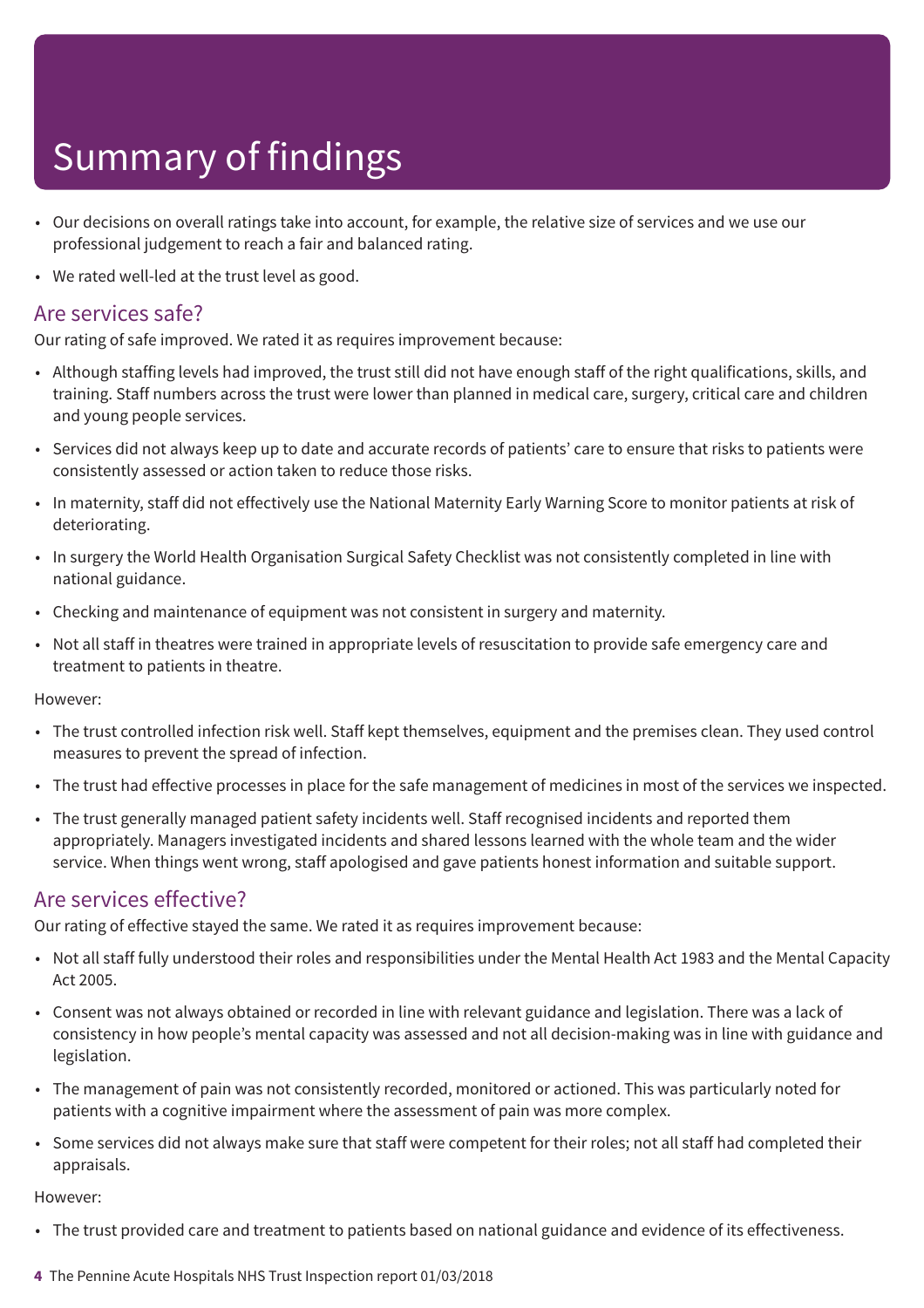- In services staff gave patients enough food and drinks to meet their needs and improved their health. They used appropriate feeding and hydration techniques and made adjustments for patients' religious, cultural and other preferences.
- Most services monitored the effectiveness of care and treatment and used the findings to improve. They compared local results with those of other services to learn and continue improving.
- Staff from different departments and disciplines worked together as a team for the benefit of patients.

#### Are services caring?

Our rating of caring stayed the same. We rated it as good because:

- All managers and staff treated patients with compassion, dignity and respect.
- All patients and carers said staff did everything they could to support them and more.
- Staff involved every patient in decisions about their care and treatment. Staff made sure to consider all aspects of a patient's wellbeing, including the emotional, psychological and social.

#### Are services responsive?

Our rating of responsive stayed the same. We rated it as requires improvement because:

- Not all national targets to ensure that patients could access the services when they needed them were being met. Patients were delayed from discharge and bed moves at night took place on a regular basis, which was not in line with trust policy.
- Some services did not consistently take into account patients' individual needs. Patients with complex needs such as a learning disability, dementia or mental health needs were not easily identified in order for staff to provide additional person centred support
- Most services treated concerns and complaints seriously and investigated them, but it was not always apparent that learned lessons from the results were shared with all staff.
- Waiting times for certain specialities in surgery was a challenge with operations being cancelled for non-clinical reasons. Reasons for cancellation included cases where beds were not available or surgical lists over ran.

However

- The trust showed improvement in working closely with commissioners and other external bodies to make sure it planned and delivered services according to the needs of local people.
- Managers and staff understood and followed procedures to manage access to treatment, particularly at times of increased need.
- Compared to the last inspection urgent and emergency care had showed an improving picture in meeting national targets.

#### Are services well-led?

Our rating of well-led improved. We rated it as good because:

- There had been significant changes to leadership and management structures since our last inspection. Most staff we spoke with talked positively about local leadership.
- The leadership teams had an understanding of the current challenges and pressures impacting on service delivery and patient care.
- **5** The Pennine Acute Hospitals NHS Trust Inspection report 01/03/2018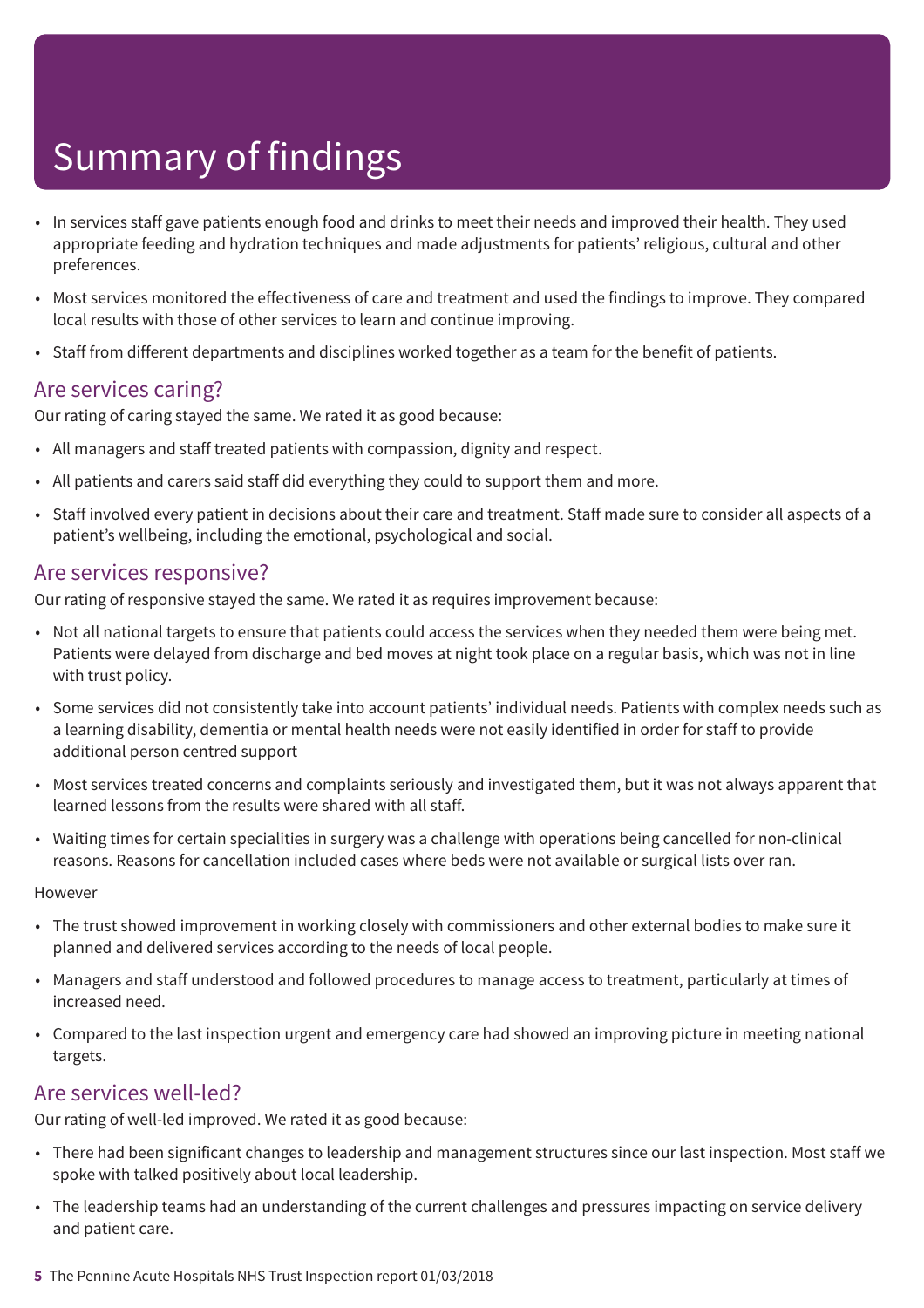- There was a supportive and open culture which was focused on learning and improvement.
- Services were improving the way they engaged with patients, staff, the public and local organisations to plan and manage appropriate services, and collaborated with partner organisations effectively.
- There was evidence of service improvements and innovations to benefit the local population.

#### However

- Governance frameworks were being established, but this was work in progress.
- Services were developing effective systems for identifying risks, planning to eliminate or reduce them and coping with both the expected and unexpected but this was at various stages of development across the services.

#### **North Manchester General Hospital**

Our rating of this hospital improved. We took into account the current ratings of services not inspected at this time. We rated the hospital as requires improvement because:

- We rated safe, responsive and effective as requires improvement and caring and well led as good.
- Of the services we inspected we rated two services as good and three services as requires improvement.
- The ratings for the services we inspected showed urgent and emergency care services, medical care, maternity and children and young people's services had improved and surgery has stayed the same since our last inspection.
- Although staffing levels had improved, the trust still did not have enough staff of the right qualifications, skills, and training. Staff numbers across the hospital were lower than planned particularly in medical care and surgery. There was a heavy reliance on bank and agency nursing and medical staff.
- The service did not always assess or respond to risk. Implementation of national guidance and checks was not consistently implemented in surgery and maternity.
- There was no formal system of support for midwives regarding safeguarding practice. There was no clear record to show women had been asked the required questions to identify safeguarding concerns at every interaction.

#### However

- There was evidence of good multidisciplinary working in most areas.
- There had been recruitment in to medical posts particularly in children and young people services which had a positive impact on patient care and treatment.
- There had been significant improvements in the midwifery staffing numbers since the last inspection.
- Staff we spoke with talked positively about local clinical ward based leadership at North Manchester hospital. The leadership teams had an understanding of the current challenges and pressures impacting on service delivery and patient care.
- We were told by patients and families during our inspection of positive examples of caring, compassionate care and maintaining privacy and dignity. Patients gave us positive feedback about the care they received.

See sections on individual services at North Manchester General hospital below for more information.

#### **The Royal Oldham Hospital**

Our rating of this hospital improved. We took into account the current ratings of services not inspected at this time. We rated the hospital as requires improvement because: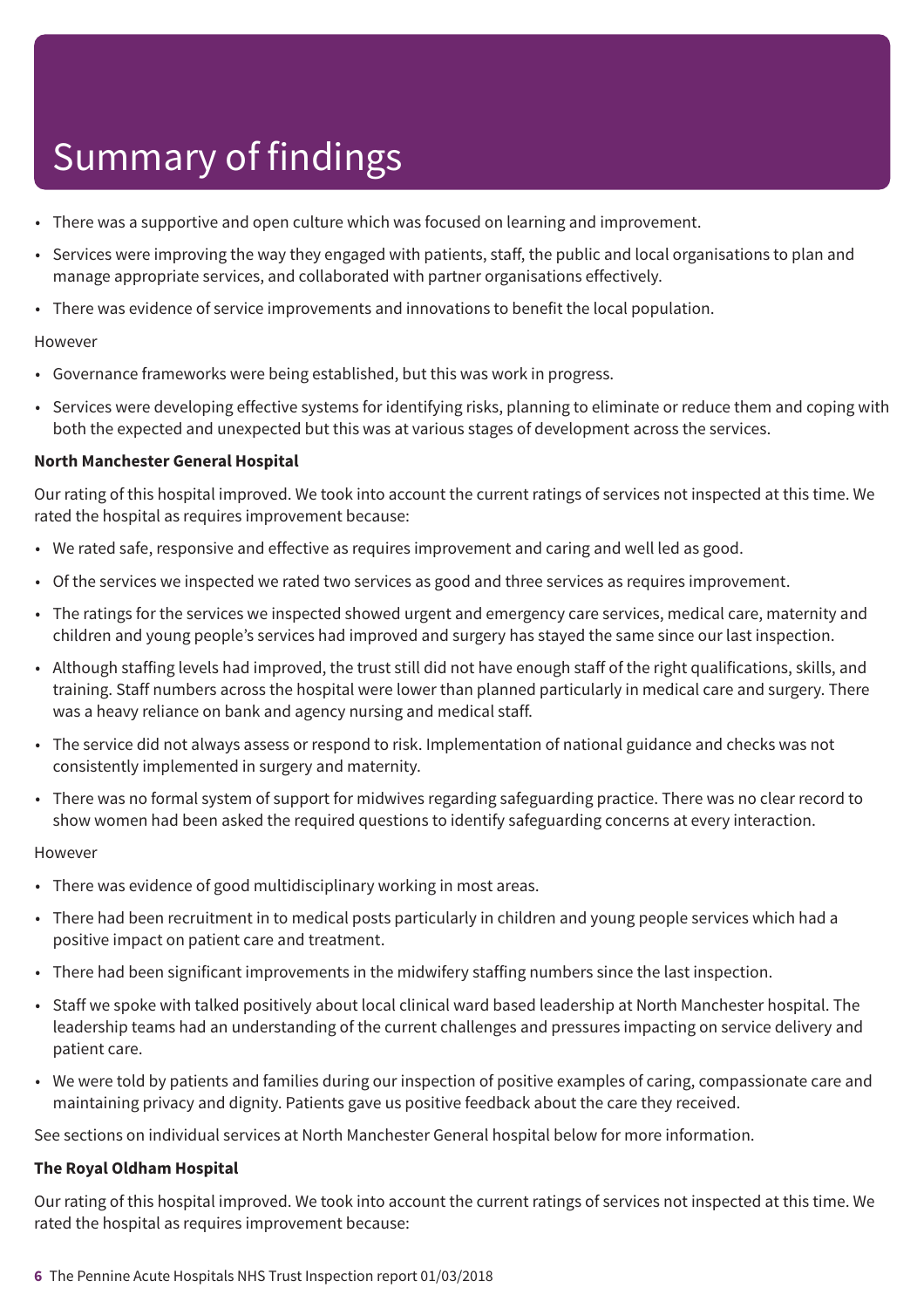- We rated safe, responsive, effective and well led as requires improvement and caring as good.
- Of the services we inspected we rated two services as good and four services as requires improvement.
- The ratings for the services we inspected showed urgent and emergency services, critical care, maternity and children and young people had improved and surgery has stayed the same since our last inspection.
- Nurse staffing remained a challenge in some services. For example on ward F8 (cardiology) and F7 (respiratory) we observed that enhanced care had not been provided to two patients who needed it due to inadequate staffing levels. There remained staff shortages in nursing and medical staff in children and young people services.
- The arrangements to ensure that patients' mental capacity was appropriately assessed and their individual rights protected were not consistently applied in all services to make sure that a valid consent was obtained for care and treatment.
- There had been some improvement to ensure there was medical leadership on the High Dependency Unit since the last inspection, however cover was only from 8am to 6pm. From 6pm to 8am patients were cared for by one of the medical teams, led by a consultant who was responsible for the patient with regards to their underlying condition. This remained a concern and did not comply with national standards.
- The review of Do Not Attempt Cardio Pulmonary Resuscitation particularly when a patient's condition had changed remained variable across surgical services.

#### However

• Vacancy rates had improved for medical staff across most services since our last inspection. Although there remained some gaps in medical cover, locum staff were recruited to cover gaps in the medical on call rota to ensure that safe care could be provided to patients at all times.

See sections on individual services at The Royal Oldham Hospital below for more information.

#### **Fairfield General Hospital**

Our rating of this hospital improved. We took into account the current ratings of services not inspected at this time. We rated the hospital as good because:

- We rated safe as requires improvement and effective, caring, responsive and well led as good.
- Of the services we inspected we rated one service as outstanding and two services as good.
- The ratings for the services we inspected showed urgent and emergency services, medical care and surgery had improved since our last inspection.
- Due to workforce and resource limitations, seven day working was not fully embedded across all service work streams.
- The theatre environment was not fit for purpose at the time of inspection.

#### **However**

- Both medical and nurse staffing had improved across services. Where there were gaps shifts were covered by overtime and agency staff and recruitment was continuing.
- Services were planned in a way to meet the individual's needs and the local population.
- Patients received care and treatment that was caring and compassionate from staff who were working hard to make sure that patient experience was positive and supportive.
- **7** The Pennine Acute Hospitals NHS Trust Inspection report 01/03/2018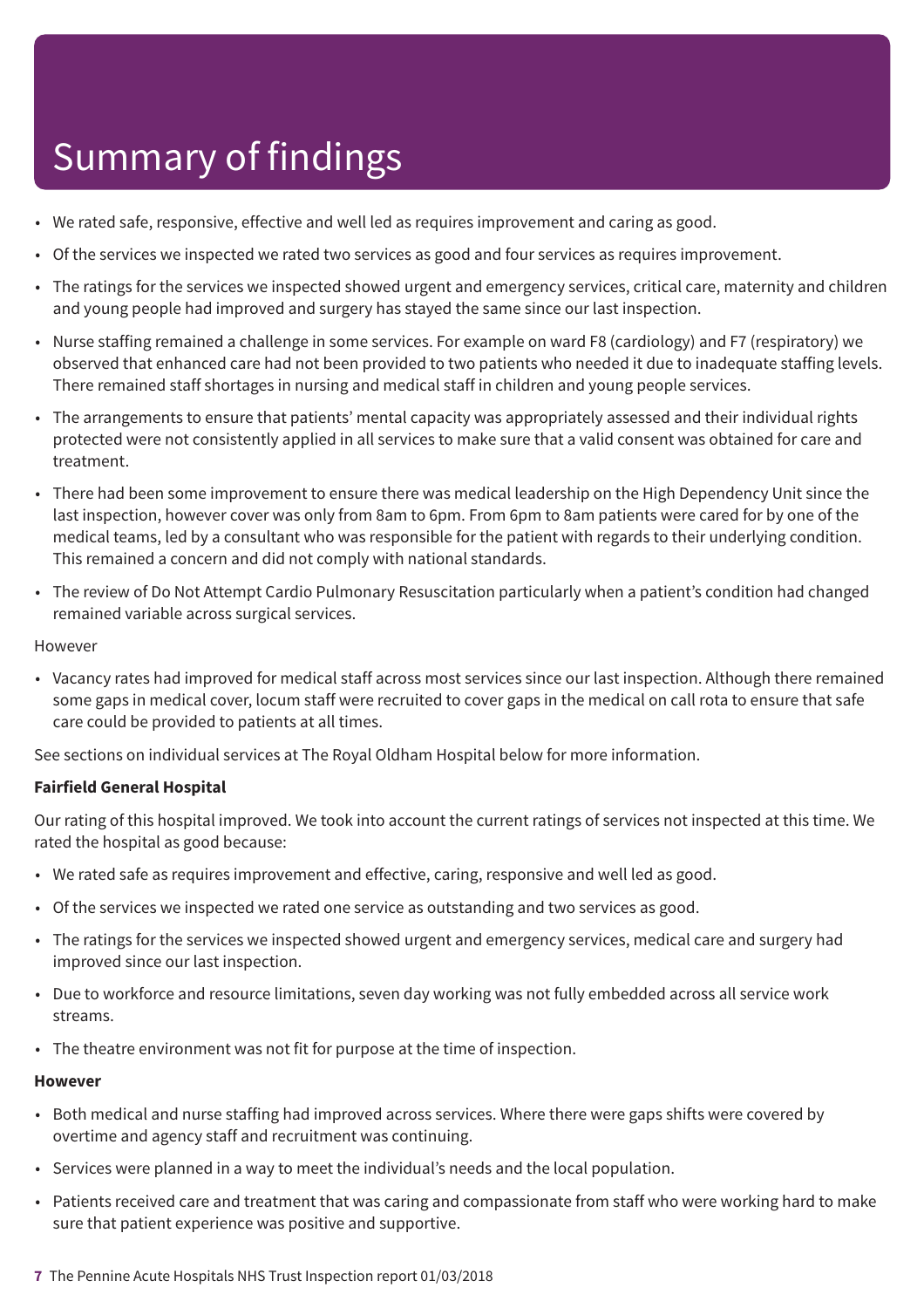- Most services controlled infection risk well. Staff kept equipment and premises clean. They used control measures to prevent the spread of infection. However on two medical wards we saw that patients nursed in side rooms with an infection, the doors were left open.
- Medical Care and Urgent and Emergency Care had taken steps to improve access and flow. This involved a redesign of services to reduce bed moves and to discharge vulnerable patients in a timely way.
- There was effective multi-disciplinary team working to support patients' needs.
- The directorate leadership teams were aware of their challenges and risks and were changing practice and processes in an attempt to tackle them.

See sections on individual services at Fairfield General Hospital below for more information.

### **Ratings tables**

The ratings tables in our full report show the ratings overall and for each key question, for each service, hospital and service type, and for the whole trust. They also show the current ratings for services or parts of them not inspected this time. We took all ratings into account in deciding overall ratings. Our decisions on overall ratings also took into account factors including the relative size of services and we used our professional judgement to reach fair and balanced ratings.

### **Outstanding practice**

We found examples of outstanding practice during the inspection. For more information, see the outstanding practice section in this report.

### **Areas for improvement**

We found areas for improvement including breaches of legal requirements that the trust must put right. We also found things that the trust should improve to comply with a minor breach that did not justify regulatory action, to prevent breaching a legal requirement, or to improve the quality of services.

### **Action we have taken**

We issued five requirement notices to the trust. That meant the trust had to send us a report saying what action it would take to meet these requirements. Our action related to breaches of legal requirements in medical care, surgery, critical care, maternity and children and young people.

For more information on action we have taken, see the sections on areas for improvement and regulatory action.

### **What happens next**

We will make sure that the trust takes the necessary action to improve its services. We will continue to monitor the safety and quality of services through our continuing relationship with the trust and our regular inspections.

### **Outstanding practice**

We found the following areas of outstanding practice:

#### **Trustwide**

• The trust had implemented the Nursing and Accreditation system across all sites. All wards had been assessed and reassessed and there was clear evidence of improvement with the introduction of this system.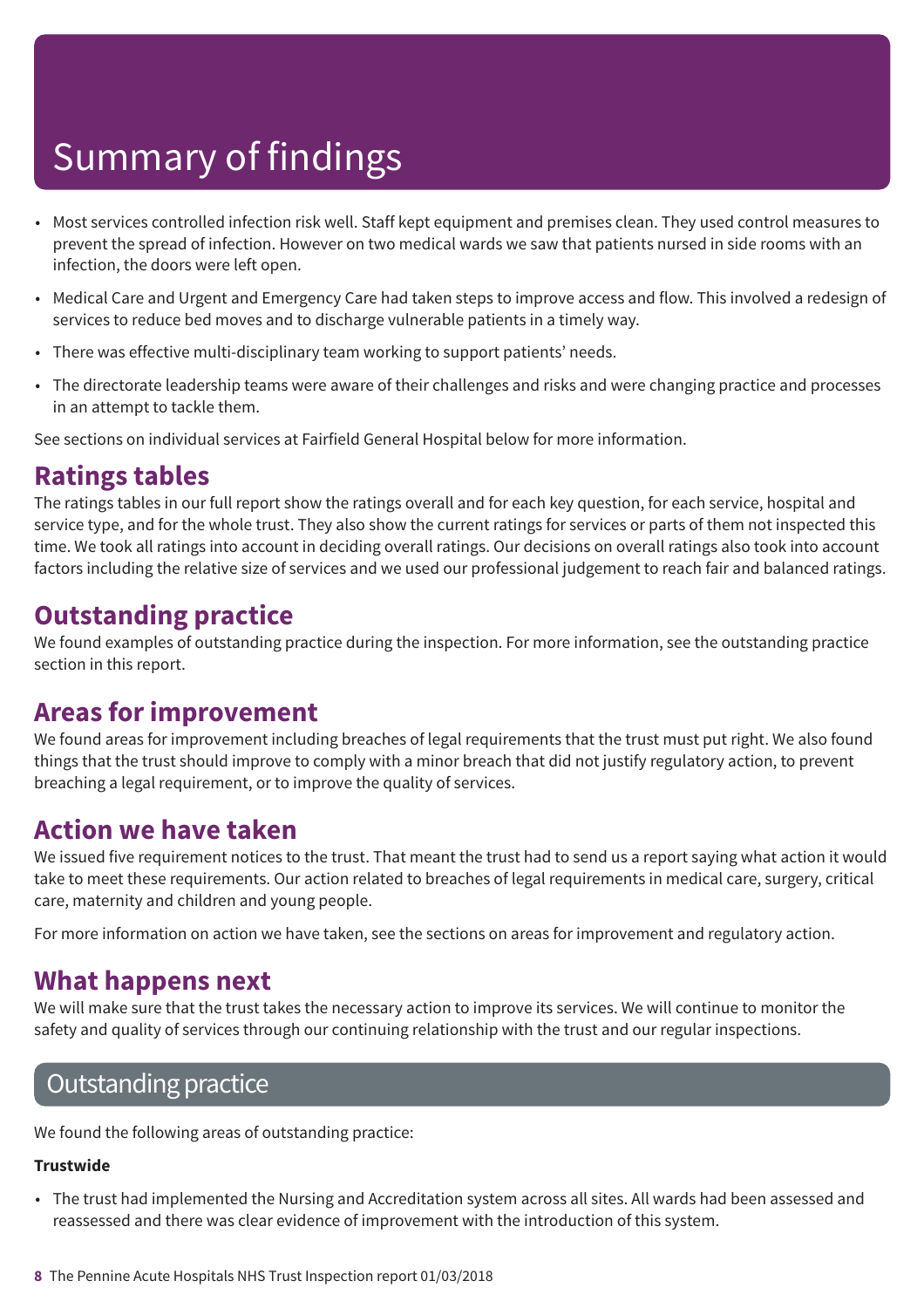• Staff on all sites managed a recent major incident where they had received a number of critically injured trauma patients. Staff worked in an outstanding way to deliver care and treatment. The service was rearranged to facilitate effective treatment for this cohort of patients. Additional staff came in from home without being asked and worked throughout the night to stabilise patients.

#### **At North Manchester General Hospital**

• Urgent and emergency care had a bespoke sensory room for use with children who had a range of sensory impairments, including children on the autistic spectrum and children with learning disabilities. The room had been co-produced with patients and families and provided outstanding facilities.

#### **At The Royal Oldham Hospital**

- The discharge ward had made a number of adaptations to meet the complex needs of patients. This included pictures on the walls of old Oldham, a dementia garden and the development of dementia boxes which contained pictures that staff could use for discussion and social interaction with patients.
- A medicines management assistant prepared trays of commonly used medicines for intensive treatment which meant the appropriate medicines were readily available for use in an emergency.
- The therapies team and Red Cross team worked effectively with staff to facilitate earlier discharge of vulnerable patients. This meant that necessary equipment could be transferred to the patient's home, and patients were supported following discharge.

#### **At Fairfield General Hospital**

- The urgent and emergency care department worked closely with the medical wards to implement the 'golden patient' initiative. This aimed to identify one patient per ward who could be safely discharged before 10am each morning. This provided up to eight beds to transfer overnight patients requiring admission out of urgent and emergency care each morning.
- An occupational therapy navigator, who worked with a physiotherapist and nurse between the hours of 8am and 8pm, seven days a week, improved flow out of the urgent and emergency care department. The team were able to liaise with the community crisis team, social services and the local authority to arrange packages of care or equipment for patients who required support in the community but did not require admission.
- The activity co-ordinators on ward 21 provided activities seven days a week with family involvement. This had reduced the number of staff needed for enhanced interventions and reduced patient incidents at night.
- The stroke service supported patients with aphasia (impairment of language) and there were communication passports that had been developed with patients. A note could be put onto the hospital appointment system so that patients were informed of their next appointment by the most appropriate communication method agreed with the patient.

### Areas forimprovement

Action the trust MUST take is necessary to comply with its legal obligations. Action a trust SHOULD take is to comply with a minor breach that did not justify regulatory action, to prevent it failing to comply with legal requirements in future, or to improve the quality of services.

#### **Action the trust MUST take to improve:**

#### **In Well-Led**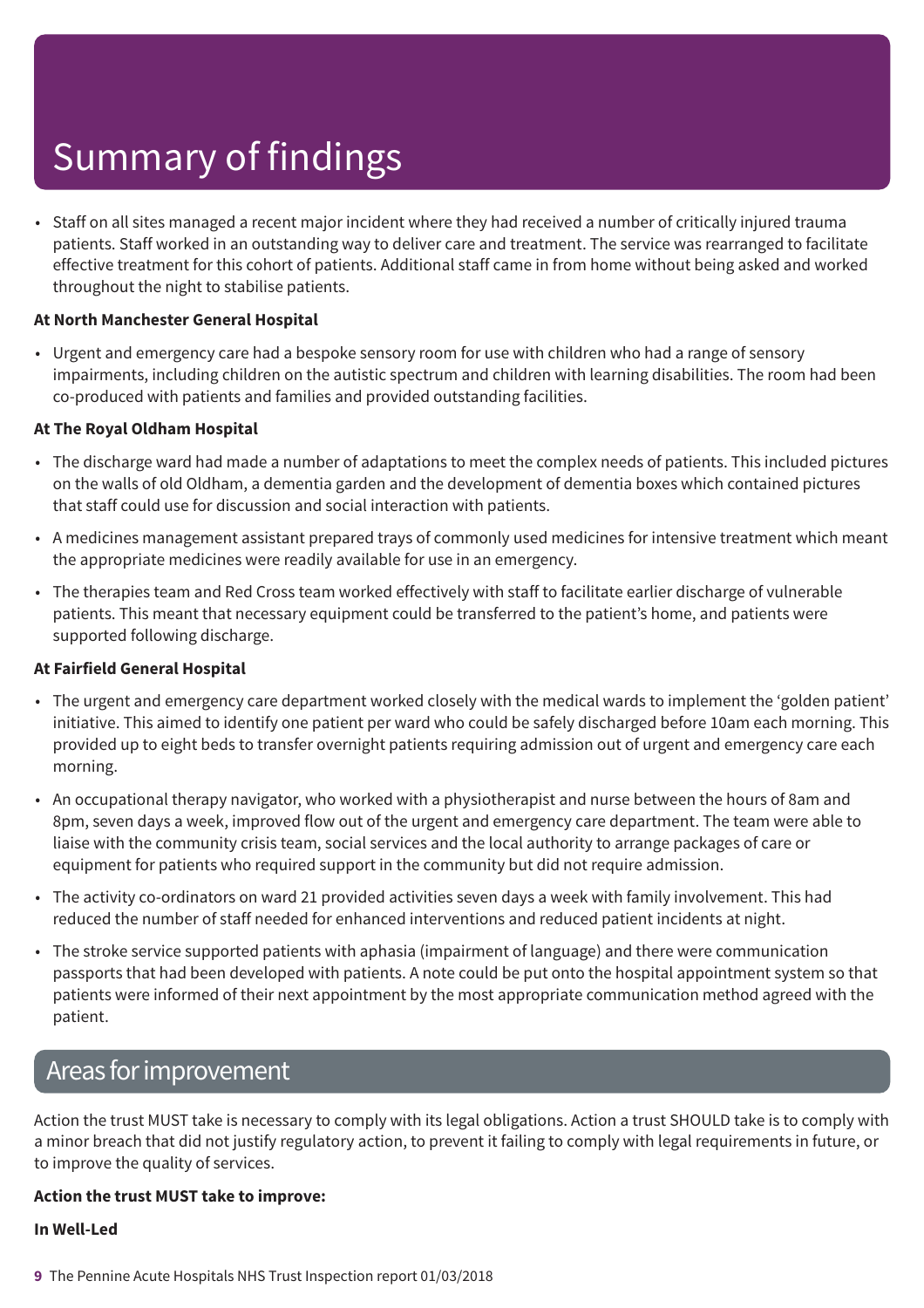• The trust must ensure that information technology infrastructures are fit for purpose.

#### **In Medicine**

- The trust must ensure that management of pain is consistently recorded, monitored and actioned, particularly for patients with a cognitive impairment where the assessment of pain is more complex.
- The trust must ensure that the principals of the Mental Capacity Act 2005 are followed so that patients' rights are fully maintained and valid consent is consistently obtained.
- The trust must ensure that appropriate records of patients' care and treatment are up to date and accurate to ensure that risks to patients are consistently assessed or action taken to reduce those risks.
- The trust must ensure that staff have the knowledge and training to recognise what patient safety incidents to report.
- The trust must ensure that there are enough staff with the right qualifications, skills, training and experience to keep people safe from avoidable harm and abuse and to provide the right care and treatment.

#### **In Surgery**

- The trust must ensure that the World Health Organisation Surgical Safety Checklist is completed accurately including verbalising counts of instruments.
- The trust must ensure that theatre staff are trained in appropriate levels of resuscitation to provide safe emergency care and treatment to patients in theatre.

#### **In Critical Care**

- The trust must continue to deliver care in line with and address the areas where they do not meet the Guidelines for the Provision of Intensive Care Services Core Standards.
- The trust must ensure that it employs sufficient numbers of suitably qualified, competent, skilled and experienced staff in order to meet the needs of patients using the service and to keep them safe at all times.
- The trust must ensure that levels of medical staff have completed mandatory training in line with the trusts targets.
- The trust must ensure that risk assessments are completed appropriately and risk management plans put into place where risks are identified.
- The trust must ensure that patient records are completed appropriately in order to allow staff to effectively manage and monitor the care of patients.

#### **In Maternity**

- The trust must ensure that assessments to identify a deteriorating woman are completed within the prescribed timescale and any deterioration recorded and escalated according to trust policy.
- The trust must ensure that systems for checking and monitoring emergency equipment are consistent across maternity services.
- The trust must ensure that the World Health Organisation Surgical Safety Checklist is implemented correctly at every surgical intervention.

#### **In Children and Young People Services**

- The trust must increase medical and nurse staffing establishment to ensure all shifts are staffed safely.
- The trust must ensure that medication is prescribed, recorded and given correctly to patients.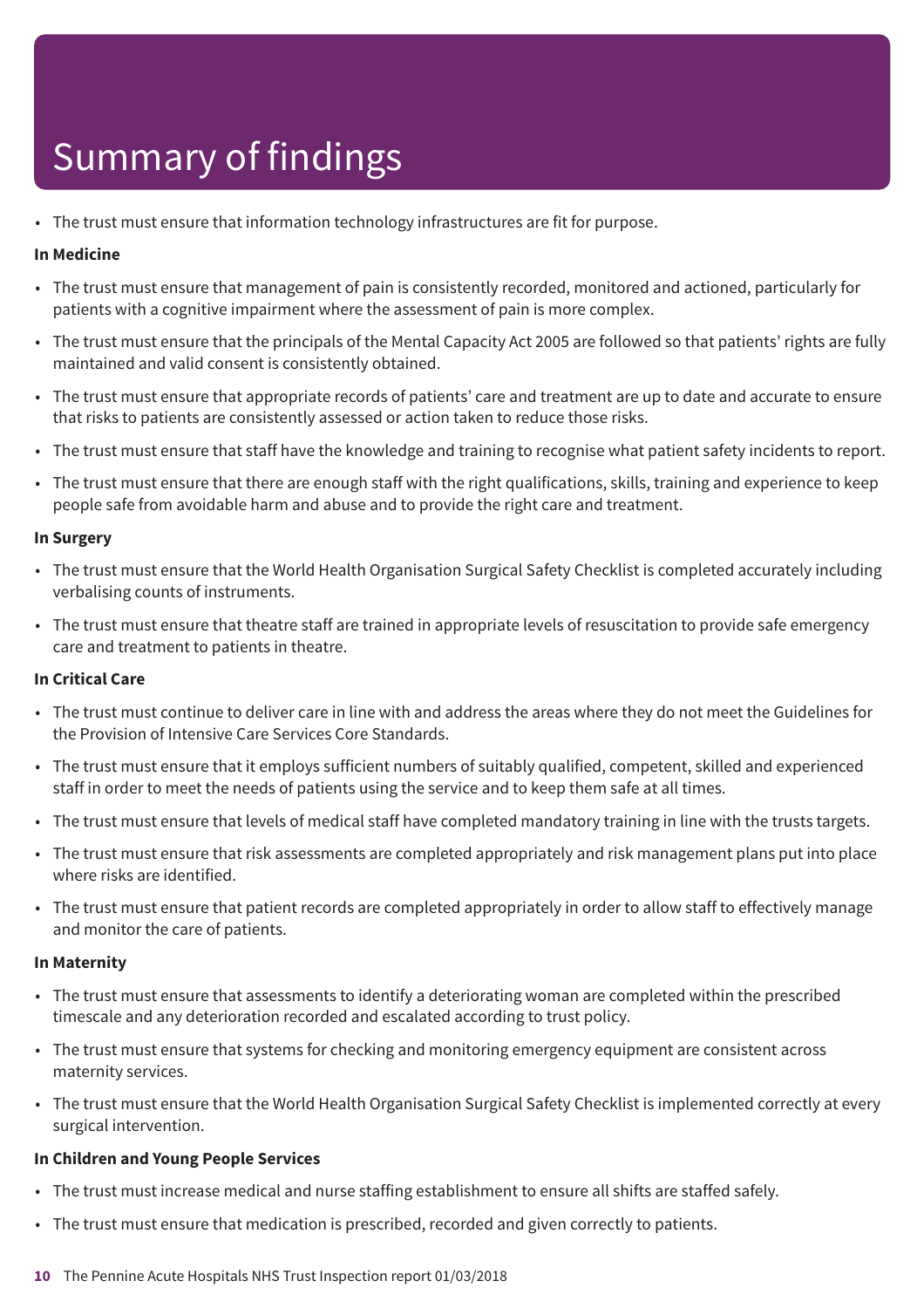• The trust must ensure that incidents are investigated appropriately, actions are managed and completed and that learning results in improved practices.

#### **Action the trust SHOULD take to improve:**

#### **In Urgent and Emergency Care**

- The trust should ensure it continues to take action to improve performance against the Royal College of Emergency Medicine's clinical standards.
- The trust should continue to ensure that it meets key national targets for caring for patients in urgent and emergency care.
- The trust should ensure relevant grades of medical staff are trained to level 3 adults and children's safeguarding.
- The trust should ensure there is consultant presence in urgent and emergency care which is in line with national guidance for consultant presence of 16 hours a day.
- The trust should ensure that unplanned re-attendance rates are reduced.
- The trust should ensure there is an appropriate viewing room for recently deceased patients at North Manchester General Hospital and Fairfield General Hospital.
- The trust should ensure that staff routinely lock computer stations when they are not present to protect patient data.
- The trust should ensure that patients' medicines on the urgent and emergency observation ward at Royal Oldham Hospital are stored securely and separately from the ward's stock of controlled medicines.
- The trust should consider the demographical and language needs of the service's local population in the provision of leaflets within the department.
- The trust should consider how it can ensure consistency in the completion of the paediatric assessment form, encourage a 'think family' approach, and reduce the reliance on professional curiosity to identify potential safeguarding concerns.
- The trust should consider how it can improve the quality of safeguarding referrals to the local authority safeguarding teams.
- The trust should consider how it can ensure there is sufficient physical capacity within the paediatric department at Royal Oldham Hospital to meet the demands on the service.
- The trust should consider how it can ensure provision of an appropriately designated place of safety for children attending Royal Oldham Hospital experiencing mental health symptoms.
- The trust should consider more clearly defining and recording the dates that risks were first entered onto the risk register.
- The trust should consider what actions could be taken to improve the use of paediatric pathways and formal guidance within the department.
- The trust should consider what actions could be taken to improve and monitor the quality and completion of paediatric assessment forms.
- The trust should consider removal of potential ligature points in the toilet next to the mental health assessment room within the 'majors' area at Fairfield Hospital.
- The trust should consider how it can ensure all patients are informed of the likely waiting time for treatment.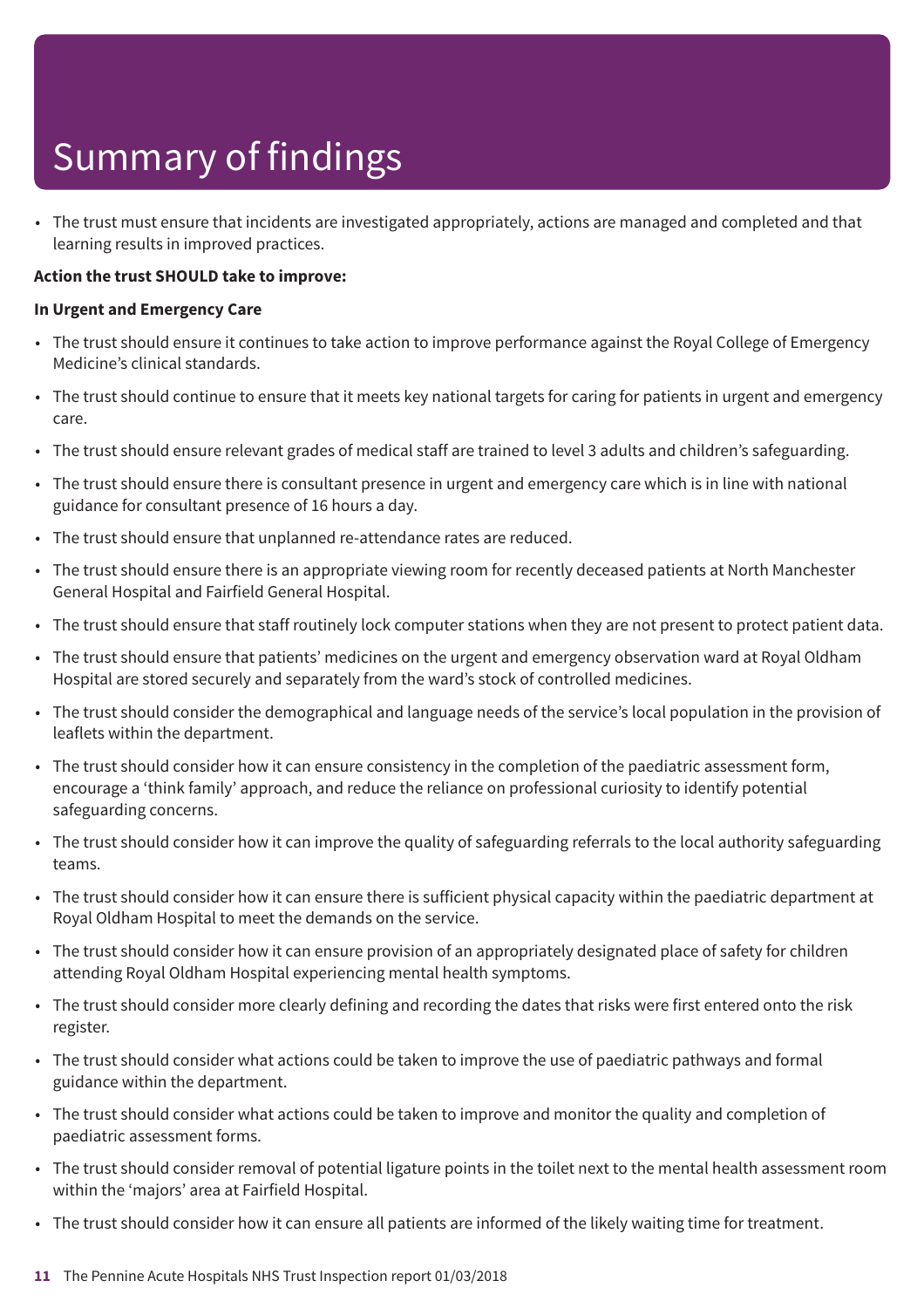- The trust should consider what actions it can take to improve the environment within the triage room at Fairfield Hospital in order to maintain patient privacy during triage assessments.
- The trust should consider how it can improve parents' and carers' knowledge of how to alert staff to the deterioration of a child within the paediatric waiting area at Fairfield Hospital.

#### **In Medicine**

- The trust should ensure that the ambulatory unit at North Manchester General Hospital is suitable to meet the needs of patients, reduce the risk of infection and maintain patient dignity.
- The trust should ensure staff movements to different wards to fill staffing gaps are effectively monitored and evaluate the impact of this on patient care.
- The trust should continue to improve standards identified in the 2016 Lung Cancer Audit particularly around the proportion of patients seen by a Cancer Nurse Specialist.
- The trust should ensure that staff have the training and competency to undertake their job roles particularly staff working on cardiology wards.
- The trust should ensure that staff use interpreters for patients where required.
- The trust should ensure that intentional rounding is completed on time and in an effective way.
- The trust should ensure that medicines are stored at safe temperatures, in accordance with manufacturers' recommendations.
- The trust should ensure its arrangements to keep doors closed when patients are being barrier nursed in side rooms.
- The trust should ensure effective arrangements to manage records including electronic copies to allow staff to effectively manage and monitor the care of patients.

#### **In Surgery**

- The trust should ensure consistent reporting of incidents by all staff.
- The trust should ensure consistent completion of cleaning checklists.
- The trust should ensure staff compliance with patient related infection prevention and control training.
- The trust should ensure action is taken to improve compliance with best practice in the taking of consent so that patients are given sufficient time to understand the information about their care and treatment.
- The trust should ensure rates of surgical site infections are monitored.
- The trust should ensure all equipment within theatres is in date and serviced.
- The trust should ensure theatre premises are maintained and fit for purpose.
- The trust should ensure action is taken when temperature readings of medicine fridges or areas where medication is stored are recorded outside of the recommended range.
- The trust should ensure continued improvement for staff to complete sepsis six training.
- The trust should ensure staffing levels are maintained in accordance with national guidelines.
- The trust should ensure action is taken to improve compliance with the recommendations of the British Orthopaedic Association standards for trauma to prevent patients waiting longer than 36 hours before surgery for fractured neck of femur.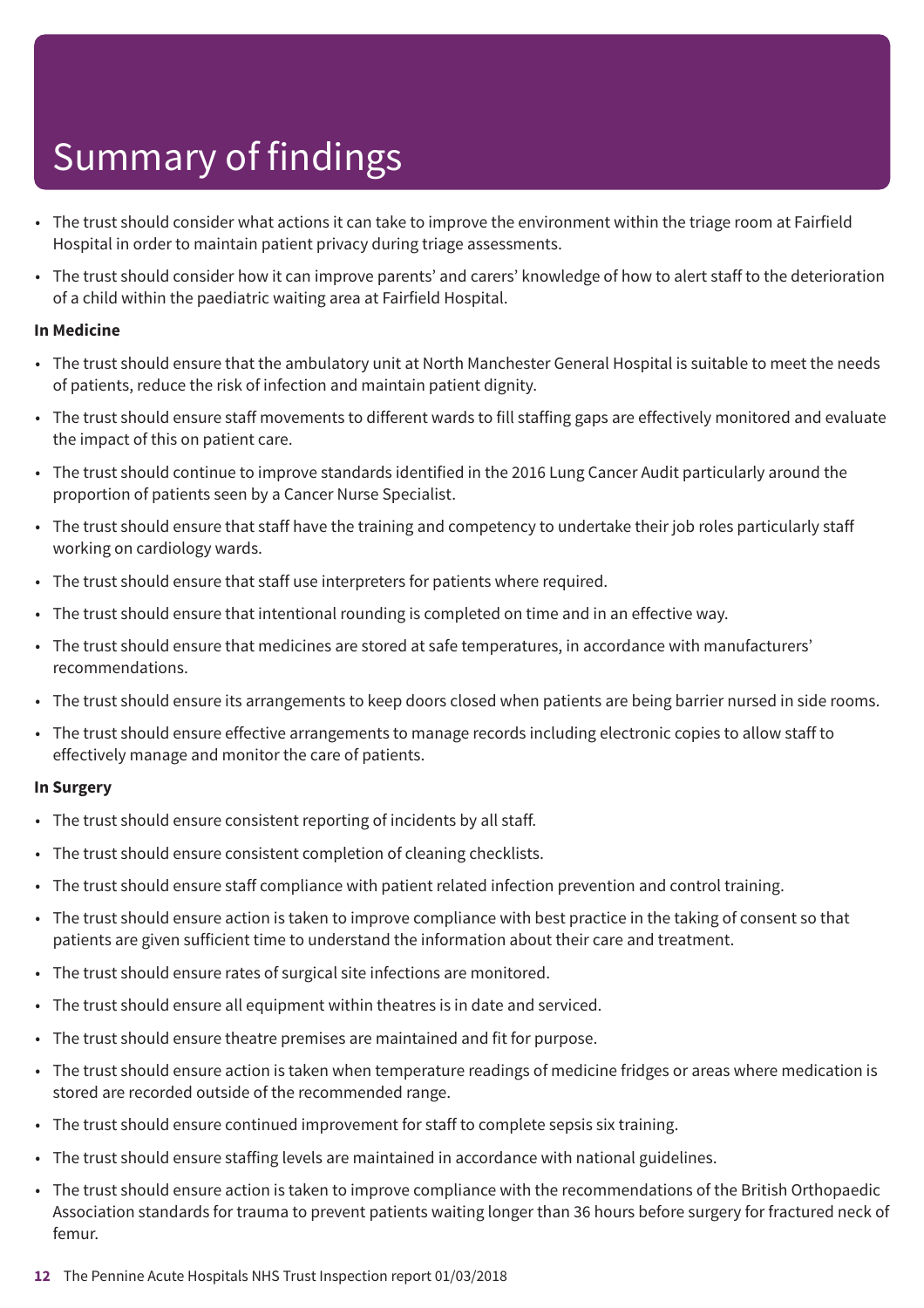- The trust should ensure continued improvement to review Do Not Attempt Cardiopulmonary Resuscitation decisions regularly particularly when a patients' condition and prospects change.
- The trust should ensure that assessments of mental capacity are completed appropriately and reviewed as capacity alters.
- The trust should ensure that all cleaning fluids are in locked cupboards when not in use.
- The trust should consider how patient information is consistently displayed in all areas.
- The trust should ensure that complaints are responded to in line with trust policy.

#### **In Critical Care**

- The trust should ensure that safety information displayed publicly is accurate.
- The trust should ensure that staff movements to different wards are recorded, in order that accurate staffing levels on the critical care unit are documented.

#### **In Maternity**

- The trust should ensure there is an effective system for records from community midwives to be available to other health professionals.
- The trust should ensure that systems to record the temperature of water in the birthing pools are consistent.
- The trust should ensure that the midwifery staffing rota accurately reflects the actual number of midwives working in one area at all times
- The trust should ensure that administration of intravenous fluids is accurately recorded.
- The trust should ensure that plans to introduce arrangements for safeguarding supervision for all midwives are expedited.
- The trust should ensure there are processes to show women have been asked the required questions to identify safeguarding concerns at every interaction.
- The trust should ensure that there are clear guidelines for the emergency admission of women into the maternity triage area.
- The trust should ensure that time is allocated for medical staff to attend mortality and performance management meetings.
- The trust should consider a review of systems to ensure that waiting times for women to see doctors in the triage area are reduced.
- The trust should ensure staff communicate with women to ensure that their pain is managed effectively.

#### **In Children and Young People Services**

- The trust should ensure it continues to improve its compliance in the use of the Manchester Children's Early Warning scoring system.
- The trust should ensure all staff achieve mandatory training compliance levels which have been set by the trust.
- The trust should continue to review and monitor progress to ensure compliance with Facing the Future: Standards for Acute General Paediatric Services.
- The trust should ensure staff keep appropriate records of patients' care and treatment.
- **13** The Pennine Acute Hospitals NHS Trust Inspection report 01/03/2018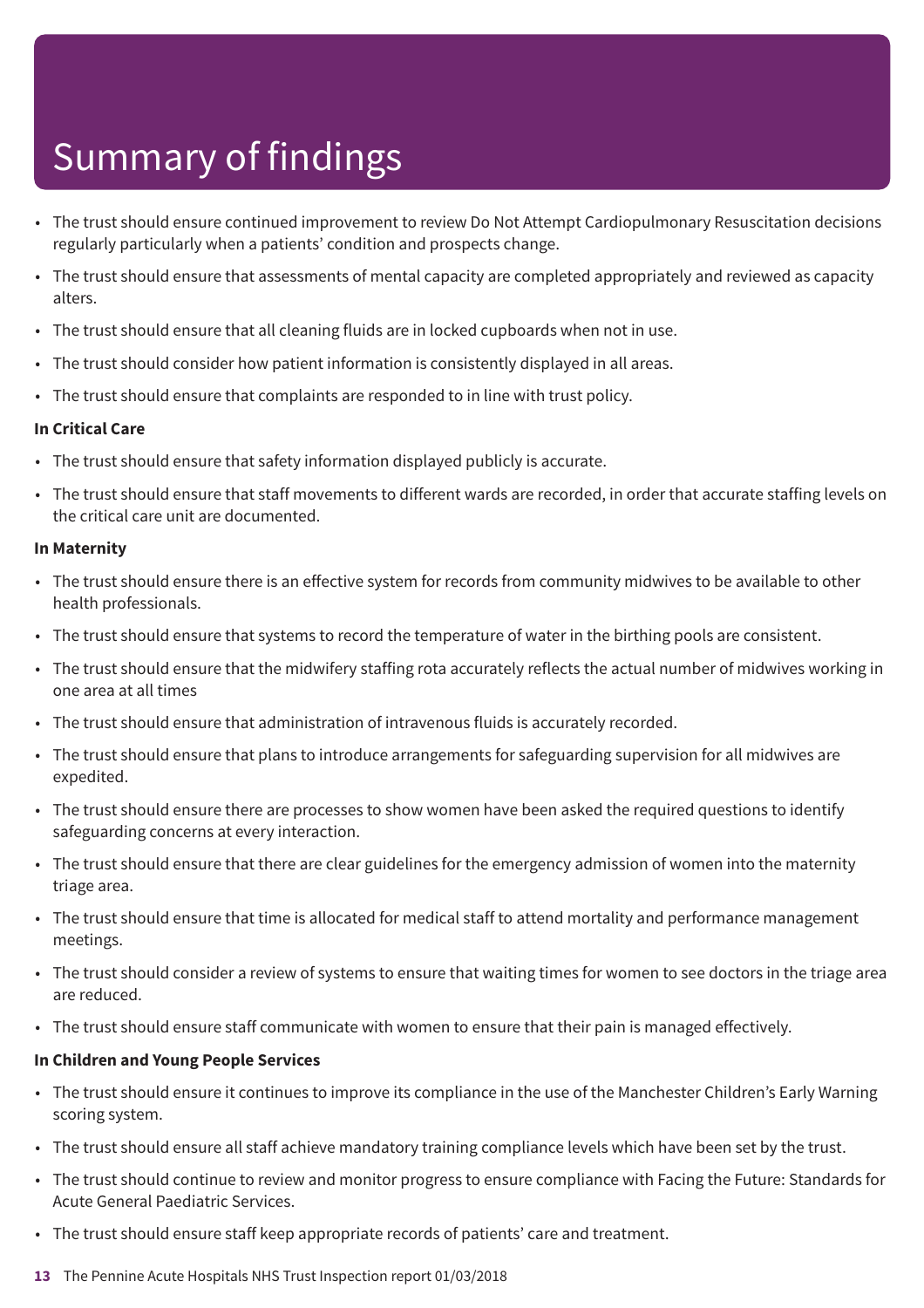- The trust should improve systems for identifying risks, planning to eliminate risks or reduce risks.
- The trust should make sure that intravenous stands have 'I am clean' stickers with dates on once they have been cleaned.
- The trust should ensure the outdoor play area near the children's ward at Royal Oldham Hospital is clean and update play equipment where necessary.
- The trust should ensure arrangements to review clinical guidelines are effective.
- The trust should ensure that fridge temperatures are checked, monitored and recorded every day.
- The trust should ensure that the Paediatric Observation and Assessment Unit at Royal Oldham Hospital are not used as a holding area for children awaiting admission.
- The trust should ensure that all staff feel safe to speak up if they have concerns.
- The trust should ensure that minutes of meetings have clear actions documented, indicating who will need to complete actions and by when.
- The trust should ensure that the office in the Paediatric Observation and Assessment Unit at Royal Oldham Hospital is not accessible to unauthorised persons to safeguard data protection of clinical information.
- The trust should make sure notes trolleys are locked when not attended to by an authorised member of staff.

### Is this organisation well-led?

Our comprehensive inspections of NHS trusts have shown a strong link between the quality of overall management of a trust and the quality of its services. For that reason, we look at the quality of leadership at every level. We also look at how well a trust manages the governance of its services – in other words, how well leaders continually improve the quality of services and safeguard high standards of care by creating an environment for excellence in clinical care to flourish.

This was our first review of well led at the trust under our next phase methodology. We rated well

led as good because:

- The senior leadership team had the skills, knowledge, abilities and commitment to provide high-quality services. This was being embedded through the care organisations to the different management levels in the trust; however, this was still being developed and required further work to ensure the new leadership structures were effective across all of the hospital sites.
- The non-executive directors had a variety of skills, knowledge and experience, which was relevant to their roles. Nonexecutive directors were positive about the effectiveness of the trust leadership team; they felt it was stronger than it previously had been.
- The trust had a clear vision and strategy, but the trust was not yet in a position to have a 'bottom up' approach to strategy development through the clinical teams, due to only just establishing clear clinical director roles.
- The leadership team demonstrated a level of awareness of the priorities and challenges facing the trust. Staffing remained a significant risk, but there had been investment in staffing across professional groups and re-basing of ward establishments. Recruitment was challenging, but there were recruitment strategies in place.
- Managers and staff embraced innovation and tried hard to improve the quality and sustainability of services.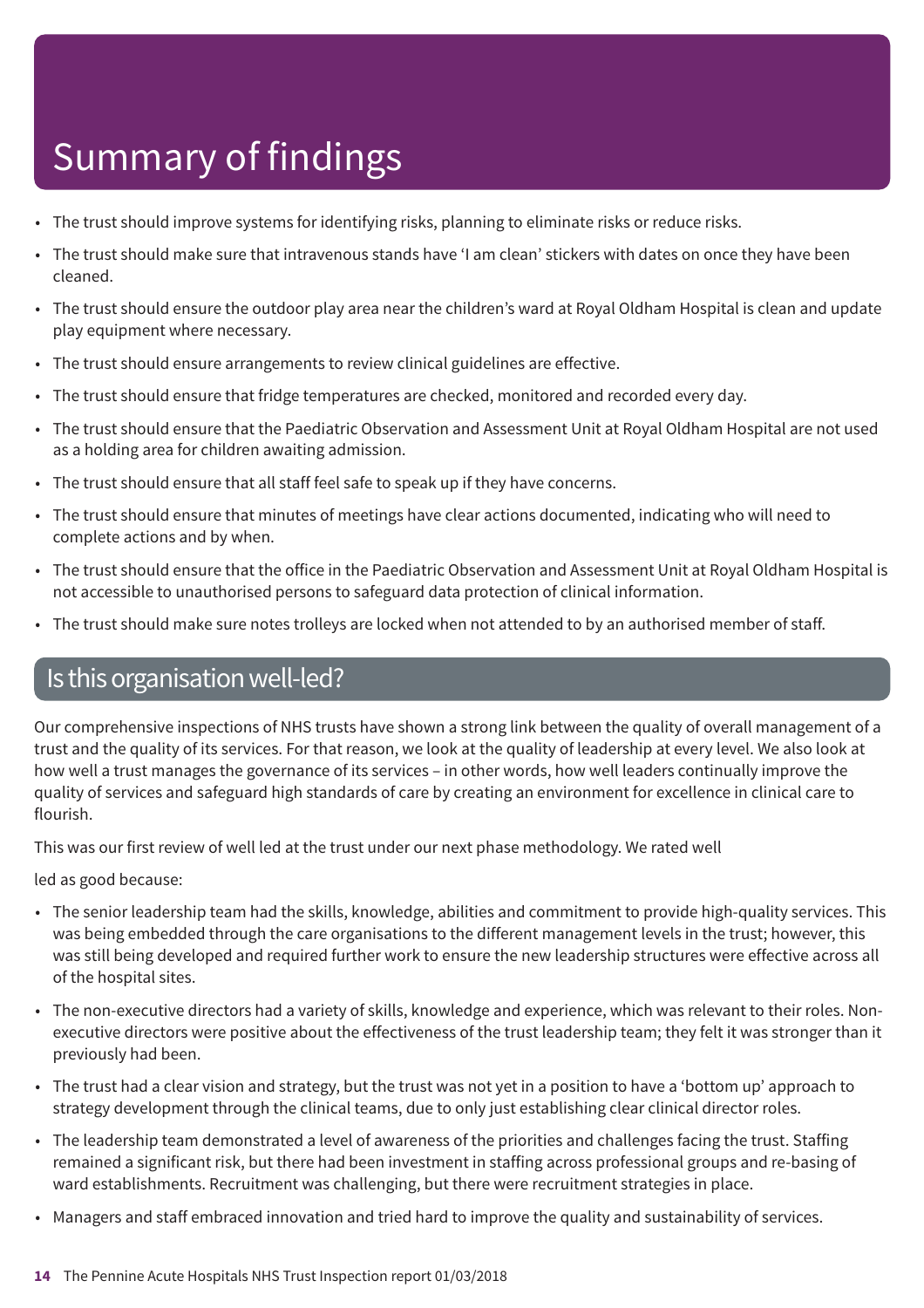- Most staff we spoke with described a continued improvement in the culture since our last inspection and spoke positively about the leadership team. There were cultural challenges with some clinical groups, particularly surgeons at The Royal Oldham Hospital, but the senior team were fully aware of this.
- The trust engaged with staff and people who used services to design improvements to meet their needs. Engagement between the trust and external stakeholders was improving.
- Governance frameworks were being established, but this was work in progress. We were assured there was a 'line of sight', but there remained variation of managing risk and performance frameworks across the care organisations. However, given the challenges identified from the previous inspection, this would take time.
- The trust had responded to national guidance on learning from deaths and demonstrated it was prepared to learn from the death of patients, and support families and carers through any investigation process.
- There was a focus on continuous learning and improvement at all levels in the organisation, including through appropriate use of external accreditation and participation in research.

However

• The information technology infrastructure was very poor and posed potential clinical risks. There were many systems patched together, resulting in very slow systems affecting service delivery. There was an action plan and progress was being made against each of the measures.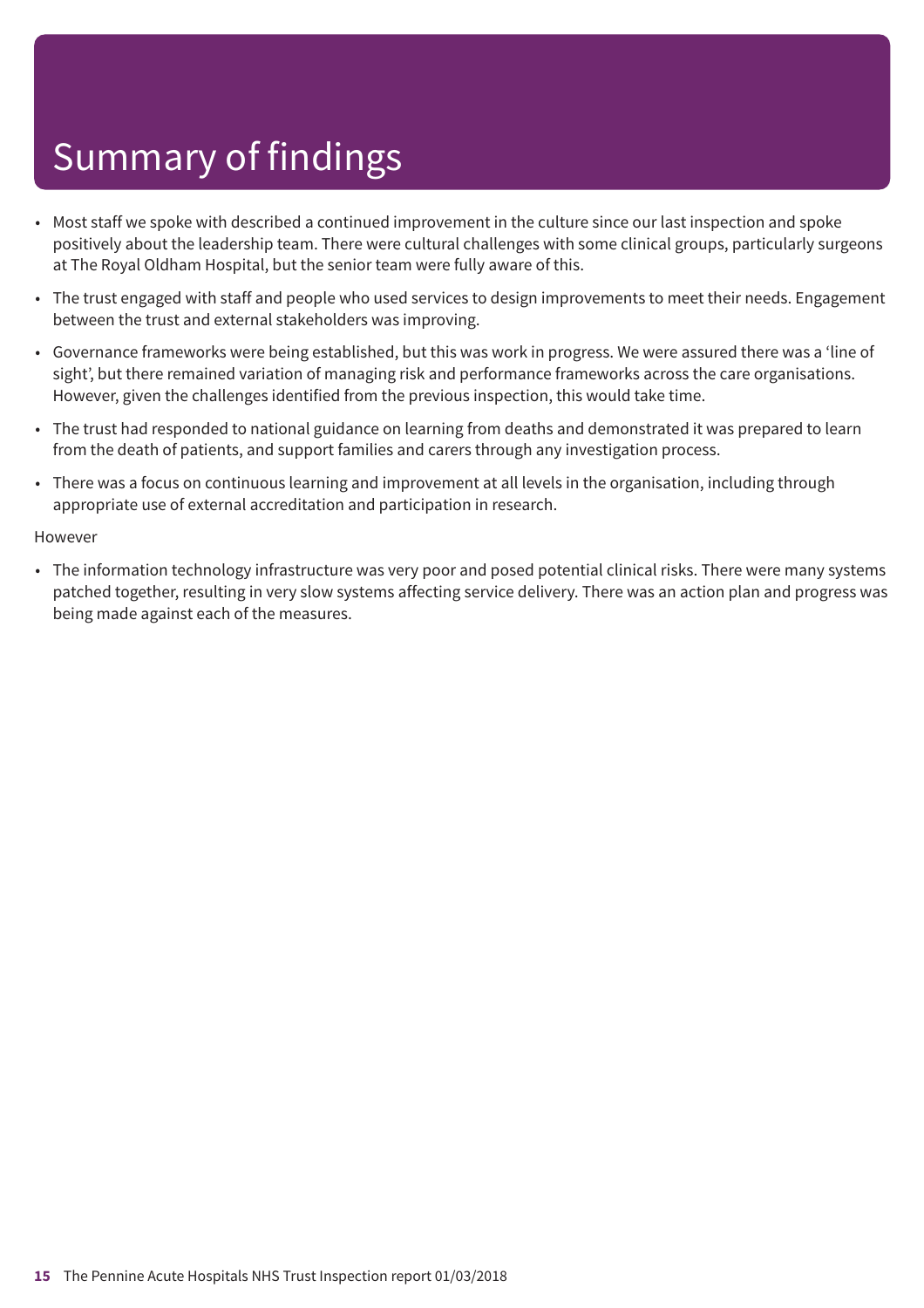### Ratings tables

| <b>Key to tables</b>                    |                          |                   |                                |      |                                    |
|-----------------------------------------|--------------------------|-------------------|--------------------------------|------|------------------------------------|
| Ratings                                 | <b>Not rated</b>         | <b>Inadequate</b> | <b>Requires</b><br>improvement | Good | <b>Outstanding</b>                 |
|                                         |                          |                   |                                |      |                                    |
| Rating change since<br>last inspection  | Same                     | Up one rating     | Up two ratings                 |      | Down one rating   Down two ratings |
| Symbol*                                 | $\rightarrow \leftarrow$ | T                 | <b>11</b>                      | ₩    | ↓↓                                 |
| Month Year = Date last rating published |                          |                   |                                |      |                                    |

\* Where there is no symbol showing how a rating has changed, it means either that:

- we have not inspected this aspect of the service before or
- we have not inspected it this time or
- changes to how we inspect make comparisons with a previous inspection unreliable.

#### **Ratings for the whole trust**

| <b>Safe</b>                                            | <b>Effective</b>                                                       | Caring                 | <b>Responsive</b>                                                      | Well-led               | Overall                                          |
|--------------------------------------------------------|------------------------------------------------------------------------|------------------------|------------------------------------------------------------------------|------------------------|--------------------------------------------------|
| <b>Requires</b><br><i>improvement</i><br>m<br>Feb 2018 | <b>Requires</b><br>improvement<br>$\rightarrow \leftarrow$<br>Feb 2018 | Good<br>→←<br>Feb 2018 | <b>Requires</b><br>improvement<br>$\rightarrow \leftarrow$<br>Feb 2018 | Good<br>ለሉ<br>Feb 2018 | <b>Requires</b><br>improvement<br>гπ<br>Feb 2018 |

The rating for well-led is based on our inspection at trust level, taking into account what we found in individual services. Ratings for other key questions are from combining ratings for services and using our professional judgement.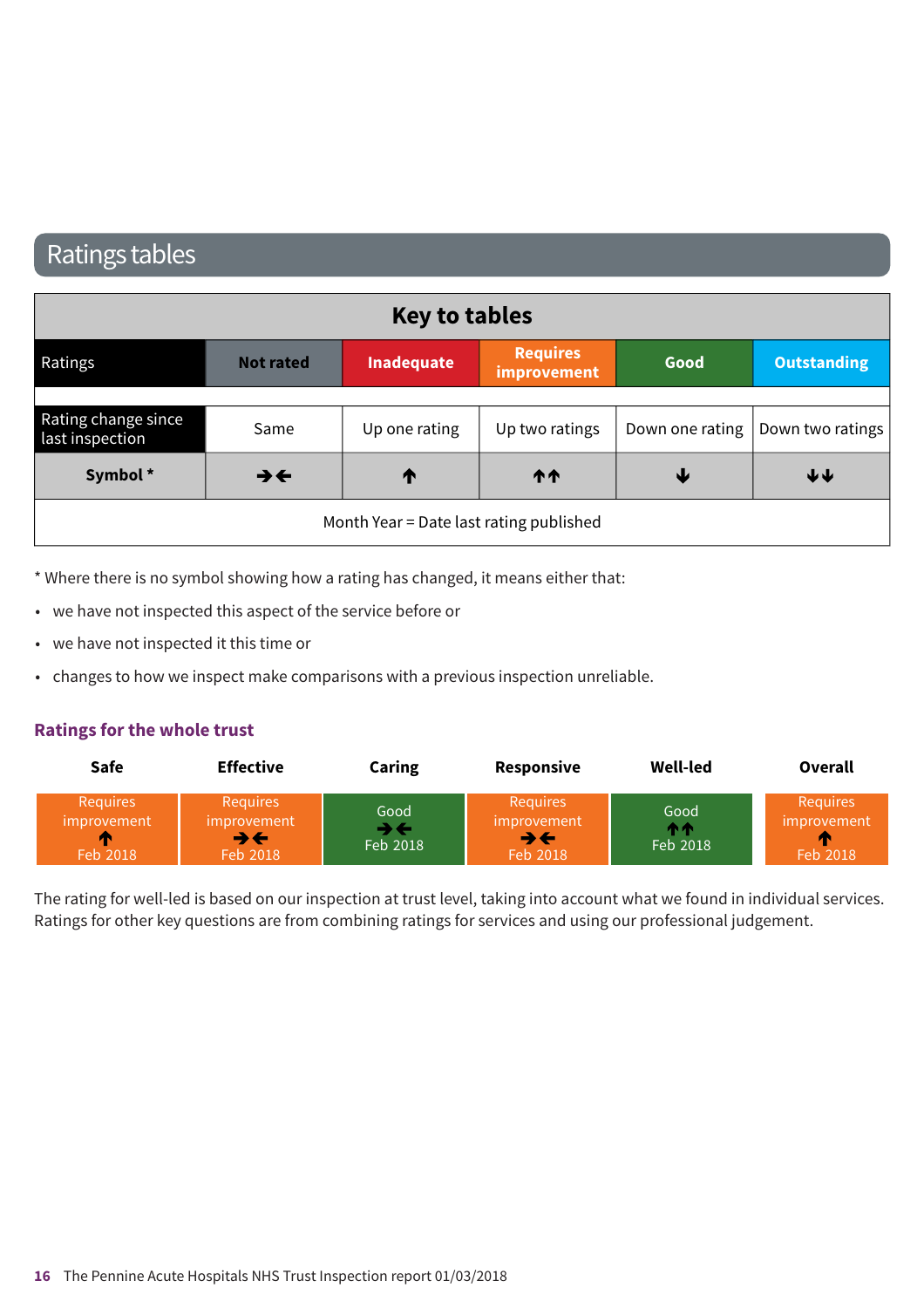#### **Rating for acute services/acute trust**

|                                      | <b>Safe</b>                                             | <b>Effective</b>                                   | <b>Caring</b>                                | <b>Responsive</b>                                                             | <b>Well-led</b>                                 | Overall                                           |
|--------------------------------------|---------------------------------------------------------|----------------------------------------------------|----------------------------------------------|-------------------------------------------------------------------------------|-------------------------------------------------|---------------------------------------------------|
| North Manchester General<br>Hospital | <b>Requires</b><br>improvement<br>T<br>Feb 2018         | <b>Requires</b><br>improvement<br>→←<br>Feb 2018   | Good<br>$\rightarrow \leftarrow$<br>Feb 2018 | <b>Requires</b><br><i>improvement</i><br>$\rightarrow \leftarrow$<br>Feb 2018 | Good<br><b>111</b><br>Feb 2018                  | <b>Requires</b><br>improvement<br><b>Feb 2018</b> |
| The Royal Oldham Hospital            | <b>Requires</b><br>improvement<br>T<br>Feb 2018         | <b>Requires</b><br>improvement '<br>→←<br>Feb 2018 | Good<br>$\rightarrow \leftarrow$<br>Feb 2018 | <b>Requires</b><br>improvement<br>$\rightarrow \leftarrow$<br>Feb 2018        | <b>Requires</b><br>improvement<br>T<br>Feb 2018 | Requires<br>improvement<br>T<br><b>Feb 2018</b>   |
| <b>Fairfield General Hospital</b>    | <b>Requires</b><br><i>improvement</i><br>→←<br>Feb 2018 | Good<br>Feb 2018                                   | Good<br>$\rightarrow \leftarrow$<br>Feb 2018 | Good<br>Feb 2018                                                              | Good<br>Feb 2018                                | Good<br>Feb 2018                                  |
| Rochdale Infirmary                   | Good<br>Aug 2016                                        | Good<br>Aug 2016                                   | Good<br>Aug 2016                             | Good<br>Aug 2016                                                              | Good<br>Aug 2016                                | Good<br>Aug 2016                                  |
| <b>Overall trust</b>                 | <b>Requires</b><br>improvement<br>Æ<br>Feb 2018         | <b>Requires</b><br>improvement<br>→←<br>Feb 2018   | Good<br>うそ<br>Feb 2018                       | <b>Requires</b><br><i>improvement</i><br>うそ<br>Feb 2018                       | Good<br>ተተ<br>Feb 2018                          | <b>Requires</b><br>improvement<br>Feb 2018        |

Ratings for the trust are from combining ratings for hospitals. Our decisions on overall ratings take into account the relative size of services. We use our professional judgement to reach fair and balanced ratings.

#### **Ratings for a combined trust**

|                      | <b>Safe</b>                                     | <b>Effective</b>                                                                | Caring                                         | <b>Responsive</b>                                                        | <b>Well-led</b>               | Overall                                                |
|----------------------|-------------------------------------------------|---------------------------------------------------------------------------------|------------------------------------------------|--------------------------------------------------------------------------|-------------------------------|--------------------------------------------------------|
| Acute                | <b>Requires</b><br>improvement<br>T<br>Feb 2018 | <b>Requires</b><br><i>improvement</i><br>$\rightarrow$ $\leftarrow$<br>Feb 2018 | Good<br>$\rightarrow \leftarrow$<br>Feb 2018   | <b>Requires</b><br>improvement<br>$\rightarrow$ $\leftarrow$<br>Feb 2018 | Good<br><b>ተተ</b><br>Feb 2018 | <b>Requires</b><br><i>improvement</i><br>T<br>Feb 2018 |
| Community            | Good<br>Aug 2016                                | Good<br>Aug 2016                                                                | Good<br>Aug 2016                               | Good<br>Aug 2016                                                         | Good<br>Aug 2016              | Good<br>Aug 2016                                       |
| <b>Overall trust</b> | <b>Requires</b><br>improvement<br>m<br>Feb 2018 | <b>Requires</b><br><i>improvement</i><br>$\rightarrow \leftarrow$<br>Feb 2018   | Good<br>$\rightarrow$ $\leftarrow$<br>Feb 2018 | <b>Requires</b><br>improvement<br>$\rightarrow \leftarrow$<br>Feb 2018   | Good<br>ጥጥ<br>Feb 2018        | <b>Requires</b><br>improvement<br>T<br>Feb 2018        |

The rating for the well-led key question is based on our inspection at trust level, taking into account what we found in individual services. Ratings for other key questions take into account the ratings for different types of service. Our decisions on overall ratings take into account the relative size of services. We use our professional judgement to reach fair and balanced ratings.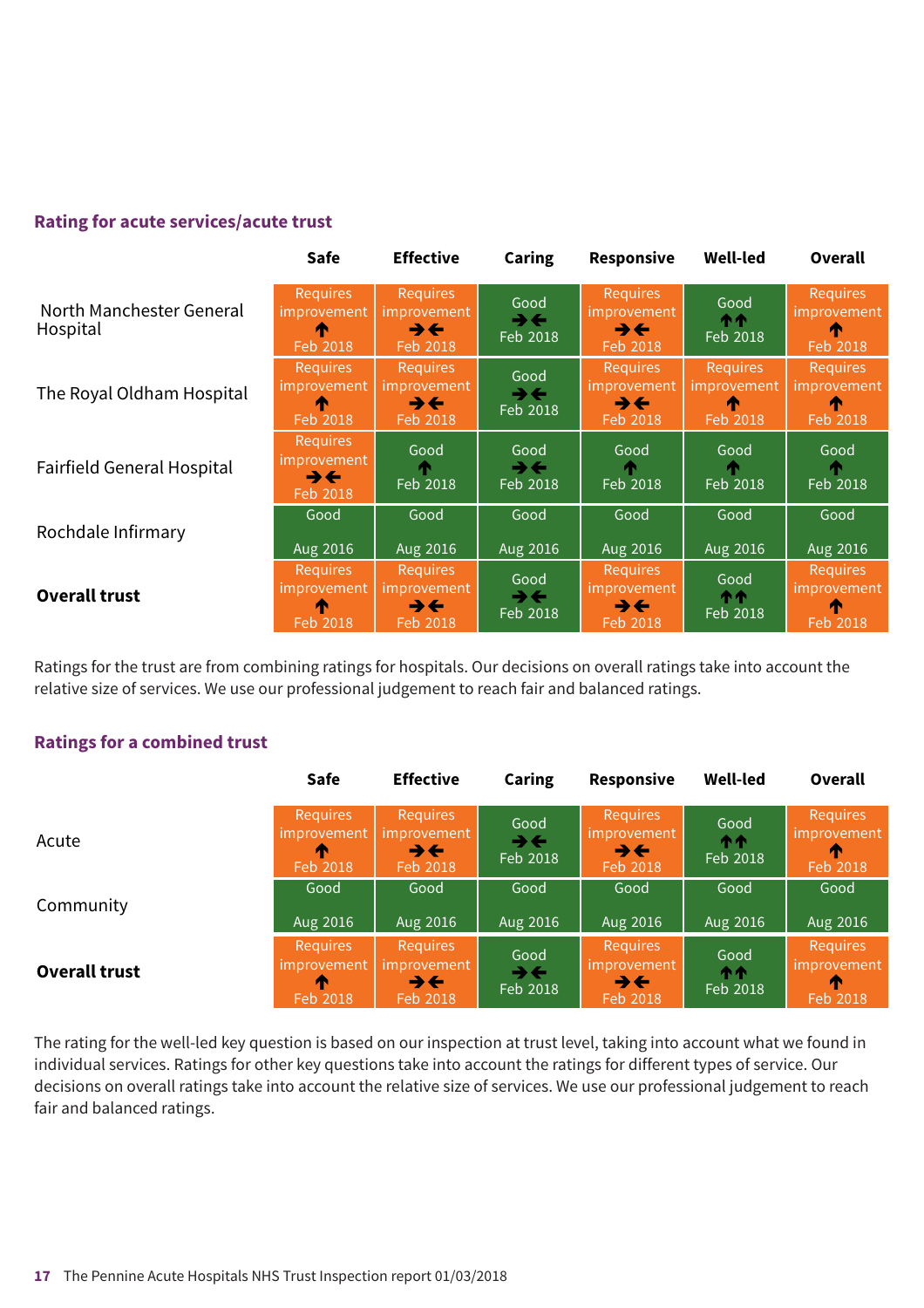#### **Ratings for North Manchester General Hospital**

|                                                 | <b>Safe</b>                                             | <b>Effective</b>                                                              | Caring                                       | <b>Responsive</b>                                   | <b>Well-led</b>                            | <b>Overall</b>                                                         |
|-------------------------------------------------|---------------------------------------------------------|-------------------------------------------------------------------------------|----------------------------------------------|-----------------------------------------------------|--------------------------------------------|------------------------------------------------------------------------|
| Urgent and emergency<br>services                | Good<br><b>11</b><br>Feb 2018                           | Good<br>Feb 2018                                                              | Good<br>$\rightarrow$<br>Feb 2018            | <b>Requires</b><br>improvement<br><b>Feb 2018</b>   | Good<br><b>11</b><br>Feb 2018              | Good<br><b>11</b><br>Feb 2018                                          |
| Medical care (including older<br>people's care) | <b>Requires</b><br><i>improvement</i><br>Feb 2018       | <b>Requires</b><br>improvement<br>$\rightarrow \leftarrow$<br>Feb 2018        | Good<br>$\rightarrow$<br>Feb 2018            | <b>Requires</b><br>improvement<br>うそ<br>Feb 2018    | <b>Requires</b><br>improvement<br>Feb 2018 | <b>Requires</b><br>improvement<br>Feb 2018                             |
| Surgery                                         | <b>Requires</b><br><i>improvement</i><br>→←<br>Feb 2018 | <b>Requires</b><br>improvement<br>$\rightarrow \leftarrow$<br>Feb 2018        | Good<br>$\rightarrow \leftarrow$<br>Feb 2018 | Good<br>$\rightarrow \leftarrow$<br><b>Feb 2018</b> | Good<br>Feb 2018                           | <b>Requires</b><br>improvement<br>$\rightarrow \leftarrow$<br>Feb 2018 |
| Critical care                                   | Good                                                    | Good                                                                          | Good                                         | Requires<br>improvement                             | Good                                       | Good                                                                   |
|                                                 | Aug 2016                                                | Aug 2016                                                                      | Aug 2016                                     | Aug 2016                                            | Aug 2016                                   | Aug 2016                                                               |
| Maternity                                       | <b>Requires</b><br>improvement                          | Good                                                                          | Good                                         | Good                                                | Good                                       | Good                                                                   |
|                                                 | Feb 2018                                                | Feb 2018                                                                      | Feb 2018                                     | Feb 2018                                            | Feb 2018                                   | Feb 2018                                                               |
| Services for children and<br>young people       | <b>Requires</b><br>improvement<br>́↑<br>Feb 2018        | <b>Requires</b><br><i>improvement</i><br>$\rightarrow \leftarrow$<br>Feb 2018 | Good<br>Feb 2018                             | Good<br>Feb 2018                                    | Good<br><b>11</b><br>Feb 2018              | <b>Requires</b><br>improvement<br>Feb 2018                             |
| End of life care                                | Good                                                    | <b>Requires</b><br>improvement                                                | Good                                         | Good                                                | Good                                       | Good                                                                   |
|                                                 | Aug 2016                                                | Aug 2016                                                                      | Aug 2016                                     | Aug 2016                                            | Aug 2016                                   | Aug 2016                                                               |
| <b>Outpatient and Diagnostic</b><br>Imaging     | Good<br>Aug 2016                                        | N/A                                                                           | Good<br>Aug 2016                             | Good<br>Aug 2016                                    | Good<br>Aug 2016                           | Good<br>Aug 2016                                                       |
| Overall*                                        | <b>Requires</b><br><i>improvement</i>                   | <b>Requires</b><br>improvement                                                | Good<br>$\rightarrow \leftarrow$             | <b>Requires</b><br><i>improvement</i>               | Good<br><b>11</b>                          | <b>Requires</b><br>improvement                                         |
|                                                 | ↑<br>Feb 2018                                           | $\rightarrow \leftarrow$<br>Feb 2018                                          | Feb 2018                                     | うそ<br>Feb 2018                                      | Feb 2018                                   | ́↑<br>Feb 2018                                                         |

\*Overall ratings for this hospital are from combining ratings for services. Our decisions on overall ratings take into account the relative size of services. We use our professional judgement to reach fair and balanced ratings.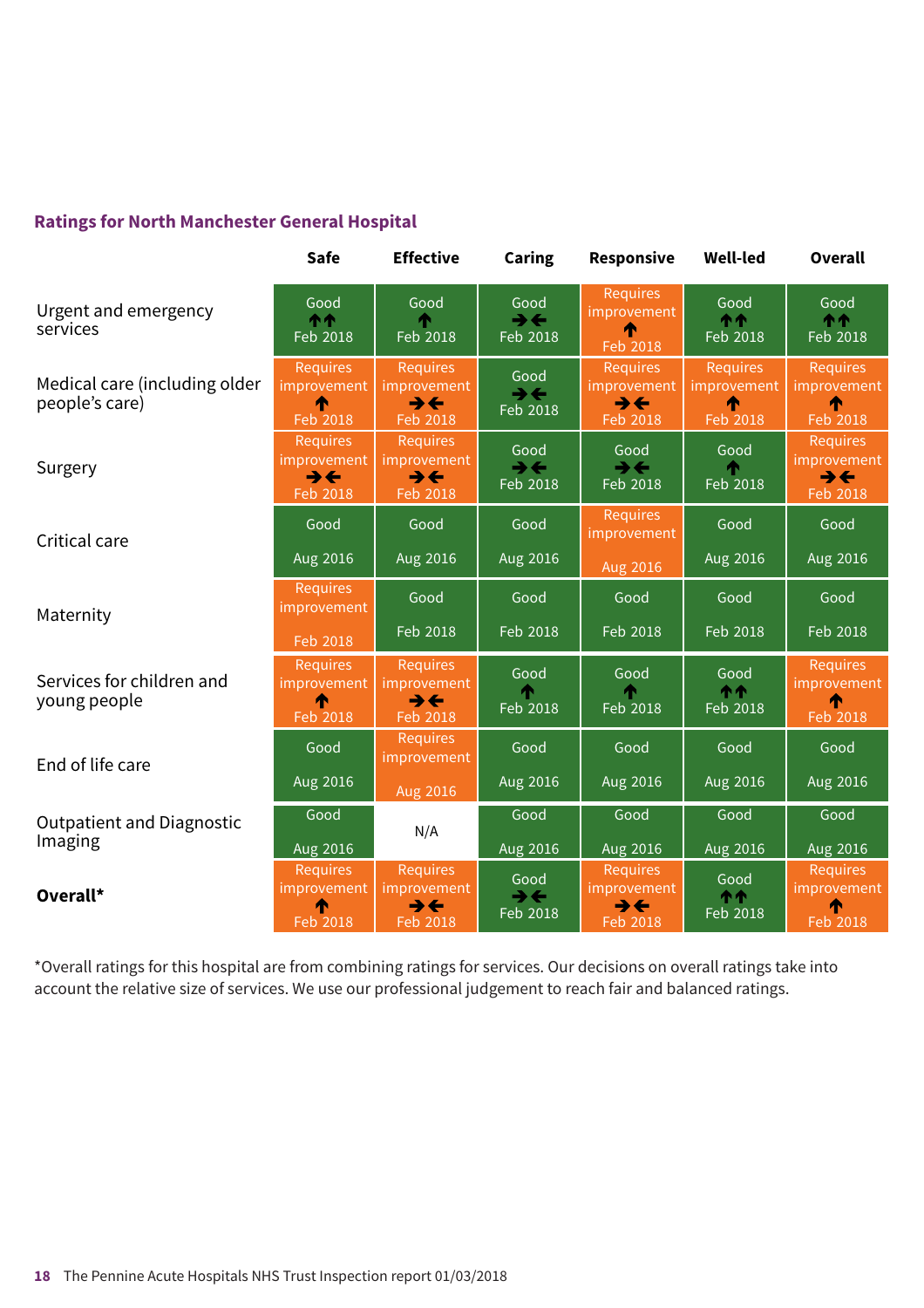#### **Ratings for Royal Oldham Hospital**

|                                                 | <b>Safe</b>                                                            | <b>Effective</b>                                                         | Caring                                       | <b>Responsive</b>                                                      | <b>Well-led</b>                                 | <b>Overall</b>                                                         |
|-------------------------------------------------|------------------------------------------------------------------------|--------------------------------------------------------------------------|----------------------------------------------|------------------------------------------------------------------------|-------------------------------------------------|------------------------------------------------------------------------|
| Urgent and emergency<br>services                | Good<br>Feb 2018                                                       | Good<br>$\rightarrow \leftarrow$<br>Feb 2018                             | Good<br>$\rightarrow$<br>Feb 2018            | <b>Requires</b><br>improvement<br>$\rightarrow \leftarrow$<br>Feb 2018 | Good<br>Feb 2018                                | Good<br>⋔<br>Feb 2018                                                  |
| Medical care (including older<br>people's care) | <b>Requires</b><br>improvement<br>→←<br>Feb 2018                       | <b>Requires</b><br>improvement<br>$\rightarrow \leftarrow$<br>Feb 2018   | Good<br>$\rightarrow \leftarrow$<br>Feb 2018 | <b>Requires</b><br>improvement<br>$\rightarrow \leftarrow$<br>Feb 2018 | <b>Requires</b><br>improvement<br>J<br>Feb 2018 | <b>Requires</b><br>improvement<br>$\rightarrow \leftarrow$<br>Feb 2018 |
| Surgery                                         | <b>Requires</b><br>improvement<br>$\rightarrow \leftarrow$<br>Feb 2018 | <b>Requires</b><br>improvement<br>$\rightarrow \leftarrow$<br>Feb 2018   | Good<br>$\rightarrow \leftarrow$<br>Feb 2018 | Good<br>$\rightarrow \leftarrow$<br>Feb 2018                           | Good<br>$\rightarrow \leftarrow$<br>Feb 2018    | <b>Requires</b><br>improvement<br>$\rightarrow \leftarrow$<br>Feb 2018 |
| Critical care                                   | <b>Requires</b><br>improvement<br>Feb 2018                             | <b>Requires</b><br>improvement<br>$\rightarrow$ $\leftarrow$<br>Feb 2018 | Good<br>$\rightarrow \leftarrow$<br>Feb 2018 | Requires<br>improvement<br>$\rightarrow \leftarrow$<br>Feb 2018        | <b>Requires</b><br>improvement<br>Feb 2018      | <b>Requires</b><br>improvement<br>́↑<br>Feb 2018                       |
| Maternity                                       | <b>Requires</b><br>improvement                                         | Good                                                                     | Good                                         | Good                                                                   | Good                                            | Good                                                                   |
|                                                 | Feb 2018                                                               | Feb 2018                                                                 | Feb 2018                                     | Feb 2018                                                               | Feb 2018                                        | Feb 2018                                                               |
| Services for children and<br>young people       | <b>Requires</b><br>improvement<br>Feb 2018                             | <b>Requires</b><br>improvement<br>$\rightarrow$ $\leftarrow$<br>Feb 2018 | Good<br>Feb 2018                             | <b>Requires</b><br>improvement<br>うそ<br>Feb 2018                       | <b>Requires</b><br>improvement<br>Feb 2018      | <b>Requires</b><br>improvement<br>́↑<br>Feb 2018                       |
| End of life care                                | Good                                                                   | <b>Requires</b><br>improvement                                           | Good                                         | Good                                                                   | <b>Requires</b><br>improvement                  | <b>Requires</b><br>improvement                                         |
|                                                 | Aug 2016                                                               | Aug 2016                                                                 | Aug 2016                                     | Aug 2016                                                               | Aug 2016                                        | Aug 2016                                                               |
| <b>Outpatient and Diagnostic</b>                | <b>Requires</b><br>improvement                                         | N/A                                                                      | Good                                         | Good                                                                   | Good                                            | Good                                                                   |
| Imaging                                         | Aug 2016                                                               |                                                                          | Aug 2016                                     | Aug 2016                                                               | Aug 2016                                        | Aug 2016                                                               |
| Overall*                                        | <b>Requires</b><br>improvement                                         | <b>Requires</b><br>improvement<br>$\rightarrow \leftarrow$               | Good<br>$\rightarrow \leftarrow$<br>Feb 2018 | Requires<br>improvement<br>$\rightarrow \leftarrow$                    | <b>Requires</b><br>improvement                  | <b>Requires</b><br>improvement<br>↑                                    |
|                                                 | Feb 2018                                                               | <b>Feb 2018</b>                                                          |                                              | Feb 2018                                                               | Feb 2018                                        | Feb 2018                                                               |

\*Overall ratings for this hospital are from combining ratings for services. Our decisions on overall ratings take into account the relative size of services. We use our professional judgement to reach fair and balanced ratings.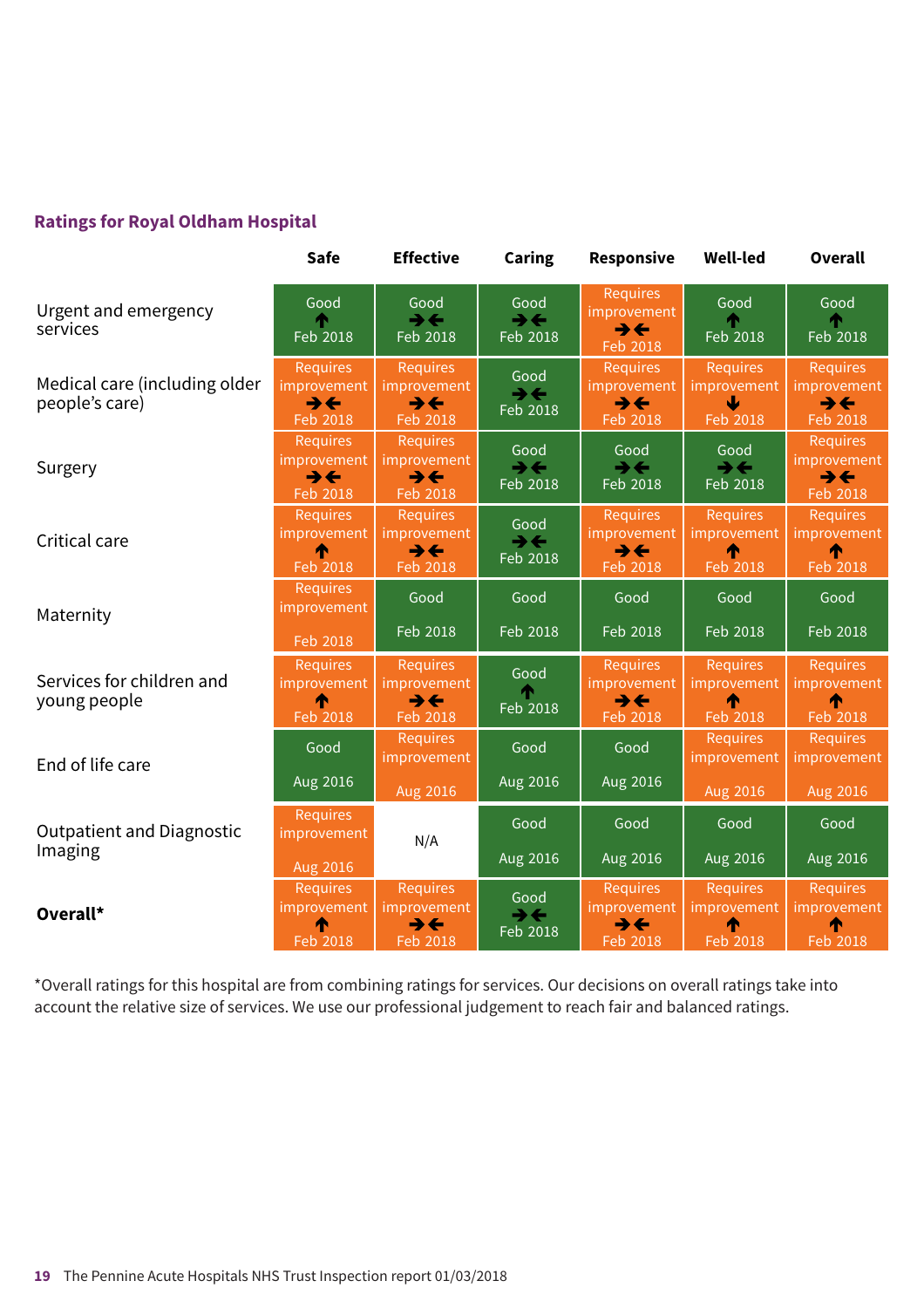#### **Ratings for Fairfield General Hospital**

|                                                 | Safe                                      | <b>Effective</b>                             | <b>Caring</b>                                | Responsive                                     | <b>Well-led</b>                              | <b>Overall</b>                 |
|-------------------------------------------------|-------------------------------------------|----------------------------------------------|----------------------------------------------|------------------------------------------------|----------------------------------------------|--------------------------------|
| Urgent and emergency<br>services                | Good<br>Feb 2018                          | Good<br>$\rightarrow \leftarrow$<br>Feb 2018 | Good<br>$\rightarrow \leftarrow$<br>Feb 2018 | Good<br>Feb 2018                               | Good<br>Feb 2018                             | Good<br>Feb 2018               |
| Medical care (including older<br>people's care) | Good<br>Feb 2018                          | Good<br>Feb 2018                             | Outstanding<br>T<br>Feb 2018                 | Outstanding<br><b>111</b><br>Feb 2018          | Good<br>$\rightarrow \leftarrow$<br>Feb 2018 | Outstanding<br>ተተ<br>Feb 2018  |
| Surgery                                         | Good<br>Feb 2018                          | Good<br>Feb 2018                             | Good<br>$\rightarrow \leftarrow$<br>Feb 2018 | Good<br>$\rightarrow$ $\leftarrow$<br>Feb 2018 | Good<br>→←<br>Feb 2018                       | Good<br>Feb 2018               |
| Critical care<br>End of life care               | <b>Requires</b><br>improvement            | Good                                         | Good                                         | <b>Requires</b><br>improvement                 | Good                                         | <b>Requires</b><br>improvement |
|                                                 | Aug 2016                                  | Aug 2016                                     | Aug 2016                                     | Aug 2016                                       | Aug 2016                                     | Aug 2016                       |
|                                                 | Requires<br>improvement                   | <b>Requires</b><br>improvement               | Good                                         | Good                                           | <b>Requires</b><br>improvement               | <b>Requires</b><br>improvement |
|                                                 | Aug 2016                                  | Aug 2016                                     | Aug 2016                                     | Aug 2016                                       | Aug 2016                                     | Aug 2016                       |
| <b>Outpatient and Diagnostic</b>                | Good                                      | N/A                                          | Good                                         | Good                                           | Good                                         | Good                           |
| Imaging                                         | Aug 2016                                  |                                              | Aug 2016                                     | Aug 2016                                       | Aug 2016                                     | Aug 2016                       |
| Overall*                                        | Requires<br>improvement<br>→←<br>Feb 2018 | Good<br>Feb 2018                             | Good<br>$\rightarrow \leftarrow$<br>Feb 2018 | Good<br>Feb 2018                               | Good<br>Feb 2018                             | Good<br>Feb 2018               |

\*Overall ratings for this hospital are from combining ratings for services. Our decisions on overall ratings take into account the relative size of services. We use our professional judgement to reach fair and balanced ratings.

#### **Ratings for Rochdale Infirmary**

|                                  | <b>Safe</b>                    | <b>Effective</b>               | Caring   | <b>Responsive</b> | <b>Well-led</b> | Overall                        |
|----------------------------------|--------------------------------|--------------------------------|----------|-------------------|-----------------|--------------------------------|
| Urgent and emergency             | <b>Requires</b><br>improvement | <b>Requires</b><br>improvement | Good     | Good              | Good            | <b>Requires</b><br>improvement |
| services                         | Aug 2016                       | Aug 2016                       | Aug 2016 | Aug 2016          | Aug 2016        | Aug 2016                       |
| Medical care (including older    | Good                           | Good                           | Good     | Good              | Good            | Good                           |
| people's care)                   | Aug 2016                       | Aug 2016                       | Aug 2016 | Aug 2016          | Aug 2016        | Aug 2016                       |
| Surgery                          | Good                           | Good                           | Good     | Good              | Good            | Good                           |
|                                  | Aug 2016                       | Aug 2016                       | Aug 2016 | Aug 2016          | Aug 2016        | Aug 2016                       |
| <b>Outpatient and Diagnostic</b> | Good                           | N/A                            | Good     | Good              | Good            | Good                           |
| Imaging                          | Aug 2016                       |                                | Aug 2016 | Aug 2016          | Aug 2016        | Aug 2016                       |
| Overall*                         | Good                           | Good                           | Good     | Good              | Good            | Good                           |
|                                  | Aug 2016                       | Aug 2016                       | Aug 2016 | Aug 2016          | Aug 2016        | Aug 2016                       |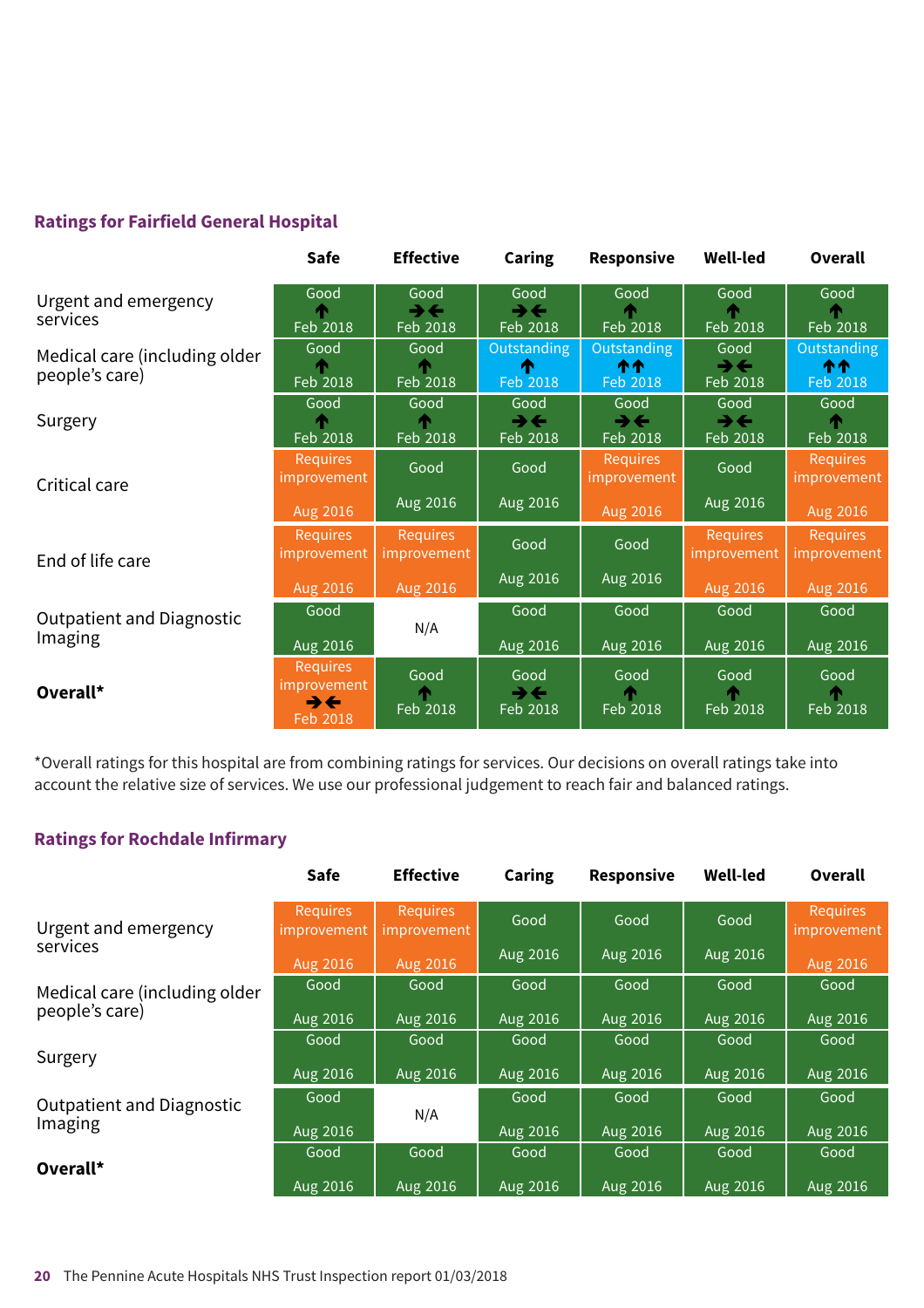\*Overall ratings for this hospital are from combining ratings for services. Our decisions on overall ratings take into account the relative size of services. We use our professional judgement to reach fair and balanced ratings.

|                                                                | <b>Safe</b> | <b>Effective</b> | Caring      | <b>Responsive</b> | <b>Well-led</b> | Overall  |
|----------------------------------------------------------------|-------------|------------------|-------------|-------------------|-----------------|----------|
| Community health services                                      | Good        | Good             | Good        | Good              | Good            | Good     |
| for adults                                                     | Aug 2016    | Aug 2016         | Aug 2016    | Aug 2016          | Aug 2016        | Aug 2016 |
| Community health inpatient                                     | Good        | Good             | Good        | Good              | Good            | Good     |
| services                                                       | Aug 2016    | Aug 2016         | Aug 2016    | Aug 2016          | Aug 2016        | Aug 2016 |
|                                                                | Good        | Good             | Outstanding | Good              | Good            | Good     |
| Community end of life care                                     | Aug 2016    | Aug 2016         | Aug 2016    | Aug 2016          | Aug 2016        | Aug 2016 |
| <b>Community Health Services</b><br>for Children, Young People | Good        | Good             | Good        | Good              | Good            | Good     |
| and Families                                                   | Aug 2016    | Aug 2016         | Aug 2016    | Aug 2016          | Aug 2016        | Aug 2016 |
| Overall*                                                       | Good        | Good             | Good        | Good              | Good            | Good     |
|                                                                | Aug 2016    | Aug 2016         | Aug 2016    | Aug 2016          | Aug 2016        | Aug 2016 |

#### **Ratings for community health services**

\*Overall ratings for community health services are from combining ratings for services. Our decisions on overall ratings take into account the relative size of services. We use our professional judgement to reach fair and balanced ratings.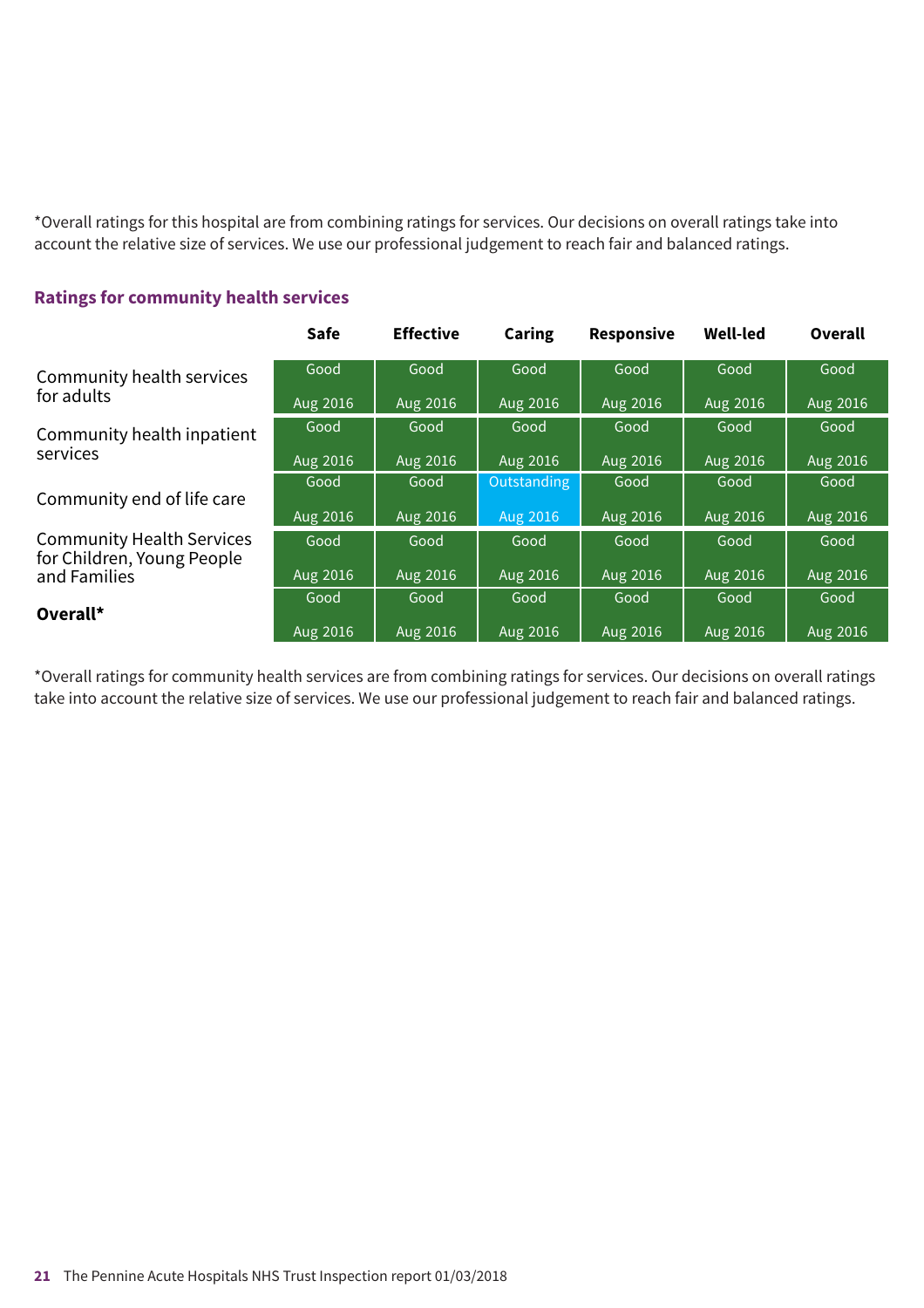

# The Royal Oldham Hospital

Rochdale Road Oldham Greater Manchester OL1 2JH Tel: 01616240420 www.pat.nhs.uk

### Key facts and figures

The Royal Oldham Hospital serves a population of approximately 230,000 people. There are approximately 445 inpatient beds on the site. The hospital hosts an Accident and Emergency department which treats approximately 97,500 patients a year, approximately 12,000 of these were children who are treated in a separate purpose built area.

Medical care services at the hospital provide care and treatment for a wide range of medical conditions, including general medicine, cardiology, respiratory and gastroenterology. The surgical services at The Royal Oldham Hospital carry out a range of surgical procedures such as trauma and orthopaedics, urology, colorectal surgery, vascular surgery and general surgery (such as gastro-intestinal surgery).

The Royal Oldham Hospital has 16 critical care beds, with eight level 3 intensive therapy unit beds and eight level 2 high dependency unit beds.

Maternity and gynaecology services provided at The Royal Oldham Hospital included offering pregnant women and their families antenatal, delivery and postnatal care. The Royal Oldham Hospital is now one of three specialist regional neonatal centres providing the highest level of intensive care to the smallest and most vulnerable babies. The Neonatal Intensive Care Unit consists of 37 cots with 9 intensive care, 9 high dependency and 19 special care cots.

We inspected only urgent and emergency care, medical care, surgery, maternity and children and young people services at this visit.

### Summary of services at The Royal Oldham Hospital

♠

#### **Requires improvement**

Our rating of services improved. We rated it them as requires improvement because:

A summary of our findings about this location appears in the overall summary.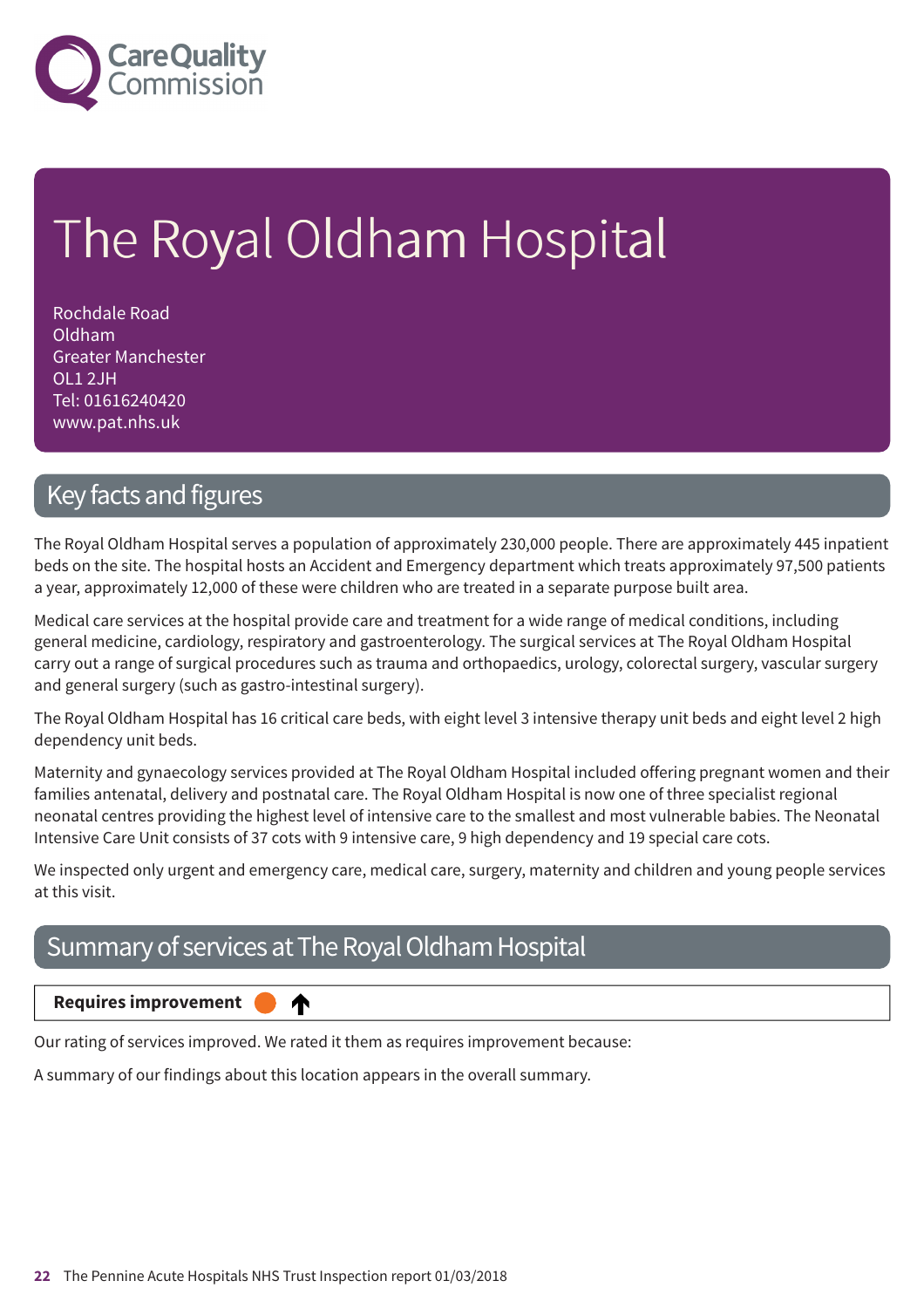#### ₳ **Up one rating Good –––**

### Key facts and figures

Urgent and emergency services are provided at The Royal Oldham Hospital (Oldham) to adults and children primarily in the Oldham area of Greater Manchester, and compliment the urgent and emergency services provided in the region by Pennine Acute Hospitals NHS Trust at North Manchester General Hospital and Fairfield General Hospital.

Services are provided at Oldham 24 hours a day seven days a week. Between October 2016 and September 2017, there were 103,630 accident and emergency department attendances across the trust. This equates to an average of 284 patients a day.

Urgent and emergency services are provided for adults and children. The department had an orthopaedic trauma unit. The hospital also had a children's' ward and a children's' observation and assessment area.

The department had five adult resuscitation bays, one trauma treatment room, and one resuscitation bay specially equipped for children. There were ten curtained cubicles and two treatment rooms for patients with major injuries and eight curtained cubicles and one treatment room for patients with minor illnesses

The department had separate waiting and treatment rooms for the use of patients in the custody of police or prison staff, and for patients presenting with mental health symptoms.

Patients who go to the hospital with minor injuries or illnesses register with reception before a triage nurse assesses them.

Urgent and emergency services at this hospital were last inspected in 2016. At the last inspection, we rated two or more key questions as requires improvement so we re-inspected all five key questions.

Our inspection was unannounced (staff did not know we were coming) to enable us to observe routine activity. We visited the accident and emergency department at Royal Oldham Hospital between 18 October and 19 October 2017. We inspected the whole core service and looked at all five key questions. We spoke with 5 patients and carers and 45 staff from different disciplines, including support staff, nurses, doctors, managers and senior managers, support staff and ambulance staff. We observed daily practice and viewed 18 sets of records. Before and after our inspection, we reviewed performance information about the trust and reviewed information provided to us by the trust.

#### **Summary of this service**

Our rating of this service improved. We rated it as good because:

- The service was delivered by staff that were competent, trained and supported by their managers, and in sufficient nursing numbers, to provide safe and effective care. Staff of all disciplines and grades worked together to meet the needs of their patients.
- The service controlled infection risks, and maintained the facilities and equipment appropriately.
- A learning culture encouraged staff to recognise and report patient safety incidents and safeguarding concerns. Incidents, complaints and concerns were managed appropriately.
- The service used local and national audits to identify areas of weakness, to develop improvement plans, and to increase the effectiveness and responsiveness of the department.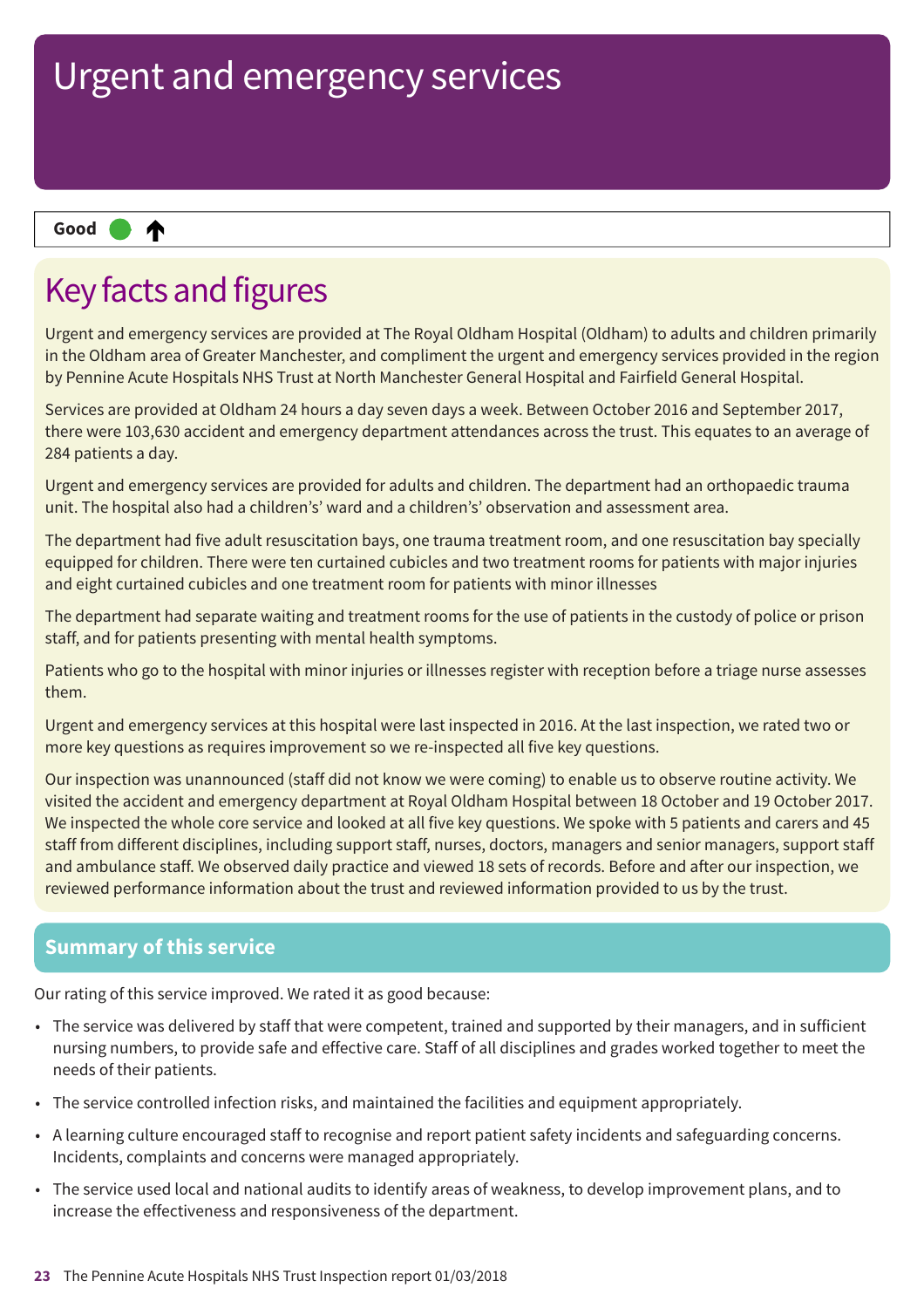- The service's performance on a range of measures, including clinical measures, was broadly in line with other urgent and emergency services or was improving. The number of patients waiting between four and twelve hours, or more than twelve hours, had significantly improved.
- Staff were compassionate in their delivery of care. They helped patients to understand the care being provided and included them in discussions about their care. Staff supported the emotional needs of their patients.
- The service worked with the local commissioners and other agencies to plan, deliver and further develop the urgent and emergency services offered to meet the needs of the local community.
- Leaders across the directorate, division, and hospital had a strategy for the service, were visible, and supported their staff. Leaders understood the risks and challenges to the service.

However:

- Although improving, the service did not have enough consultant medical staff to provide 16-hour cover, seven days a week.
- The service's ability to provide timely care to children was impacted, at times of high demand, by the limitations of the physical capacity of the paediatric department.
- Although improving, the service did not achieve the national four-hour decision to admit, transfer or discharge target, nor did it consistently meet its externally agreed improvement trajectory target. The service did not meet its unplanned seven-day re-attendance target.
- Children and young people were not consistently assessed in the paediatric department using the 'think family' approach. There was no designated place of safety room for children experiencing mental health related symptoms.
- Staff did not always know, or have the training in, how to support patients experiencing mental ill health and those who lacked the capacity to make decisions about their care.

#### **Is the service safe?**



Our rating of safe improved. We rated it as good because:

- The service provided mandatory training in key skills to all staff and made sure everyone completed it. Mandatory training completion rates for nursing, midwifery and healthcare assistant staff were better than the trust target. Training completion rates for medical staff were below the trust's target but were on course to meet it by the end of the business year.
- Staff understood how to protect adult patients from abuse and the service worked well with other agencies to do so. Staff had training on how to recognise and report abuse and they knew how to apply it. Most staff had completed the appropriate levels of safeguarding training.
- The service controlled infection risk well. Staff kept the equipment and the premises clean. They used control measures to prevent the spread of infection. Staff followed accepted infection control and hygiene procedures.
- The service had suitable premises and equipment. Equipment was tested and maintained.
- Staff identified, responded, and managed patient risks appropriately. Patients were triaged on arrival and risk assessments were carried out quickly and in line with good practice. Adults and children were monitored using age-appropriate early warning score systems and deteriorating patients were escalated appropriately.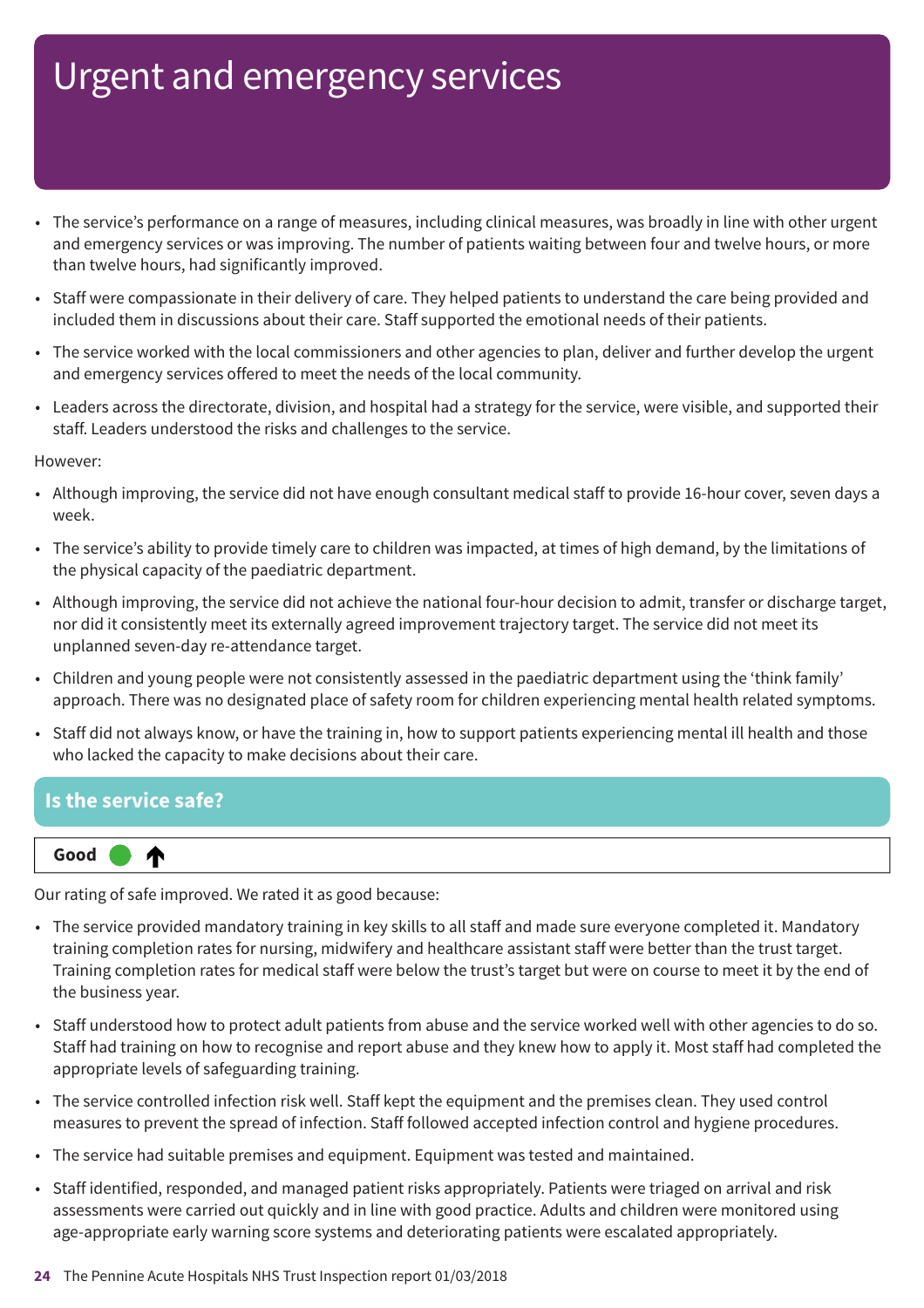- The service had enough nursing, healthcare and middle and junior grade medical staff with the right qualifications, skills, training, and experience to keep people safe from avoidable harm and abuse and to provide the right care and treatment. Vacancy, turnover and sickness rates were low and improving.
- Staff kept appropriate records of patients' care and treatment. Adult records were clear, up-to-date, and available to all staff.
- The service prescribed, gave, recorded and stored medicines appropriately. Medicines were stored in locked cabinets and were appropriately checked and accounted for.
- The service managed patient safety incidents appropriately. Staff recognised incidents and reported them appropriately. Managers investigated incidents and patient deaths and shared lessons learned with the whole team and the wider service. When things went wrong, staff apologised and gave patients honest information and suitable support.

However:

- Although improving, the service did not have enough consultant medical staff to provide 16-hour cover, seven days a week.
- Adults attending the department were not routinely asked if they had regular contact with children. Practitioners working with adults did not consider if children could be affected by the adult's physical or mental ill-health. There was a reliance on professional curiosity to identify any potential safeguarding risks.
- Children and young people were not consistently assessed in the paediatric department using the paediatric assessment form. This limited the opportunities to safeguard children through the 'think family' approach.
- There was no designated place of safety room for children attending the paediatric department with mental health related symptoms.
- The paediatric department's physical capacity was challenged by an increasing demand on the service. This was particularly highlighted at peak times when patients were waiting for bed availability in the children's ward or while awaiting assessment by the child and adolescent mental health services.

#### **Is the service effective?**



Our rating of effective stayed the same. We rated it as good because:

- The service provided care and treatment for adults based on national and professional guidance and evidence of its effectiveness.
- Staff gave patients enough food and drinks to meet their needs, and monitored those at risk of malnutrition. The service made adjustments for patients' religious, cultural, and other preferences. Patients requiring additional assistance were assisted by staff.
- Staff gave patients pain relief when required. Staff helped paediatric patients to express levels of pain using a visual scale.
- The service monitored the effectiveness of care and treatment and used the findings to improve them. The service participated in national audits and benchmarked its performance against other local and national urgent and emergency services. The service achieved results broadly in line with or better than other trusts but had identified areas of improvement and had put actions to address these. These had yet to be re-audited.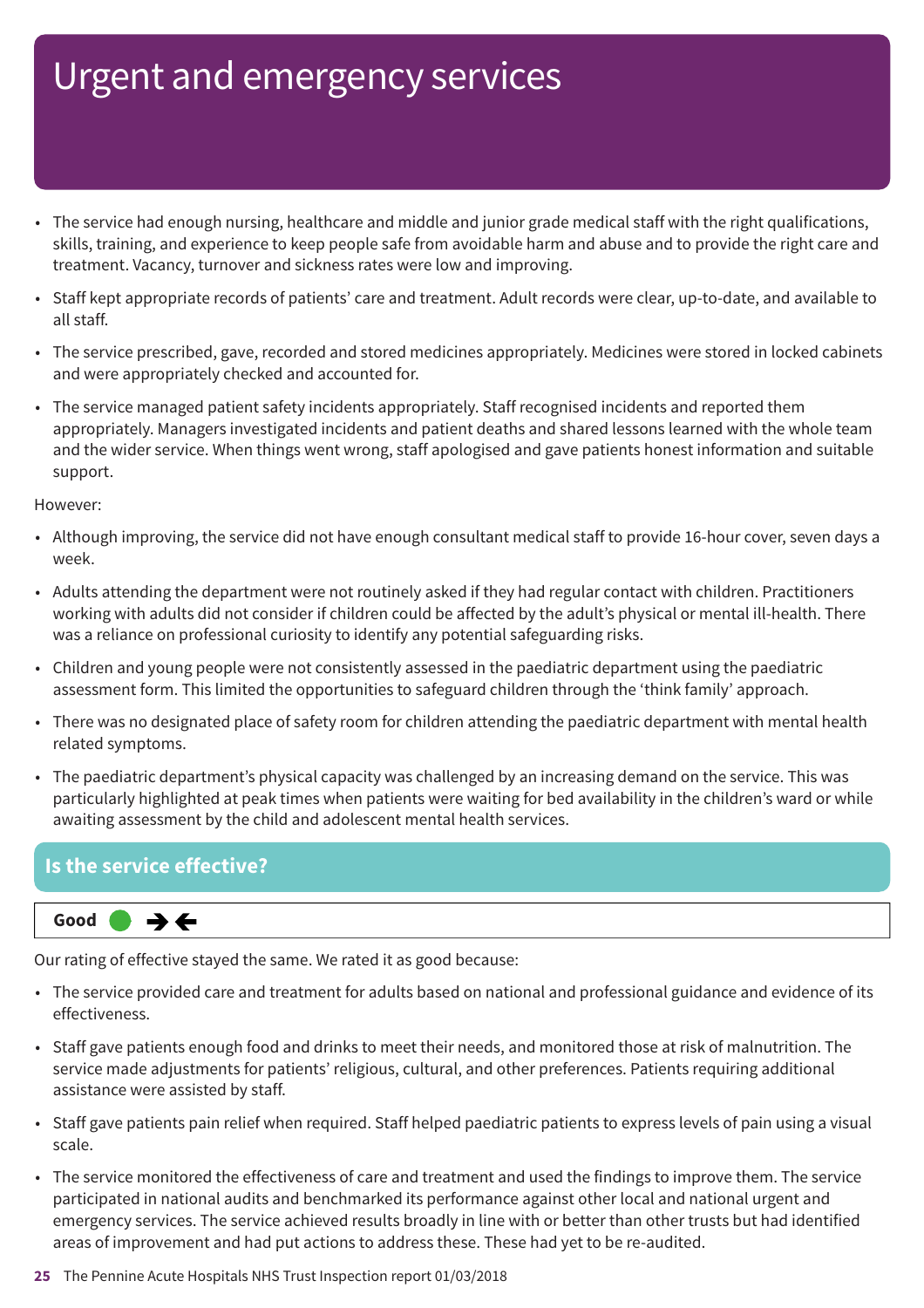- The service made sure staff were competent for their roles. Managers appraised staff's work performance. There was a competency framework and staff competencies were reviewed by line managers.
- Staff worked together effectively as a team to benefit patients. Doctors, nurses and other healthcare professionals supported each other to provide good care.

However,

- The service did not consistently meet its target for unplanned re-attendance rates. However, it was hoped this would improve following the introduction of the GP streaming service and work it was carrying out on admission avoidance with the Oldham urgent care alliance.
- Staff did not always know how to support patients experiencing mental ill health and those who lacked the capacity to make decisions about their care. Staff were aware of the Mental Health Act 1983 and the Mental Capacity Act 2005 including the deprivation of liberty safeguards but commented to us they had not received formal training in these.

## **Is the service caring?**



Our rating of caring stayed the same. We rated it as good because:

- Staff cared for patients with compassion. Feedback from patients confirmed staff treated them well and with kindness and we observed kind, patient, and compassionate care in practice.
- Staff provided emotional support to patients to minimise their distress. Staff were aware of the impact on patients and carers of the care and treatment they provided.
- Staff involved adult and paediatric patients and those close to them in decisions about their care and treatment. Patients were satisfied with the information they had been given by staff on what tests or treatment would need to be undertaken and what they were waiting for.

However:

• There was a risk to the privacy and dignity of patients being transferred to, or from, the department during peak periods when demand exceeded the capacity of the services provided by the porters.

#### **Is the service responsive?**



Our rating of responsive stayed the same. We rated it as requires improvement because:

 $\rightarrow$   $\leftarrow$ 

• Although people could access the service when they needed it and triage waiting times were in line with good practice, the service did not meet the national four-hour standard for decisions to admit for treatment, transfer or discharge patients. Although improving, the department only performed better on this measure than its externally agreed improvement trajectory for three months between April and June 2017.

However: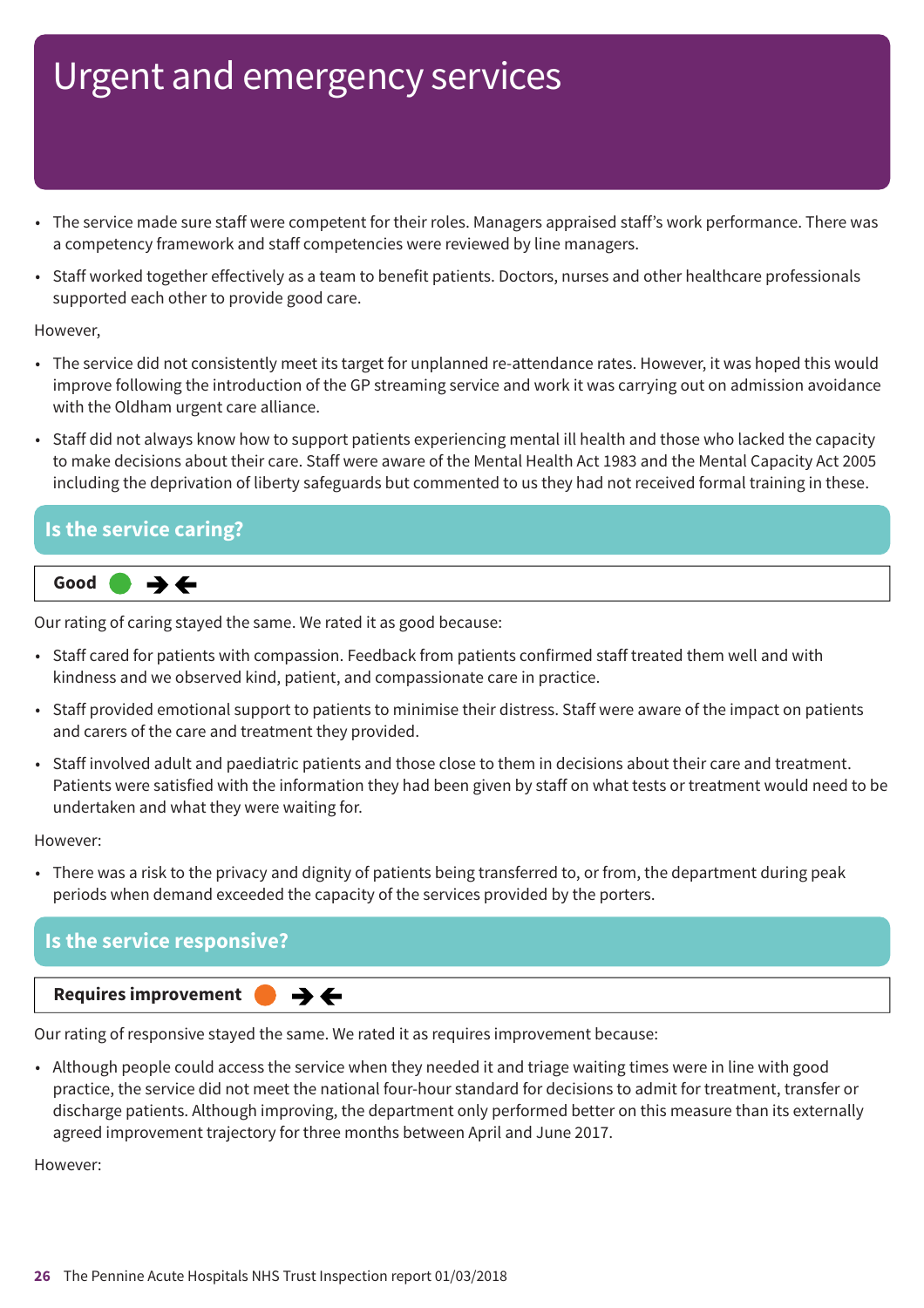- The service planned and provided care and treatment in a way that met the needs of local people. The service worked with local commissioners and the Oldham urgent care alliance network to identify opportunities for integrated therapy within the community and to avoid unnecessary admissions to hospital. The service had developed plans for meeting the increasing demands of the department, including winter pressures.
- The service took account of patients' individual needs. Patients with complex health conditions such as head injury, allergies, or who were living with dementia were identified and supported with appropriate and timely care and treatment.
- Direct referral to the rapid assessment, interface, and discharge team was available for patients presenting with mental health conditions or alcohol or substance misuse problems.
- The service worked closely with the therapy's team and Red Cross team to facilitate earlier patient discharge which meant patients could be transferred home with any equipment needed to support them at home.
- The service had reduced the number of patients waiting between four and twelve hours. Performance against the 12-hour decision to admit, transfer or discharge targets was varied but had improved.
- The service treated concerns and complaints seriously, investigated them and learned lessons from the results, which were shared with all staff. In the three months before the inspection, the department received the lowest number of complaints of all the trust's urgent and emergency services.

#### **Is the service well-led?**

♠



Our rating of well-led improved. We rated it as good because:

- The urgent and emergency service had managers at all levels with the right skills and abilities to run a service providing high-quality sustainable care. The departmental, divisional and directorate leaders were visible and understood the challenges facing the service.
- Managers across the service promoted a positive culture that supported and valued staff, creating a sense of common purpose based on shared values. Staff described a positive culture and told us they felt 'listened to', which encouraged openness and honesty. Staff felt supported to provide good quality care.
- The service used a systematic approach to continually improve the quality of its services and safeguarded high standards of care by creating an environment in which excellence in clinical care would flourish. This was seen in the improvement of a number of performance measures in the department. There was a clear governance committee structure from the department to the director team, which reviewed and challenged quality, risk, and operational performance.
- The service had effective systems for identifying risks, planning to eliminate or reduce them, and coping with both the expected and unexpected. Leaders at all levels of the service had oversight of, and appropriately escalated, the risks and issues affecting it.
- The service collected, analysed, managed, and used information well to support all its activities, using secure electronic systems with security safeguards. Performance information was collected, analysed and used to develop and support the services the department offered. The service participated in national audits and surveys and performance was benchmarked against other urgent and emergency services and against national standards.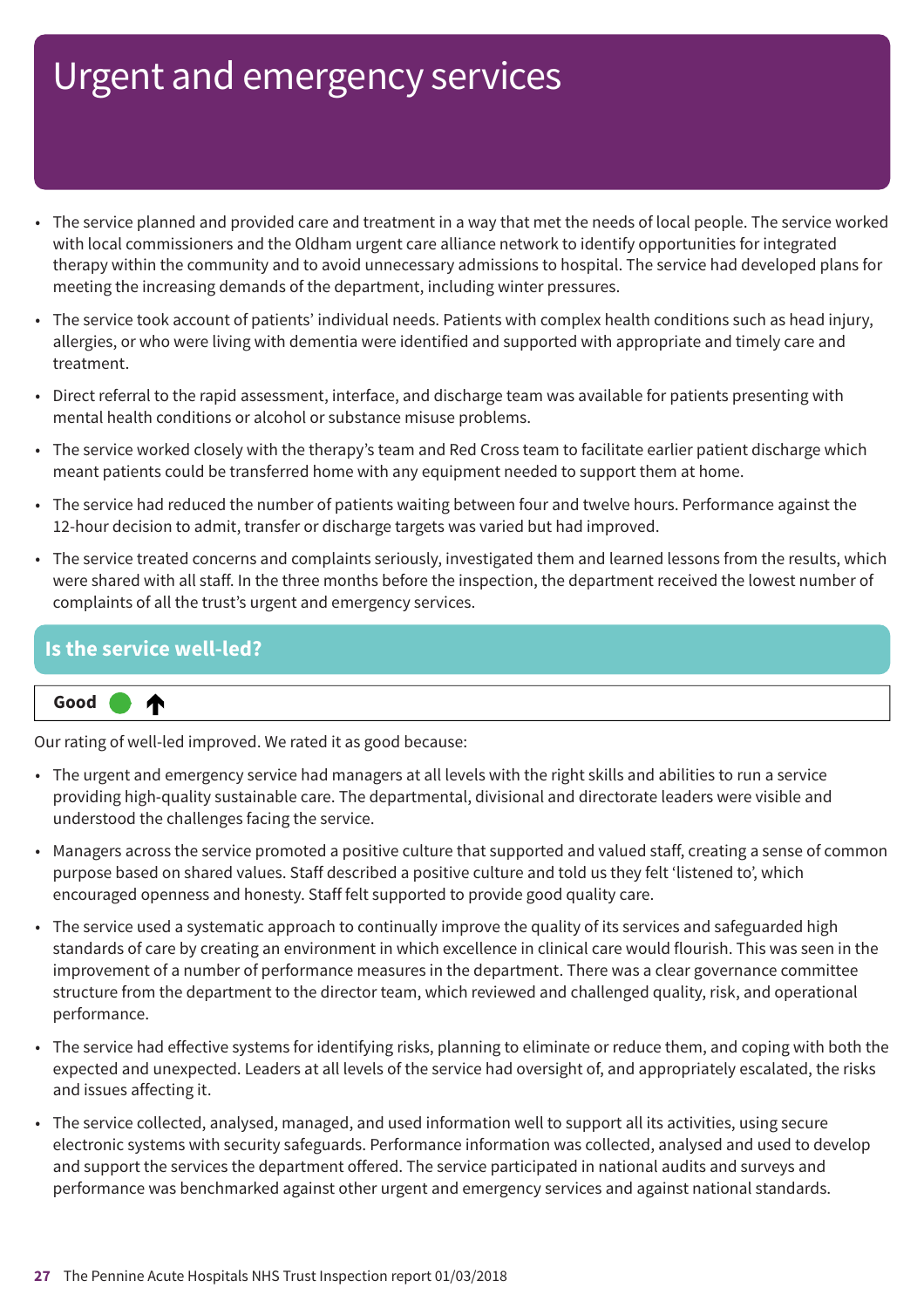- The service engaged with patients, staff, and the public and local organisations to plan and manage appropriate services. The department reviewed patient and public feedback to identify learning opportunities and proactively contacted patients and carers to understand concerns from negative feedback. Learning was shared with staff.
- The service was committed to improving services by learning from when things go well and when they go wrong, promoting training, and innovation. There was a supportive culture of learning and improvement and all managers reviewed, investigated and shared learning from complaints, issues, and concerns.

#### However:

- The risk register did not appear to clearly define when each risk was first entered onto the register. This meant it was not possible to accurately determine if control measures and action plans had been identified and implemented in a timely way.
- Staff did not always have access to up-to-date, accurate, and comprehensive information on patients' care and treatment as a result of poor responsiveness of the hospital's information technology system.

### **Outstanding practice**

We found areas of outstanding practice. See the area for outstanding practice section above.

### Areas for improvement

We found areas for improvement in this service. See the areas for improvement section above.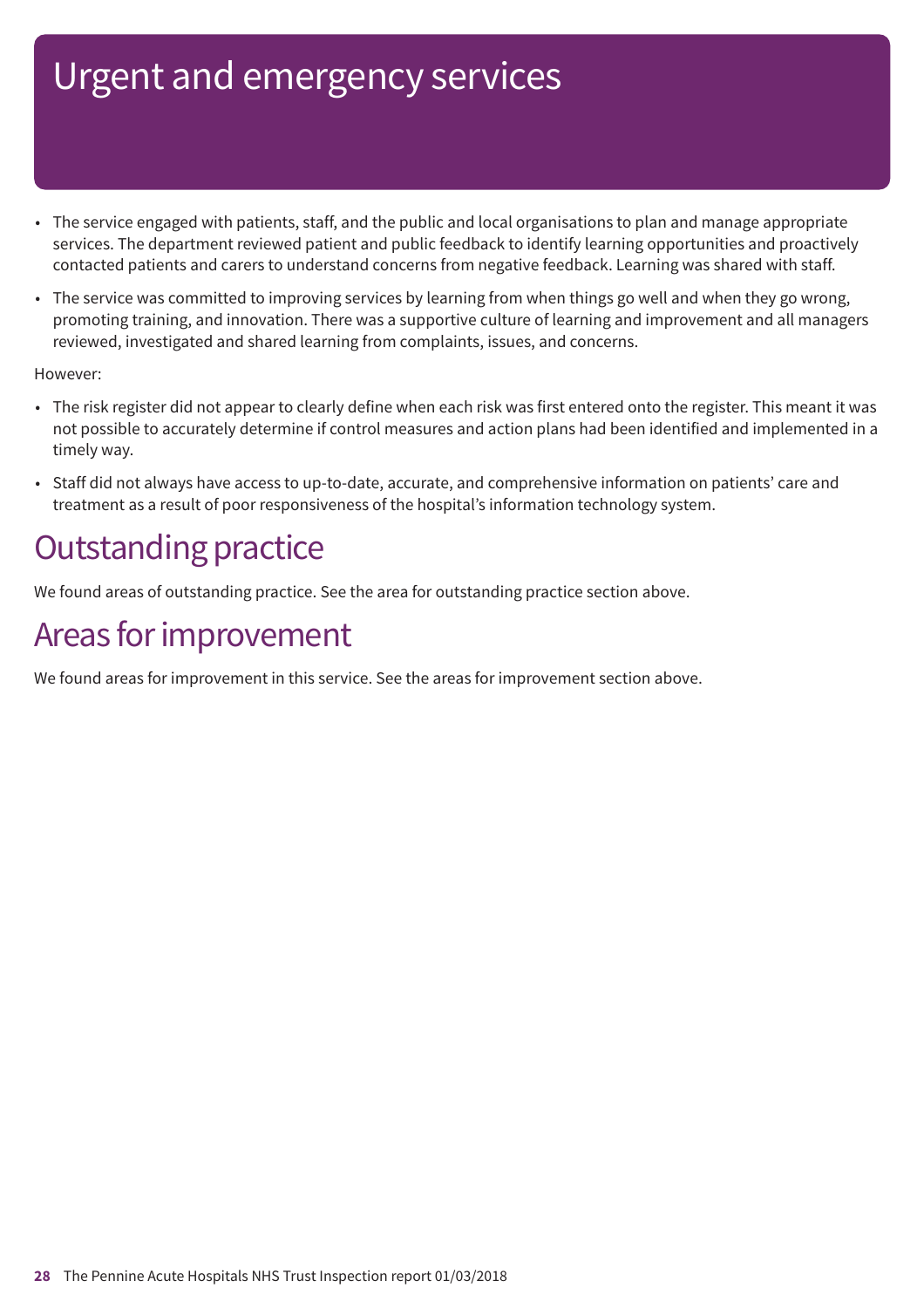#### **Requires improvement**  $\rightarrow$   $\leftarrow$

### Key facts and figures

Medical care (including older people's care) is provided at Royal Oldham Hospital, which provides care and treatment for a wide range of medical conditions, including general medicine, cardiology, respiratory, and gastroenterology. The service serves a population size of approximately 230 800.

We visited Royal Oldham Hospital as part of our unannounced inspection on 17 October 2017.

As part of the inspection, we visited the acute medical unit, discharge unit, Cardiac Care Unit, ward F8 (cardiology), ward F10 (general medicine) and ward F7 (respiratory).

We reviewed the environment and staffing levels and looked at 20 care records. We spoke with 12 family members, eight patients and 25 staff of different grades, including nurses, health care assistants, doctors, ward managers, occupational therapists, physiotherapists, student nurses and the senior managers who were responsible for medical services.

We observed daily practice and reviewed management arrangements. Prior to and following our inspection, we reviewed performance information about the trust and reviewed information provided to us from the trust.

#### **Summary of this service**

Our rating of this service stayed the same. We rated it as requires improvement because:

- Patient records were not consistently completed in order to monitor the care provided. The records did not consistently show what care patients had received or what plans were in place to meet their individual needs.
- Risks identified for patients were not consistently recognised and addressed.
- The service did not consistently have enough staff with the right qualifications, skills, training and experience to mitigate risks to patients and to provide the right care and treatment. Staffing arrangements did not always take into account where patients required additional support from nursing staff.
- Although the majority of staff recognised and reported incidents particularly around safety, some staff we spoke with had not reported instances around staffing numbers. As a result the trust would not have all the information they needed to appropriately monitor staffing levels.
- The arrangements to ensure that patients' mental capacity were not appropriately assessed and their individual rights protected were not consistently applied in order to make sure that a valid consent was obtained for care and treatment.
- Patients waited for beds on a ward suited to their needs. Patients were delayed from discharge and bed moves at night took place on a regular basis, which was not in line with trust policy.
- Medicines were not correctly stored as storage temperatures exceed those recommended by the manufacture.
- Managers did not make sure that staff had completed training they needed as part of their job roles.
- Some staff spoke with identified that they felt the culture within the service was not supportive and they were not given the correct assistance in order to be able to safely complete their duties.

#### However

**29** The Pennine Acute Hospitals NHS Trust Inspection report 01/03/2018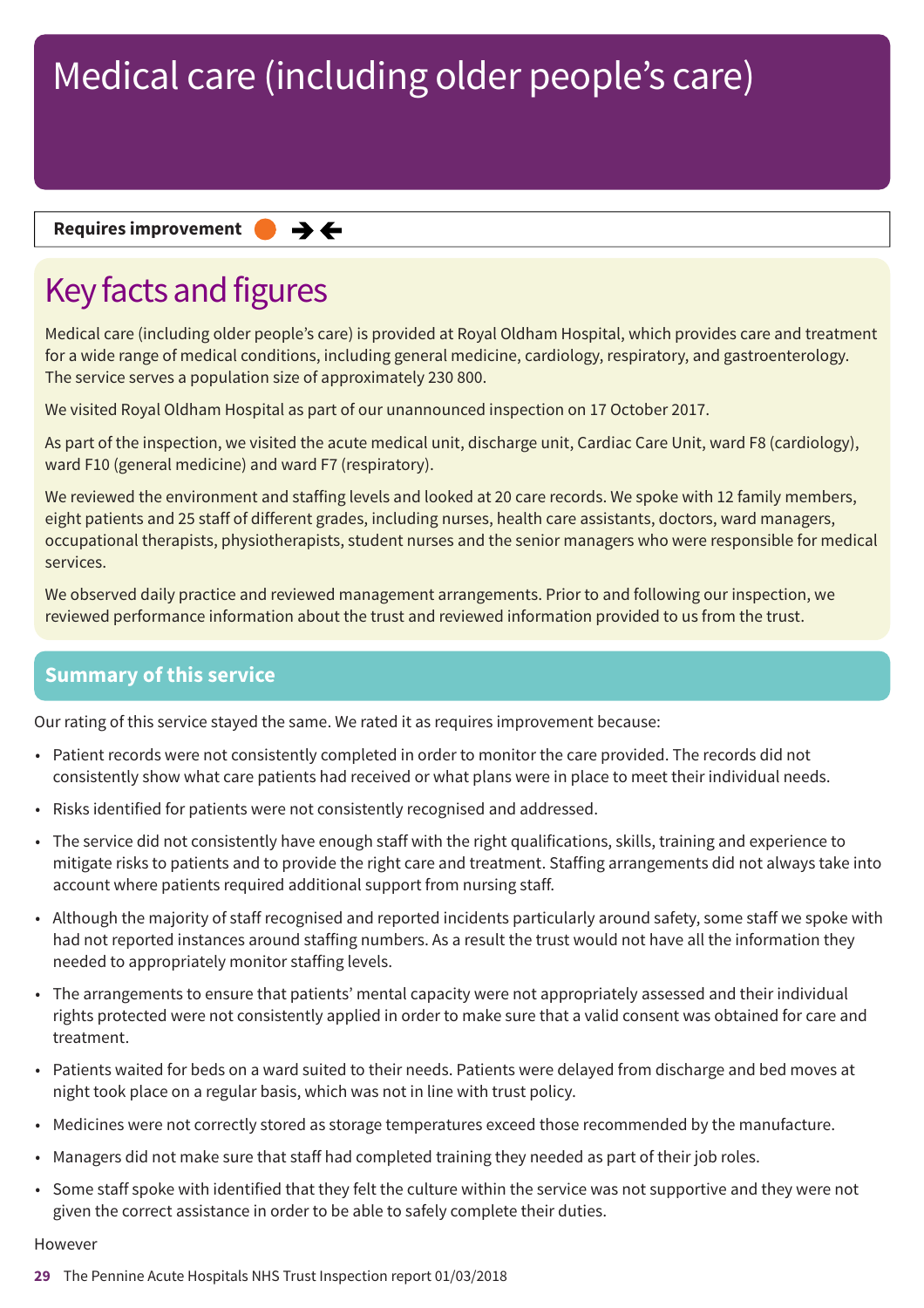- The service had improved on many of the issues for action highlighted in the previous inspection. There was a clear vision and strategy, that was available throughout the service and staff were aware of.
- The medical division had governance, risk management and quality measures in place to improve patient care, safety and outcomes.
- The use of arrangements to recognise and act on changes to the patients' medical condition; such as for the use of early warning scores were effectively used. Deteriorating patients were appropriately referred for medical review in order that they received timely and appropriate treatment.
- Complaints were investigated and completed in a timely way with the learning discussed and changes to the service provided influenced by the findings of the complaints.
- Patients were cared for by staff that were observed to be kind, caring and compassionate. Patients spoke positively about the support and care that they received from staff overall.
- The discharge lounge had made a number of adaptations to meet the complex needs of patients.

There were systems and processes in place to reduce the risk of harm to patients.

#### **Is the service safe?**

**Requires improvement**  $\rightarrow$   $\leftarrow$ 

Our rating of safe stayed the same. We rated it as requires improvement because:

- The service did not consistently manage patient safety incidents well. Staff did not always recognise incidents and report them appropriately. Where staffing shortages had occurred staff had not reported these as an incident.
- The service did not store medicines well. Medicines were stored in the service in areas where the temperature had exceeded the manufactures recommendations.
- Staff did not keep appropriate records of patients' care and treatment. Records were not always up to date and accurate. Of the records reviewed we saw that there were risks to patients that had not consistently been assessed or actions taken to reduce those risks.
- The service did not have enough staff with the right qualifications, skills, training and experience to keep people safe from avoidable harm and abuse and to provide the right care and treatment. Staff reported that there had been little improvements since the last inspection in relation to staffing as staff were relocated to other wards to cover for staffing gaps.

However:

- Staff understood and were able to explain how to raise a safeguarding concern if they thought a patient maybe at risk of harm.
- The service used safety monitoring results well. Staff collected safety information and shared it with staff, patients and visitors. The service used information to improve the service.
- The service controlled infection risk well. Staff kept themselves, equipment and the premises clean. They used control measures to prevent the spread of infection.
- The service had suitable premises and equipment and looked after them well. The monitoring of resuscitation equipment had improved. All trolleys sampled contained up to date items that were checked on a daily basis.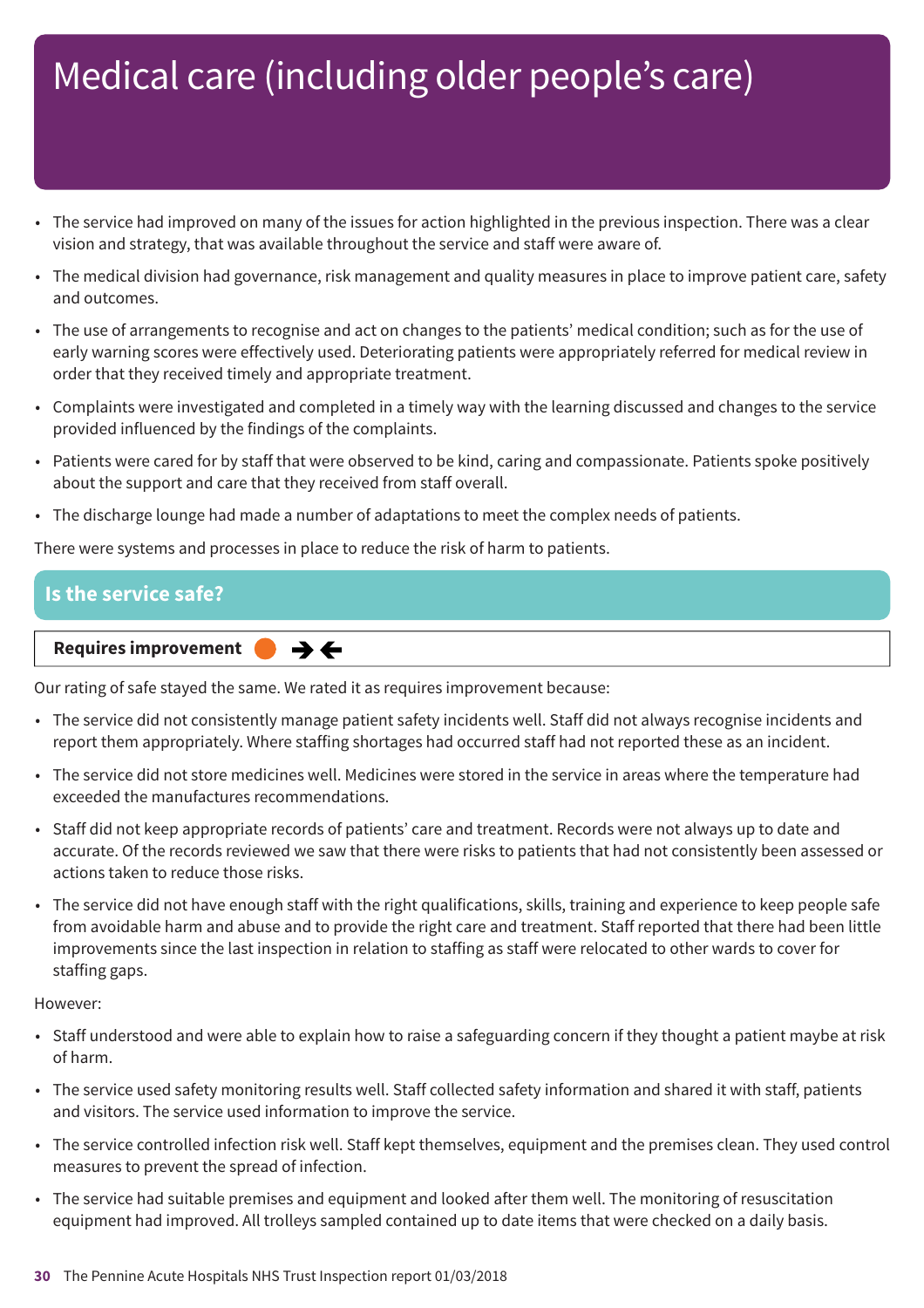- The service planned for emergencies and staff understood their roles if one should happen.
- The service mandatory training for key skills had improved and the majority of training rates met the trust targets.

#### **Is the service effective?**



Our rating of effective stayed the same. We rated it as requires improvement because:

- Patients' diet and fluids were not effectively monitored in order to make sure patients had sufficient food and drink.
- The service did not consistently make sure staff were competent for their roles. Training that staff needed to undertake their job roles was not consistently up to date.
- Staff did not always have access to up-to-date, accurate and comprehensive information on patients' care and treatment.
- Staff did not fully understand their roles and responsibilities under the Mental Health Act 1983 and the Mental Capacity Act 2005. Consent was not always obtained or recorded in line with relevant guidance and legislation. There was a lack of consistency in how people's mental capacity was assessed and not all decision-making was in line with guidance and legislation.
- The management of pain for patients was not consistently recorded, monitored or actioned.
- The service did not always provide care and treatment based on national guidance and evidence of its effectiveness. Managers did not always check to make sure that staff followed guidance.

However

- Staff worked together as a team to benefit patients. Doctors, nurses and other healthcare professionals supported each other to provide good care. Multi-disciplinary team meetings were held daily in order that plans could be in place to deliver the most effective treatment to patients.
- The use of Deprivation of Liberty Safeguards for patients who lacked the capacity to consent to treatment and were required to remain in the service were applied for appropriately and correctly implemented.
- The service monitored the effectiveness of care and treatment and used the findings to improve them. They compared local results with those of other services to learn from them.

#### **Is the service caring?**



Our rating of caring stayed the same. We rated it as good because:

Staff cared for patients with compassion. Patients and relatives we spoke with gave positive feedback about the care and support they received from staff and praised them for their kindness.

- Staff provided emotional support to patients to minimise their distress and helped and supported them to meet their basic personal needs when required.
- The majority of staff were observed to directly treat patients with dignity and respect.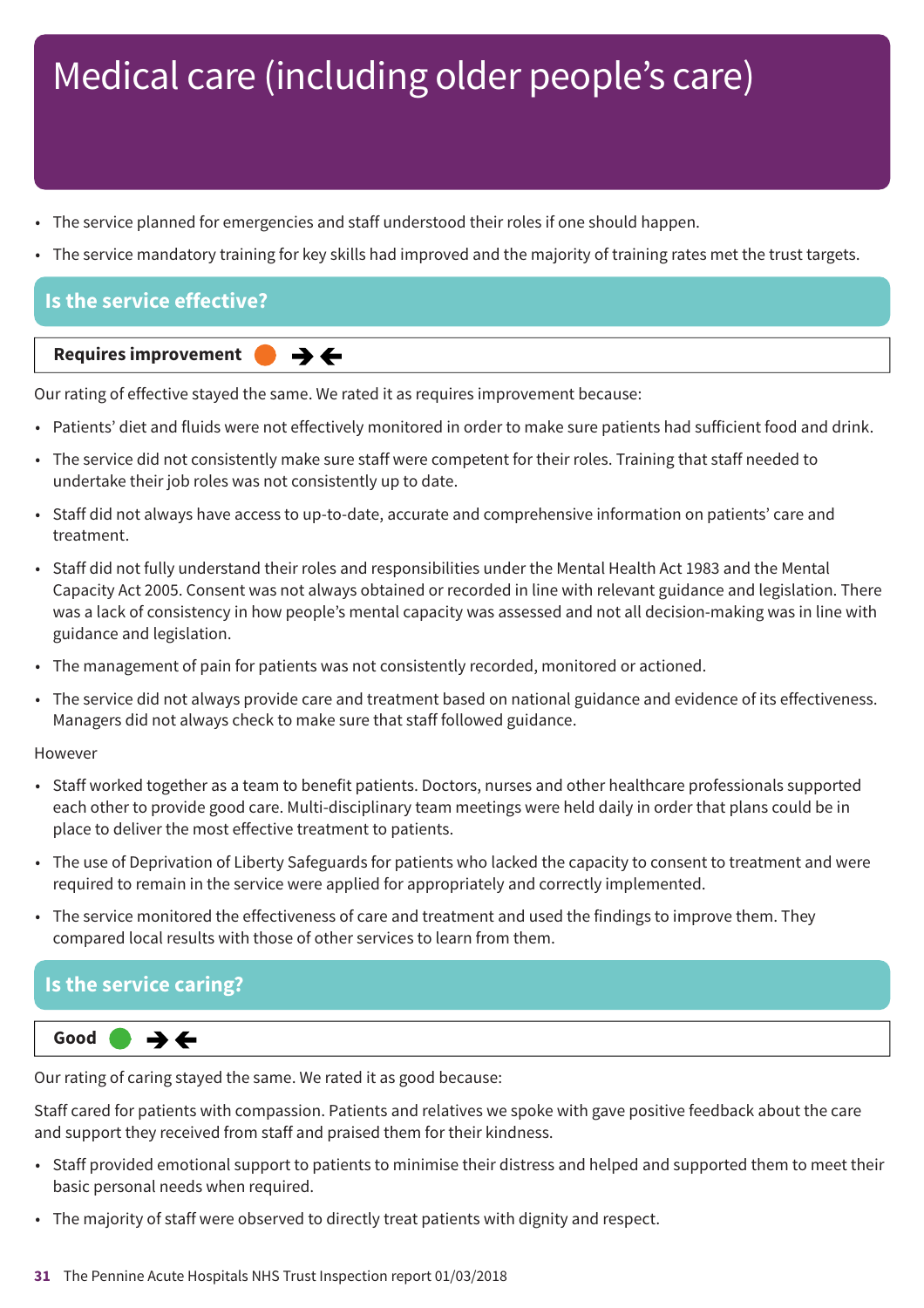#### However;

• Staff did not consistently involve patients and those close to them in decisions about their care and treatment.

| Is the service responsive?                                                                 |
|--------------------------------------------------------------------------------------------|
| Requires improvement<br>___<br>그 사람들은 그 사람들은 그 사람들은 그 사람들을 지르며 아주 있다. 그 사람들은 그 사람들은 아주 있다. |

Our rating of responsive stayed the same. We rated it as requires improvement because:

- The service did not consistently plan and provide services in a way that met the needs of local people. The environment was not always sufficiently adapted to assist people with complex needs or cognitive impairment to easily deliver care in a way that meets their needs and promotes equality.
- People could not consistently access the service when they needed it. Patients were moved several times during their stay in hospital between wards. Information needed to transfer patients between wards or out of the service was not consistently completed, accurate or up to date and occasionally it was not available at all.
- The service did not consistently take into account patients' individual needs. Patients with complex needs such as a learning disability, dementia or a mental health needs were not easily identified in order for staff to provide additional person centred support

However:

- The service treated concerns and complaints seriously, investigated them and learned lessons from the results, which were shared with all staff. There had been a fall in the number of complaints since the last inspection.
- Patients told us they felt confident to raise any concerns and their opinions would be listened to.
- The discharge ward had made a number of adaptations to meet the complex needs of patients. This included pictures on the walls of old Oldham, a dementia garden and the development of dementia boxes which contained pictures that staff could use for discussion and social interaction with patients.

#### **Is the service well-led?**

#### **Requires improvement**

Our rating of well-led went down. We rated it as requires improvement because:

↓

- While we found a mostly positive culture throughout the hospital, some staff we spoke with identified that they felt the culture was not supportive. Some staff also felt that they were not given the correct assistance in order to be able to safely complete their duties. Some staff reported that they were undertaking responsibilities beyond their grade and on occasions felt unsupported by managers
- Managers monitored performance and used the results to help improve care. These systems were not yet fully implemented and had not included areas identified at this inspection such as lack of appropriate record keeping and staffing levels to meet patients' needs.
- Not all staff identified risks to good care and action was not always taken to eliminate or minimise risks.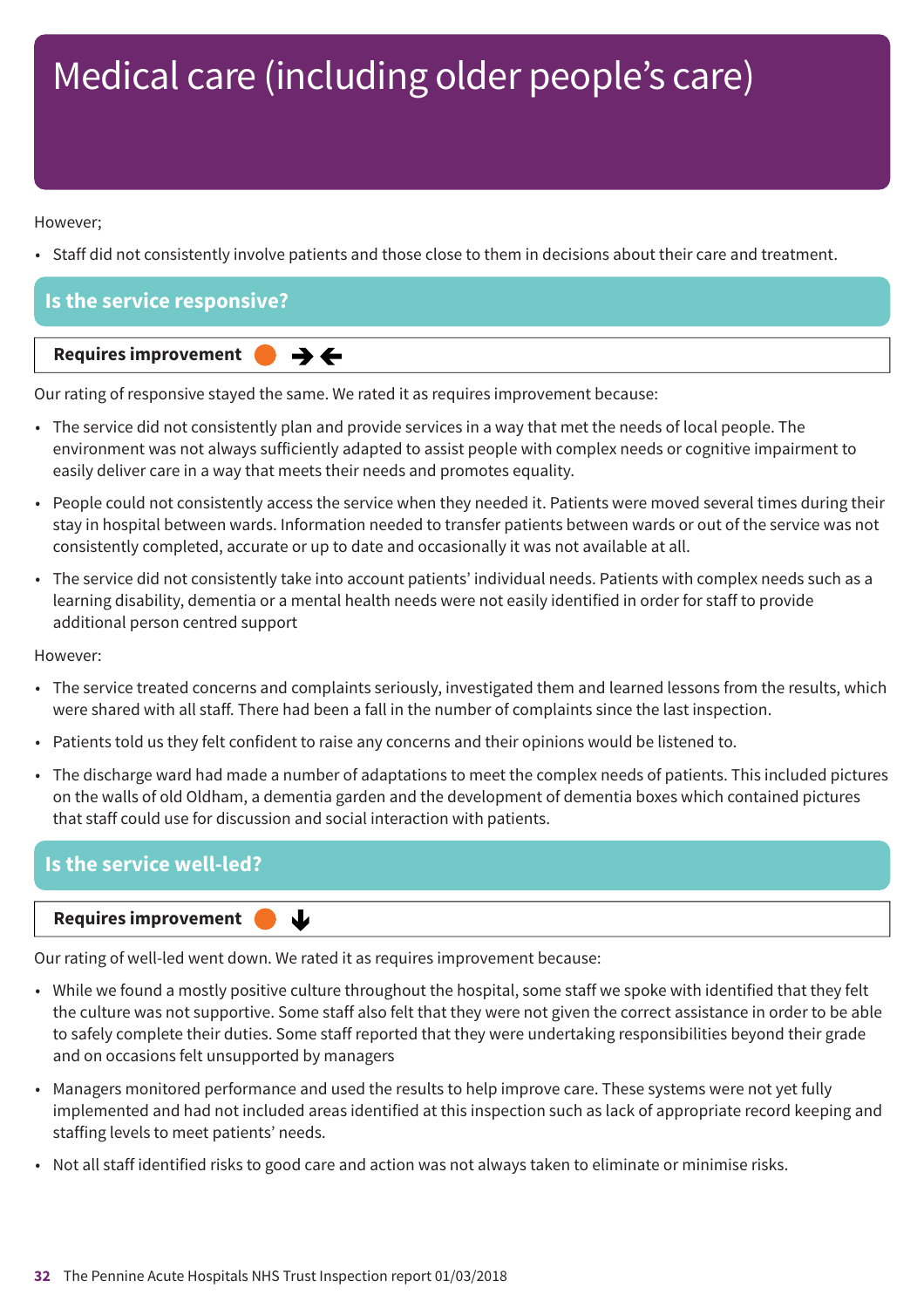• Although staff stated there had been significant improvements in the culture that had previously been seen, it was acknowledged by managers and staff that this needed to be developed further. There were still occasions when staff said the culture could feel more blame than supportive. However, this was acknowledged as rare in comparison to previous years.

#### However

- The service had a vision for what it wanted to achieve and workable plans to turn it into action developed with involvement from staff, patients, and key groups representing the local community staff understood and put this into practice. The trust vision was advertised widely throughout the service.
- The service was committed to improving services by learning from when things go well and when they go wrong, promoting training, research and innovation. Managers monitored performance and used the results to help improve care. The majority of staff said they felt supported and respected by colleagues at all levels and that this had improved since the last inspection.

### **Outstanding practice**

We found areas of outstanding practice. See the outstanding practice section above.

### Areas for improvement

We found areas for improvement in this service. See the areas for improvement section above.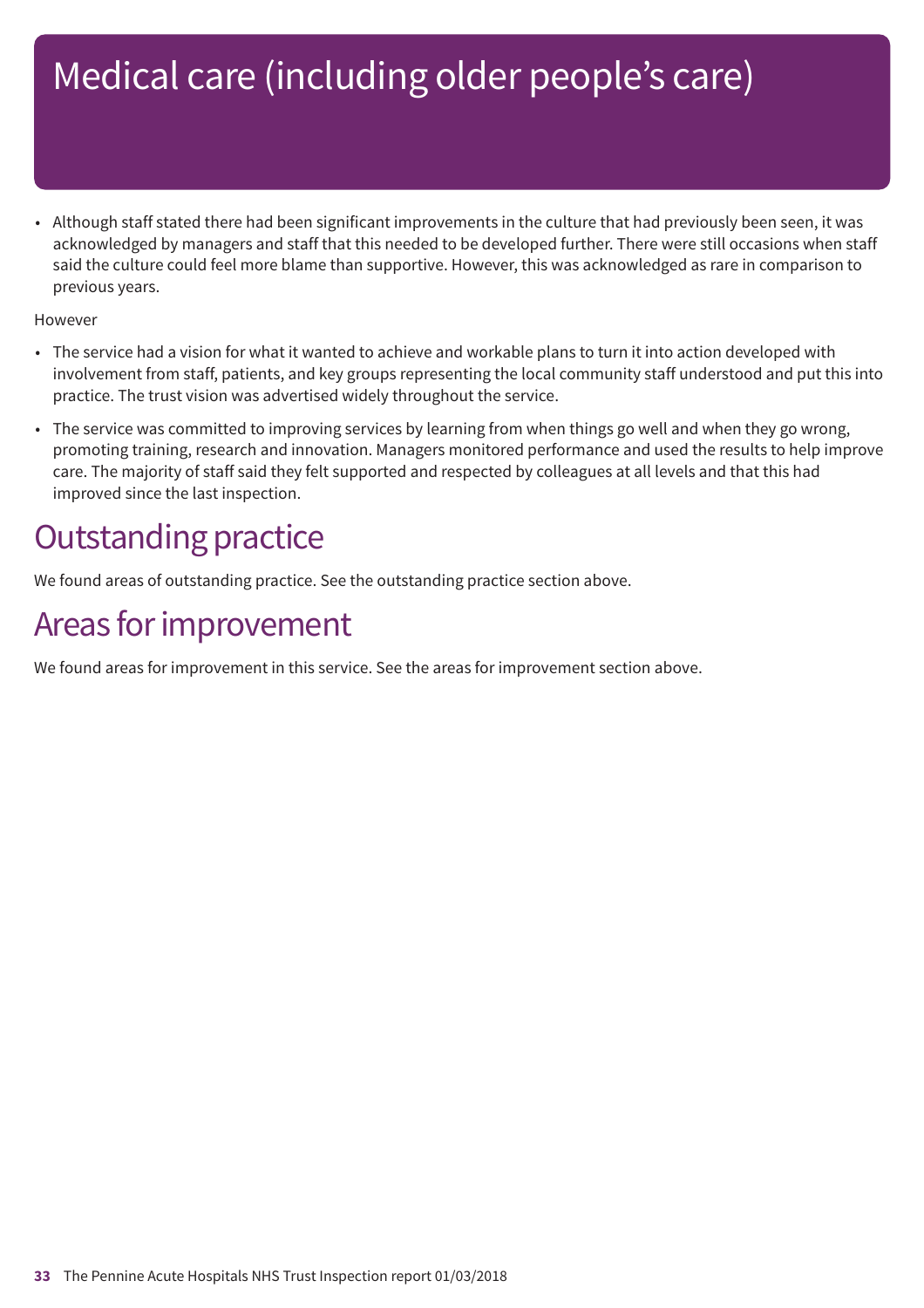

**Requires improvement**  $\rightarrow$   $\leftarrow$ 

### Key facts and figures

The Royal Oldham Hospital provides 24 hour surgery services for people that reside in and around the north east of Greater Manchester, North Manchester and parts of East Lancashire.

Between July 2016 and June 2017, there were 3,382 day case surgical admissions, 2,262 elective surgery admissions and 7,257 non-elective surgery admissions at the hospital.

The Royal Oldham Hospital has 143 surgical beds; 28 vascular surgery, 45 trauma and orthopaedics, 19 elective surgery, 25 colorectal surgery and 26 (+ two trolleys) surgical triage beds.

We visited, vascular surgery ward T3, trauma and Orthopaedics ward T7, elective surgery ward T6, Colorectal surgery ward T5, surgical triage ward T4, the preoperative assessment clinic and theatres.

All wards treated both men and women.

We plan our inspections based on everything we know about services, including whether they appear to be getting better or worse.

We inspected the hospital as part of an unannounced inspection between 30 October and 1 November 2017. During the inspection we reviewed information provided by the trust about staffing, training and monitoring of performance.

We looked at 15 patient records, 16 medicine prescription charts and other documentation relating to checks carried out in theatres. We spoke with six patients, one relative and 29 staff, including doctors, nurses, allied health care professionals and senior managers.

#### **Summary of this service**

Our rating of this service stayed the same. We rated it as requires improvement because:

- There was a recognition by senior managers that there had been an under reporting of incidents; a trust-wide system had been implemented that was not fully embedded.
- National guidance recommends that staff in theatre are trained in advanced life support; however, staff had only received the mandatory basic life support training.
- The World Health Organisation Surgical Safety Checklist was not always completed.
- Nursing and medical staff had been recruited, however, staffing remained a concern for the trust and any shortfalls were supplemented with bank and agency.
- The ward patient boards included details of patients, however, these were not consistent and details could be seen by others visiting the wards. In addition, we observed that bedside handover of patient care included details that could be overheard by other patients.
- Senior managers acknowledged that waiting times for certain specialities was a challenge with operations being cancelled for non-clinical reasons.
- We found that the service did not investigate complaints in a timely way, although managers recognised this.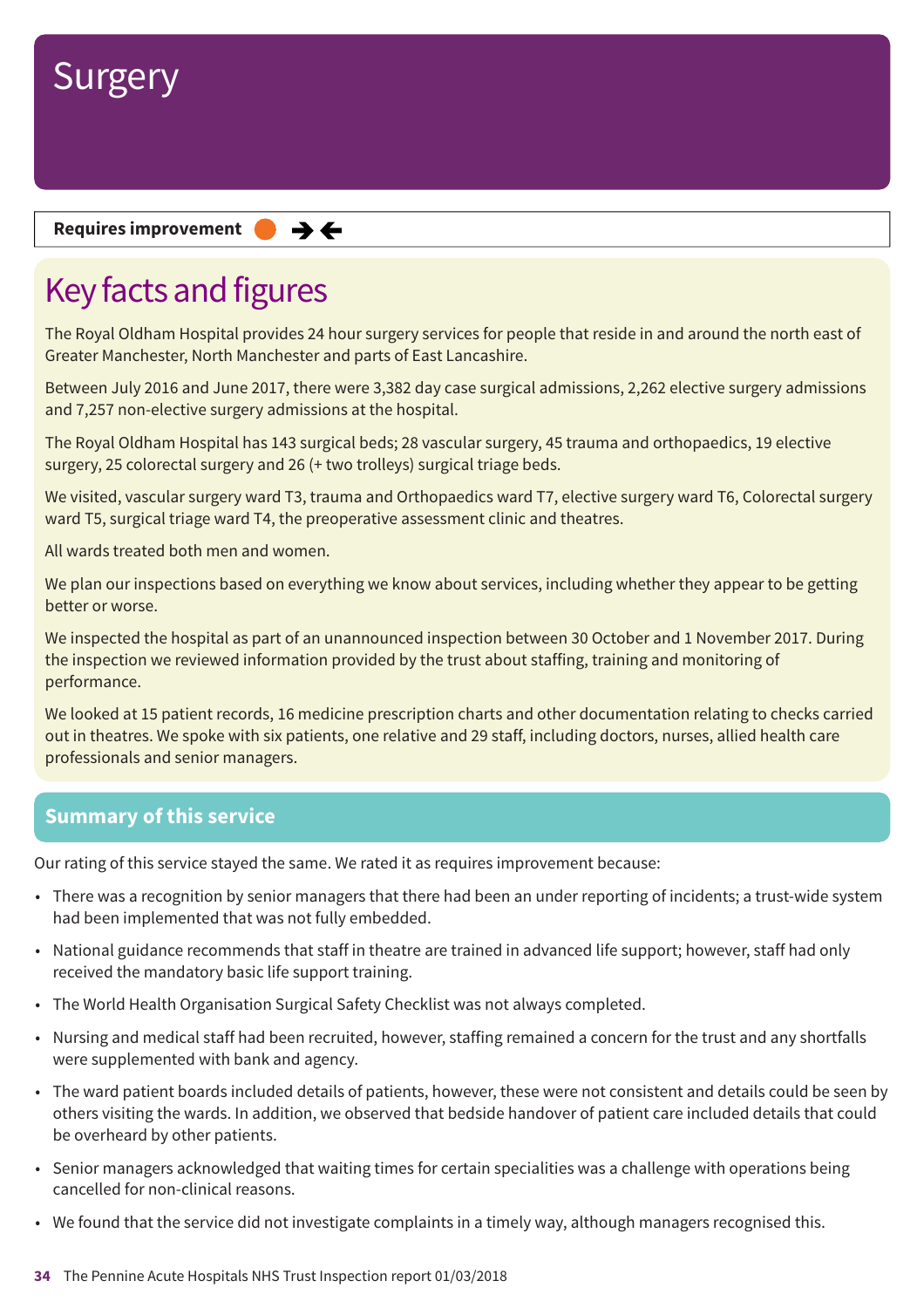## **Surgery**

• Staff engagement had improved however there remained some cultural challenges with surgeons, but the senior team were fully aware of this.

However:

- The trust shared information about safety, including infections and staffing, with patients and visitors on their 'open and honest' boards. All areas we visited were visibly clean and free from clutter. There were processes in place for the maintenance of equipment.
- The trust managed medication well and records of patients were secure and completed appropriately.
- Staff understood how to keep patients safe and who to contact for any safeguarding concerns.
- Staff received mandatory training and the service monitored compliance rates weekly.
- There was a major incident plan specific to this site that staff were familiar with.
- We observed staff caring for patients sensitively and appropriately to their individual needs. Feedback from patients confirmed that staff were very kind, supportive and caring. There were good processes in place for caring for patients who were vulnerable.
- The average length of stay for patients was generally similar to the England average for both elective and non-elective surgery.
- We observed supportive leadership on the wards and managers were keen to highlight good practice. Matrons were visible on the wards and monitored daily staffing requirements. The trust values were prominently displayed in corridor areas. There was a surgical strategy in place and action plans to address concerns.
- Managers promoted a positive culture across the trust and were now more visible.
- The trust was committed to improving services by learning. Information was disseminated through safety briefings and bulletins, although it was not clear if this was trust-wide.

#### **Is the service safe?**

#### **Requires improvement** ⇛⇐

Our rating of safe stayed the same. We rated it as requires improvement because:

- The service did not always manage patient safety incidents well. The trust-wide electronic reporting system was not fully embedded with a poor reporting culture.
- Not all staff in theatre had received advanced life support training as recommended in national guidance.
- The service did not always have enough staff with the right qualifications, skills, training and experience to keep people safe from avoidable harm and abuse and to provide the right care and treatment, although the risk had been effectively reduced by use of agency and bank staff to cover shifts.
- The World Health Organisation Surgical Safety Checklist was not applied consistently.
- The service did not always securely store cleaning fluids in ward areas visited.

#### However:

• The service used safety monitoring results well. Staff collected safety information and shared it with staff, patients and visitors. The service used information to improve the service.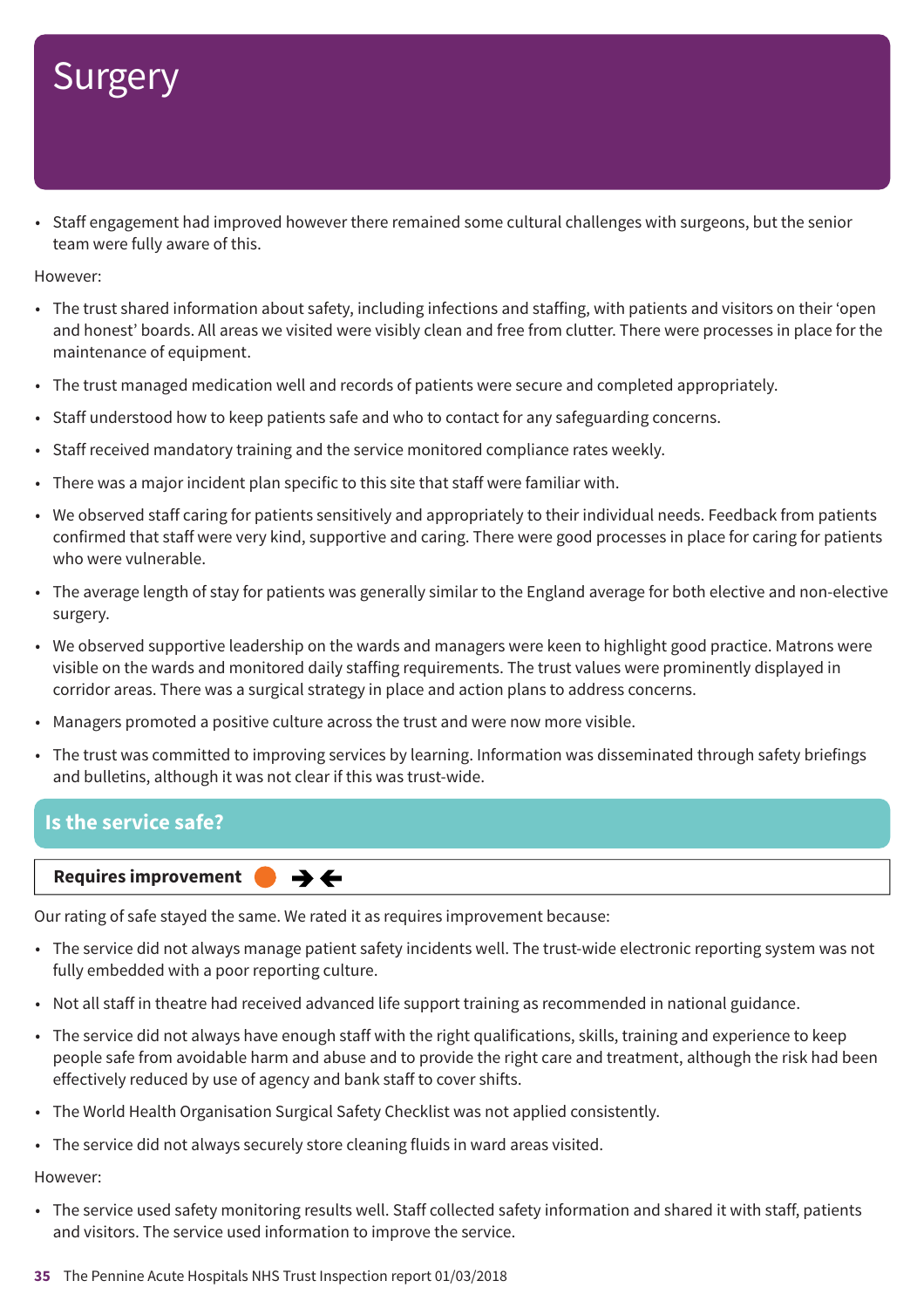## **Surgery**

- The service controlled infection risk well. Staff kept themselves, equipment and the premises clean. They used control measures to prevent the spread of infection.
- The service had suitable premises and equipment and looked after them well.
- The service prescribed, gave, recorded and stored medicines well. Patients received the right medication at the right dose at the right time.
- Staff kept appropriate records of patients' care and treatment.
- Staff understood how to protect patients from abuse and the service worked well with other agencies to do so. Staff had training on how to recognise and report abuse and they knew how to apply it.
- The service provided mandatory training in key skills to all staff and made sure everyone completed it.
- The service planned for emergencies and staff understood their roles if one should happen.

#### **Is the service effective?**

#### **Requires improvement**  $\rightarrow$   $\leftarrow$

Our rating of effective stayed the same. We rated it as requires improvement because:

- In theatres, the service did not always provide care and treatment based on national guidance, for example availability of staff with advanced life support training and verbalising the World Health Organisation Surgical Safety Checklist.
- For patients admitted for vascular surgery there was a higher than expected risk of readmission. Patients admitted for general surgery or trauma and orthopaedics had a higher than expected risk of readmission for non-elective admissions when compared to the England average.
- From the 2016 hip fracture audit, the number of patients having surgery on the day of or day after admission was worse than the national standard. The perioperative medical assessment failed to meet the national standard.
- There were no enhanced recovery programmes at the location.
- Managers appraised staff's work performance and held supervision meetings with them to provide support and monitor the effectiveness of the service, however, the rate was lower than the trust target.
- Electronic systems were not always reliable, which meant delays in accessing results from diagnostic tests could delay patient treatment.
- Written consent prior to surgery was generally obtained on the day of surgery rather than at preoperative clinic. This was not in line with best practice with a cooling off period from initial consent to day of operation.

#### However:

- Staff recorded patient pain scores and managed pain well.
- Staff gave patients enough food and drink to meet their needs and improve their health.
- The service monitored the effectiveness of care and treatment and used the findings to improve them. They compared local results with those of other services to learn from them.
- Staff had access to up-to-date, accurate and comprehensive information on patients' care and treatment.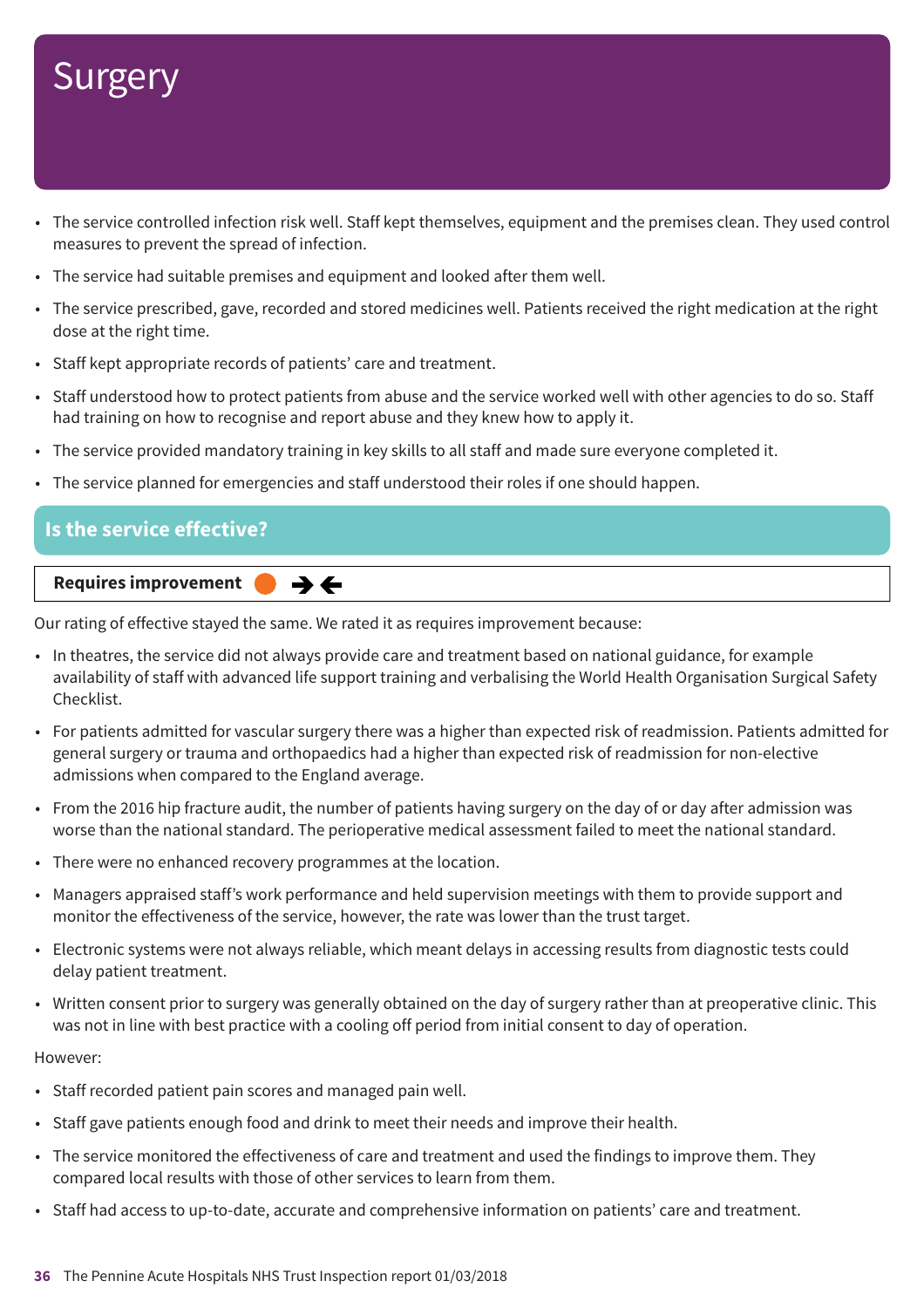- Staff worked together as a team to benefit patients**.** Doctors, nurses and other healthcare professionals supported each other to provide good care.
- Staff understood their roles and responsibilities under the Mental Health Act 1983 and the Mental Capacity Act 2005. They knew how to support patients experiencing mental ill health and those who lacked the capacity to make decisions about their care.

### **Is the service caring?**



Our rating of caring stayed the same. We rated it as good because:

- Staff cared for patients with compassion. Feedback from patients confirmed that staff treated them well and with kindness.
- Staff involved patients and those close to them in decisions about their care and treatment.
- Staff provided emotional support to patients to minimise their distress**.**

### **Is the service responsive?**

**Same–––rating Good –––**

Our rating of responsive stayed the same. We rated it as good because:

- People could access the service when they needed it. The service took account of patients' individual needs.
- The average length of stay for patients was generally similar or better to the England average for both elective and non-elective surgery.
- Waiting times from treatment were and arrangements to admit, treat and discharge patients were in line with good practice.
- The service took account of patients' individual needs. There were good systems in place to meet the needs of patients whose circumstances made them vulnerable. Ward T7 had developed a number of activities for patients and the environment was designed to be dementia friendly.

However:

- A number of operations had been cancelled for non- clinical reasons such as theatre lists running over.
- The service investigated complaints, however; the time to investigate was not always in line with the trust complaints policy.

### **Is the service well-led?**

**Same–––rating Good –––**  $\rightarrow$   $\leftarrow$ 

Our rating of well-led stayed the same. We rated it as good because: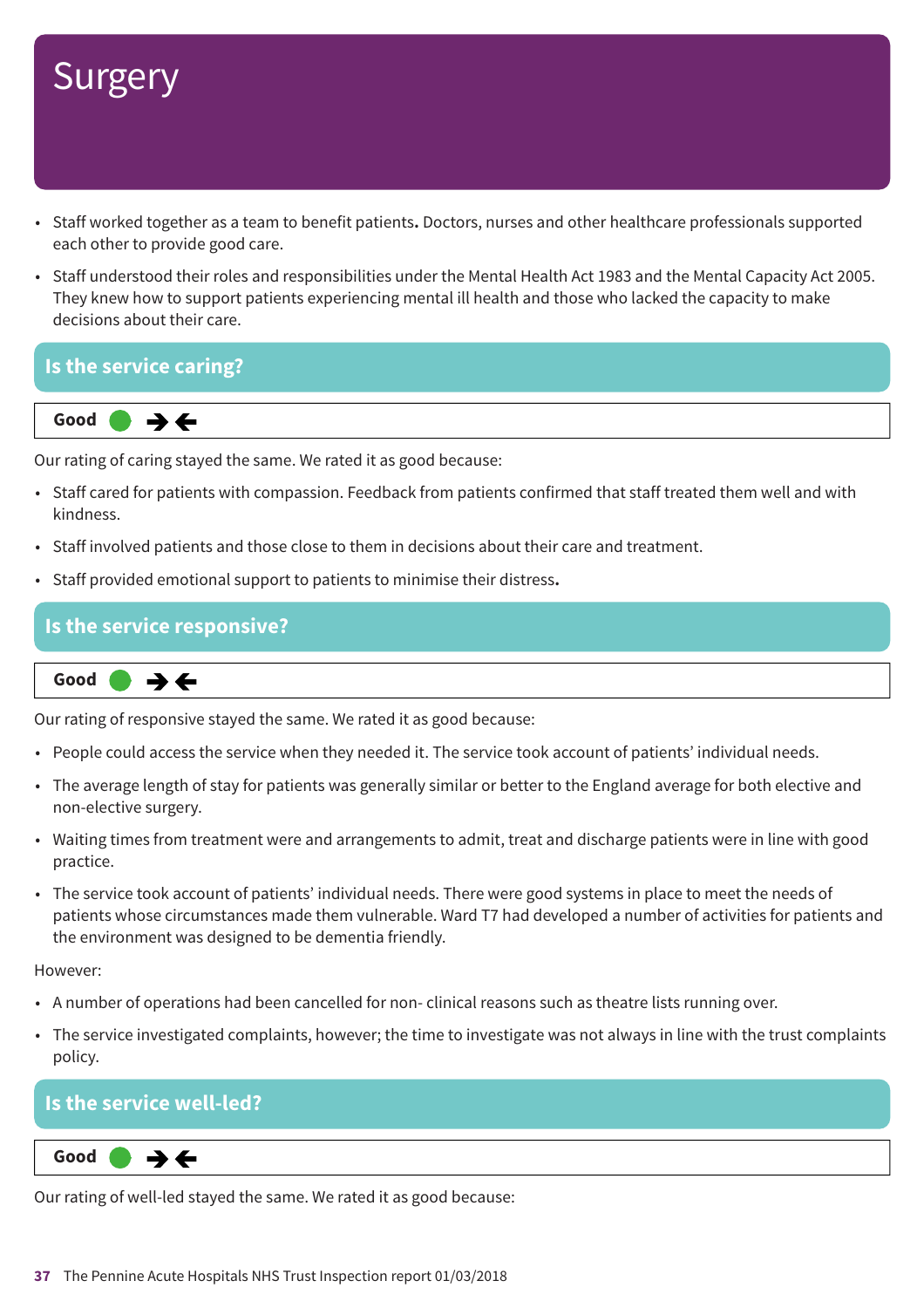- The trust had managers at all levels with the right skills and abilities to run a service providing high-quality sustainable care.
- The service had a vision for what it wanted to achieve and workable plans to turn it into action developed with involvement from staff, patients, and key groups representing the local community.
- Managers across the trust promoted a positive culture that supported and valued staff, creating a sense of common purpose based on shared values.
- The trust had effective systems for identifying risks, planning to eliminate or reduce them, and coping with both the expected and unexpected.
- The trust collected, analysed, managed and used information well to support all its activities, using secure electronic systems with security safeguards.
- The trust engaged well with patients, staff, the public and local organisations to plan and manage appropriate services, and collaborated with partner organisations effectively.
- The trust was committed to improving services by learning from when things go well and when they go wrong, promoting training and innovation.

### However:

• There were cultural challenges with the surgical consultants; the senior management were fully aware of this.

## Areas for improvement

We found areas for improvement in this service. See the areas for improvement section above.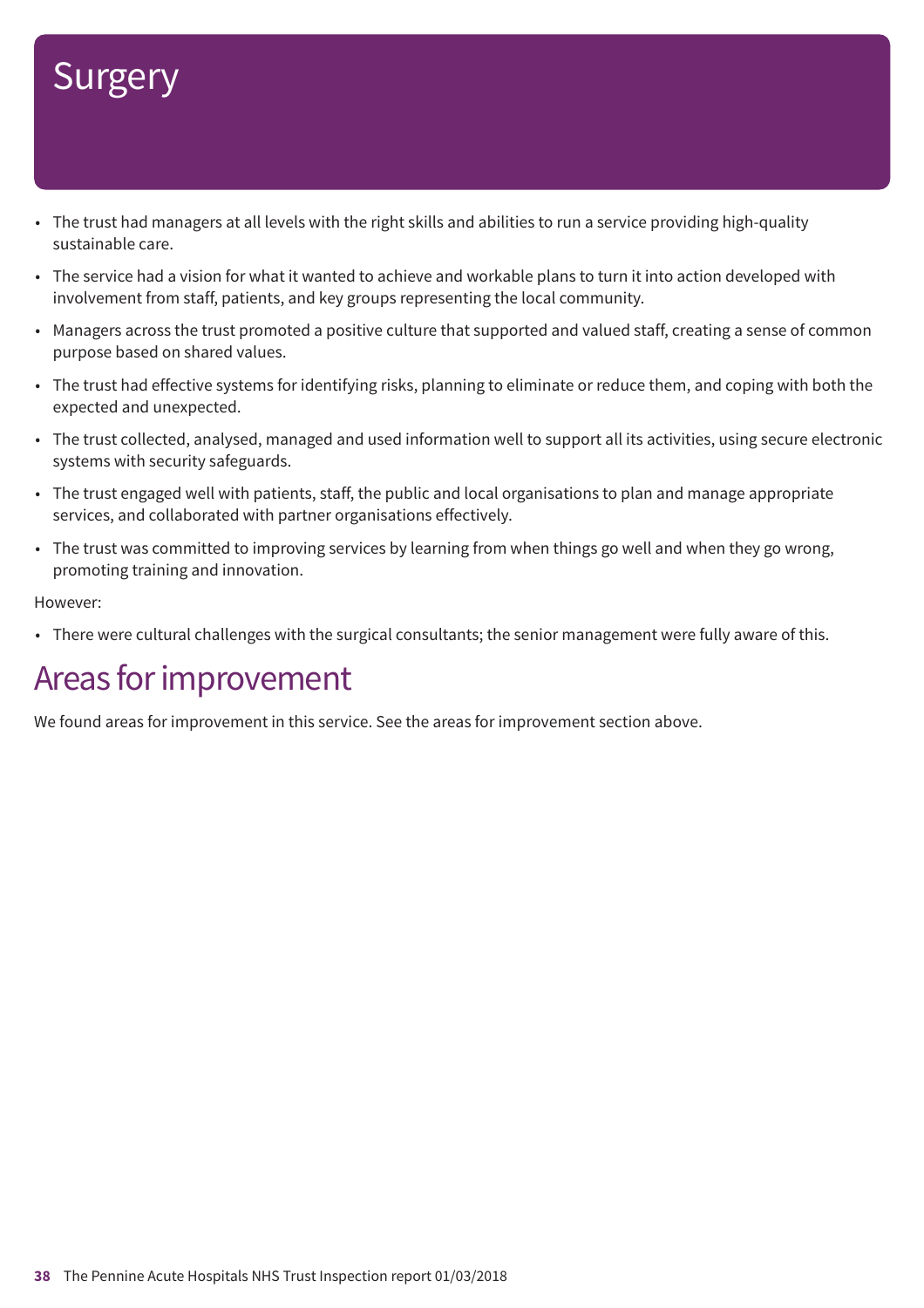### **Requires improvement**

## Key facts and figures

Adult Critical Care (CCU) is provided at The Royal Oldham Hospital.

₳

The Royal Oldham Hospital has 16 critical care beds, with eight level 3 intensive therapy unit beds and eight level 2 high dependency unit beds. The units received patients from elective surgery and emergency admissions. Intensive Care National Audit and Research Centre (ICNARC) data for April 2016 to December 2016 shows that there were 260 admissions to the Intensive Therapy Unit (ITU) and 542 admissions to the High Dependency Unit (HDU). Both HDU and ITU have 2920 available critical care bed days per year. The service serves a population size of approximately 230,800.

We visited the units at Royal Oldham Hospital as part of our unannounced inspection on 30 and 31 October and 1 November 2017.

As part of our inspection, we visited the intensive and high dependency units. We reviewed the environment and staffing levels and we looked at eight sets of patient records. We spoke with three patients and four family members or friends. We spoke with a number of staff of different grades, including nurses, health care assistants, doctors and consultants, physiotherapists, pharmacists, practice based educators, administrative staff and the senior managers who were responsible for the critical care services at The Royal Oldham Hospital.

We observed daily practice and reviewed management arrangements. Prior to and following our inspection we reviewed performance information about the trust and reviewed information provided to us by the trust.

## **Summary of this service**

Our rating of this service improved. We rated it as requires improvement because:

- Medical staff were not meeting trust targets for a number of mandatory training modules.
- We observed a number of lapses in infection risk control and the premises were not compliant with the minimum amount of space required per bed.
- There were staffing shortfalls, meaning that the service was not meeting a number of the core standards for critical care units.
- We observed that the time of admission to admit the patient to the unit was not consistently recorded on patient records and it was not possible to tell whether admission was within four hours of the decision to admit.
- Staff reported that they had not received appropriate training on the new incident reporting system.
- Patients did not receive input from a psychologist and did not have access to a follow-up clinic or other postdischarge support.
- There was no weekend cover of allied health professionals such as dietitians or speech and language therapists. Although there was a business case in place to increase staffing numbers, there had been little progress in this since our last inspection.
- The level of out-of-hours discharges remained a concern in the high dependency unit and had worsened.
- There was no medical leadership on the high dependency unit for 14 hours a day.
- **39** The Pennine Acute Hospitals NHS Trust Inspection report 01/03/2018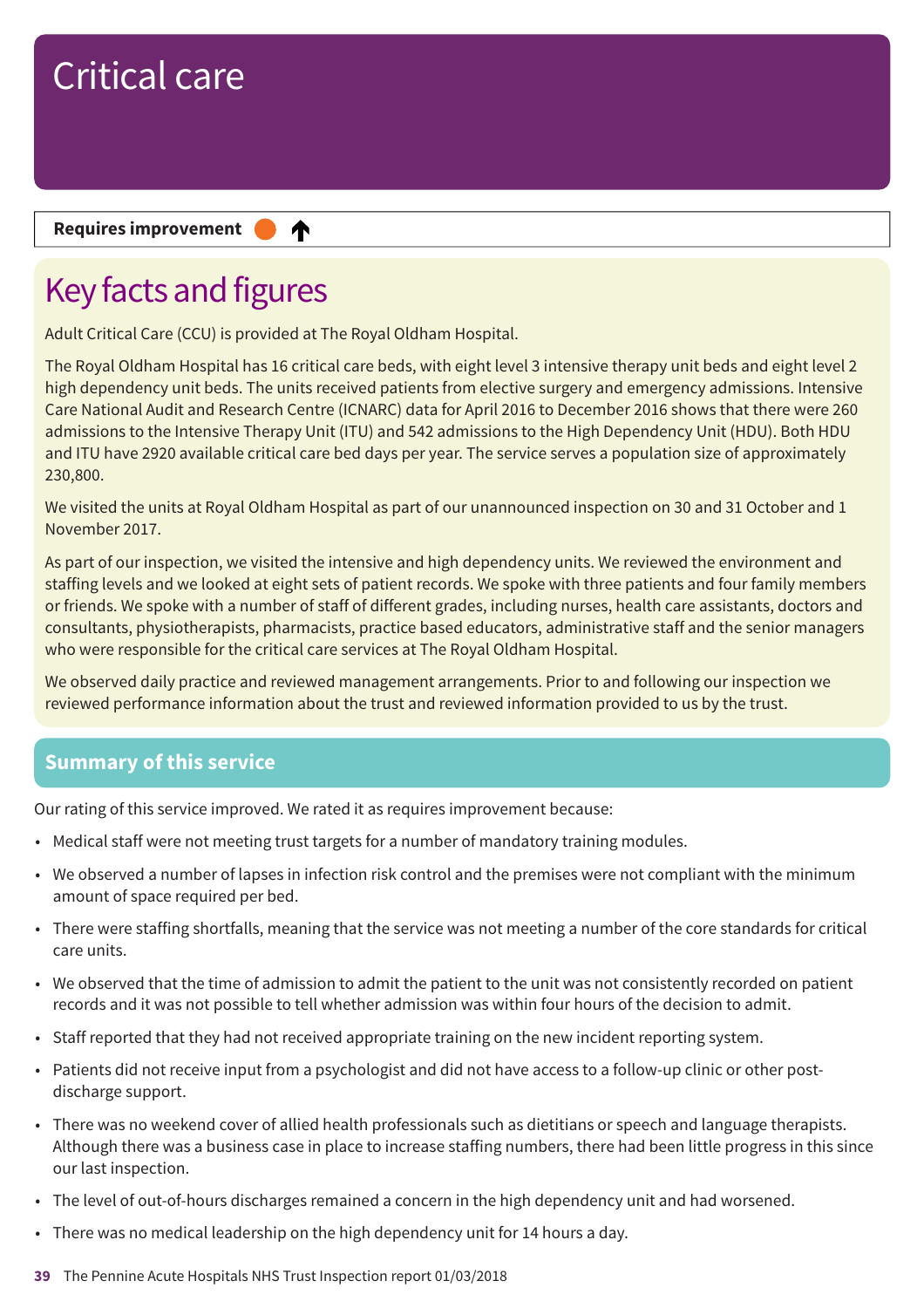- Staffing levels had reduced morale on the unit and staff reported that they did not feel supported and valued.
- Systems for continually improving the quality of services were not yet fully embedded and directorate meetings were not always taking place when they should be and actions identified in mortality review meetings were not followed up and completed.
- There were gaps and inconsistencies in the risk register.
- Staff reported that they received little feedback from engagement events and there was no recent evidence of patient feedback about the unit.

However:

- Staff understood how to protect patients from abuse; patients were appropriately risk assessed and the service planned for emergencies.
- Equipment was looked after well and medicines were stored and prescribed appropriately.
- Care and treatment was based on national guidance and evidence of its effectiveness and patients received adequate pain relief, nutrition and hydration.
- Staff received appraisals though appraisal rates were slightly below the trust target of 90%. Staff worked together as a team to benefit patients.
- Staff were compassionate, involved patients and those close to them in decisions and provided emotional support.
- There were few complaints against the unit. Complaints were treated seriously, investigated and lessons were learned and shared.
- Staff reported improvements since the introduction of a director management team into each care organisation and that senior managers were more visible and accessible.
- There were a set of vision and values in place and an improvement plan for the service.
- Information was collected, analysed and managed to support activities and make improvements.

### **Is the service safe?**

### **Up one rating Requires improvement –––**

Our rating of safe improved. We rated it as requires improvement because:

♠

- The service provided mandatory training in key skills to all staff, however, evidence provided showed that medical staff were not meeting the 90% target for completion in 10 of the 16 modules.
- The service controlled infection risk. They used control measures to prevent the spread of infection, although we did observe some lapses in controls on the units. There was a lack of use of available indicator stickers to show when an area or equipment had been cleaned, some curtains did not have the date they were last changed on, sharps bins were routinely left open and we saw equipment with blood splatters on.
- The service did not have suitable premises in terms of available space. The critical care units were not compliant with the Department of Health "Health Building Note 04-02" (HBN 04-02) with regards to the minimum amount of space required per bed to safely locate and utilise the necessary equipment.
- The service had staff with the right qualifications, skills, training and experience. However, there were significant staffing shortfalls meaning that the service was not meeting a number of the core standards for critical care units. For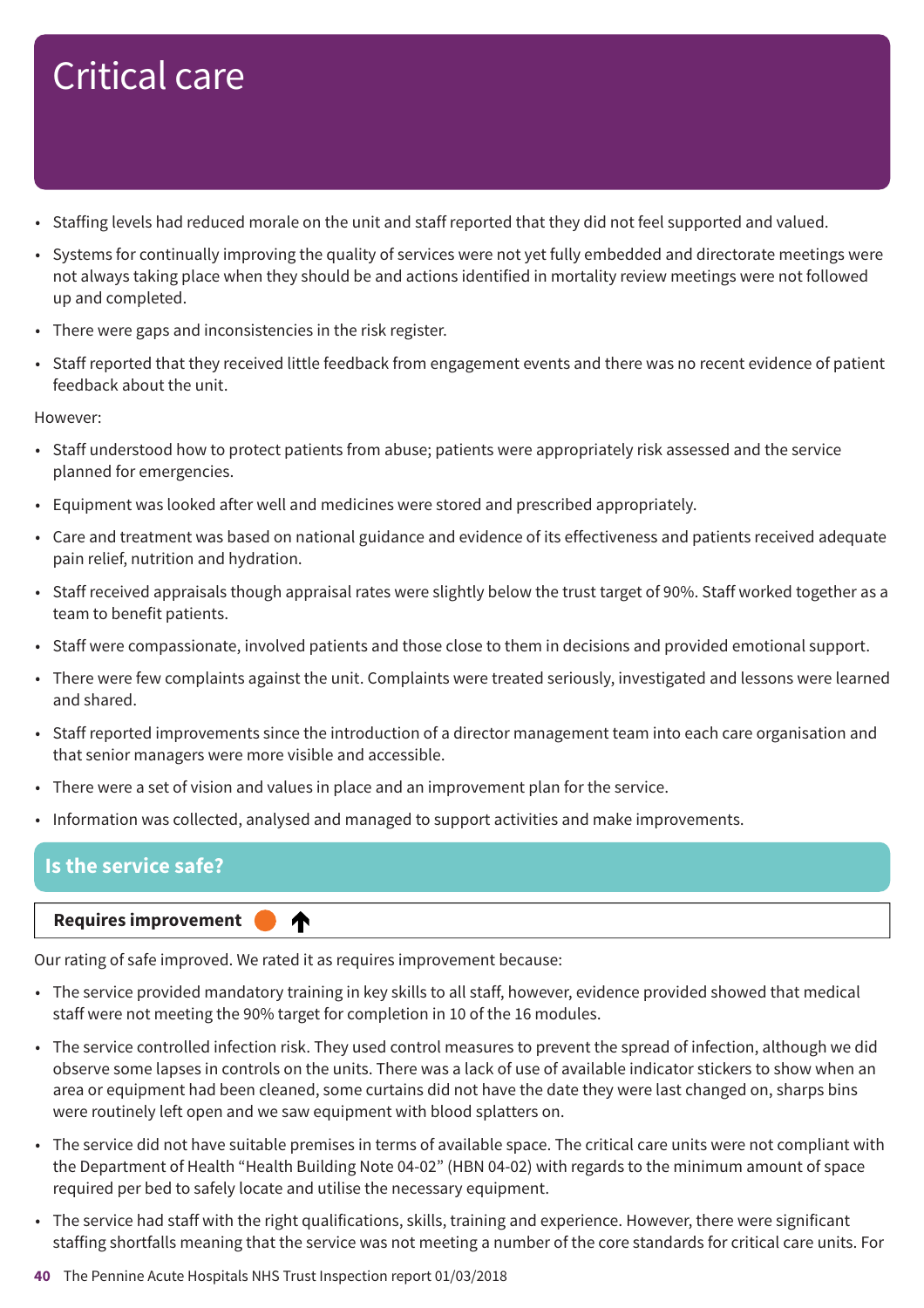example, there were not enough consultants to lead the care in HDU between the hours of 6pm to 8am. Although this was an improvement since our last inspection, there were still 14 hours per day when consultant cover was not met. Similarly, there were not adequate numbers of allied health professionals to ensure that the units were compliant with core standards in meeting the needs of patients. Although there were business cases in place with proposals for staffing numbers required to meet the standards, there had been little progress in achieving the recruitment proposals since our last inspection.

• Staff kept records of patients' care and treatment. Records were clear, up-to-date and available to all staff providing care. However, in five out of the eight records examined, the time of the decision to admit the patient was not recorded in the records and consequently, we were not able to establish whether the admission to critical care was within four hours of the decision to admit them, which was in line with expected critical care core standards.

However:

- Staff understood how to protect patients from abuse and the service worked well with other agencies to do so. Staff had training on how to recognise and report abuse and they knew how to apply it.
- Equipment was looked after well. There was an inventory of all equipment and the electro bio-medical engineering department serviced and maintained the equipment in line with maintenance schedule targets.
- The service planned for emergencies and staff understood their roles if one should happen. Appropriate risk assessments were carried out on admission of patients and deteriorating patients were identified. Patients were seen regularly by a consultant and their care and treatment was planned by a multidisciplinary team.
- The service prescribed, gave, recorded and stored medicines well. Patients received the right medication at the right dose at the right time
- The service managed patient safety incidents. Staff recognised incidents, but reported that they had not been trained on the new incident reporting system and may not be reporting incidents as they should be. Managers investigated incidents and shared lessons learned. When things went wrong, staff apologised and gave patients honest information and suitable support.
- The service used safety monitoring results. Staff collected safety information and shared it with staff, patients and visitors. The service used information to improve the service.

## **Is the service effective?**

### **Requires improvement**

Our rating of effective stayed the same. We rated it as requires improvement because:

 $\rightarrow$   $\leftarrow$ 

- The service monitored the effectiveness of care and treatment and used the findings to improve them. They compared local results with those of other services to learn from them. However, there was not always a holistic review of deaths on the unit with regard to the assessment of care delivered, multi-disciplinary team working, and quality of records or engagement with relatives and how things could have been done better. In addition, the risk adjusted hospital mortality ratio was worse than expected in both the intensive therapy unit and high dependency unit where the figure was a negative outlier.
- With regard to patient rehabilitation, there was no psychologist input, so patients were not formally assessed for conditions, such as anxiety, depression or post-traumatic stress disorder. This was not in line with relevant National Institute for Health and Care Excellence (NICE) guidelines.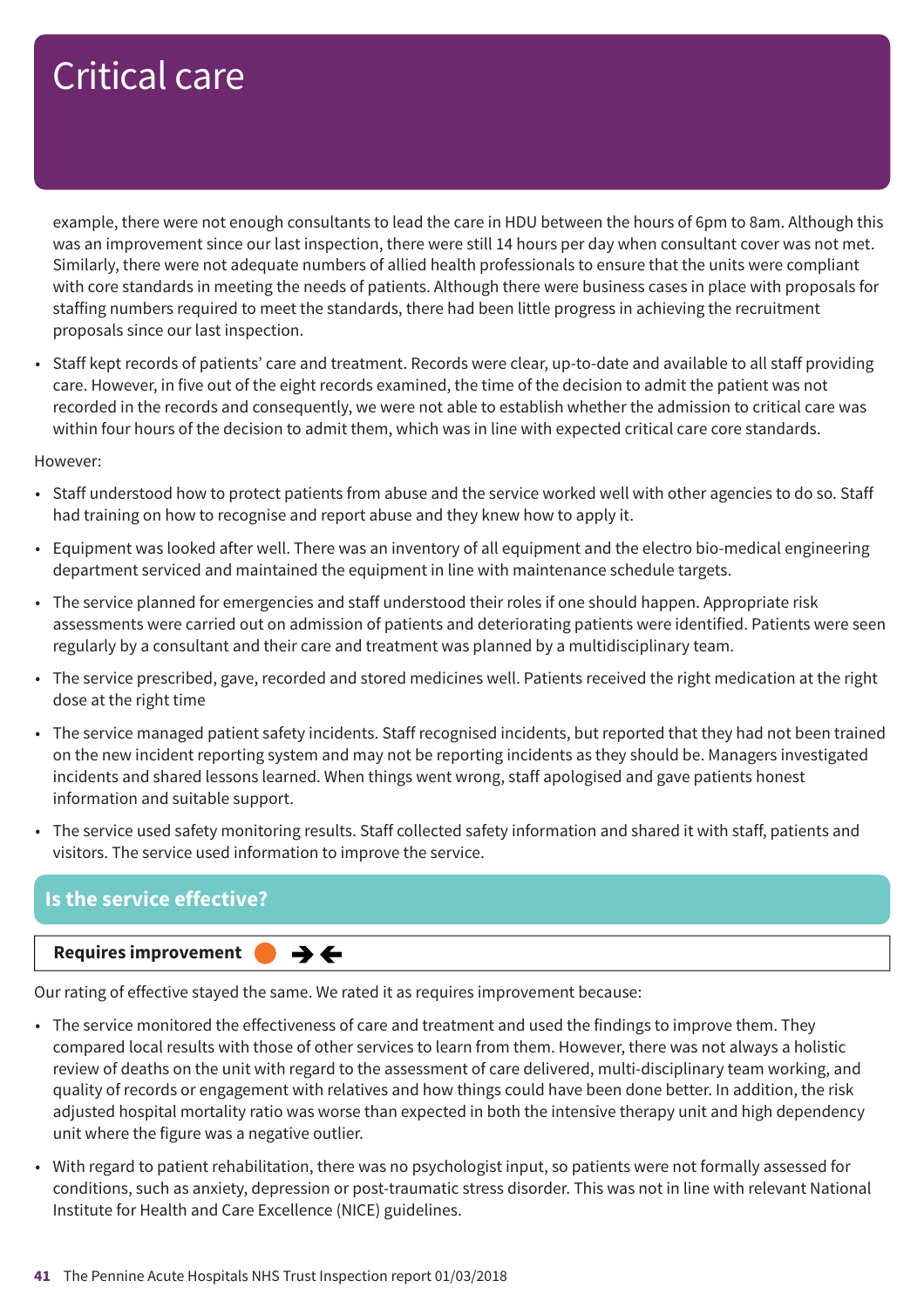- Patients discharged from the units who had been ventilated for more than four days did not have access to a followup clinic or other post-discharge support and this did not meet critical care core standards.
- Although the unit provided care and treatment for seven days a week, there was no weekend cover of allied health professionals such as dieticians and speech and language therapists. There was only very limited physiotherapy cover. Although there was a business case in place to increase the staffing numbers in physiotherapy and dietetics and introduce staff in speech and language and occupational therapy, there had been little progress in this since our last inspection.

### However:

- The service provided care and treatment based on national guidance and evidence of its effectiveness.
- Staff gave patients enough food and drink to meet their needs and improve their health. They used special feeding and hydration techniques when necessary. The service made adjustments for patients' religious, cultural and other preferences.
- Patients received adequate pain relief and pain scores were assessed
- Staff worked together as a team to benefit patients. Doctors, nurses and other healthcare professionals supported each other to provide good care.
- Staff understood their roles and responsibilities under the Mental Health Act 1983 and the Mental Capacity Act 2005. They knew how to support patients experiencing mental ill health and those who lacked the capacity to make decisions about their care.
- Staff always had access to up-to-date, accurate and comprehensive information on patients' care and treatment. All staff had access to an electronic records system that they could all update.
- The service made sure staff were competent for their roles. Managers appraised staff's work performance and support was given to new staff.

### **Is the service caring?**

**Same–––rating Good –––** →←

Our rating of caring stayed the same. We rated it as good because:

- Staff cared for patients with compassion. Feedback from patients confirmed that staff treated them well and with kindness.
- Staff involved patients and those close to them in decisions about their care and treatment.
- Staff provided emotional support to patients to minimise their distress.

### However:

- We observed that one patient experiencing distress was spoken to inappropriately by nurses on two separate occasions.
- There was no support group for patients or their relatives and the service did not use patient diaries.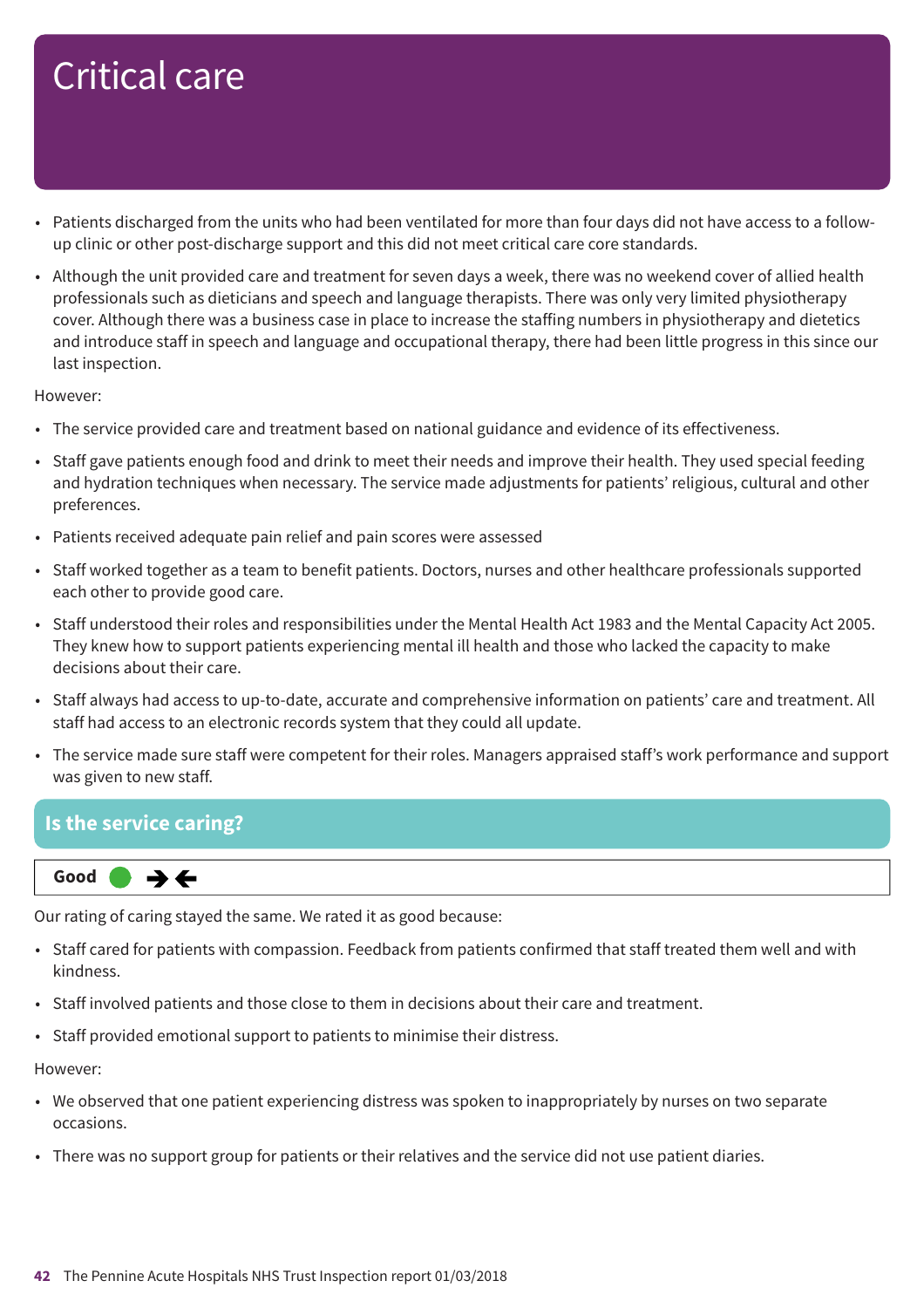## **Is the service responsive?**

### **Same–––rating Requires improvement –––**

Our rating of responsive stayed the same. We rated it as requires improvement because:

 $\rightarrow$   $\leftarrow$ 

- The service took account of patients' individual needs. However, there were areas where they were not able to meet the needs of patients, such as by providing professional psychiatric support, both whilst the patient was in the unit and as aftercare following discharge.
- There was no follow-up clinic offered to ventilated patients following discharge and this did not meet the Guidelines for the Provision of Intensive Care Services (GPICS) Core Standards.
- The critical care outreach team did not cover all the hospital wards and did not provide a service 24 hours a day, seven days a week.
- People could access the service when they needed it. However, out of hours discharges remained a concern in the high dependency unit.

#### However:

- The trust planned and provided services in a way that met the needs of local people.
- The service ensured that mixed sex accommodation breaches were kept to a minimum on the high dependency unit and male and female patients were cared for on separate sides of the ward.

The service treated concerns and complaints seriously, investigated them and learned lessons from the results, which were shared with all staff. There were very few complaints against the service.service

## **Is the service well-led?** ♠ **Up one rating Requires improvement –––**

Our rating of well-led improved. We rated it as requires improvement because:

- There remained no medical leadership on the high dependency unit from 6pm to 8am on a daily basis, although this was an improvement since our last inspection, when there was no medical leadership on the high dependency unit.
- A positive culture that supported and valued staff, creating a sense of common purpose based on shared values was not in place. Morale on the units was low and staffing levels were cited as a cause of this.
- The service had developed a systematic approach to continually improving the quality of its services. However, these systems were not yet fully implemented. Although there were planned monthly directorate meetings, it appeared that these were not always taking place. Similarly, actions identified in mortality review meetings were not always followed up and completed.
- Systems for identifying risks, planning to eliminate or reduce them, and coping with both the expected and unexpected were not consistent. The trust had systems in place for identifying risks, but the critical care unit risk register had gaps and inconsistencies.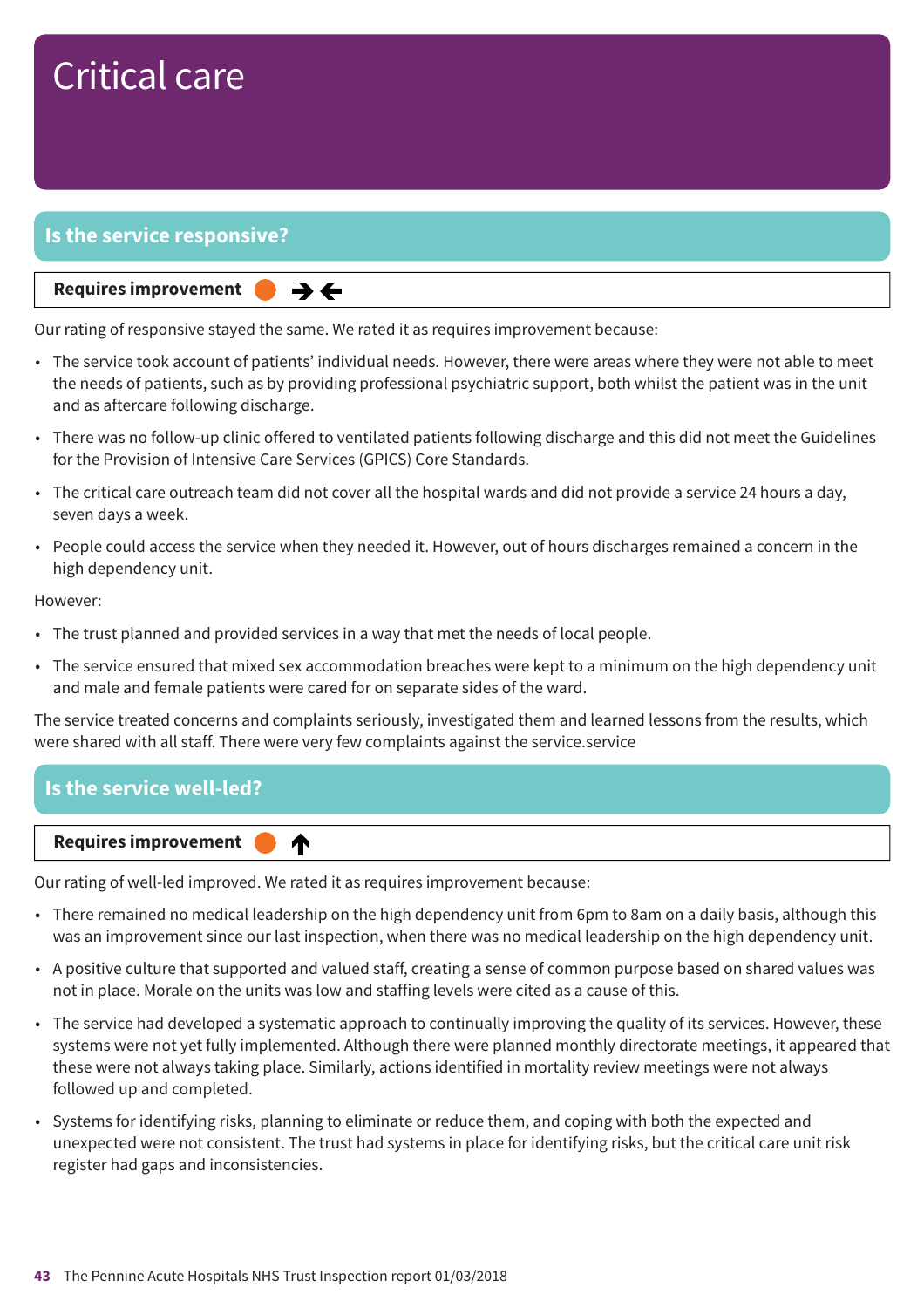• The trust engaged with patients, staff and the public to plan and manage appropriate services. However, staff reported that they received little feedback from listening events and had not seen changes made as a result of their suggestions. There was no recent patient survey in the critical care unit and patients and families did not have access to any support group.

However:

- The service had managers with the right skills and abilities to run a service providing high-quality sustainable care. Staff reported improvements since the introduction of a director management team into each care organisation and that senior managers were more visible and issues could be escalated more quickly.
- The service had a vision for what it wanted to achieve. There were a set of vision and values in place along with an improvement plan that pledged to stabilise staffing, ensure there were middle-grade doctors and consultants in place on the high dependency unit and that nursing and allied health professional staffing numbers were adequate.
- The service collected, analysed, managed and used information well to support all its activities, using secure electronic systems with security safeguards.
- The service was committed to improving services by learning from when things go well and when they go wrong, promoting training, research and innovation.

## Areas for improvement

We found areas for improvement in this service. See the areas for improvement section above.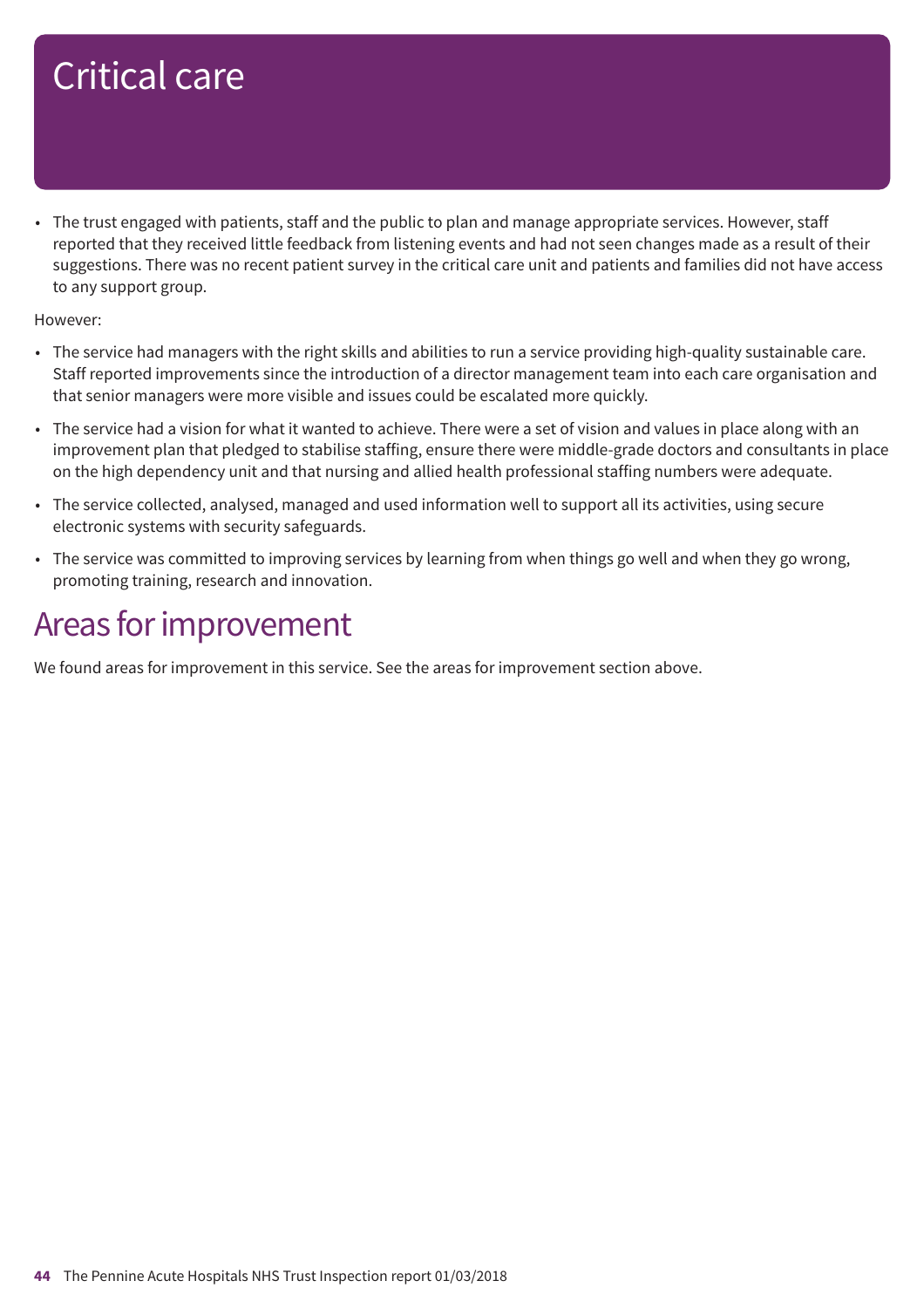

## Key facts and figures

The Royal Oldham Hospital provides 24 hour midwifery services for women that reside in and around the North East of Greater Manchester, North Manchester and parts of East Lancashire. Between April 2016 and March 2017 there were 8,997 deliveries at the Pennine Acute NHS Trust, which includes this hospital.

The Royal Oldham Hospital has 70 beds; 24 antenatal, 29 postnatal and 12 labour rooms on the consultant led unit including one pool room and one High Dependency Unit. The midwifery led birth centre at The Royal Oldham Hospital has five beds, including three with a birthing pool.

We visited: the triage unit; the day assessment unit; the ante-natal and postnatal wards; the labour ward and the midwifery led birth centre.

We inspected the hospital as part of an unannounced inspection between 17 and 19 October 2017. During the inspection, we reviewed information provided by the trust about staffing, training and monitoring of performance. We reviewed 20 women's records and other documentation about medicines administration and risk assessments. We spoke with six women, five doctors of all grades and midwifery staff including managers, senior managers, midwives of all bands and health care assistants.

## **Summary of this service**

We previously inspected maternity jointly with gynaecology, so we cannot compare our new ratings directly with previous ratings.

Maternity services had improved since the last inspection in several areas. We rated maternity as good overall although work was still required in some areas.

- Staff did not complete Maternity Early Warning Scores assessments within the prescribed timescale to detect deterioration in a woman's condition. This included when assessments indicated there was a risk to the woman.
- The World Health Organisations' surgical safety checklist was not always fully completed and the procedure in theatre we observed did not follow the guidance.
- Staff did not consistently follow the trust schedule for checking all equipment was present and in working order. This included resuscitation equipment for women and babies.
- Following community midwife visits, including booking, there were delays in recording patient information onto a computer system, which could be accessed by other health professionals.
- Staff did not always provide pain relief to women when they needed it on the post-natal ward.
- Complaints were not being managed within the timescales set out in the trust's policy.

However:

- The service provided mandatory and obstetric specific training in key skills to all staff and most staff had completed it.
- The service now had enough staff with the right qualifications, skills, training and experience to keep people safe from avoidable harm and abuse and to provide the right care and treatment**.**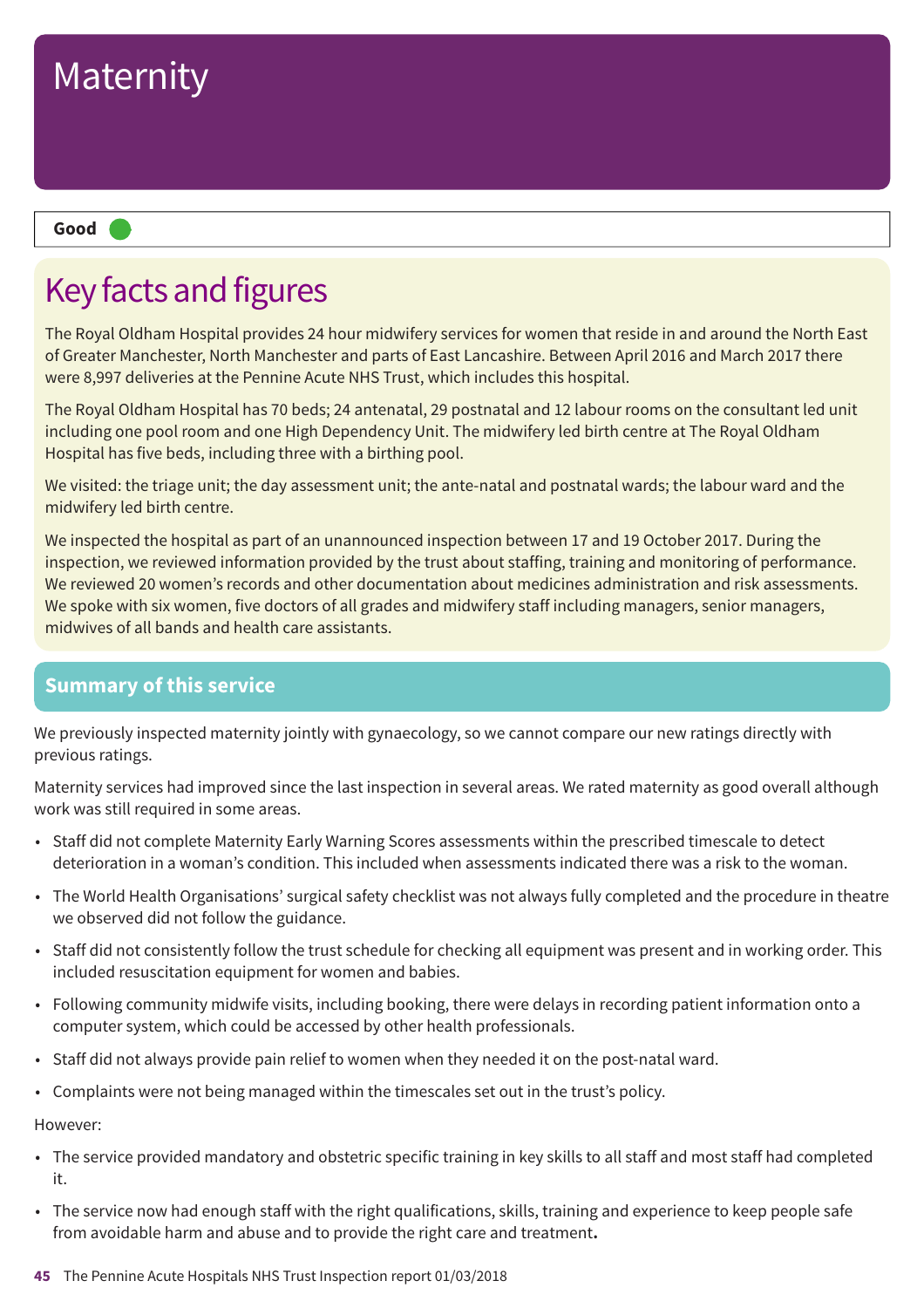- The service managed patient safety incidents well. This had improved since the last inspection.
- Women reported good support with feeding their baby in the way they chose. Trained staff offered this support on a one to one basis when required.
- Staff worked together as a team to benefit patients.
- Staff cared for patients with compassion. Feedback from patients confirmed that staff treated them well and with kindness.
- Staff involved patients and those close to them in decisions about their care and treatment.
- The service treated concerns and complaints seriously, investigated them and learned lessons from the results, which were shared with all staff.
- The trust had managers at all levels with the right skills and abilities to run a service providing high-quality sustainable care. The leadership of the maternity services had changed and improved since the last inspection.
- Managers across the trust promoted a positive culture that supported and valued staff, creating a sense of common purpose based on shared values. This was a positive change since the last inspection.
- The service had effective systems for identifying risks, planning to eliminate or reduce them, and coping with both the expected and unexpected.
- The service had suitable premises and equipment.
- The service monitored the effectiveness of care and treatment and used the findings to improve them.

## **Is the service safe?**

### **Requires improvement –––**

We rated safe in maternity services as requires improvement because:

- The Maternity Early Warning Scores assessments to detect deterioration in a woman's condition were not completed in the prescribed timescales. Women did not always receive a medical review when their assessment identified this was required. However, the trust had carried out an audit in September 2017, which indicated improvements in all areas with "observation frequency increased".
- Staff did not consistently follow the trust schedule for checking all equipment was present and in working order. This included resuscitation equipment for women and babies.
- Following community midwife visits, including booking, there were delays in recording patient information onto a computer system, which could be accessed by other health professionals.
- There was no formal system of support for midwives regarding safeguarding practice. There was no clear record to show women had been asked the required questions to identify safeguarding concerns at every interaction.

However:

- The service provided mandatory and obstetric specific training in key skills to all staff and most staff had completed it.
- The service controlled infection risk well. All areas of the maternity services were visibly clean and tidy.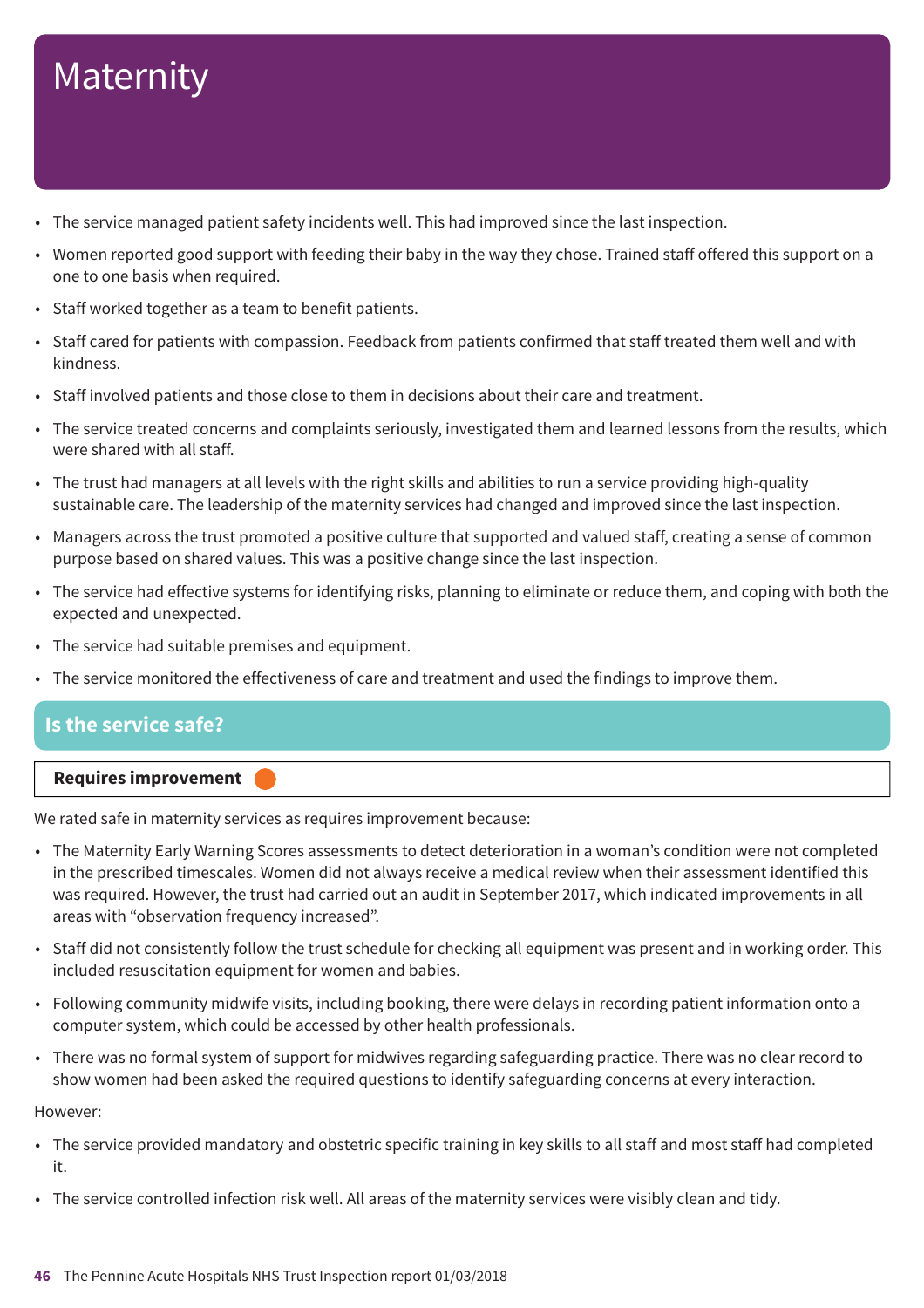- The service had enough staff with the right qualifications, skills, training and experience to keep people safe from avoidable harm and abuse and to provide the right care and treatment**.**
- Although staff kept appropriate records of patients' care and treatment, these were not securely stored in all areas. However, confidentiality of records had improved since the last inspection.
- Medicines were appropriately prescribed, administered, recorded and stored within the service.
- The service managed patient safety incidents well. This had improved since the last inspection.
- The service had suitable premises and equipment.
- Staff understood how to protect patients from abuse and the service worked well with other agencies to do so.

### **Is the service effective?**

### **Good –––**

We rated effective in maternity services as good because:

- The service provided care and treatment based on national guidance and evidence of its effectiveness.
- The service monitored the effectiveness of care and treatment and used the findings to improve them.
- Women reported good support with feeding their baby in the way they chose. Trained staff offered this support on a one to one basis when required.
- Food and drink was available for women on the wards. This included catering for medical and cultural dietary needs.
- Staff worked together as a team to benefit patients.
- The system of support for newly qualified midwives had improved and included a mentoring system and supernumerary working.
- The service made sure the majority of their staff were competent for their roles.
- There were rare occasions when midwives had to scrub in theatres. All staff that were able to scrub had undergone a competency assessment. A theatre paper that has been submitted requested that main theatres supported the day to day running of maternity theatres. This was going through the governance of the organisation for approval.
- Written consent was obtained from women prior to surgery and recorded clearly.
- Staff knew how to support patients experiencing mental ill health.

#### However:

• Staff did not always effectively communicate with women to ensure they received pain relief when they needed it on the post-natal ward.

There was a lack of food and drink provision in the antenatal clinic area. Women and partners could have long waits in these clinics due to having scans and other tests.

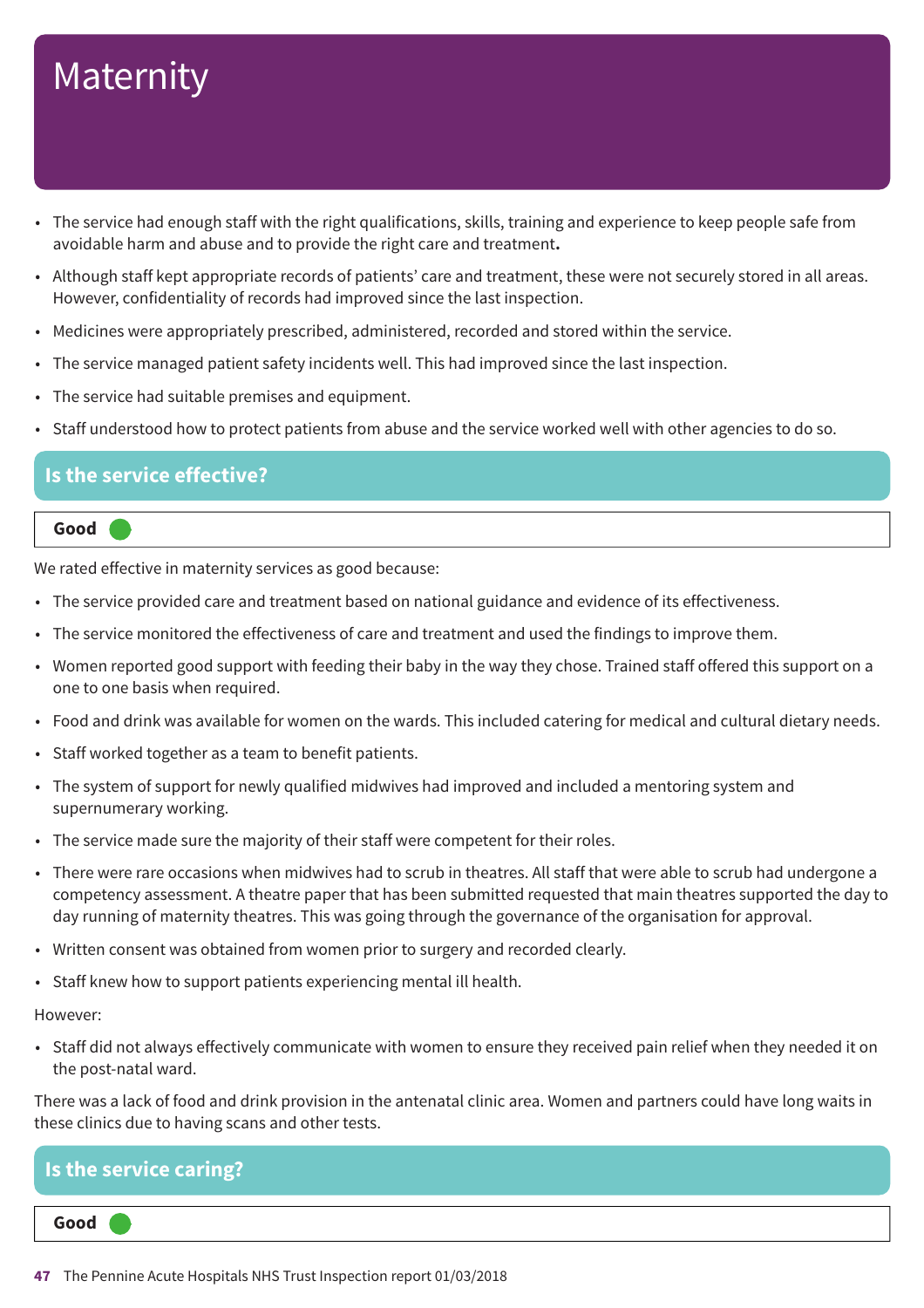We rated caring in maternity services as good because:

- Staff cared for patients with compassion. Feedback from patients confirmed that staff treated them well and with kindness.
- We observed staff treating women and their partners with dignity and respect.
- Staff involved patients and those close to them in decisions about their care and treatment. There were open visiting times and partners and families were welcomed onto the wards.
- Staff provided emotional support to patients to minimise their distress, including counselling.

### **Is the service responsive?**

#### **Good –––**

We rated responsive in maternity services as good because:

- The trust planned and provided services in a way that met the needs of local people.
- Women could access the service when they needed it. However there could be delays moving women between units at times of high activity.
- The service took account of patients' individual needs.
- The service treated concerns and complaints seriously, investigated them and learned lessons from the results, which were shared with all staff.

#### However:

• Complaints were not being managed within the timescales set out in the trust's policy.

### **Is the service well-led?**

**Good –––**

We rated well-led in maternity services as good because:

- The trust had managers at all levels with the right skills and abilities to run a service providing high-quality sustainable care. The leadership of the maternity services had changed and improved since the last inspection.
- The support for midwives out of hours and at times of high activity had improved. There was consistency in the system of management when staff escalated concerns about capacity on the unit.
- Managers across the trust promoted a positive culture that supported and valued staff, creating a sense of common purpose based on shared values. This was a positive change since the last inspection.
- The trust used a systematic approach to continually improving the quality of its services and safeguarding high standards of care by creating an environment in which excellence in clinical care was paramount.
- The trust had effective systems for identifying risks, planning to eliminate or reduce them, and coping with both the expected and unexpected. A new system for the management of risks in the service had been introduced since the last inspection.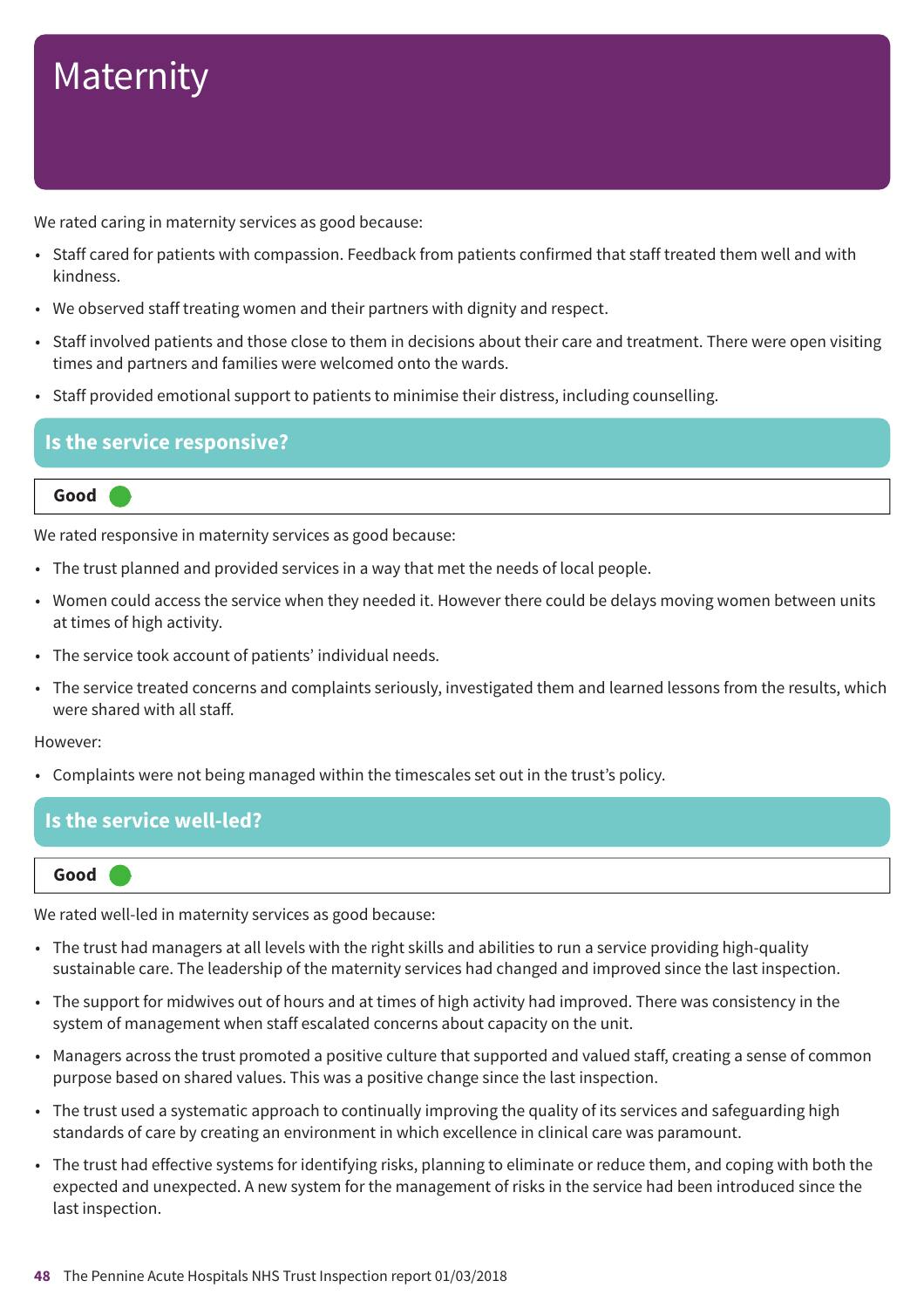- The trust engaged well with patients, staff, the public and local organisations to plan and manage appropriate services, and collaborated with partner organisations effectively.
- The trust was committed to improving services by learning from when things go well and when they go wrong and promoting training.

However:

• Action plans were not always effective in bringing about sufficient improvement, for example in the application and monitoring of early warning scores to ensure the care of deteriorating patients was safely managed.

## Areas for improvement

We found areas for improvement in this service. See the areas for improvement section above.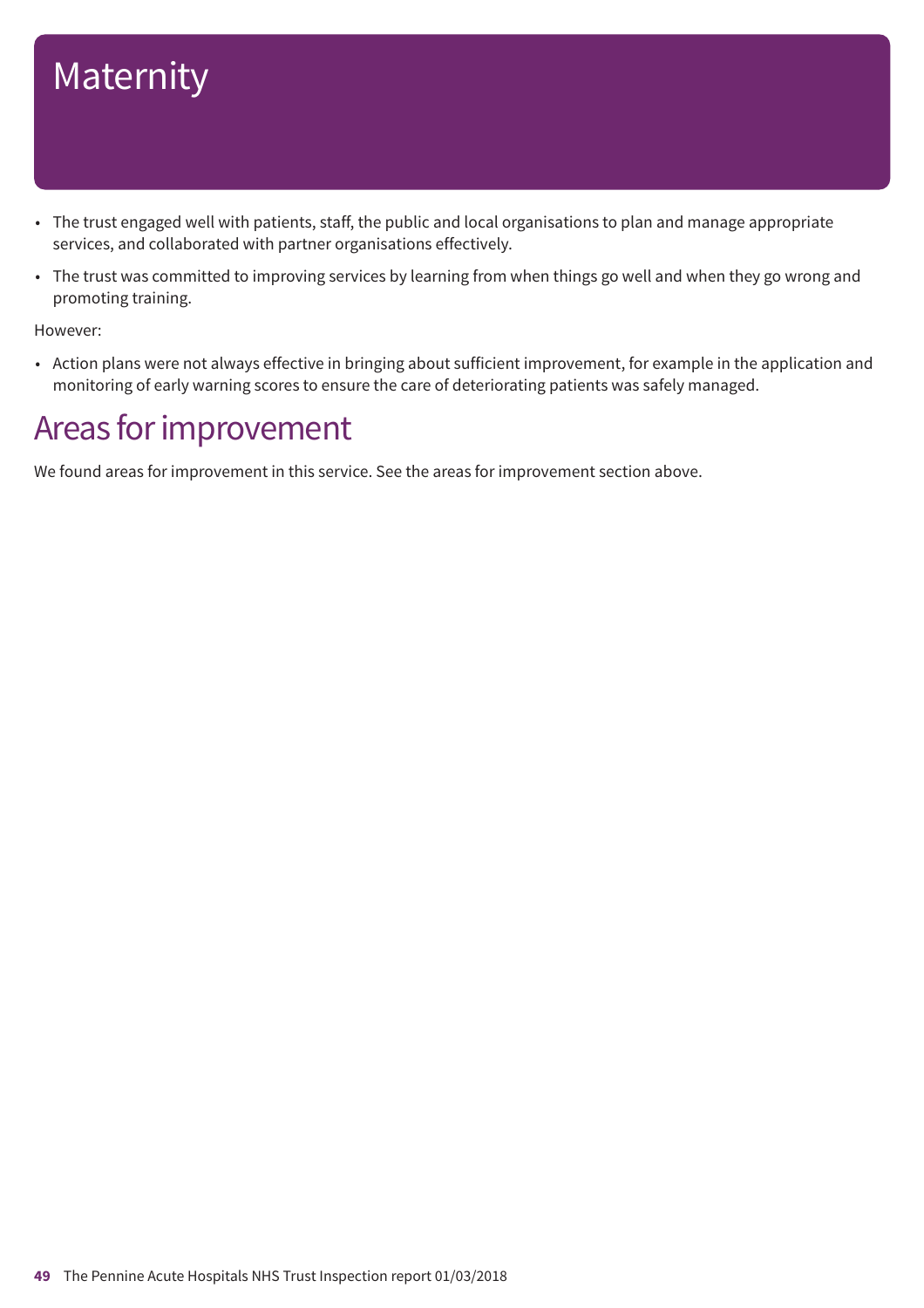∧

### **Requires improvement**

## Key facts and figures

The Royal Oldham Hospital children and young people services consist of a paediatric ward, a Paediatric Observation and Assessment Unit and a Neonatal Intensive Care Unit.

The Department of Neonatology is based on the Neonatal Intensive Care Unit at the Royal Oldham Hospital. The unit is one of three tertiary referral centres for the Greater Manchester Network, which was developed following 'Making it Better'; the reconfiguration of maternal, neonatal and paediatric services in Greater Manchester, which was completed in 2012.

The unit at the Royal Oldham Hospital developed from a local neonatal unit with two intensive care and two high dependency cots to a large neonatal intensive care unit with 37 cots: 18 intensive and high dependency cots and 19 special care cots.

The unit provides tertiary neonatal intensive care for babies born in the North West of England in addition to high dependency and special care services for the local community. The unit is a recognised cooling centre for infants with hypoxic ischaemic encephalopathy and also provides high frequency and inhaled nitric oxide. The Unit is recognised as a centre for Higher Specialist Training in Neonatology.

Most other services for children and young people under 16 are provided from the paediatric ward and in the observation and assessment unit. The ward consists of 20 inpatient beds, two of which are designated high dependency unit beds. The beds are laid out in nine individual cubicles and four four-bedded bays. The ward space has additional beds so provision can increase to 25 beds, 11 cubicles and two high dependency unit beds. At the time of our inspection the extra beds were closed.

The service is provided for children and young people 0-16 years. Referrals are received from Accident and Emergency, GPs, Community staff and Tertiary Centres for shared care. Referrals can be acute referrals for short stay assessment and observation, inpatient treatment, planned referrals for day case procedures/investigation or outpatient consultation.

The Children's service also provides assessments for children referred by Social Services for child protection (Section 47) medicals. This service is provided by Consultant Paediatricians Monday to Friday, 9am to 5pm and in the acute ward environment out of hours.

The Paediatric Observation and Assessment Unit has a waiting room and a separate observation and assessment area with six trolleys. One of the assessment trolleys is in a side room within the assessment area. This unit is open 24 hours a day, 7 days per week.

The paediatric ward has a playroom, a treatment room, a dining room, a sensory room and a teenager's room. This unit accepts referrals from GPs, accident and emergency, Health Visitors and Community Nursing teams. Children aged 16 or over, unless a paediatrician knows them, are seen within the main hospital by adult services. At The Royal Oldham Hospital Children's surgery is performed from the paediatric unit.

As part of our inspection, we visited the children's ward and paediatric observation area, as well as the neonatal unit. We reviewed the environment and staffing levels and we looked at eleven sets of patient records. We spoke with five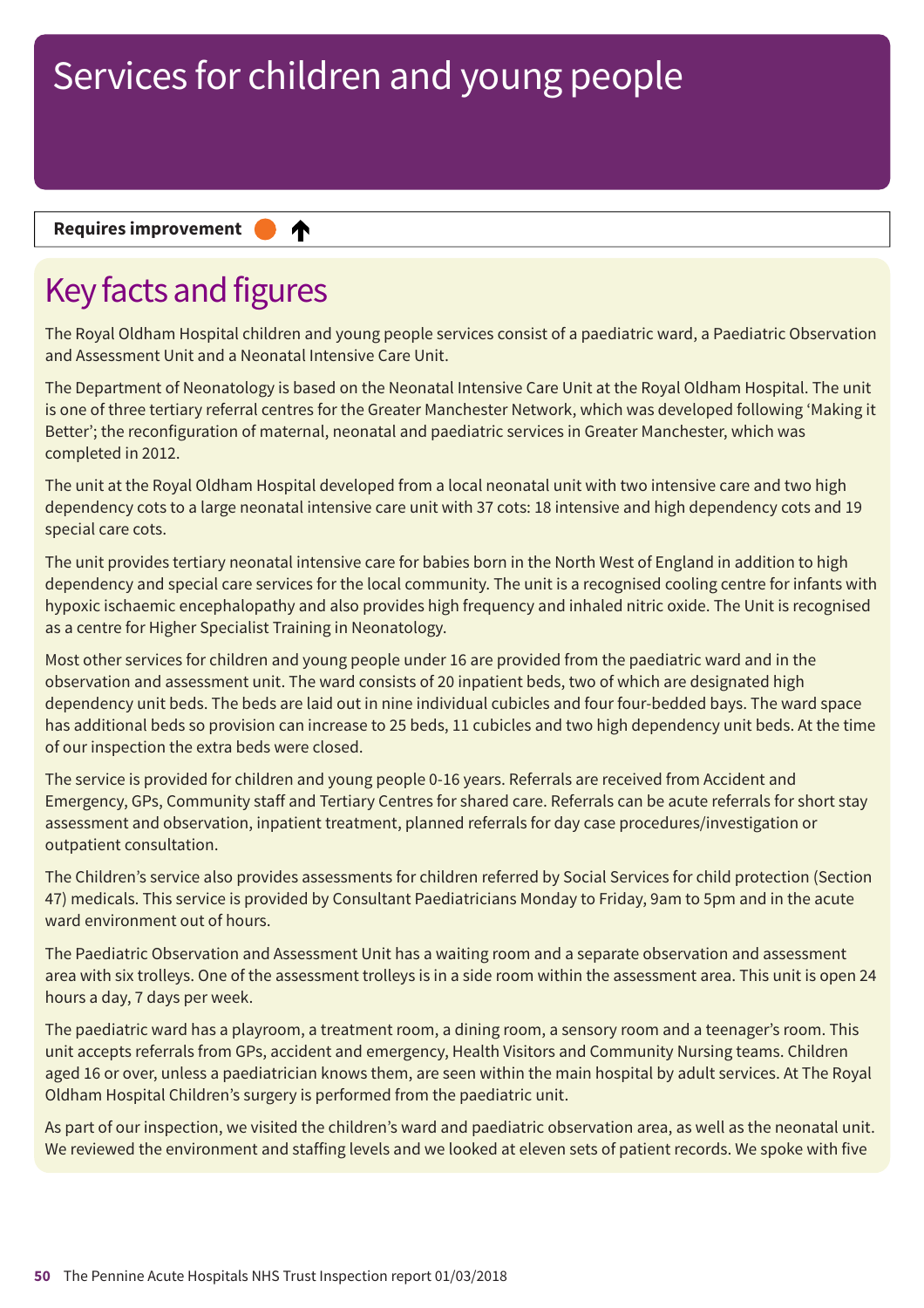patients and 13 family members. We spoke with 14 staff in focus groups. We spoke with 37staff of different grades, including nurses, health care assistants, doctors and consultants, practice based educators, administrative staff and the senior managers who were responsible for the children and young people's services at The Royal Oldham Hospital.

We observed daily practice and reviewed management arrangements. Prior to and following our inspection we reviewed performance information about the trust and reviewed information provided to us by the trust.

### **Summary of this service**

Our rating of this service improved. We rated it as requires improvement because:

- The service did not consistently have enough staff with the right qualifications, skills, training and experience to mitigate risks to patients and to provide the right care and treatment. Staff were moved from other areas to cover gaps and staffing on the High Dependency Unit did not always meet planned staffing levels.
- The service did not have robust systems and processes in place to learn from incidents and effectively share learning and improve practices.
- The service did not always prescribe, record and give medicines well, which had resulted in 14 incidents over a six month period.
- A number of clinical guidelines were not reviewed in line with timescales.
- Systems for identifying risks, planning to eliminate or reduce them had not yet been embedded.

However:

- Staff understood how to protect patients from abuse and the service worked well with other agencies to do so.
- Staff cared for patients with compassion; staff treated children with kindness and reassurance.
- Managers and clinical leaders had started to engage well with patients, staff, and the public and local organisations and had introduced systems and processes to improve the service.

### **Is the service safe?**

**Requires improvement** 

Our rating of safe improved. We rated it as requires improvement because:

∧

- The service did not always manage patient safety incidents well. Although incidents were reported, we found that the investigation of serious incidents and subsequent action plans and learning were not always robust and clearly documented; therefore we were unsure that learning was effective.
- The service did not always control infection risk well. Although staff did demonstrate good hand cleansing and use of personal protective equipment to manage infection risk, the governance to monitor infection risk was not always robust.
- The service had suitable premises, but equipment was not always looked after well. Although the ward environment was generally well maintained and looked after, some areas were not and not all equipment that was used had been serviced within a specified time frame. Fridge temperatures were not always checked.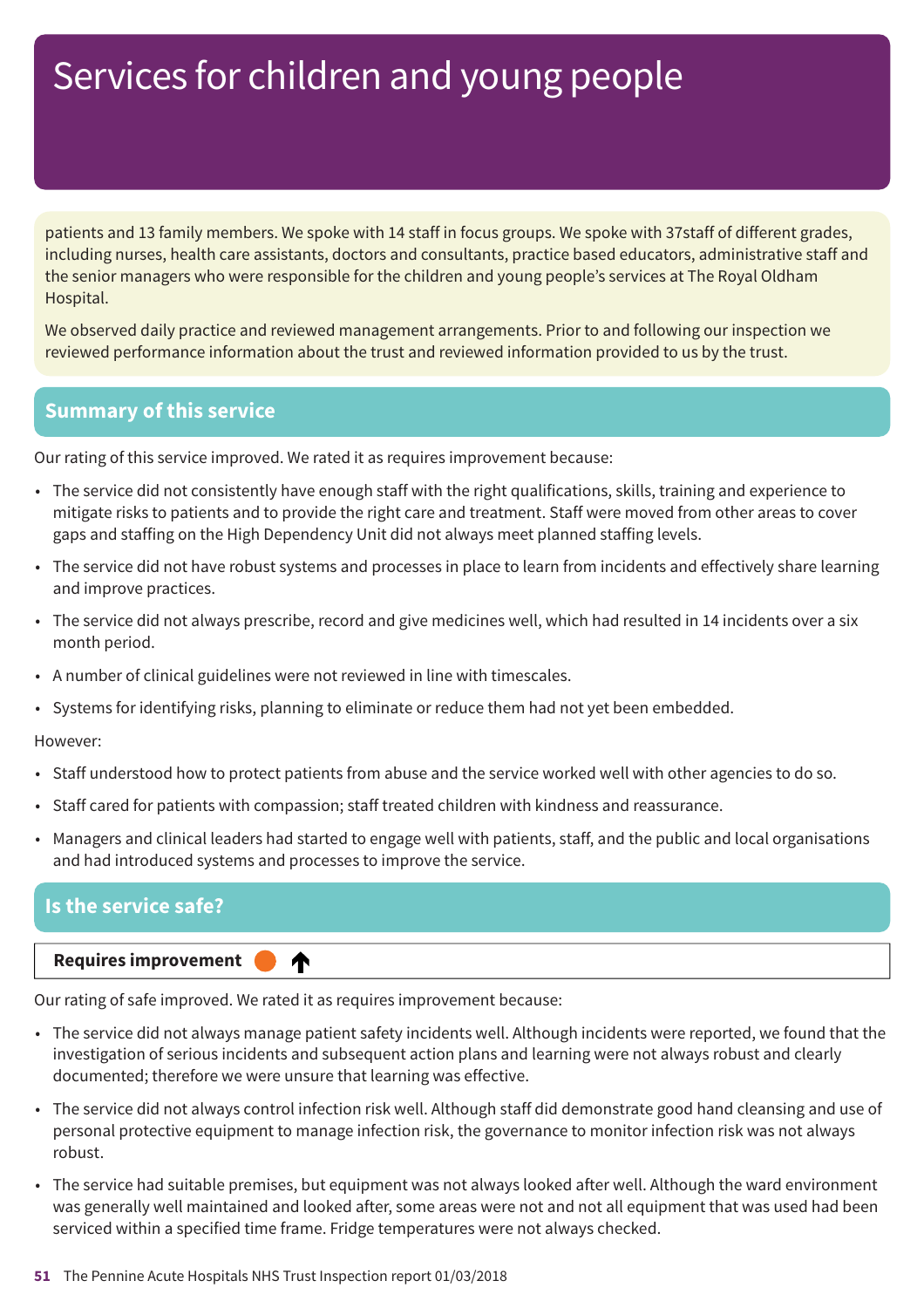- The service did not always prescribe, record and give medicines well. Fourteen incidents involving the delayed or wrong provision of medicines to patients had been recorded over a six month period.
- Staff did not always keep appropriate records of patients' care and treatment. We observed that some nursing charts had not always been completed appropriately.
- The service did not have enough staff with the right qualifications, skills, training and experience to keep people safe from avoidable harm and abuse and to provide the right care and treatment; the service had considerable staff shortages for both nursing and medical staff. However, this had not resulted in patient safety incidents and the trust had plans to increase staffing levels. Staff had undergone appropriate training.

However:

- The service used safety monitoring results well. The service used a Safety Thermometer to record the prevalence of patient harms and to provide immediate information and analysis.
- The service stored medicines well. Medicines were stored securely and all medicines were within expiry date.
- Staff understood how to protect patients from abuse and the service worked well with other agencies to do so. Staff we spoke with had a good understanding of safeguarding principles.
- The service provided mandatory training in key skills to all staff and made sure everyone completed it. The service had a mandatory training programme in place and the number of staff who completed the training was above the trust target.
- The service planned for emergencies and staff understood their roles if one should happen. The children and young people service had dealt with a small number of casualties following a recent major incident.

## **Is the service effective?**



Our rating of effective stayed the same. We rated it as requires improvement because:

- The service provided care and treatment based on national guidance and evidence of its effectiveness. However, clinical guidelines staff used were not always up to date.
- Although the service monitored the effectiveness of care and treatment, we were unsure how the service used audit results to improve care and treatment.
- The service did not always make sure that staff were competent for their roles; not all staff had completed their appraisals.
- Staff did not always work together as a team to benefit patients. Although patients had access to a range of healthcare professionals, we did not observe multidisciplinary clinical team meetings or ward rounds to support patient care.
- Staff did not always have access to up-to-date, accurate and comprehensive information on patients' care and treatment, as IT systems were often very slow; this often delayed timely reviews or treatment interventions.

However:

- Staff gave patients enough food and drink to meet their needs and improve their health.
- Staff understood their roles and responsibilities under the Mental Health Act 1983 and the Mental Capacity Act 2005.
- **52** The Pennine Acute Hospitals NHS Trust Inspection report 01/03/2018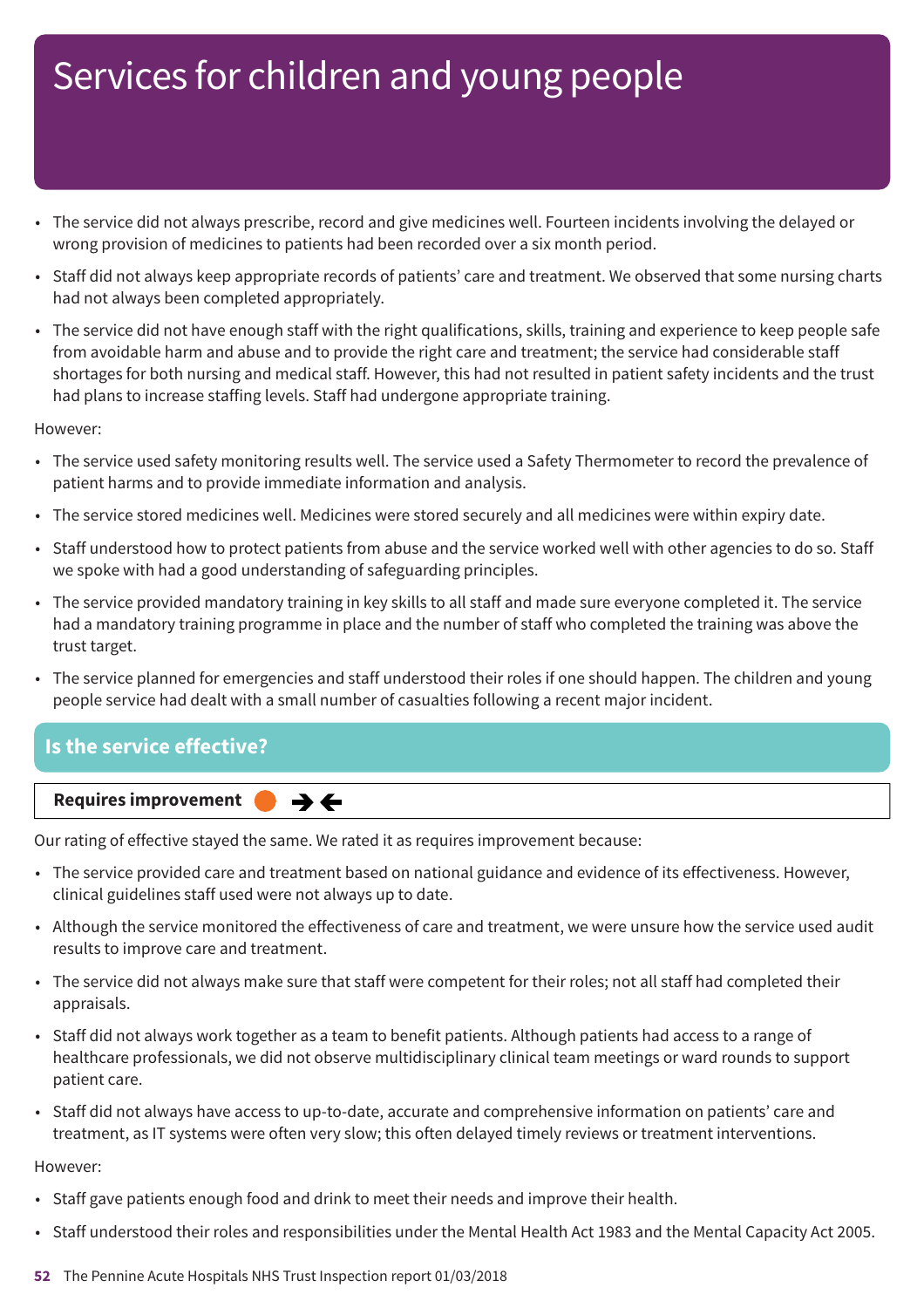## **Is the service caring?**

⋔

**Up one rating Good –––**

Our rating of caring improved. We rated it as good because:

- Staff cared for patients with compassion; staff treated children with kindness and reassurance when they were being looked after on the children's ward, outpatient department and neonatal unit.
- Staff involved patients and those close to them in decisions about their care and treatment.
- Staff provided emotional support to patients to minimise their distress. We saw that staff in all areas understood the emotional impact for children and parents of their child being ill and in hospital.

| $\blacksquare$ Is the service responsive? $\blacksquare$                                                                                                              |
|-----------------------------------------------------------------------------------------------------------------------------------------------------------------------|
| Requires improvement<br>$\rightarrow$ $\leftarrow$<br>the contract of the contract of the contract of the contract of the contract of the contract of the contract of |

Our rating of responsive stayed the same. We rated it as requires improvement because:

- People could access the service when they needed it. However, waiting times to admit and treat patients were not always in line with good practice. The Paediatric Observation and Assessment Unit was often used as a holding area for children awaiting admission to the children's ward, which meant that at times children were waiting for longer than eight hours on a trolley to be admitted to the ward.
- The service treated concerns and complaints seriously and investigated them, but it was not always apparent that lessons learnt from the results were shared with all staff.

However:

- The trust planned and provided services in a way that met the needs of local people.
- The service took account of patients' individual needs.

### **Is the service well-led?**

**Requires improvement** 

∧

Our rating of well-led improved. We rated it as requires improvement because:

- Although the service had new managers and clinical leaders appointed at all levels with the right skills and abilities to run the service providing high-quality sustainable care, many new systems and processes had not yet been fully embedded.
- Although the trust had a vision for what it wanted to achieve and workable plans to turn it into action developed with involvement from staff, patients, and key groups representing the local community, not all staff had a full understanding of this.
- The service started to use a new incident reporting system in August 2017 and the use of this was yet fully embedded. Not all staff were trained or had sufficient knowledge of what to report.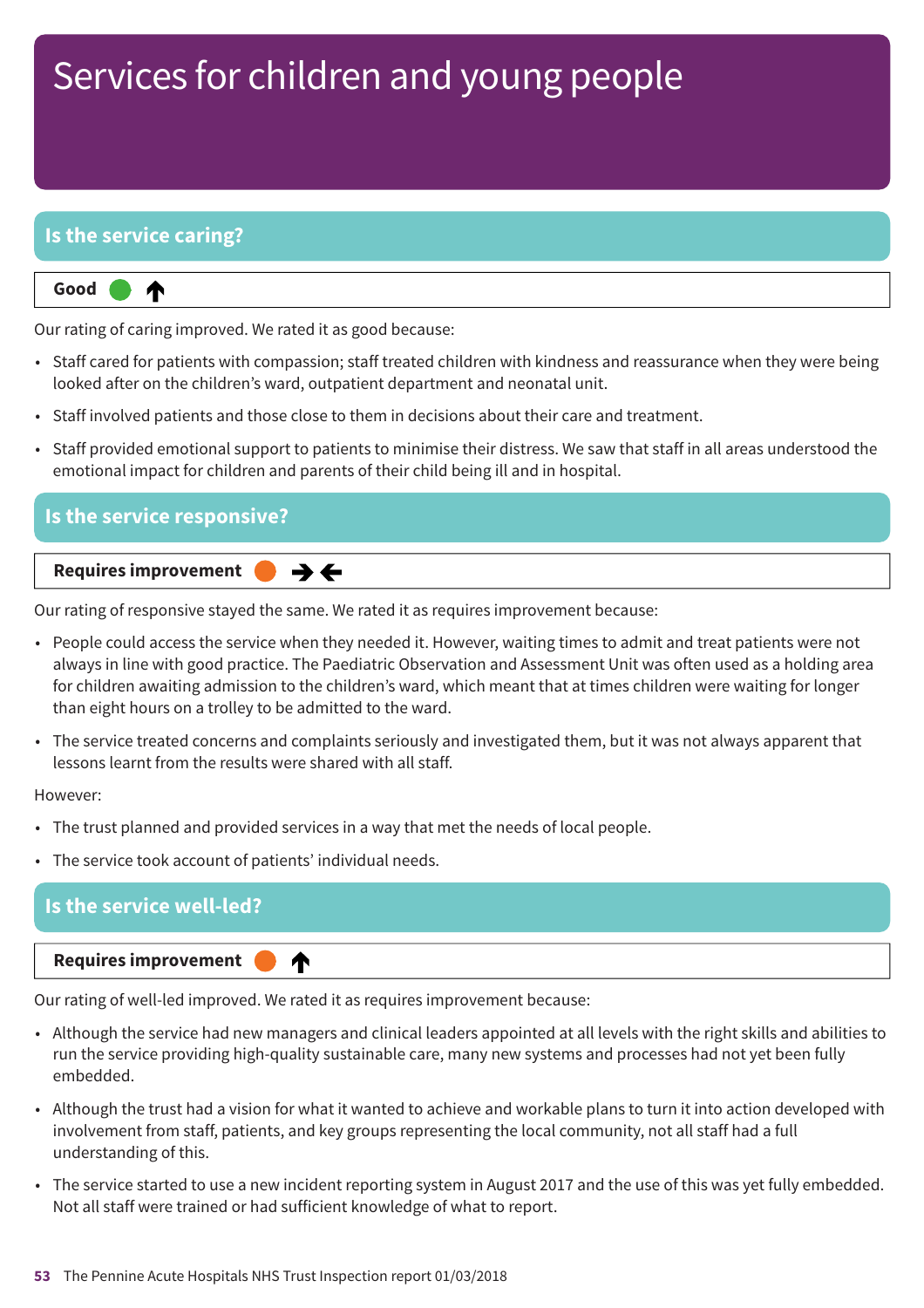- Nursing staff told us that due to low staffing levels they often had to work long hours without a break, which affected staff morale and staff health and well-being. Staff told us that due to low staffing levels they could not always provide the best care possible and often worried that they may miss things.
- Effective systems for identifying risks, planning to eliminate or reduce them were still being embedded. Not all risks were scored or scored correctly and it was not always clear how risks were being mitigated or actioned.

### However

- Managers and clinical leaders from the children and young people service had started to use a systematic approach to continually improving the quality of its services and safeguarding high standards of care by creating an environment in which excellence in clinical care would flourish.
- Managers and clinical leaders had started to engage well with patients, staff, the public and local organisations to plan and manage appropriate services and collaborate with partner organisations more effectively.
- Managers and clinical leaders were committed to improve services by learning from when things go well and when they go wrong, promoting training, research and innovation.

## Areas for improvement

We found areas for improvement in this service. See the areas for improvement section above.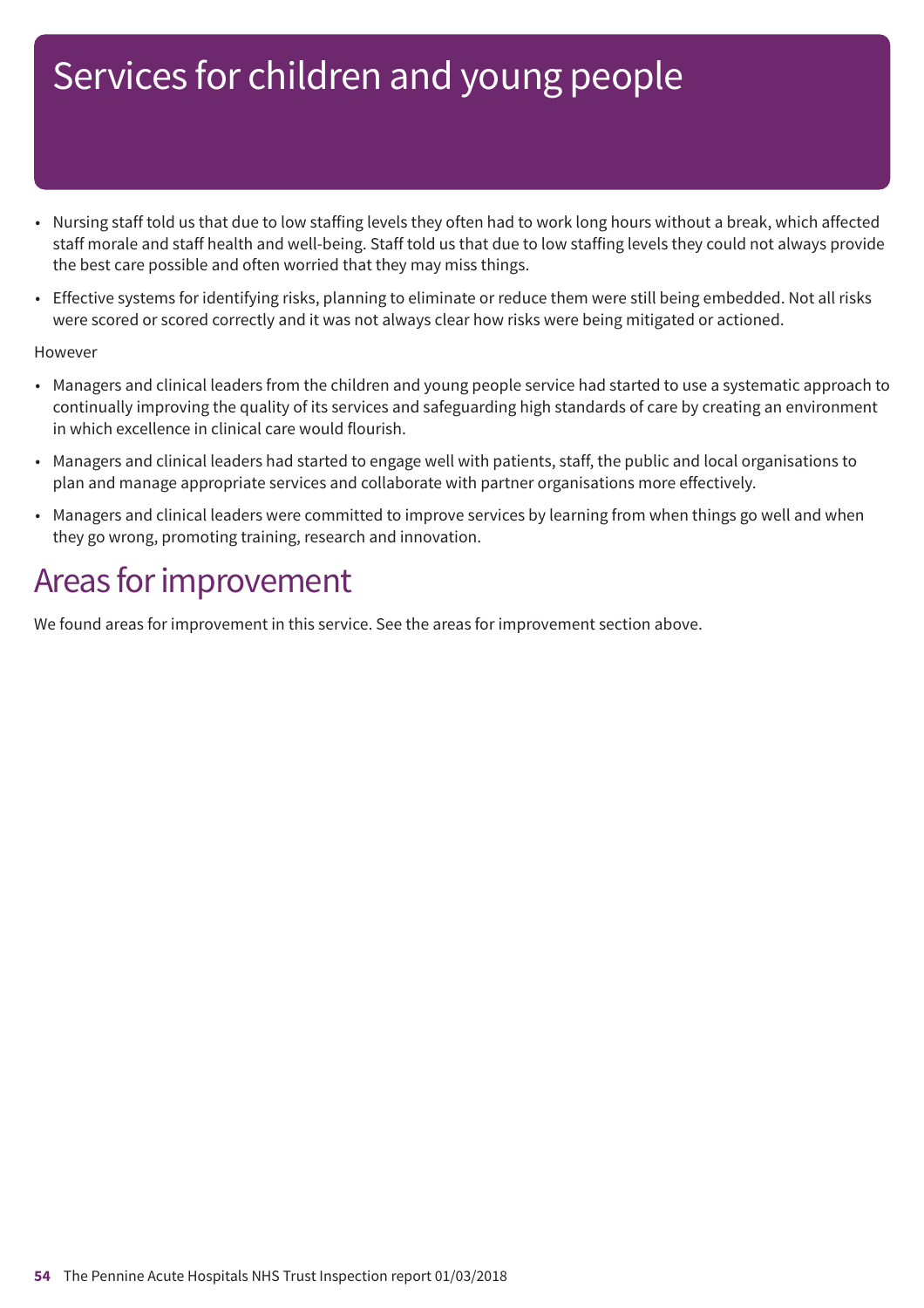

# North Manchester General Hospital

Delaunays Road **Crumpsall** Manchester Greater Manchester M8 5RB Tel: 01616240420 www.pat.nhs.uk

## Key facts and figures

North Manchester General Hospital is situated in Crumpsall Manchester. There are approximately 481 inpatient beds on the site.

The hospital hosts an Accident and Emergency department. Medical care services at the hospital provide care and treatment for a wide range of medical conditions, including general medicine, cardiology, respiratory and gastroenterology.

The surgical services carry out a range of surgical procedures such as trauma and orthopaedics, urology, ear, nose and throat and general surgery (such as gastro-intestinal surgery).

Maternity and gynaecology services provided at North Manchester General Hospital include offering pregnant women and their families antenatal, delivery and postnatal care.

Between April 2016 and March 2017 there were 8,997 deliveries at the Pennine Acute NHS Trust which includes this hospital.

Paediatric services provided at North Manchester General Hospital include a 19-cot neonatal unit based on the ground floor of the Women's unit. Most other services for children and young people under 16 are provided from the paediatric ward and in the Koala unit. The ward consists of 27 inpatient beds, one of which is a designated high dependency bed.

We inspected only urgent and emergency care, medical care, surgery, maternity and children and young people at this visit.

## Summary of services at North Manchester General Hospital



Our rating of services improved. We rated it them as requires improvement because:

A summary of our findings about this location appears in the overall summary.

♠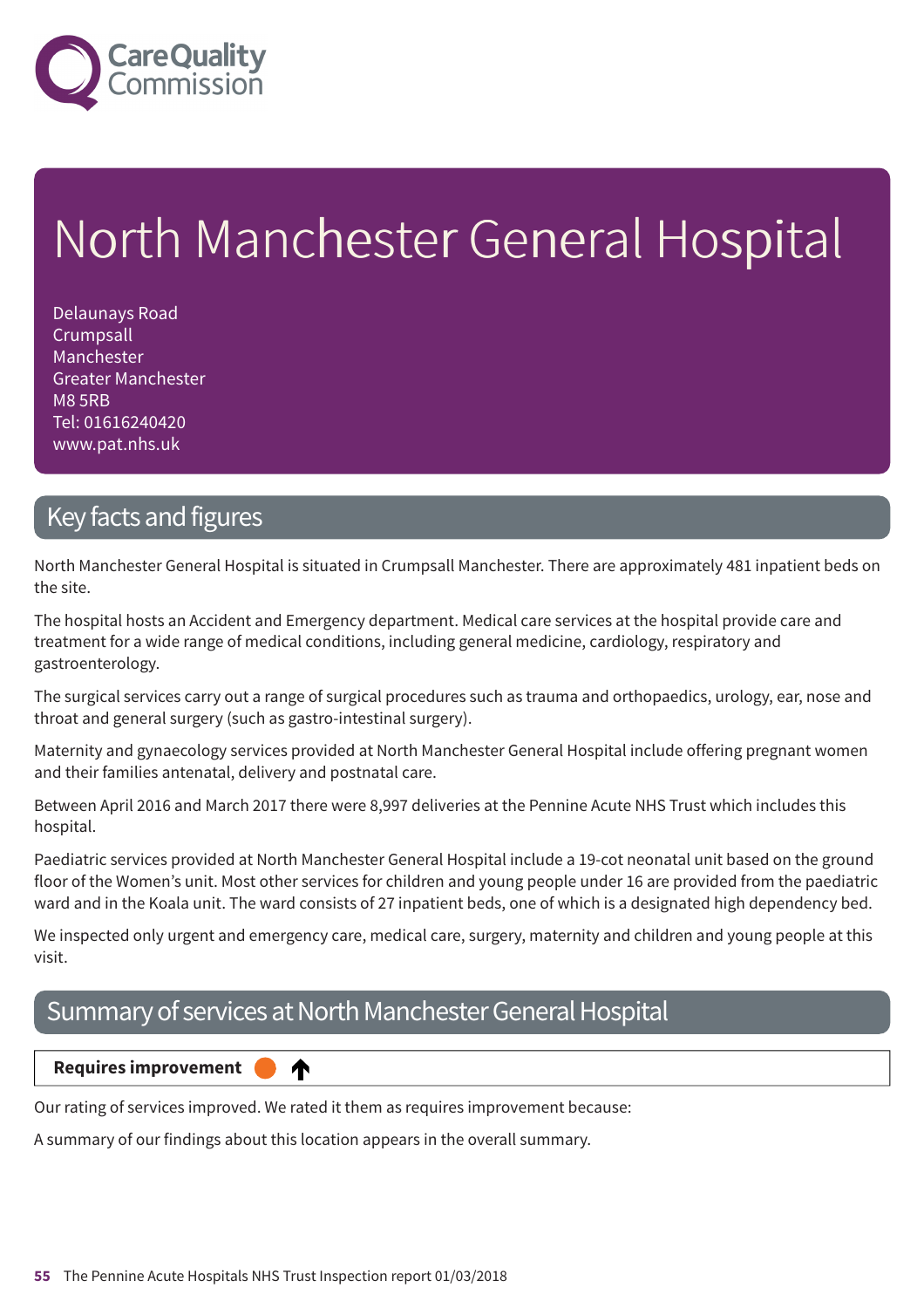#### **11 Up––– two ratings Good –––**

## Key facts and figures

Urgent and Emergency Care at the North Manchester General Hospital provides a 24 hour, seven day a week service to the local population. From November 2016 to October 2017, there were 99,746 urgent and emergency care attendances at North Manchester General Hospital. This equates to an average of 274 patients a day.

Urgent and Emergency Care at North Manchester General Hospital is not a designated trauma unit, but did receive self-presenting trauma patients. More severely injured patients would routinely be taken by ambulance to their nearest major trauma centre, but if a patient self-presented at North Manchester General Hospital, they would be stabilised and staff followed a protocol to decide which patients they could treat or which patients would have to transfer.

Urgent and Emergency Care had five resuscitation bays, two of which are specially equipped for children. There are 13 cubicles to treat patients with major injuries and illnesses, six trolley spaces and seven bed spaces to treat minor injuries, a room used for patients presenting with mental ill-health, two bays for rapid assessment and two separate triage rooms. The department had a separate prisoner and police custody room for the use of prisoners from the nearby prison or patients brought in with a police escort. In the paediatric area there were five cubicles, a designated room used for infection control and high risk patients, a designated high care area, a bespoke sensory room, a triage room and a separate reception and waiting area.

Patients who go to the hospital with minor injuries or illnesses register with reception before a triage nurse assesses them. There was a GP streaming service on triage; patients who were triaged and deemed suitable were seen by a GP.

We inspected the whole core service and looked at all five key questions. In order to make our judgements, we spoke with 11 patients and carers and 17 staff from different disciplines. We observed daily practice and viewed seven sets of records. Before and after our inspection, we reviewed performance information about the trust and reviewed information provided to us by the trust.

## **Summary of this service**

Our rating of this service improved. We rated it as good because:

- The service managed patient safety incidents well. Staff knew how to report incidents and there was an investigation process in place.
- The service provided care and treatment based on national guidance and evidence of its effectiveness**.** Patients were routinely reviewed in accordance with national targets.
- The service planned for emergencies and staff understood their roles if one should happen. The service had coped well with a recent major incident and staff had delivered an outstanding service to patients resulting in positive patient outcomes.
- The service had enough staff with the right qualifications, skills, training and experience to keep people safe from avoidable harm and abuse and to provide the right care and treatment. The leadership had reviewed the way the unit was staffed and introduced new roles to alleviate some of the pressures; staff were positive about the changes and the improvement this had made.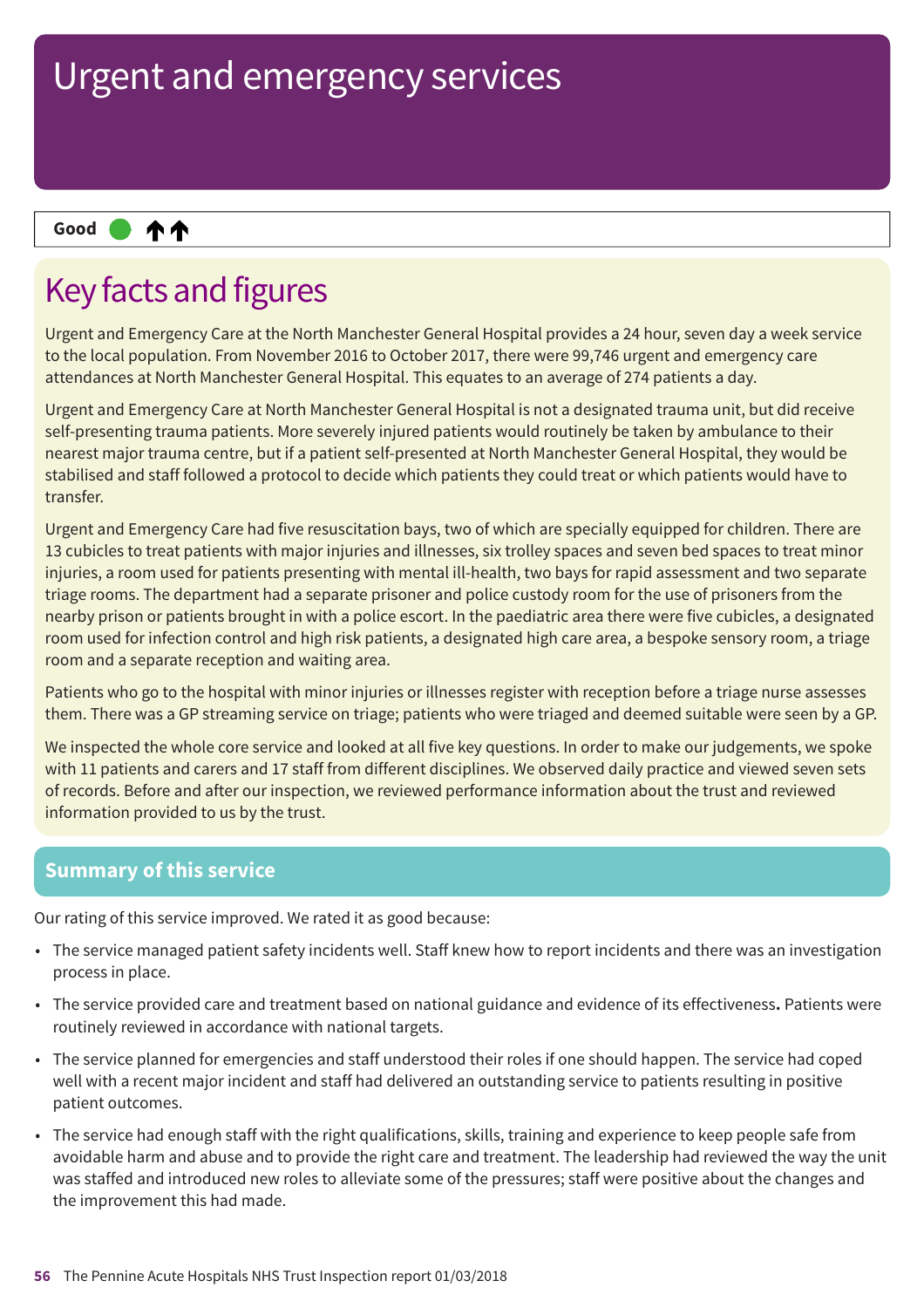- The service made sure staff were competent for their roles**.** Nursing appraisal numbers had improved since the last inspection.
- The service provided mandatory training in key skills to all staff and made sure everyone completed it. There were systems to ensure effective training, development and education of staff.
- Staff cared for patients with compassion, treating them with dignity and respect. Feedback from patients confirmed that staff treated them well and with kindness.
- Learning from complaints and incidents was cascaded to staff and there was a clear focus on quality and continuous improvement.
- Managers promoted a positive culture that supported and valued staff, creating a sense of common purpose based on shared values. Staff told us they were proud to work in the department.
- There was strong leadership at departmental, divisional and directorate level. The new leadership teams had delivered positive improvements in a short space of time. Staff were positive about the leaders and the work they had done.
- The department had a strong vision and strategy. Both the adult and paediatric urgent and emergency care service had plans and innovations to improve the quality of care.

However:

- There were still some issues with staffing; work was still needed to embed the new team and fill short notice gaps that arose in the rota.
- There was consultant presence seven days a week. Work was continuing to meet national guidelines of consultant presence for 16 hours per day.
- There were still issues with meeting national targets and standards in relation to patients waiting for treatment and admission to hospital, however, there was a positive trajectory to meet these targets and figures had significantly improved in the past 12 months.

## **Is the service safe?**



Our rating of safe improved. We rated it as good because:

- The service managed patient safety incidents well. Staff recognised incidents and knew how to report them. Managers investigated incidents quickly and shared lessons learned and changes in practice with staff.
- The service used safety monitoring results well. Staff were able to identify and respond appropriately to patients at risk of deteriorating.
- The service controlled infection risk well. The service was clean and tidy. Staff had completed infection prevent and control core training related to their roles and staff adhered to the infection control policy and used personal protective equipment when delivering personal care.
- The service had suitable premises and equipment and looked after them well. Emergency trolleys were checked daily and equipment trolleys were clearly labelled.
- The service prescribed, gave, recorded and stored medicines well. There was a pharmacist that restocked the department's medicines and daily checks were undertaken.
- **57** The Pennine Acute Hospitals NHS Trust Inspection report 01/03/2018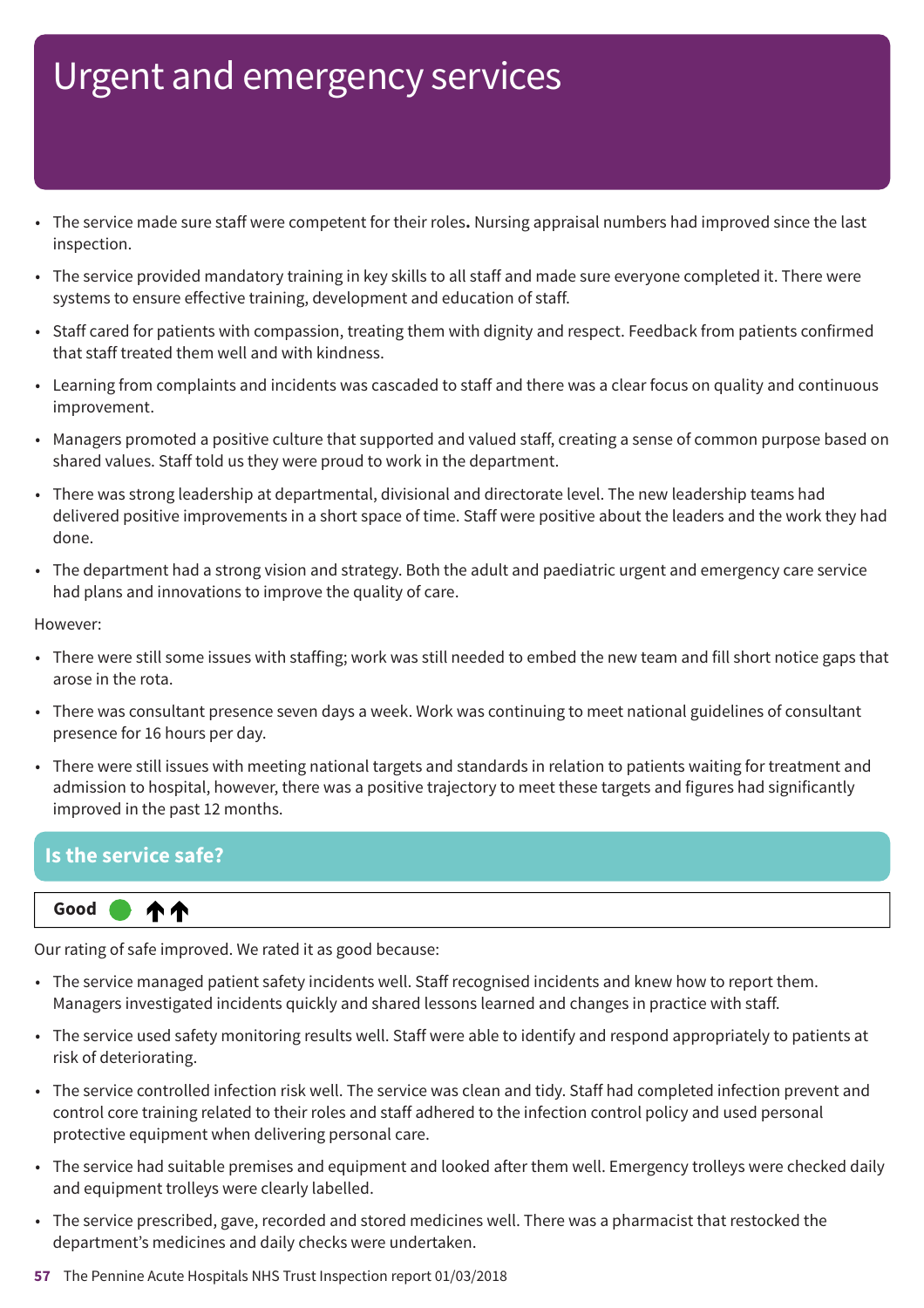- Staff kept appropriate records of patients' care and treatment. All notes in patient files were signed, dated and legible.
- Staff understood how to protect patients from abuse and the service worked well with other agencies to do so. The service had a system for the identification and management of adults and children at risk of abuse including domestic violence.
- The service provided mandatory training in key skills to all staff and made sure everyone completed it. At the time of our inspection we saw that nursing staff were up to date with their mandatory training.
- The service had enough staff with the right qualifications, skills, training and experience to keep people safe from avoidable harm and abuse and to provide the right care and treatment. Managers acknowledged that staffing had historically been a challenge, but there were improvements and new staff was being recruited. No one we spoke with felt that staffing was unsafe or a risk to patient safety.
- The service planned for emergencies and staff understood their roles if one should happen. Although the service was not a specific trauma unit, the A&E department had coped well with a recent major incident and we saw evidence that staff had delivered an outstanding service to patients resulting in positive patient outcomes.

### However:

- The Royal College of Emergency Medicine recommends that the time patients should wait from time of arrival to receiving treatment is no more than one hour. The trust did not meet this standard over the 12 month period between August 2016 and July 2017.
- There was consultant cover in the A&E department between 8am and 10pm on Monday to Friday and 9am and 5pm on Saturday and Sunday and out of hours there was an on call consultant, this did not meet the RCEM guidance of consultant presence 16 hours a day.

### **Is the service effective?**



Our rating of effective improved. We rated it as good because:

- The service provided care and treatment based on national guidance and evidence of its effectiveness. There were a range of pathways that complied with the National Institute for Health and Care Excellence guidelines and the Royal College of Emergency Medicine's clinical standards for emergency departments.
- Staff gave patients enough food and drink to meet their needs and improve their health.
- The service monitored the effectiveness of care and treatment and used the findings to improve them. Staff used a pain score tools to assess if adult and paediatric patients had pain. We saw that the trust had participated in national audits, such as those identified by the Royal College of Emergency Medicine. The results were used to benchmark and compare with other trusts nationally.
- The service made sure staff were competent for their roles. There was a clinical nurse practice educator who coordinated all aspects of training and induction for staff. The department had development plans tailored for the staff members' banding and experience. Development plans were phased and included comprehensive objectives and development opportunities.
- Staff worked together as a team to benefit patients. We observed excellent multidisciplinary working.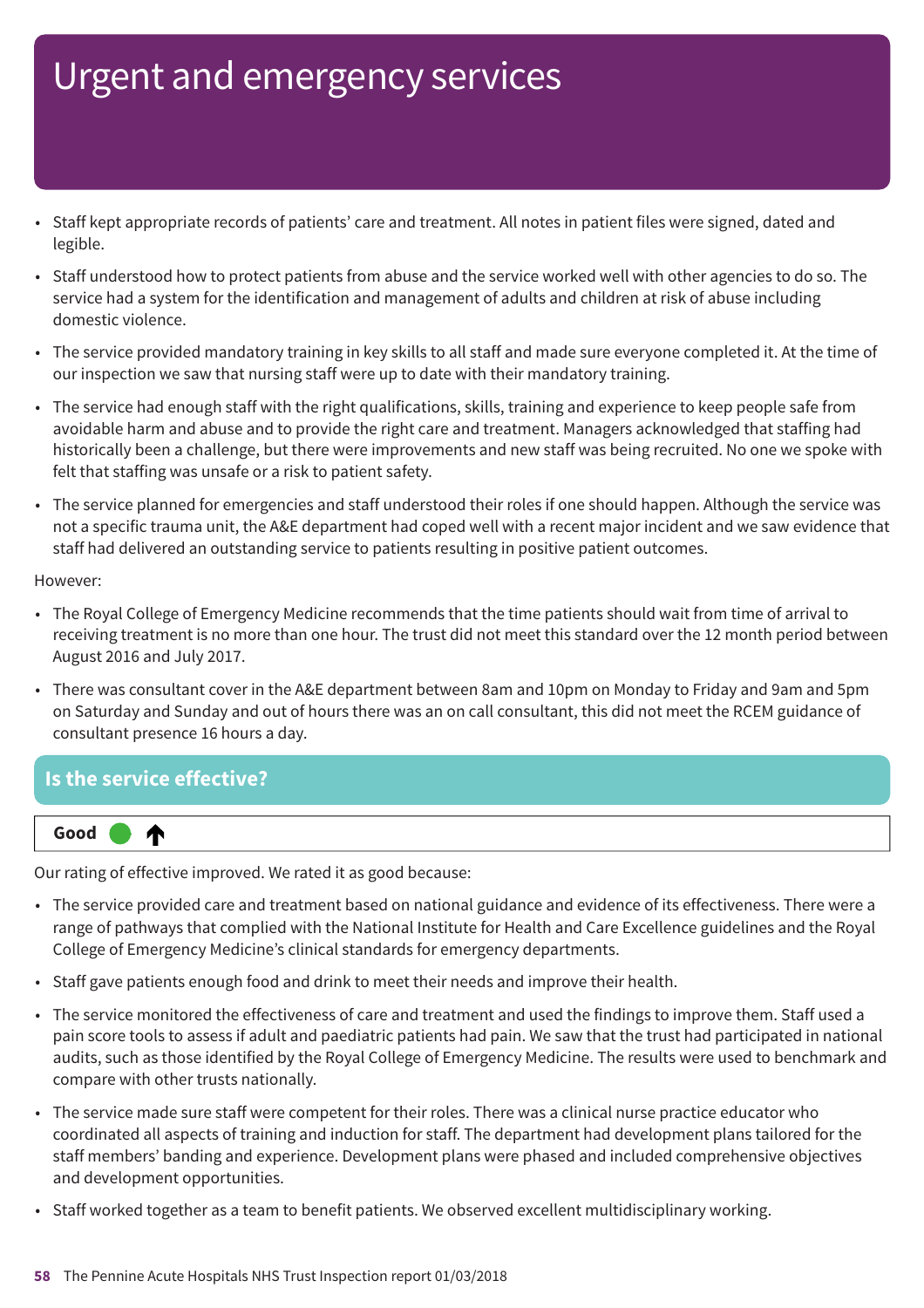- Staff always had access to up-to-date, accurate and comprehensive information on patients' care and treatment. Staff were able to access patient information using an electronic system and paper records. The service used another system for test results from the pathology lab. Some members of staff told us, however, that the system was very slow.
- Staff understood their roles and responsibilities under the Mental Health Act 1983 and the Mental Capacity Act 2005. Staff understood the basic principles of the Acts and were able to explain how the principles worked in practice in the A&E department.

However:

• The unplanned re-attendance rate in 7 days was higher than the trust target. The figures showed an improving trend.

### **Is the service caring?**



Our rating of caring stayed the same. We rated it as good because:

- Staff cared for patients with compassion and treated them with dignity and respect.
- Staff involved patients and those close to them in decisions about their care and treatment. Patients, families and carers gave positive feedback about their care.
- Staff provided emotional support to patients to minimise their distress.

However:

• There was no dedicated viewing room in the A&E department, but staff told us there were plans to refurbish one of the rooms in the A&E department to provide viewing facilities.

### **Is the service responsive?**

**Up one rating Requires improvement –––**

Our rating of responsive improved. We rated it as requires improvement because:

⋔

- Although patients were triaged and assessed quickly, the service did not meet the Department of Health's target of 95% of patients admitted, transferred or discharged within four hours of arrival at the A&E department. It breached this target for 12 months from September 2016 to August 2017.
- Between September 2016 and August 2017 the trust's monthly percentage of patients waiting between four and 12 hours from the decision to admit until being admitted for this trust was worse than the England average.
- There were no leaflets on display in the department in languages other than English. This did not take in to account the demographical and language needs of the service's local population.

However:

• The trust planned and provided services in a way that met the needs of local people. The paediatric area had a bespoke sensory room for use by patients with specific conditions. This meant their time would be more comfortable and less frightening.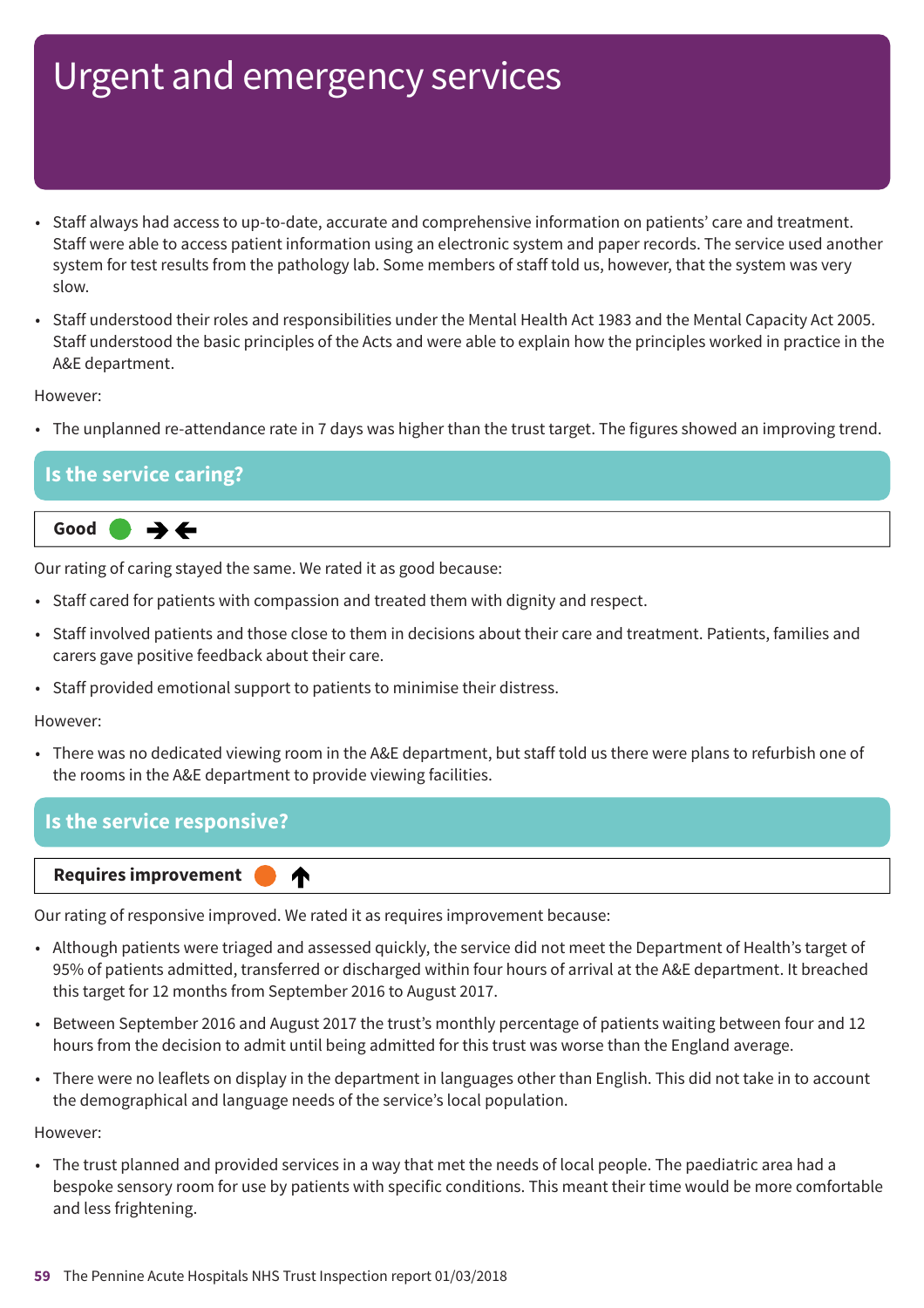- There was a separate room to assess patients that had been brought in from police custody and prisoners from the local prison.
- The service took account of patients' individual needs. The service made reasonable adjustments for patients with learning disabilities. There were local quality champions (link nurses) that could be used as a resource when dealing with patients with individual needs.
- The service treated concerns and complaints seriously, investigated them and learned lessons from the results, which were shared with all staff.

## **Is the service well-led?**



Our rating of well-led improved. We rated it as good because:

- The service had managers at all levels with the right skills and abilities to run a service providing high-quality sustainable care. There was a clear management structure at divisional, directorate and departmental levels. The managers knew about the quality issues, priorities and challenges and worked site-wide to try and deliver solutions and pilot new ways of working.
- The service had a vision for what it wanted to achieve and workable plans to turn it into action developed with involvement from staff, patients and key groups representing the local community.
- The service had a clear vision and strategy that was quality driven, which looked to transform patient access to urgent and emergency care; as a result, the service had governance, risk management and quality measures to improve patient care, safety and outcomes.
- The governance system supported the strategy and provided continuing assurance up to board level with the clear focus on patient safety.
- Managers promoted a positive culture that supported and valued staff, creating a sense of common purpose based on shared values.
- Staff said leaders were visible and approachable. Staff described the culture within the service as open and positive. Staff could raise concerns and felt listened to.
- The service used a systematic approach to continually improving the quality of its services and safeguarding high standards of care by creating an environment in which excellence in clinical care would flourish. Staff at all levels were encouraged and supported to explore innovative ways of working. Departmental leaders drove continuous improvement and there was a clear, proactive approach to seeking out and embedding new and more sustainable models of care.
- The service had effective systems for identifying risks, planning to eliminate or reduce them and coping with both the expected and unexpected. There was a departmental risk register, which measured the impact and likelihood of the risk and documented the controls and mitigations in place to manage the risk. Managers told us that the escalation process was effective; issues were now escalated for action rather than for information and action was taken promptly to rectify the issue.
- The service collected, analysed, managed and used information well to support all its activities, using secure electronic systems with security safeguards. The department submitted a monthly quality dashboard that allowed the leadership team to track the department's performance and set positive targets for improvement.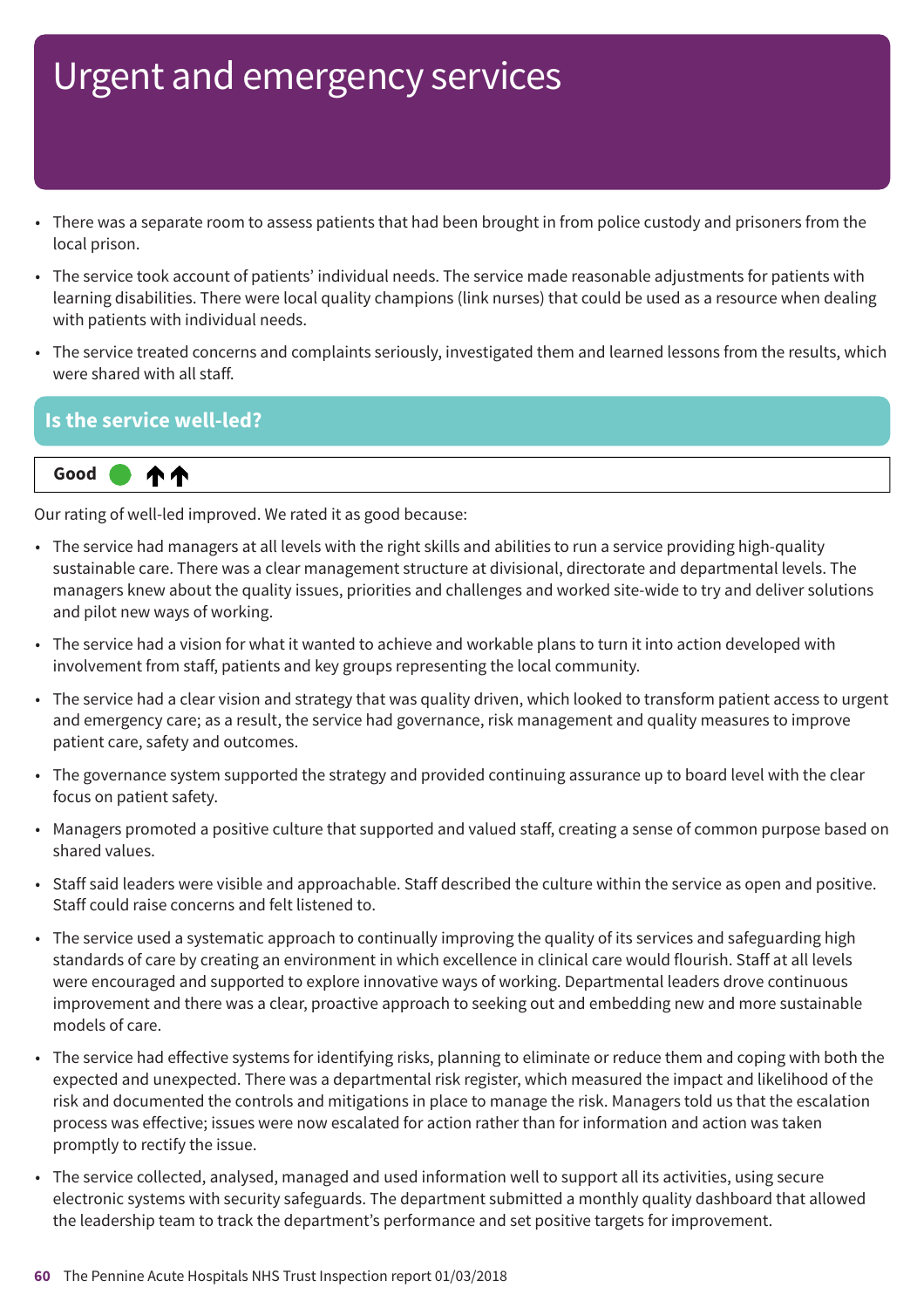- The service engaged well with patients, staff, the public and local organisations to plan and manage appropriate services, and collaborated with partner organisations effectively.
- The service was committed to improving services by learning from when things go well and when they go wrong, promoting training, research and innovation. Staff told us they were able to suggest alternative ways of working and these were piloted in the department.

However:

- The service did not always meet the key national targets for caring for patients promptly. The leadership were aware of this and were working to improve these targets.
- At the time of our inspection we observed several computer stations around the unit were left unlocked and unattended, this could mean that unauthorised persons could gain access to patient records. Staff told us that they routinely locked the stations to protect patient data; however we did not see this at all times.

## **Outstanding practice**

We found areas of outstanding practice in this service. See the area for outstanding practice above.

## Areas for improvement

We found areas for improvement in this service. See the areas for improvement section above.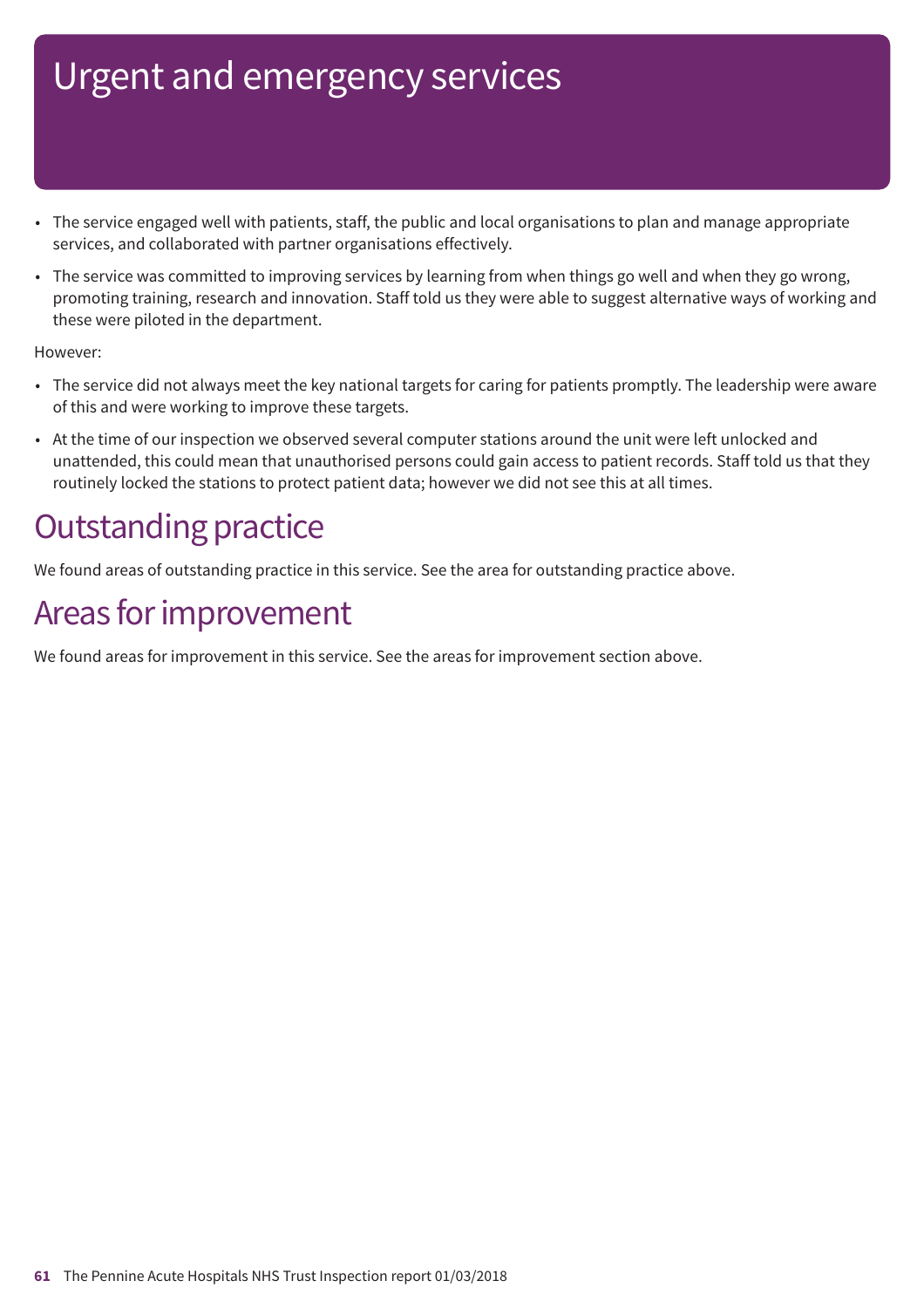### **Requires improvement**

## Key facts and figures

Medical care (including older people's care) is provided at North Manchester General Hospital, which provides care and treatment for a wide range of medical conditions, including general medicine, cardiology, respiratory and infectious diseases. The service serves a population size of approximately 178 690. There are approximately 1191 inpatient beds across the Trust with the North Manchester General Hospital having 481 inpatient beds.

We visited the service as part of our unannounced inspection on 18 and 19 October 2017.

∧

As part of the inspection, we visited the ambulatory care unit (Manchester treatment centre), wards H3 and H4 (acute medical unit), C4 (medical), E1 (medical), E4 (medical), I6 (respiratory unit), J3 (infectious diseases), discharge unit and Cardiac Care Unit.

We reviewed the environment and staffing levels and looked at 36 care records. We spoke with 8 family members, twelve patients and 42 staff of different grades, including nurses, health care assistants, domestic staff, doctors, ward managers, pharmacists, pharmacy technicians, student nurses and the senior managers who were responsible for medical services.

We observed daily practice and reviewed management arrangements. Prior to and following our inspection, we reviewed performance information about the trust and reviewed information provided to us from the trust.

## **Summary of this service**

Our rating of this service stayed the same. We rated it as requires improvement because:

- Patient records were not consistently completed in order to monitor the care provided. The records did not consistently show what care patients had received or plans in place to meet their individual needs.
- The environment on many of the wards and areas we visited meant that they were not consistently suitable to meet the complex needs of patients and promote infection control. This was particularly noticeable on the Ambulatory Care Unit where the environment restricted the maintenance of privacy and dignity and did not assist staff to meet best practice in preventing the spread of infection.
- The service did not consistently have enough staff with the right qualifications, skills, training and experience to mitigate risks to patients and to provide the right care and treatment. Staffing arrangements did not always take into account where patients required additional support from nursing staff.
- The service did not store medicines well. Medicines were stored in areas where the temperature had exceeded the manufactures recommendations.
- The arrangements to ensure that patients' mental capacity was appropriately assessed and their individual rights protected were not consistently applied in order to make sure that a valid consent was obtained for care and treatment.
- Handovers of care, in which staff discussed patients' needs between shift changes, were not always consistent. Handovers were medically orientated and not person centred.
- Patients waited for beds on a ward suited to their needs. Patients were delayed from discharge and bed moves at night took place on a regular basis, which was not in line with trust policy.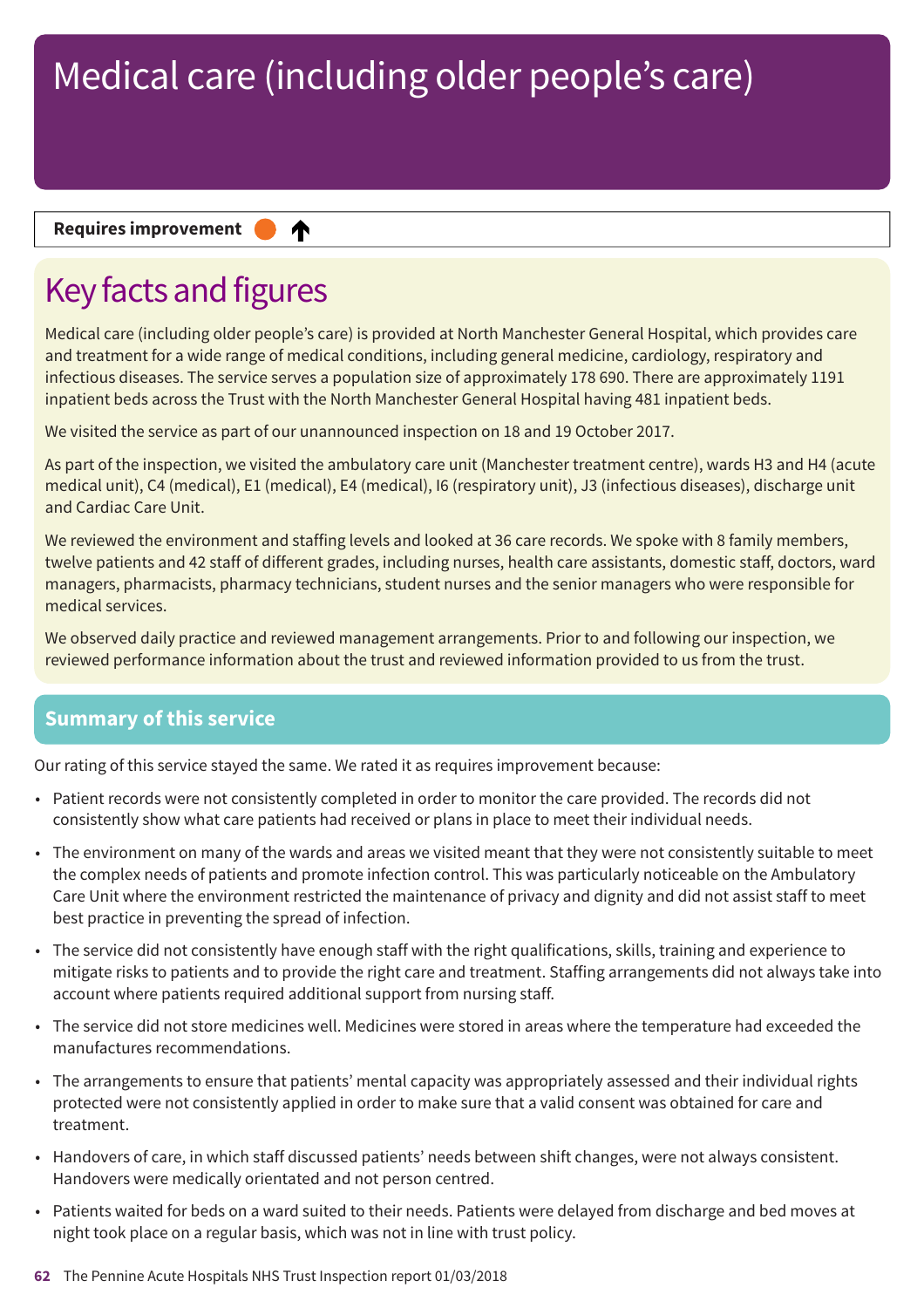• Managers did not always make sure that staff had completed training they needed as part of their job roles.

However

- The service had improved on many of the issues for action highlighted in the previous inspection. There was a clear vision and strategy, which was available throughout the service that staff members were aware of.
- The medical division had governance, risk management and quality measures in place to improve patient care, safety and outcomes.
- Staff recognised incidents and knew how to report them. Lessons learned were shared amongst staff.
- The use of arrangements to recognise and act on changes to the patients' medical condition was effectively used. Deteriorating patients were appropriately referred for medical review so they received timely and appropriate treatment.
- Complaints were investigated and completed in a timely way with the learning discussed and changes to the service provided influenced by the findings of the complaints.
- Many leaders at ward level and above were new in post and their leadership was continuing to develop. Staff were enthusiastic and passionate about the changes being implemented to improve the services for patients.
- Patients were cared for by staff that were observed to be kind, caring and compassionate. Patients spoke positively about the support and care that they received from staff.
- There were systems and processes in place to reduce the risk of harm to patients.

# **Is the service safe?**

**Up one rating Requires improvement –––** ♠

Our rating of safe improved. We rated it as requires improvement because:

- The service did not consistently manage medicines safely. Medicines were stored in areas where the temperature had exceeded the manufactures recommendations.
- Staff did not consistently keep appropriate records of patients' care and treatment. Records were not always up to date and accurate. Of the records reviewed we saw that there were risks to patients that had not consistently been assessed or actions taken to reduce those risks.
- The service did not consistently have enough staff with the right qualifications, skills, training and experience to mitigate risks to patients and to provide the right care and treatment. Staffing arrangements did not always take into account where patients required additional support from nursing staff.
- The service did not consistently control infection risk well. The ambulatory care unit did not fully manage the risks of infection.
- The service did not consistently have suitable premises. The ambulatory care unit was not suitable to meet the needs of patients.

However:

• Staff understood and were able to explain how to raise a safeguarding concern if they thought a patient may be at risk of harm.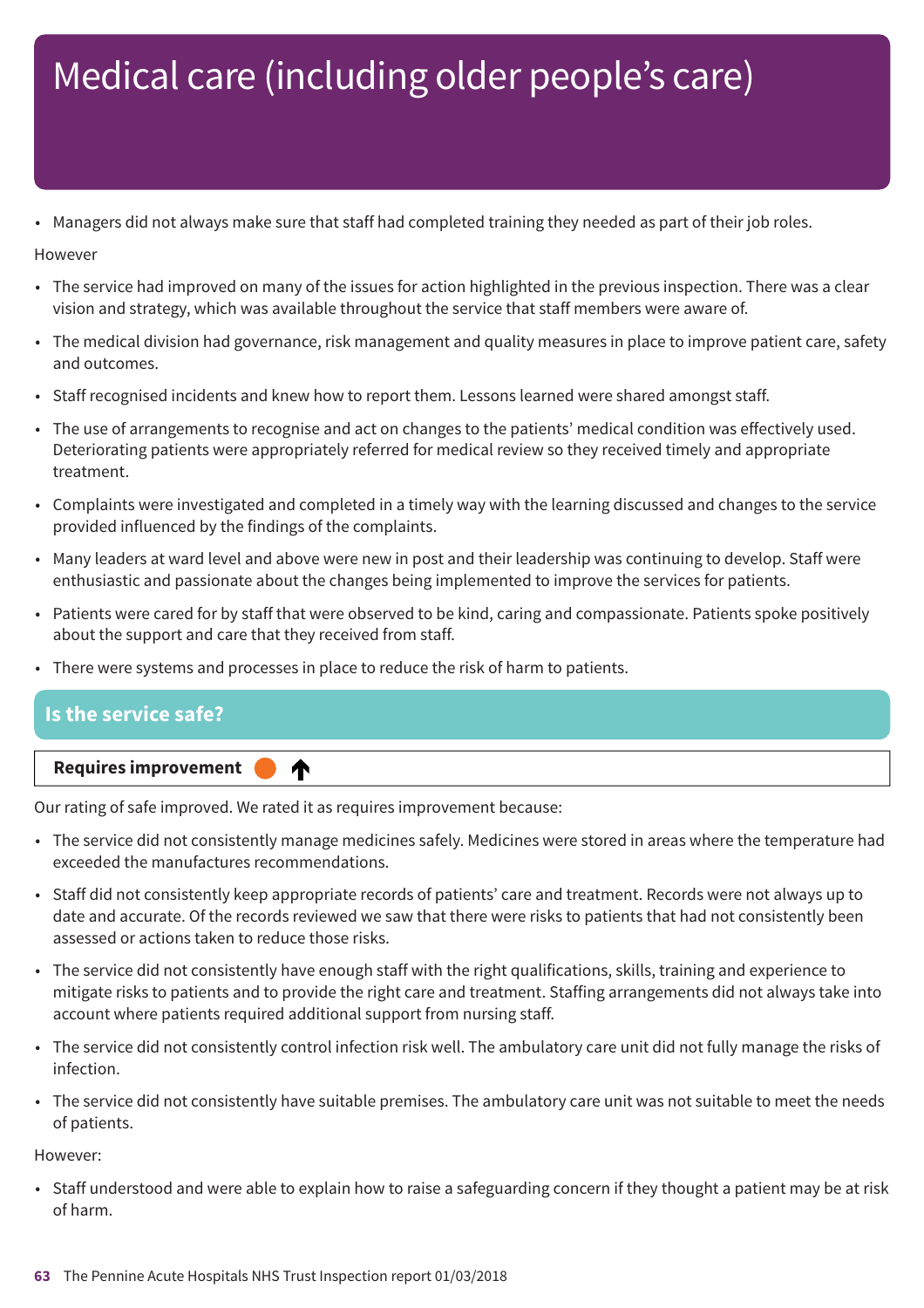- The service used safety monitoring results well. Staff collected safety information and shared it with staff, patients and visitors. The service used information to improve the service.
- The service planned for emergencies and staff understood their roles if one should happen.
- The service mandatory training for key skills had improved and the majority of training rates met the trust targets.
- The service managed patient safety incidents well**.** Staff recognised incidents and reported them appropriately. Managers investigated incidents and shared lessons learned with the whole team and the wider service. When things went wrong, staff apologised and gave patients honest information and suitable support.

There were improvements since the last inspection with fewer staff being relocated to other wards to cover staffing gaps.

| <b>s the service effective?</b>                    |  |
|----------------------------------------------------|--|
| Requires improvement<br>$\rightarrow$ $\leftarrow$ |  |

Our rating of effective stayed the same. We rated it as requires improvement because:

- Patients' diet and fluids were not effectively monitored. Best practice guidelines, such as the use of red trays and jugs to identify patients at risk of poor nutrition, were not in use.
- The service did not consistently make sure staff were competent for their roles. Training that staff needed to undertake their job roles was not always up to date.
- Staff did not fully understand their roles and responsibilities under the Mental Health Act 1983 and the Mental Capacity Act 2005. Consent was not always obtained or recorded in line with relevant guidance and legislation. There was a lack of consistency in how people's mental capacity was assessed and not all decision-making was in line with guidance and legislation.
- The use of Deprivation of Liberty safeguards for patients who lacked the capacity to consent to treatment and were required to remain in the service was not consistently reported at handover, in order that staff could be aware of the patients' rights.
- The management of pain was not consistently recorded, monitored or actioned. This was particularly noted for patients with a cognitive impairment where the assessment of pain was more complex.

However;

- The service provided care and treatment based on national guidance and evidence of its effectiveness. Managers checked to make sure staff followed guidance.
- Staff worked together as a team to benefit patients. Doctors, nurses and other healthcare professionals supported each other to provide good care. Multi-disciplinary team meetings were held daily in order that plans could be in place to deliver the most effective treatment to patients.
- The service monitored the effectiveness of care and treatment and used the findings to improve them. They compared local results with those of other services to learn from them.
- Although the service did not yet meet its own targets for appraisals, there had been improvements since the last inspection.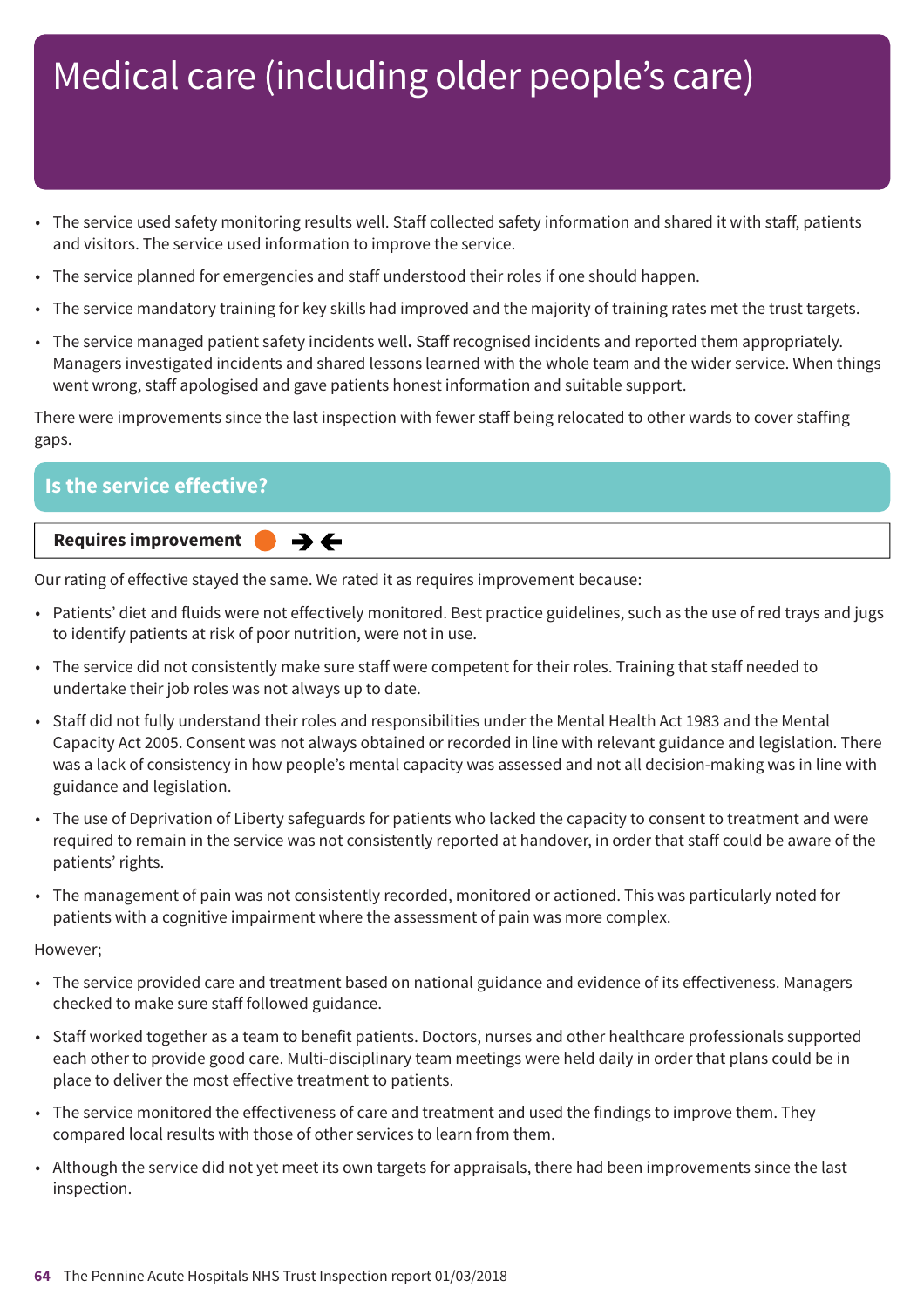## **Is the service caring?**



Our rating of caring stayed the same. We rated it as good because:

- Staff cared for patients with compassion. Patients and relatives we spoke with gave positive feedback about the care and support they received from staff and praised them for their kindness.
- Staff we spoke with were passionate about the care and treatment they delivered and were consistently striving to make sure that they supported patients in a caring manner.
- Staff provided emotional support to patients to minimise their distress and supported them to meet their basic personal needs when required.
- The majority of staff were observed to treat patients with dignity and respect.

### However;

• Staff did not consistently involve patients and those close to them in decisions about their care and treatment.

### **Is the service responsive?**

**Same–––rating Requires improvement –––**  $\rightarrow$   $\leftarrow$ 

Our rating of responsive stayed the same. We rated it as requires improvement because:

- The service did not consistently plan and provide services in a way that met the needs of local people. The environment was not sufficiently adapted to assist people with complex needs or cognitive impairment to easily deliver care in a way that met their needs and promoted equality. Although the service had plans to adapt the environment to be more person centred this has not yet started.
- People could not consistently access the service when they needed it. Patients were delayed from discharge and bed moves at night took place on a regular basis, which was not in line with trust policy.
- The service did not consistently take into account patients' individual needs. Patients with complex needs such as a learning disability, dementia or mental health needs were not easily identified in order for staff to provide additional person centred support.

However;

- The service treated concerns and complaints seriously, investigated them and learned lessons from the results, which were shared with all staff. There had been a fall in the number of complaints since the last inspection.
- Staff and patients told us they felt confident to raise any concerns and their opinions would be listened to.

## **Is the service well-led?**

**Requires improvement** 

Our rating of well-led improved. We rated it as requires improvement because:

♠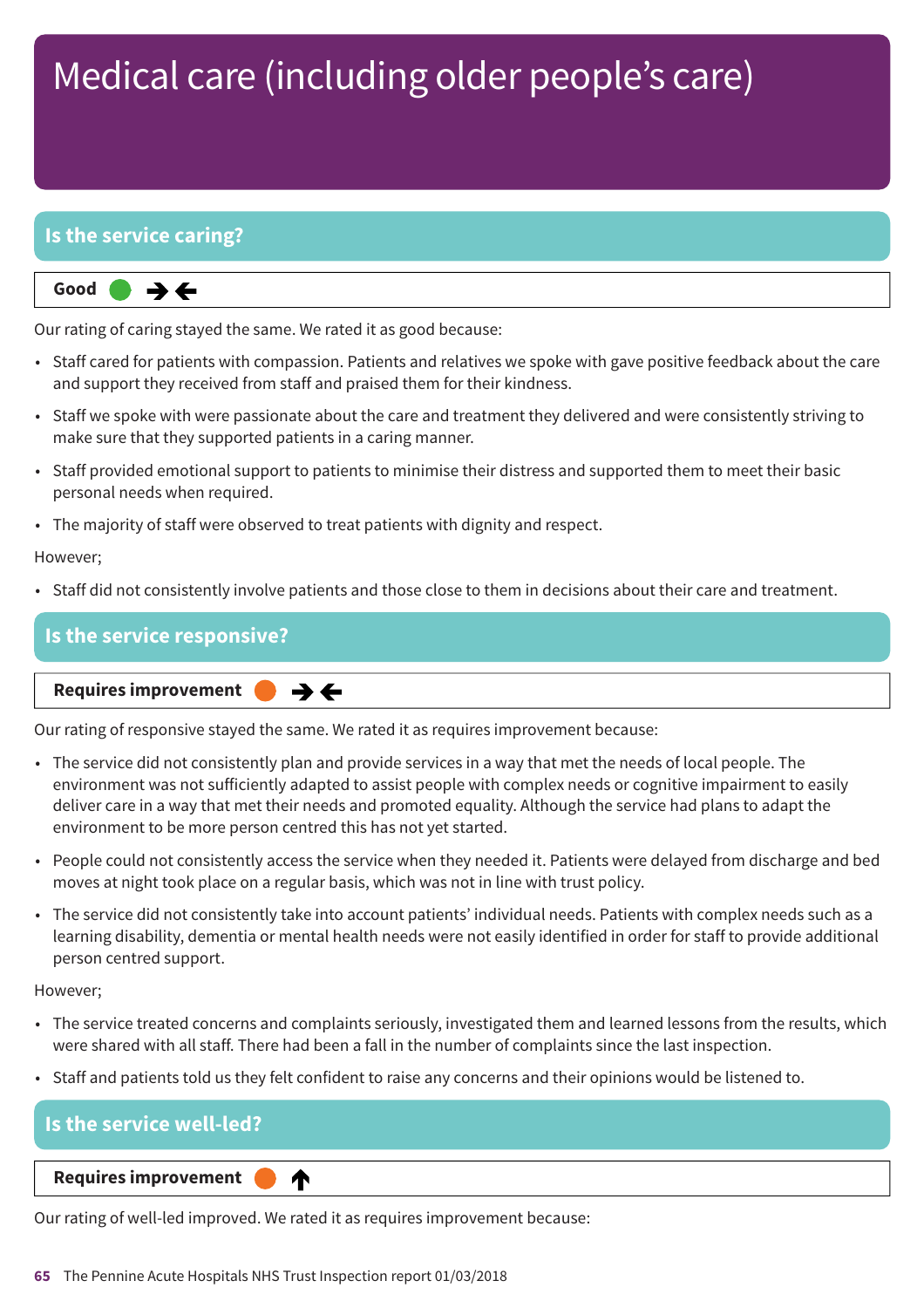- Managers monitored performance and used the results to help improve care. These systems were not yet fully implemented and had not identified areas ascertained at this inspection such as lack of appropriate record keeping and staffing levels to meet patients' needs.
- Where issues had been identified by the hospital such as the unsuitability of the Ambulatory Care unit there were no firm plans in place to address this.
- Not all staff identified risks to good care and action was not always taken to eliminate or minimise risks.
- Although staff stated there had been significant improvements in the culture that had previously been seen, it was acknowledged by managers and staff that this needed to be developed further. There were still occasions when staff said the culture could feel more blame than supportive. However, this was acknowledged as rare in comparison to previous years.

However;

- The service had a vision for what it wanted to achieve and workable plans to turn it into action developed with involvement from staff, patients, and key groups representing the local community staff understood and put this into practice. The trust vision was advertised widely throughout the service.
- The service was committed to improving services by learning from when things go well and when they go wrong, promoting training, research and innovation. Managers monitored performance and used the results to help improve care. The majority of staff said they felt supported and respected by colleagues at all levels and that this had improved since the last inspection.

## Areas for improvement

We found areas for improvement in this service. See the Areas for Improvement section above.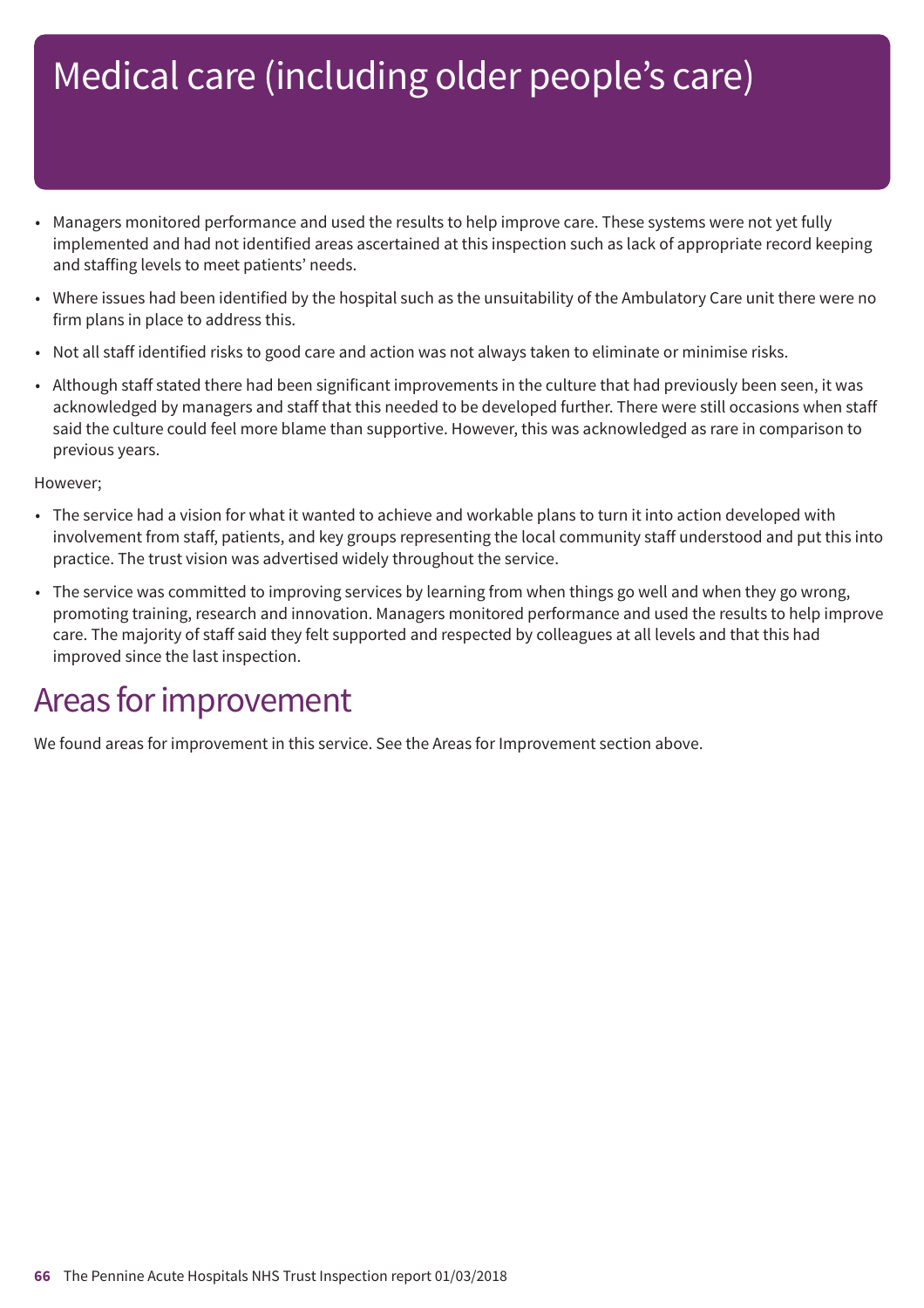

### **Requires improvement**  $\rightarrow$   $\leftarrow$

## Key facts and figures

North Manchester General Hospital provides a range of surgical services including general surgery, urology, breast, oral-maxilla-facial, dental, head & neck, and orthopaedic trauma and elective surgical services in a mixture of longer stay and short-stay wards. There is also a Day Surgery Unit and Surgical Triage Unit.

Between July 2016 and June 2017 there were 4,669 elective surgical admissions, 7,741 emergency surgical admissions and 7,330 day surgery at North Manchester General Hospital.

We inspected the hospital as part of an unannounced inspection between 30 October and 1 November 2017. Our inspection was unannounced (staff did not know we were coming) to enable us to observe routine activity. At the last inspection, we rated three key questions for the service as requires improvement so we re-inspected all five key questions. During our inspection we visited general, urology and trauma theatre areas, the preoperative surgical service, the surgical triage ward and five inpatient wards, C3, F3, C4, F5 and I5.

During the inspection we reviewed staffing and checked equipment and storage of medicines. We reviewed 13 patient records, six prescription charts and spoke with nine patients. We spoke with 34 staff of different grades including nurses, doctors, consultants, ward managers, allied health professionals, senior managers and administrative staff. We received comments from people who contacted us to tell us about their experiences and we reviewed performance information about the trust.

### **Summary of this service**

Our rating of this service stayed the same. We rated it as requires improvement because:

- Incident reporting was inconsistent across the service and learning from serious incidents was not effective across sites.
- The service did not always assess or respond to risk. Implementation of the World Health Organisation Surgical Safety Checklist was not consistently implemented in theatres.
- Medical and nurse staffing remained a challenge.
- North Manchester General Hospital had a higher than expected risk of readmission for elective admissions when compared to the England average.
- Consent for surgery was taken on the day of the procedure in the majority of cases which does not comply with accepted best practice.
- Staff did not completely understand their roles and responsibilities under the Mental Capacity Act 2005.
- Over the last two years the percentage of cancelled operations was generally higher than the England average.
- Although the trust had managers at all levels with the right skills and abilities to run a service the divisional management structure was very new and still in its infancy
- The trust collected, analysed, managed and used information to support its activities yet omissions observed in completion of the World Health Organisation Surgical Safety Checklist had not been recognised in the audit process.

However: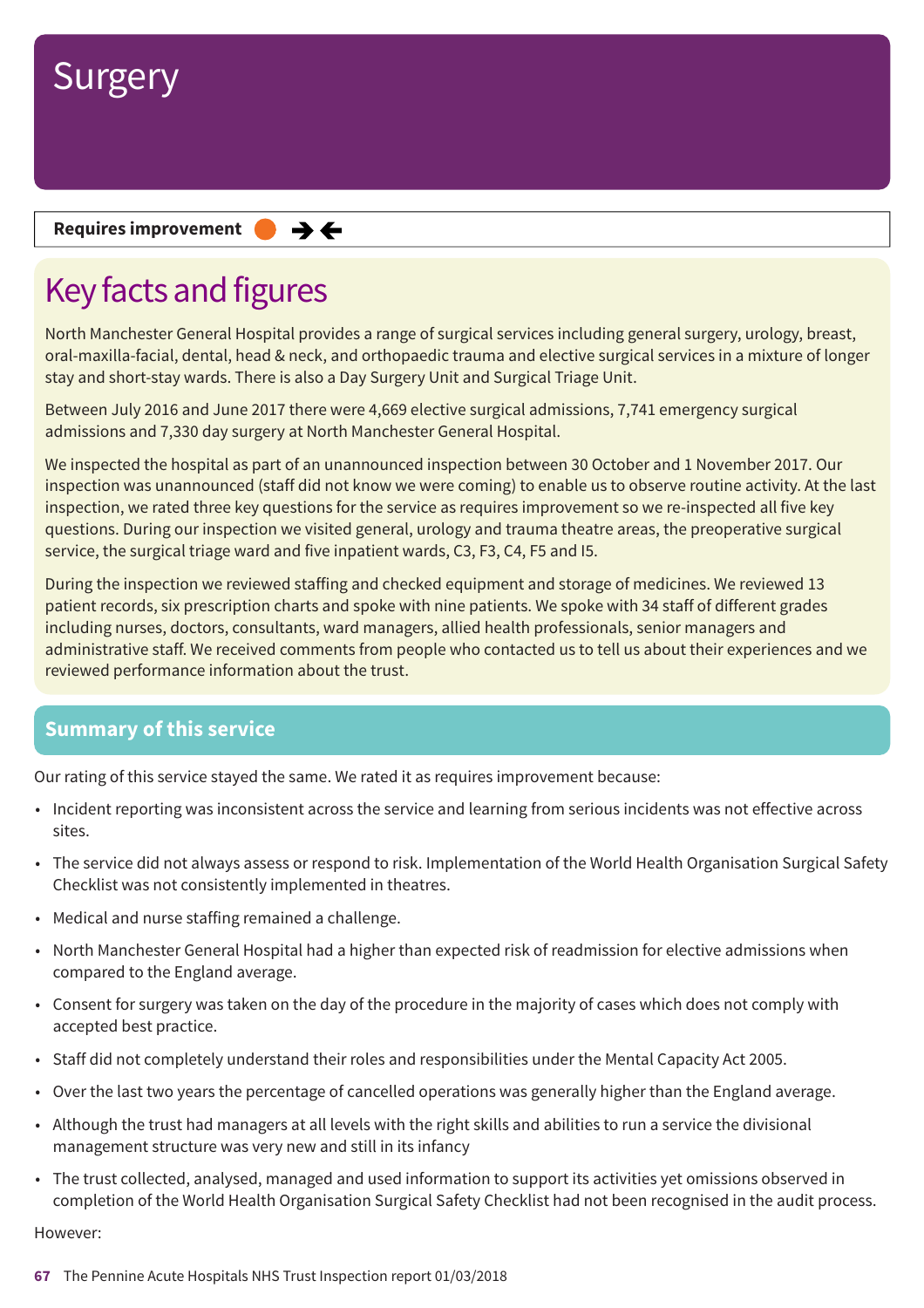- The wards and clinical areas were visibly clean and measures were in place to prevent the spread of infection.
- The service prescribed, gave and recorded medicines well. Patients received the right medication at the right dose at the right time.
- Appropriate records of patients' care and treatment were available to staff.
- Staff were competent for their roles and had opportunities to develop.
- Good multidisciplinary team working was noted in areas we visited. Healthcare professionals supported each other to provide good care to patients.
- The hospital had introduced a nursing and accreditation system to improve quality and safety on the wards.
- Staff involved patients and those close to them in decisions about their care and treatment. Patients were kept informed of their plan of care.
- People could access the service when they needed it. Between August 2016 and July 2017 the trust's referral to treatment time for admitted pathways for surgery was consistently better than the England average.

Managers promoted a positive culture that supported and valued staff.

## **Is the service safe?**

**Requires improvement**  $\rightarrow$   $\leftarrow$ 

Our rating of safe stayed the same. We rated it as requires improvement because:

- The service did not manage patient safety incidents well. We were not assured that staff recognised incidents and reported them appropriately. Managers investigated incidents and shared lessons learned with the whole team. Senior managers told us of an improving culture of incident reporting but acknowledged that sharing lessons learnt could be improved.
- The service had suitable premises and equipment.
- The service provided mandatory training in key skills to all staff. Compliance rates at the time of our inspection did not achieve the trust target in either core training or essential job related training.
- The service did not consistently assess or respond to risk. We observed the World Health Organisation Surgical Safety Checklist was not consistently completed. Managers acknowledged non-compliance and lack of staff engagement with the process. An audit completed in May 2017 showed two out of the 11 standards did not meet 100%.
- The service did not have enough staff with the right qualifications, skills, training and experience to keep people safe from avoidable harm and abuse and to provide the right care and treatment. Staffing remained a challenge and this was recorded on the risk register. Gaps were filled with regular bank and agency staff and staff told us this had improved.

### However:

- When things went wrong, staff apologised and gave patients honest information and suitable support.
- The service used safety monitoring results well. Staff collected safety information and shared it with staff, patients and visitors. The service used information to improve the service.
- The service controlled infection risk well. Staff kept themselves, equipment and the premises clean. They used control measures to prevent the spread of infection.
- **68** The Pennine Acute Hospitals NHS Trust Inspection report 01/03/2018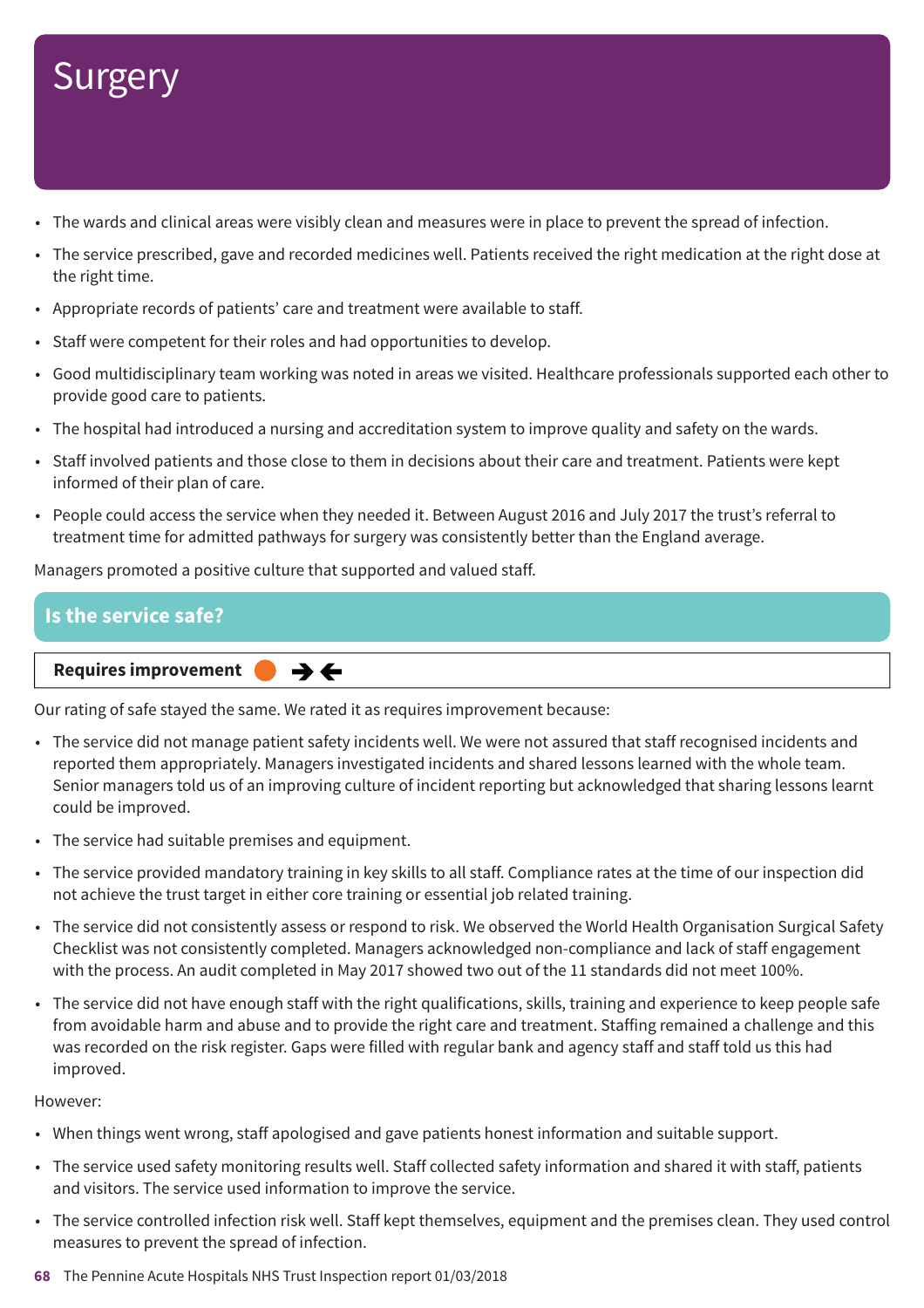- The service prescribed, gave and recorded medicines well. Patients received the right medication at the right dose at the right time.
- Staff kept appropriate records of patients' care and treatment. Records were clear, up-to-date and available to all staff providing care.
- The service provided care and treatment based on national guidance and evidence of its effectiveness.
- Staff understood how to protect patients from abuse and the service worked well with other agencies to do so. Staff had training on how to recognise and report abuse and they knew how to apply it.
- The service planned for emergencies and staff understood their roles if one should happen.

### **Is the service effective?**

### **Requires improvement**

Our rating of effective stayed the same. We rated it as requires improvement because:

 $\rightarrow$   $\leftarrow$ 

- The service monitored the effectiveness of care and treatment and used the findings to improve them. They compared local results with those of other services to learn from them however, information showed that the intended outcomes for people were not always achieved.
- Planned surgical procedures were discussed during outpatient clinic consultations however; consent for surgery was taken on the day of the procedure in the majority of cases which did not comply with accepted best practice.
- Staff did not completely understand their roles and responsibilities under the Mental Capacity Act 2005.

### However:

- The service provided care and treatment based on national guidance and evidence of its effectiveness. Staff could describe the use of evidence based guidance that underpinned care within their clinical area.
- Staff gave patients enough food and drink to meet their needs and improve their health.
- The service made sure staff were competent for their roles. Managers appraised staff's work performance and held supervision meetings with them to provide support and monitor the effectiveness of the service.
- Staff worked together as a team to benefit patients. Doctors, nurses and other healthcare professionals supported each other to provide good care.
- Staff had access to up-to-date, accurate and comprehensive information on patients' care and treatment.

### **Is the service caring?**

$$
\fbox{Good} \qquad \Rightarrow
$$

Our rating of caring stayed the same. We rated it as good because:

• Staff cared for patients with compassion. Feedback from patients confirmed that staff treated them well and with kindness. We also observed positive interactions between staff that were willing to assist each other with tasks despite high levels of activity in the department.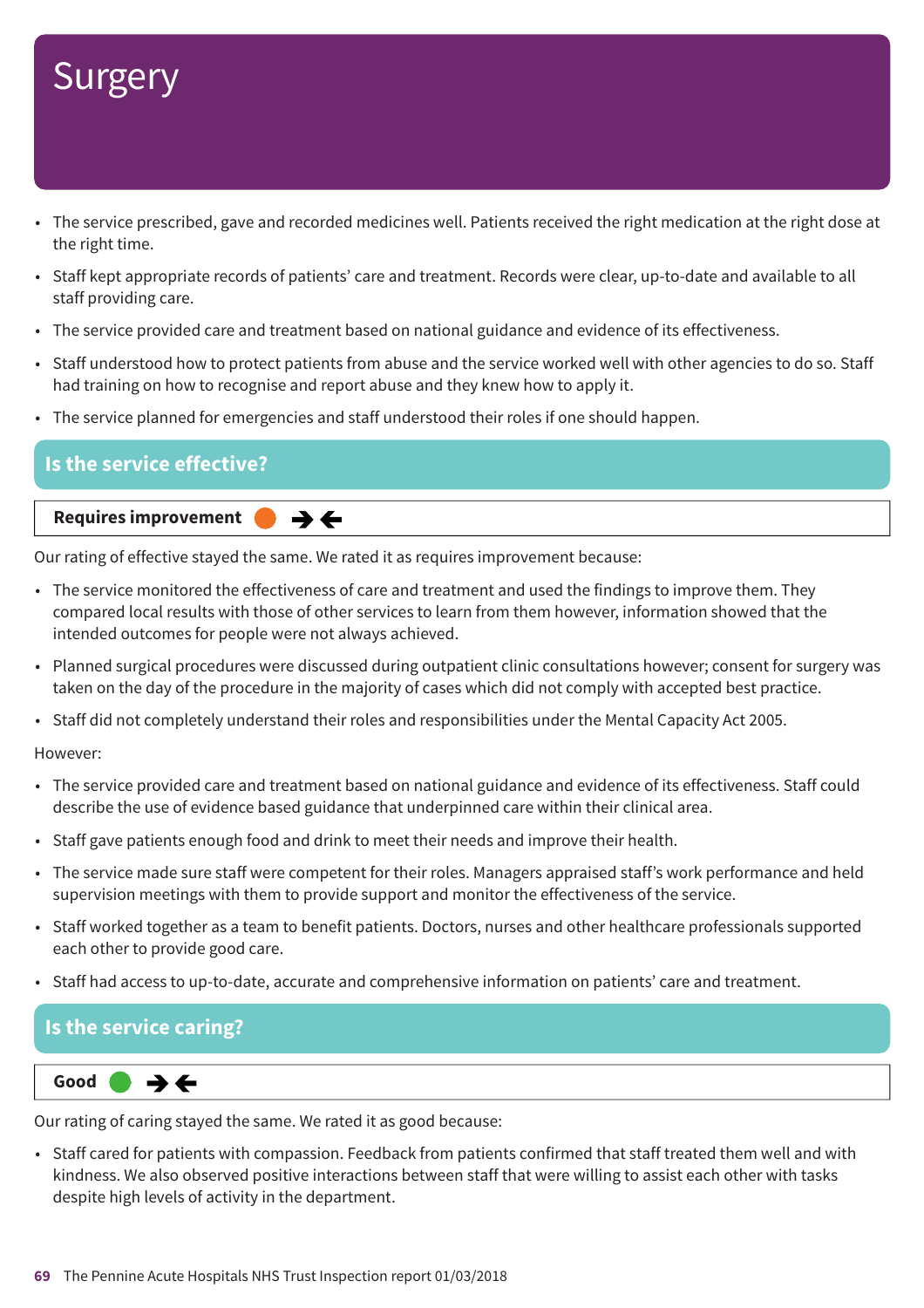• Staff involved patients and those close to them in decisions about their care and treatment. Patients we spoke with stated they felt consulted regarding their treatment and had been kept informed of their plan of care.

Staff provided emotional support to patients to minimise their distress and carers of patients with dementia were encouraged to stay throughout admission to the day surgery unit and accompany their relative to theatre.





Our rating of responsive stayed the same. We rated it as good because:

- The trust planned and provided services in a way that met the needs of local people. Ward I5 had developed dementia boards and boxes that provided tactile and sensory activities for patients. A Learning Disabilities Lead Nurse was available to provide advice and support to staff when caring for patients with additional needs.
- The service took account of patients' individual needs. Visits could be arranged prior to admission to the day services unit to allow vulnerable patients to become familiar with the environment and carers of patients with dementia were encouraged to stay throughout admission and accompany the patient to theatre.
- People could access the service when they needed it. Waiting times for treatment were the same or better than the England average in most specialities and arrangements to admit, treat and discharge patients were in line with good practice.

However:

- Over the last two years the percentage of cancelled operations was higher than the England average.
- The service treated concerns and complaints seriously and investigated them; however the time to investigate and close complaints was not in line with the trust complaints policy.

### **Is the service well-led?**



Our rating of well-led improved. We rated it as good because:

- Managers promoted a positive culture that supported and valued staff, creating a sense of common purpose based on shared values. Staff reported that management at all levels were visible and spoke positively regarding new senior nurse appointments.
- There were effective systems for identifying risks, planning to eliminate or reduce them, and coping with both the expected and unexpected. Managers we spoke with were aware of the risks in their clinical area.
- The service was committed to improving services and innovation.

However

• Although the trust had managers at all levels with the right skills and abilities to run a service providing high-quality sustainable care the divisional management structure was very new and still in its infancy. Some senior staff had only come in to post in the months preceding our inspection.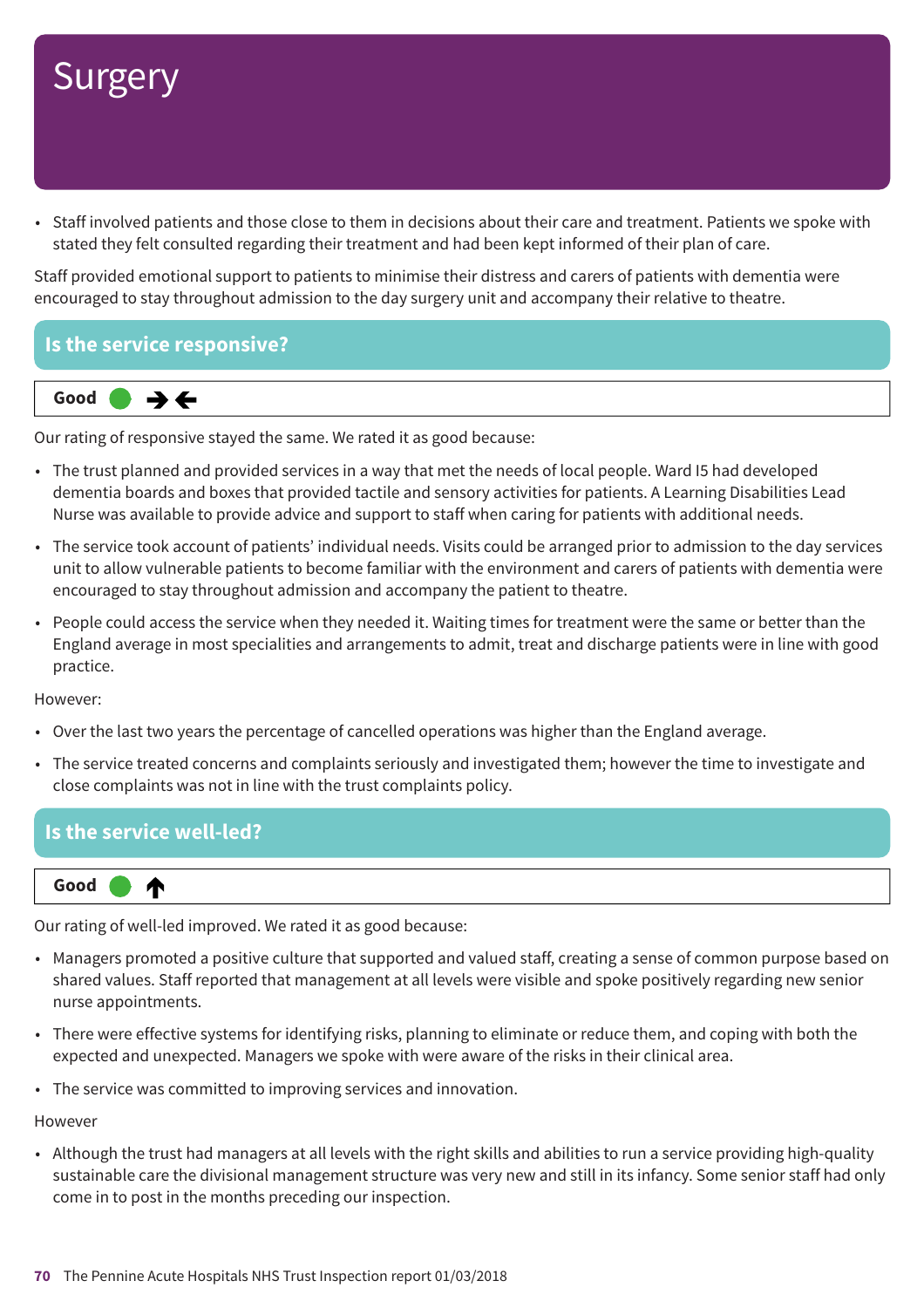• The trust collected, analysed, managed and used information to support its activities yet deficiencies regarding implementation of the World Health Organisation Surgical Safety Checklist had not been recognised in the audit process.

## Areas for improvement

We found areas for improvement in this service. See the Areas for Improvement section above.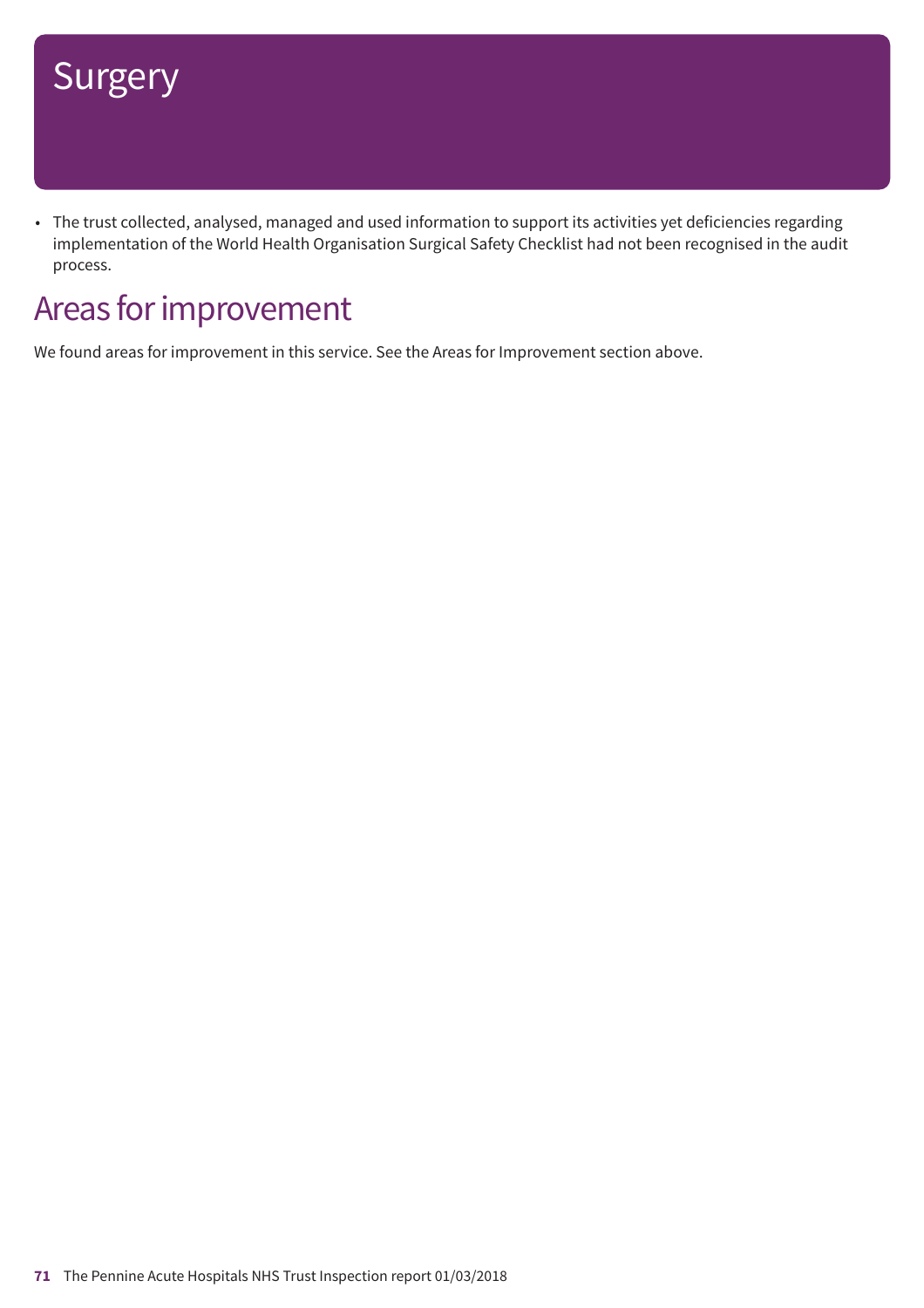

#### **Good –––**

## Key facts and figures

North Manchester General Hospital provides 24 hour midwifery services for women that reside in and around the North East of Greater Manchester, North Manchester and parts of East Lancashire. Between April 2016 and March 2017 there were 8,997 deliveries at the Pennine Acute NHS Trust which includes this hospital.

The Consultant led unit has 58 beds; 18 antenatal, 28 postnatal and 12 labour rooms on the consultant unit, including a pool room, a high dependency unit room and a bereavement room

We visited the triage unit; the day assessment unit; the ante-natal and postnatal wards; the labour ward and the midwifery led birth centre.

We plan our inspections based on everything we know about services, including whether they appear to be getting better or worse. We previously inspected maternity jointly with gynaecology, so we cannot compare our new ratings directly with previous ratings.

We inspected the hospital as part of an unannounced inspection between 17 and 19 October 2017. During the inspection, we reviewed information provided by the trust about staffing, training and monitoring of performance. We reviewed 14 women's records and other documentation about medicines administration and risk assessments. We spoke with five women, six doctors of all grades and midwifery staff including managers, senior managers, midwives of all bands and health care assistants.

## **Summary of this service**

We previously inspected maternity jointly with gynaecology, so we cannot compare our new ratings directly with previous ratings.

Maternity services had improved since the last inspection in several areas. We rated maternity services as good, however further work was still needed in some areas:

- Maternity Early Warning Scores assessments were not always completed within the prescribed timescale to detect deterioration in a woman's condition. This included when assessments indicated there was a risk to the woman.
- Staff did not consistently follow the trust schedule for checking all equipment was present and in working order. This included resuscitation equipment for women and babies.
- Appropriate records of patient's care and treatment were not kept in a way in which they could be shared with other health professionals.
- The service provided care and treatment based on national guidance and evidence of its effectiveness except in one area of maternity services. There was no guideline for the admission of women into the maternity triage area despite this being an action required following a serious incident.
- There was no formal system of support for midwives regarding safeguarding practice. There was no clear record to show women had been asked the required questions to identify safeguarding concerns at every interaction.

However: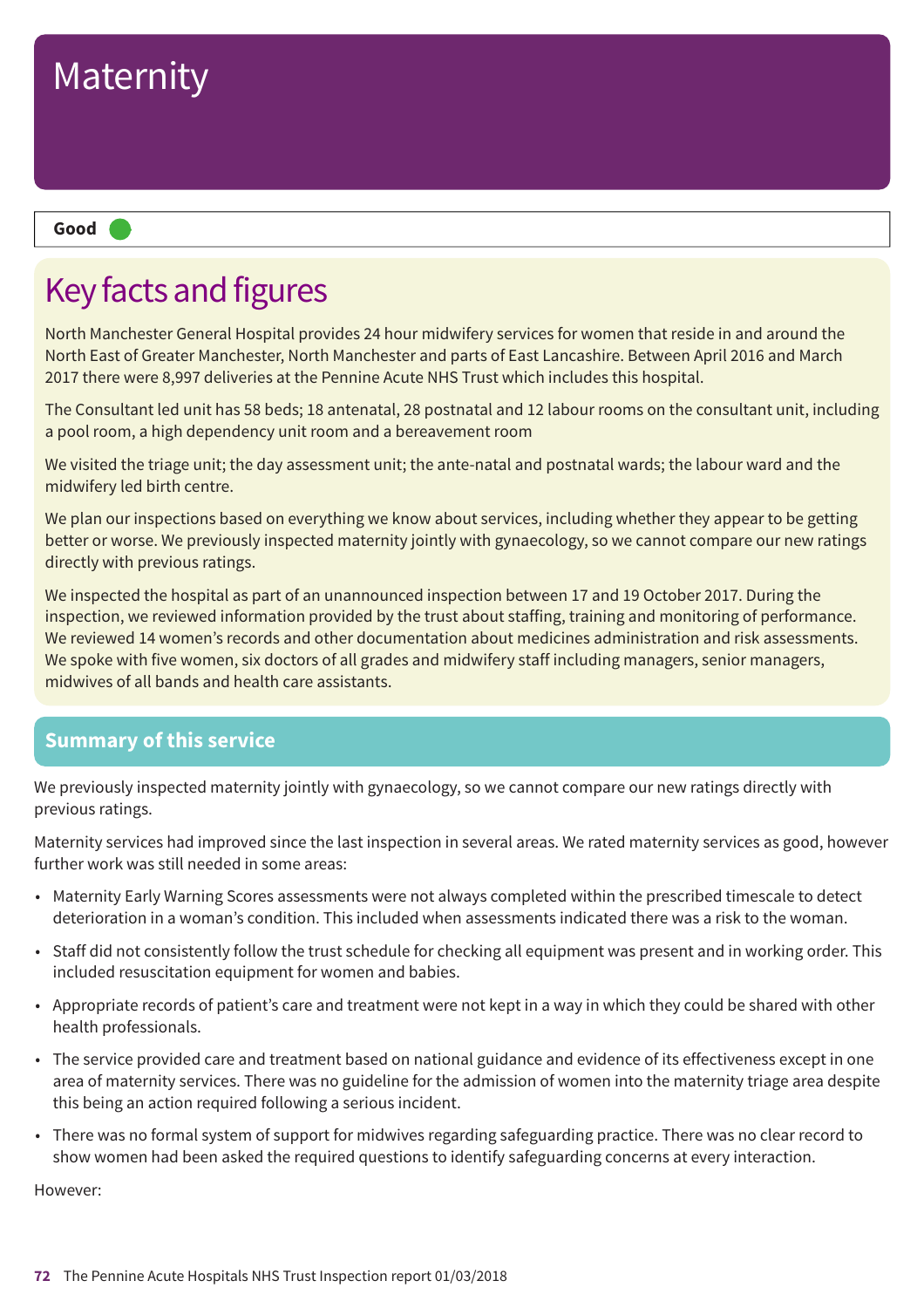- The service had enough staff with the right qualifications, skills, training and experience to keep people safe from avoidable harm and abuse and to provide the right care and treatment. There had been significant improvements in the midwifery staffing numbers since the last inspection.
- The service managed patient safety incidents well. Since the last inspection a new system for the management of incidents had been introduced. The investigations were completed within the trust's timescales and learning was shared with changes made to prevent recurrence.
- The service provided mandatory and obstetric specific training in key skills to all staff and most staff had completed it. Practice education midwives had been introduced. The mandatory training compliance had improved and was meeting the trust's target.
- Women could access the service when they needed it. Systems were in place to reduce delays in the discharge of women from the post-natal ward. This included specific staff to co-ordinate the required checks prior to discharge.
- The trust had managers at all levels with the right skills and abilities to run a service providing high-quality sustainable care. There had been changes in the leadership of the maternity services at the trust since the last inspection.
- Managers across the trust promoted a positive culture that supported and valued staff, creating a sense of common purpose based on shared values. Staff reported an improvement in the culture since the last inspection.
- The trust had effective systems for identifying risks, planning to eliminate or reduce them, and coping with both the expected and unexpected.
- The service had suitable premises and equipment.
- Staff understood how to protect patients from abuse and the service worked well with other agencies to do so.

### **Is the service safe?**

#### **Requires improvement –––**

We rated maternity services as requires improvement because:

- Maternity Early Warning Scores assessments were not always completed within the prescribed timescale to detect deterioration in a woman's condition. This included when a score indicated there was a risk to the woman.
- Following community midwife visits, including booking, there were delays in recording patient information onto a computer system, which could be accessed by other health professionals.
- Staff did not consistently follow the trust schedule for checking all equipment was present and in working order. This included resuscitation equipment for women and babies.
- There was no formal system of support for midwives regarding safeguarding practice. This did not meet with the intercollegiate guidance for governance and learning around safeguarding of children.
- The service did not use safety monitoring results well. Information for the safety thermometer was collected, but it had not been submitted for publication and was not being used to identify risks.

#### However:

• The service had enough staff with the right qualifications, skills, training and experience to keep people safe from avoidable harm and abuse and to provide the right care and treatment.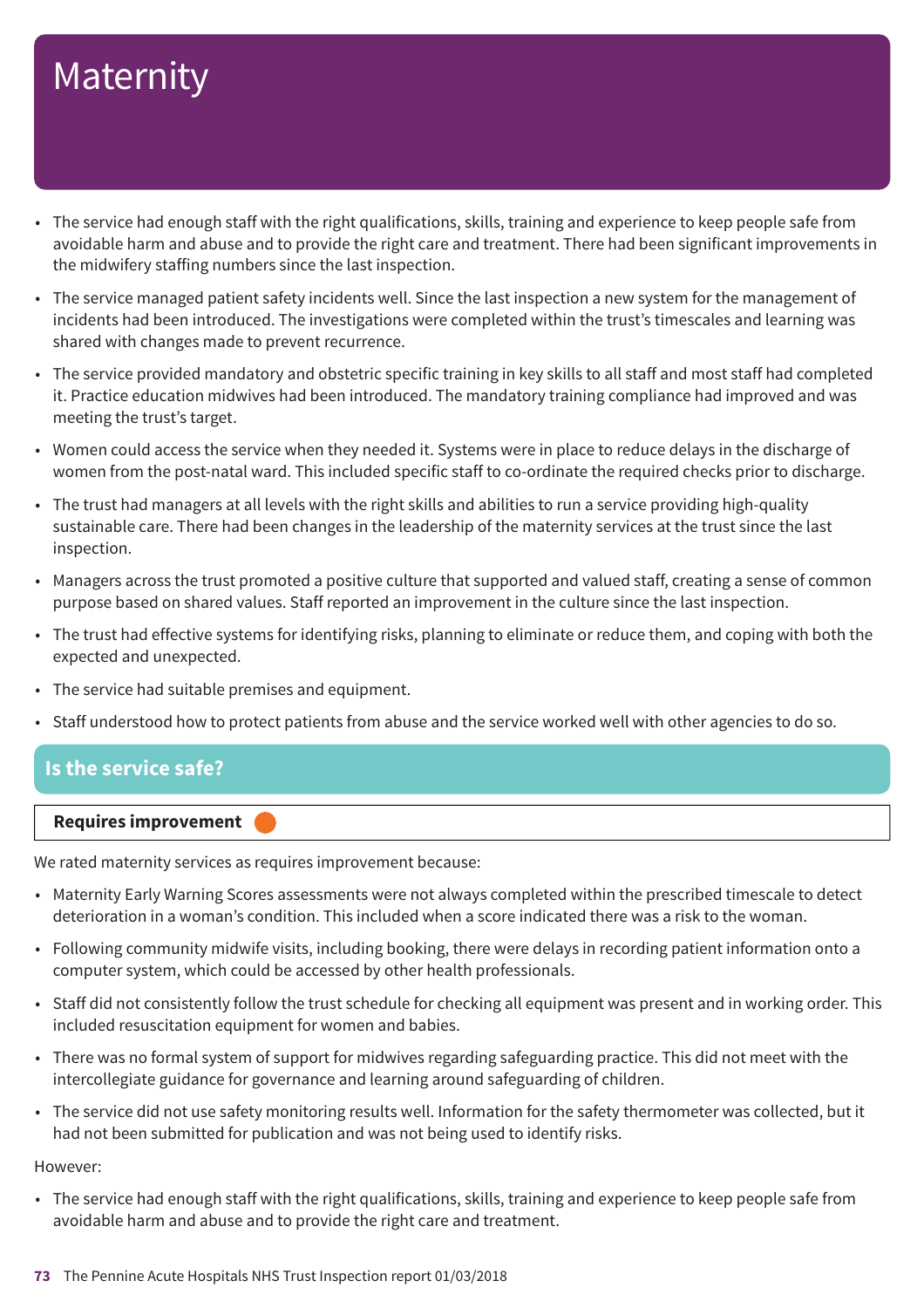- The numbers of midwives required on each ward had been re-assessed since the last inspection. The service used a risk based system to ensure there were enough staff numbers on each unit to meet the needs of women.
- Staff prescribed, gave, recorded and stored medicines well. Patients received the right medication at the right dose at the right time.
- The service managed patient safety incidents well**.** A new system for the management of incidents meant managers had an overview of any trends and themes in their area.
- The service provided mandatory training in key skills to all staff and made sure everyone completed it.
- The service controlled infection risk well. All areas of the maternity services were visibly clean and tidy. Audits of infection control practices were completed and actions taken when these did not meet the target.
- Staff understood how to protect patients from abuse and the service worked well with other agencies to do so.
- The service had suitable premises and equipment.

#### **Is the service effective?**

#### **Good –––**

We rated maternity services as good because:

- The service provided care and treatment based on national guidance and evidence of its effectiveness.
- Women were supported to feed their babies whichever method they chose. Specialist support was available if they were experiencing any difficulties or had concerns.
- Food and drink was available for women on the wards. This included catering for medical and cultural dietary needs.
- The service monitored the effectiveness of care and treatment and used the findings to improve them.
- There were systems to support newly qualified midwives and those new to the trust. This included a buddying system and training and development opportunities. Other midwives had support from peers and managers.
- Multidisciplinary practical simulation training was completed for obstetric emergencies. Protocols for emergencies were present in all delivery rooms.
- Staff worked together as a team to benefit women. Multidisciplinary handover of care took place between shifts and when women moved from one area of the maternity unit to another.
- Staff knew how to support patients experiencing mental ill health.
- The service made sure the majority of their staff were competent for their roles.

#### However:

• There was no clinical pathway for women who presented in maternity services, irrespective of where they presented and whether they were expected. The identification of a requirement for this was the result of an action following a serious incident. However, it had not been completed.

### **Is the service caring?**

**Good –––**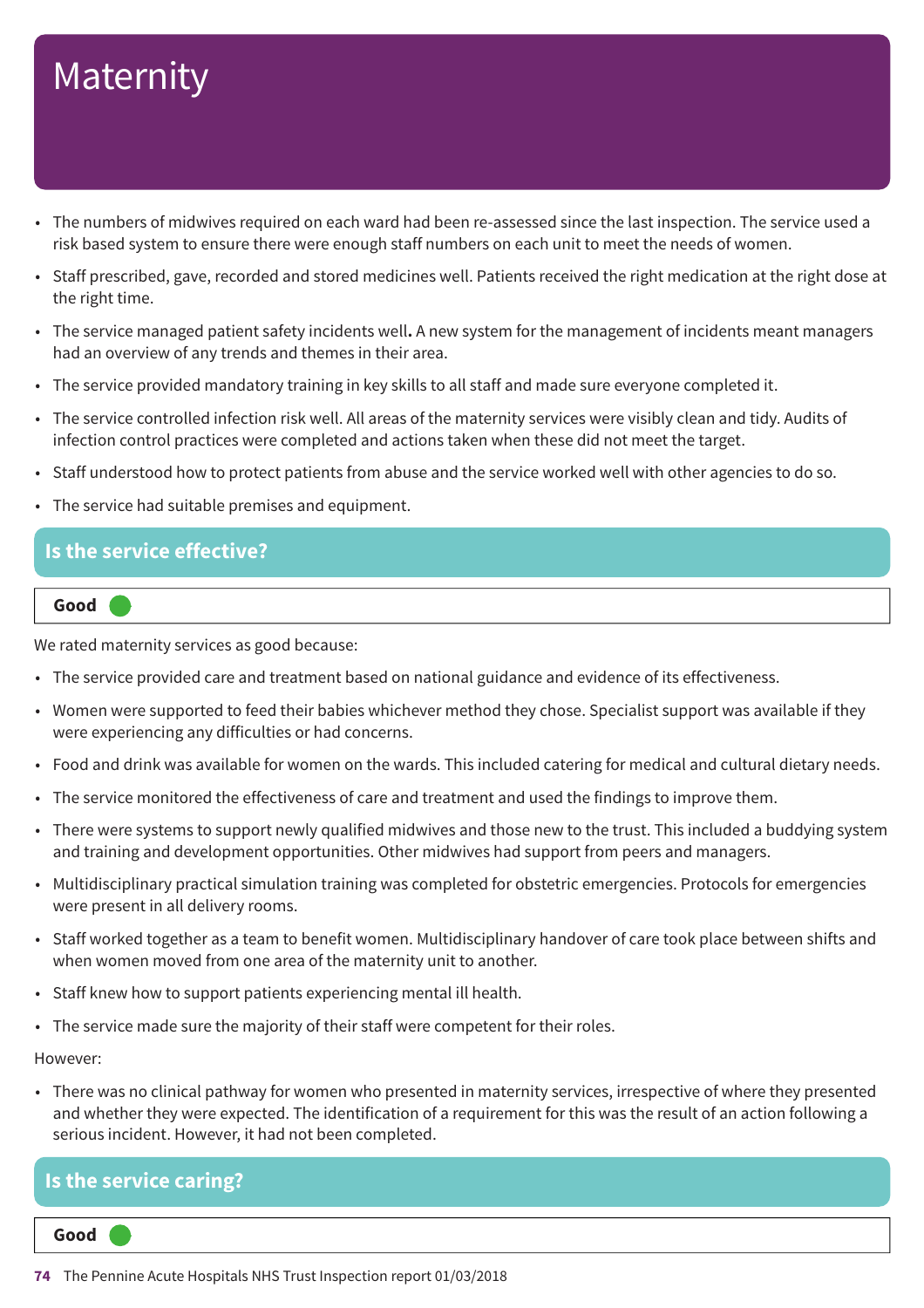We rated maternity services as good because:

- Staff cared for women with compassion. Feedback from women confirmed that staff treated them well and with kindness. We saw examples of staff spending a long time with women who needed extra support.
- We observed staff being respectful to women and their partners. They spoke to them calmly offering help and advice in a re-assuring way and treated them with dignity and respect.
- The dignity and privacy of women was protected by the use of closed doors, notices and curtains. Staff were careful not to discuss women in a non-confidential environment.
- Staff involved women and those close to them in decisions about their care and treatment.
- Staff provided emotional support for women and showed an understanding of how previous issues in pregnancy may affect them.

### **Is the service responsive?**



We rated maternity services as good because:

- The trust planned and provided services in a way that met the needs of local people. This included access to translation services.
- Women could access the service when they needed it. The waiting time between a woman arriving at the triage unit and being assessed by a midwife had improved since the last inspection.
- The service took account of patients' individual needs. Specialist midwives attended ante-natal clinic and provided support to those women with complex medical and social needs.
- Systems were in place on the post-natal ward to reduce delays in the discharge of women.

However:

- There was no signage in any other language than English. This was both in the main hospital and maternity unit. This did not meet with the requirements of the population using the hospital service.
- The trust's timescale to investigate and close complaints was not being met although improvements had been made since the last inspection.

### **Is the service well-led?**

**Good –––**

We rated maternity services as good because:

- The service had managers at all levels with the right skills and abilities to run a service providing high-quality sustainable care. There had been significant changes to the leadership of the maternity services since the last inspection.
- Managers across the service promoted a positive culture that supported and valued staff, creating a sense of common purpose based on shared values. Staff told us this had improved since the last inspection.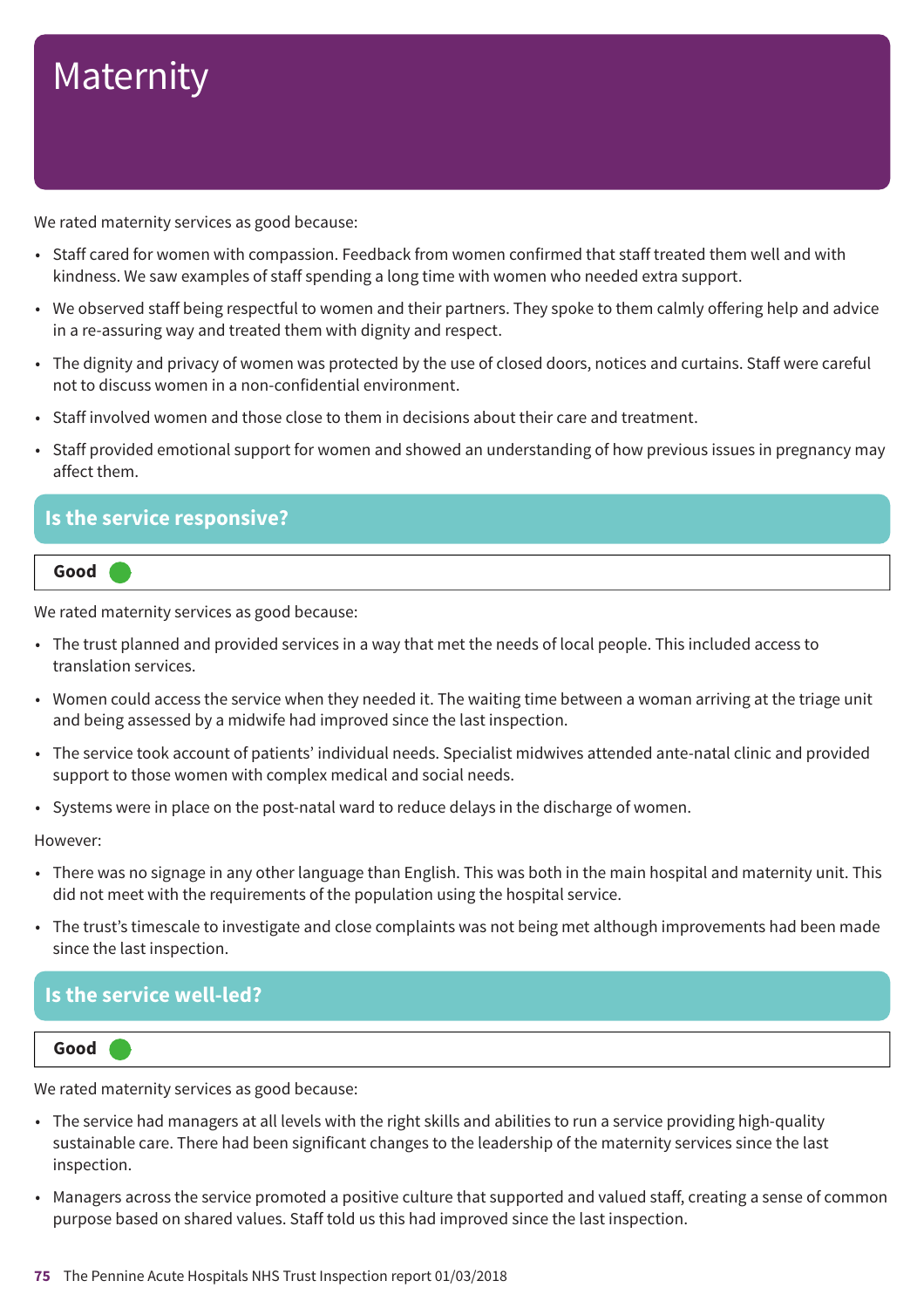- The service used a systematic approach to continually improving the quality of its services and safeguarding high standards of care. There was governance systems introduced since the last inspection which resulted in an increase in the monitoring of performance.
- The service had effective systems for identifying risks, planning to eliminate or reduce them, and coping with both the expected and unexpected. This had improved since the last inspection.
- The service engaged well with patients, staff, the public and local organisations to plan and manage appropriate services, and worked with partner organisations effectively.
- The service was committed to improving care and treatment by learning from when things go well and when they go wrong and promoting training. There were examples of how a culture of learning from others had been introduced.

However:

- Staff were uncertain about the vision and future strategy for the maternity unit. Senior managers were keeping staff informed of planned changes.
- Attendance at governance meetings by doctors, including senior doctors, was reduced due to timings of other work commitments. This included mortality meetings. This had been raised as a concern at the last inspection; however it continued to be unresolved.

### Areas for improvement

We found areas for improvement in this service. See the areas for improvement section above.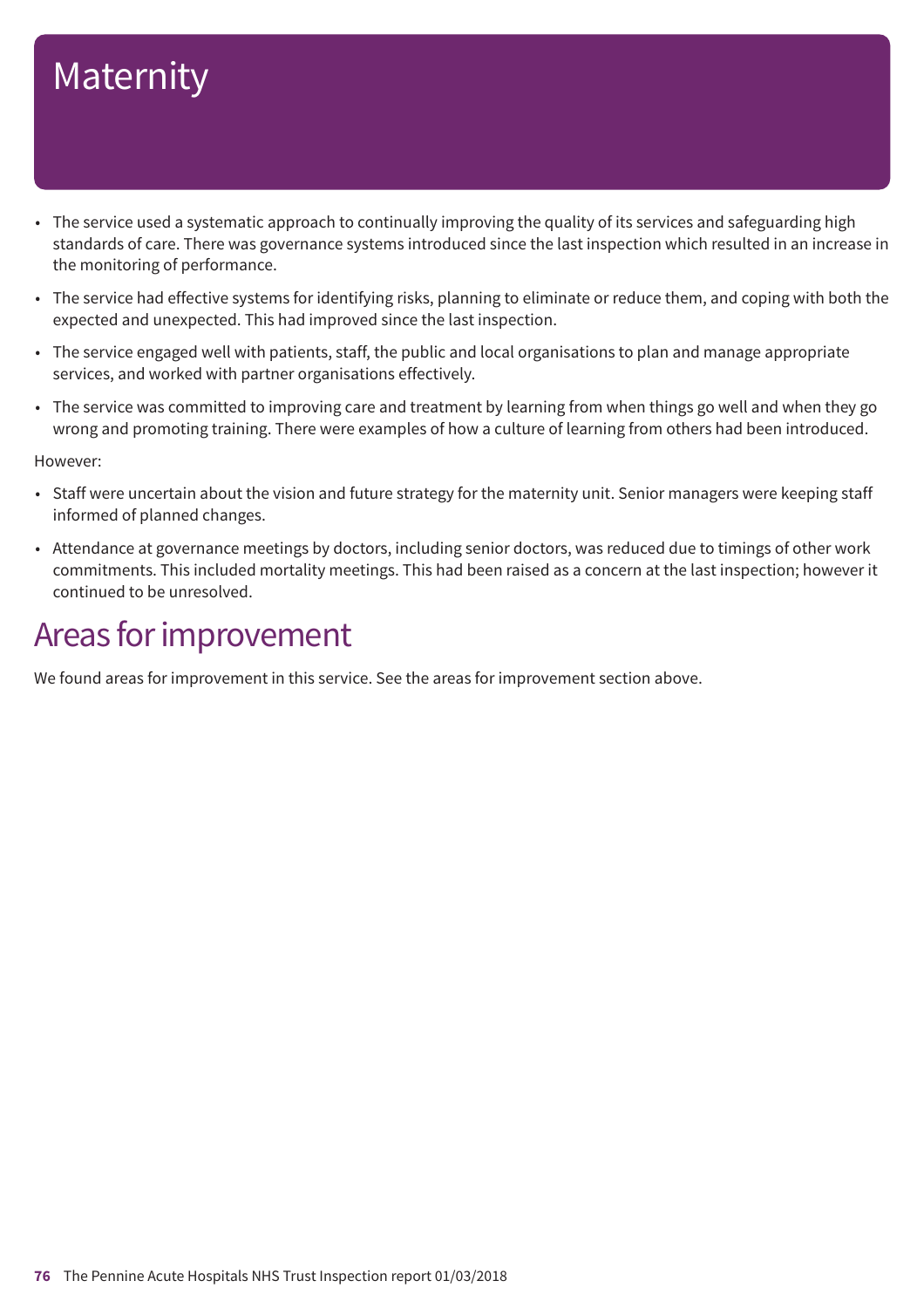♠

#### **Requires improvement**

### Key facts and figures

At North Manchester Hospital, the trust provided a 19-cot neonatal unit based on the ground floor of the Women's unit. The neonatal unit was a designated level two unit (local neonatal unit). These units provide special care and high dependency care and a restricted number of intensive care cots (as agreed locally) and would expect to transfer babies who required complex or longer-term intensive care to a Neonatal Intensive Care Unit. The neonatal unit has a link tertiary unit at St Mary's hospital in Manchester. Within the unit, there are two level three cots, two level two cots and fifteen level one cots. There were two additional transitional care bedrooms. The neonatal unit operated as part of a regional neonatal managed clinical network to ensure best outcomes for babies. Most other services for children and young people under 16 are provided from the paediatric ward and in the Koala unit. The ward had 27 inpatient beds, one of which was a stabilisation bed which was managed as a high dependency bed. The Koala unit had a waiting room and a separate observation and assessment area with six trolleys.

We visited North Manchester General Hospital as part of our unannounced inspection between 17 and 19 October 2017.

We reviewed the environment and staffing levels and looked at six care records. We spoke with eight family members. We also spoke with nine different grades of staff, including nurses, health care assistants, doctors, ward managers and the senior managers who were responsible for children's services.

We observed daily practice and reviewed management arrangements. Prior to and following our inspection, we reviewed performance information about the trust and reviewed information provided to us from the trust.

### **Summary of this service**

Our rating of this service improved. We rated it as requires improvement because:

- Nurse staffing numbers in post were less than children's services had planned for and staffing pressures were a concern. The service had to fill gaps with agency or bank staff and staff were transferred from the wards to cover gaps. Sickness levels for nursing were worse than the trust target. However we did not see any adverse impact on patient care and treatment.
- Mandatory training levels were variable for certain training modules particularly for medical staff. There were plans to improve these levels.
- Staff did not always keep appropriate records of patients' care and treatment. Audits showed the quality of record keeping was variable. The small sample of records we looked at were however, were clear and available to staff providing care.
- At the last inspection the use of the Manchester Children's Early Warning scores had been identified as an area for improvement. During this inspection we found that an audit process was in place however the scores showed that more work was needed to improve compliance against standards.
- A number of clinical guidelines had not been reviewed in line with trust timescales.
- The service had not achieved all areas of compliance with Facing the Future: Standards for Acute General Paediatric Services.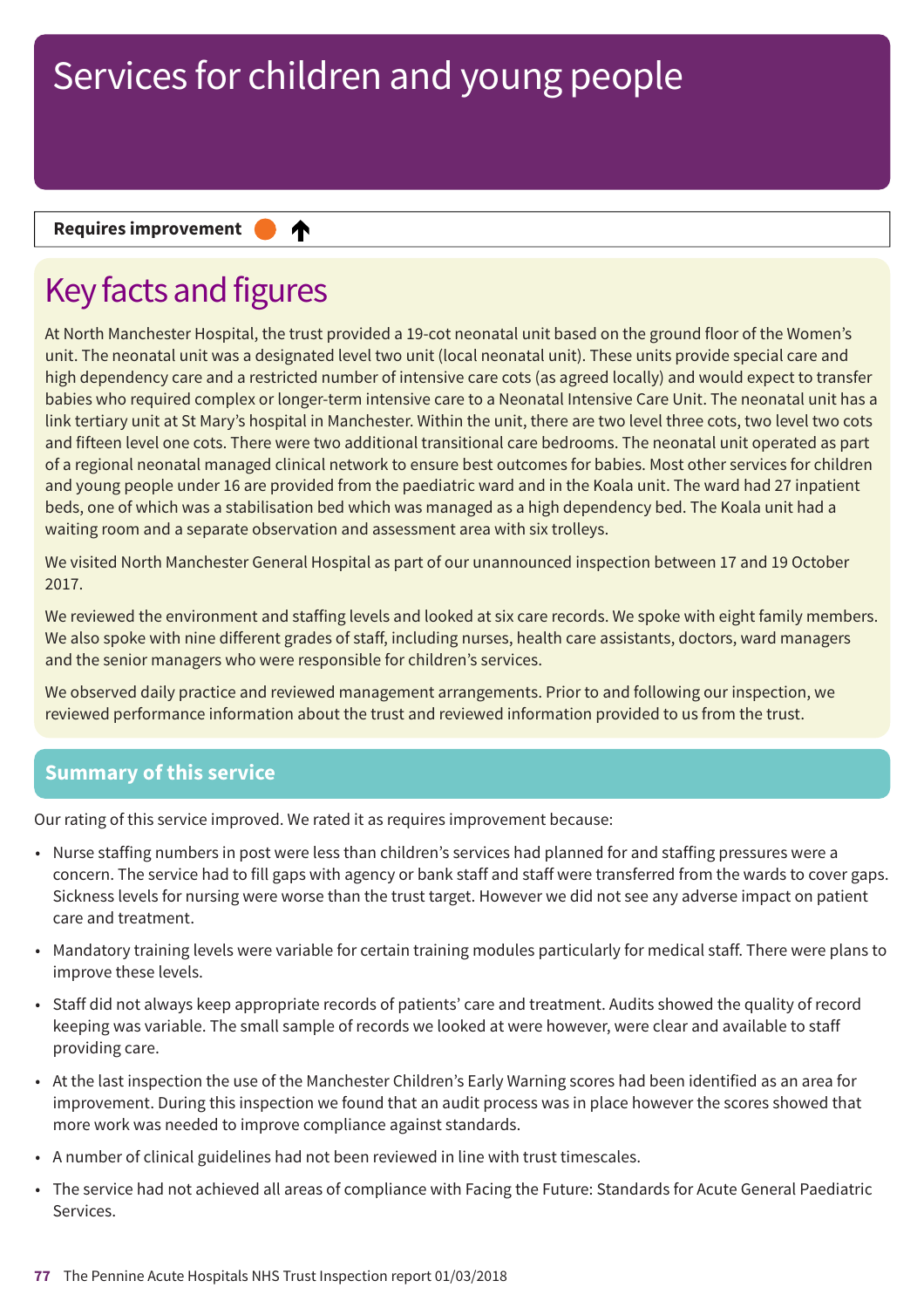- The trust target for appraisal was 90%. Staff in most services, particularly neonatal services, were lower than required.
- At times the working environment became over crowded with patients. Staff felt that waiting areas, wards and clinical spaces were sometimes cramped.

#### However

- The service had made improvements since our last inspection in 2016.The changes had occurred despite a management restructure and a move to a new care organisation for its staff.
- The service managed patient safety incidents well. Staff recognised incidents and reported them appropriately. Managers investigated incidents and shared lessons learned with the whole team and the wider service. When things went wrong, staff apologised and gave patients honest information and suitable support.
- The service controlled infection risk well. Staff kept themselves, equipment and the premises clean. They used control measures to prevent the spread of infection. Improvements had been made in the auditing of infection prevention and control.
- The service prescribed, gave, recorded and stored medicines well. Patients received the right medication at the right dose at the right time.
- The service had recruited to medical posts. The increased medical staffing numbers had made a positive impact on patient care and the ability of wards and units to carry out their roles. There was a reduction in shifts covered by agency medical staff.
- Staff understood how to protect patients from abuse and the service worked well with other agencies to do so. In some cases staff took the initiative to go beyond what was expected of them in terms of ensuring management of risk.
- The service monitored the effectiveness of care and treatment and used the findings to improve them. They compared local results with those of other services to learn from them. Data showed that the service had England average outcomes in most of the national audits it participated in.
- Staff were competent for their roles.
- Staff cared for patients with compassion. Feedback from patients confirmed that staff treated them well and with kindness. Staff provided emotional support to patients to minimise their distress.
- The service planned and provided services in a way that met the needs of local people. The service reviewed data regarding its local population and took this into account when developing services.
- The service had recognised the needs of its population particularly regarding cultural diversity. It had set up a number of groups and projects to improve the service provided by them to individuals from those communities.
- The leadership, governance and culture had improved since our last inspection. The service had restructured its leadership model. We found systems were in place to identify risk and challenges in the service. We found meetings were in place where information was shared and disseminated.
- Senior managers and staff were aware of the findings of the previous CQC inspection in 2016 and many of the issues in that inspection such as medical staffing cover had been prioritised. The staff and managers showed a determination to reshape the service and improve its outcomes.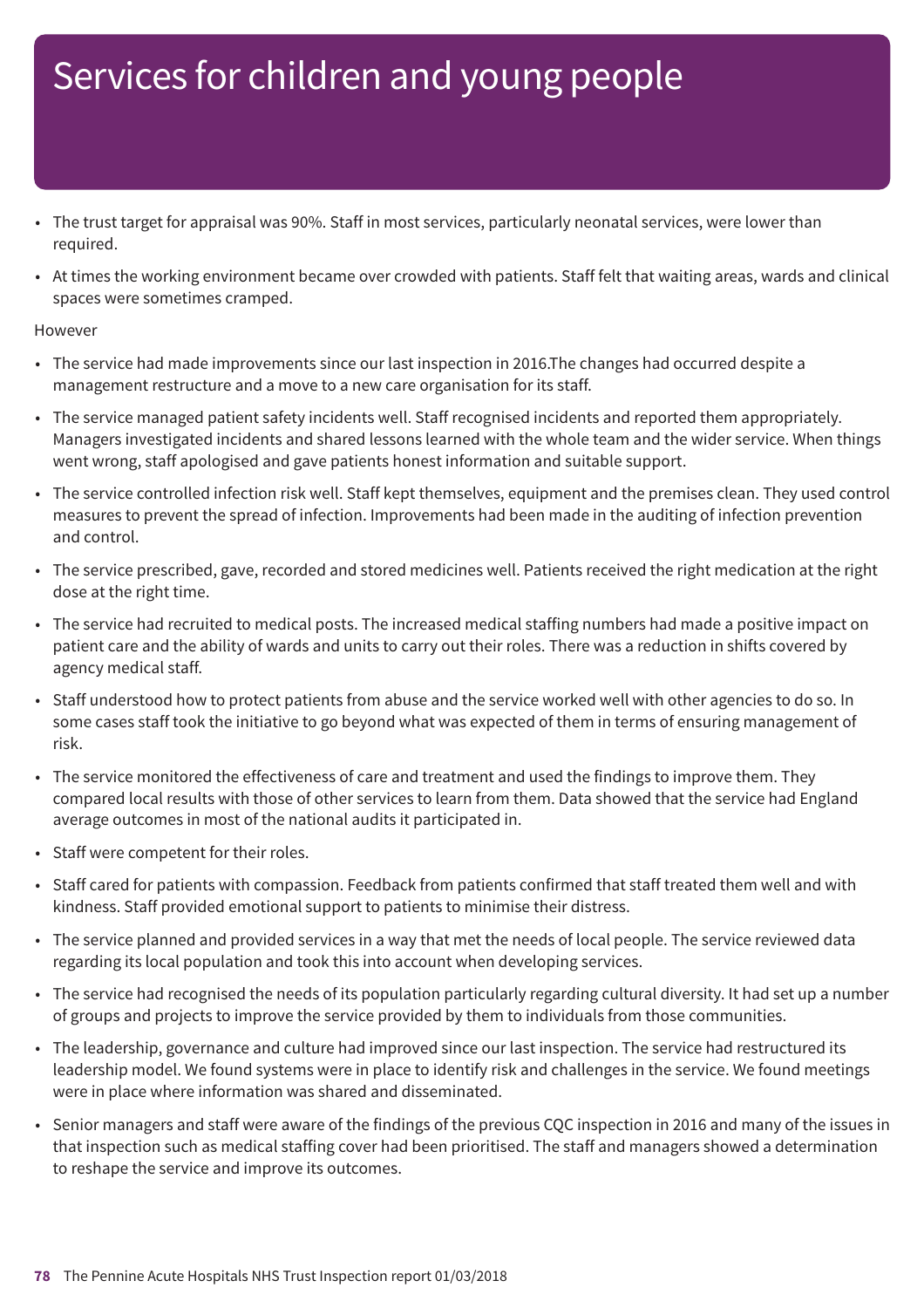### **Is the service safe?**

**Requires improvement** 

♠

Our rating of safe improved. We rated it as requires improvement because:

- Nurse staffing numbers in post were less than children's services had planned for and staffing pressures were a concern. The service had to fill gaps with agency or bank staff and staff were transferred from the wards to cover gaps. Sickness levels for nursing were worse than the trust target.
- Mandatory training levels were variable for certain training modules particularly for medical staff. Training for safeguarding at Level 3 for adults and children was low.
- Staff did not always keep appropriate records of patients' care and treatment. Audits showed the quality of record keeping was variable. The small sample of records we looked at were however clear and available to staff providing care.
- At the last inspection the use of the Manchester Children's Early Warning scores to identify deteriorating patients had been identified as an area for improvement. During this inspection we found that an audit process was in place however the scores showed that more work was needed to improve compliance against standards.

However:

- The service managed patient safety incidents well. Staff recognised incidents and reported them appropriately. Managers investigated incidents and shared lessons learned with the whole team and the wider service. When things went wrong, staff apologised and gave patients honest information and suitable support.
- The service controlled infection risk well. Staff kept themselves, equipment and the premises clean. They used control measures to prevent the spread of infection. Improvements had been made in the auditing of infection prevention and control.
- The service prescribed, gave, recorded and stored medicines well. Patients received the right medication at the right dose at the right time.
- The service had recruited to medical posts. The increased medical staffing numbers had made a positive impact on patient care and the ability of wards and units to carry out their roles. There was a reduction in shifts covered by agency medical staff.
- Staff understood how to protect patients from abuse and the service worked well with other agencies to do so. In some cases staff took the initiative to go beyond what was expected of them in terms of ensuring management of risk.

### **Is the service effective?**

**Requires improvement**  $\rightarrow$   $\leftarrow$ 

Our rating of effective stayed the same. We rated it as requires improvement because:

• A Paediatric Escalation and Care Quality audit was undertaken between October 2016 and January 2017 to look at the service's management of escalation of risk and the quality of care delivered by the children's ward. We found the results were not in line with the trusts target for compliance. The audit showed that target compliance rates were only achieved in three areas and the service was under 65% in seven areas of the audit.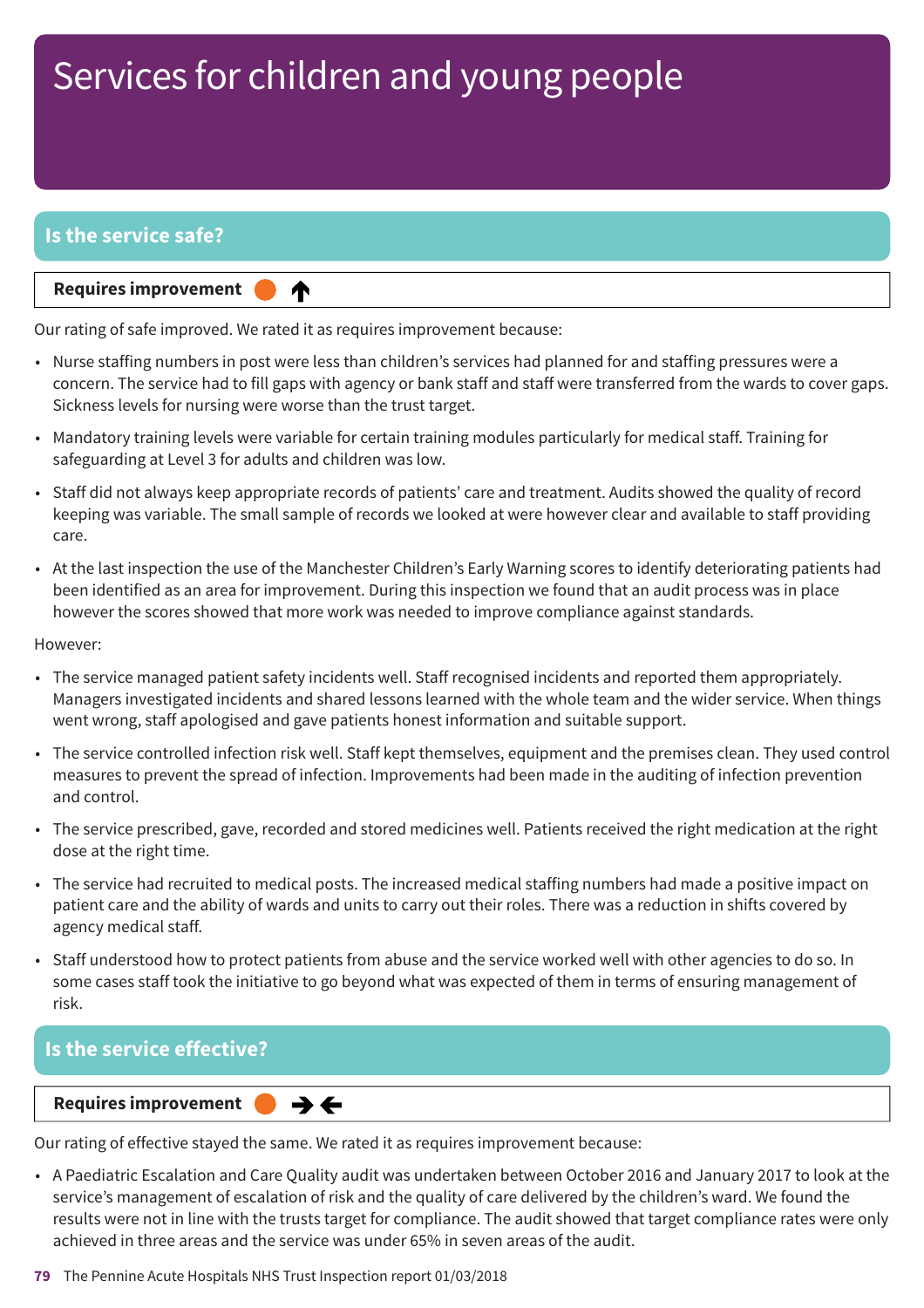- The service had not achieved all areas of compliance with Facing the Future: Standards for Acute General Paediatric Services.
- The first senior consultation following admission should occur within 24 hours and this occurred for only 66% of the eligible episodes in children's services. This was below the national average, where 90% of eligible episodes had the first consultation within 24 hours of admission.
- A number of clinical guidelines relating to neo natal care had not been reviewed in line with trust timescales.
- The trust target for appraisal was 90%. Staff in most services, particularly neonatal services, were lower than required.

#### However

- The service provided care and treatment based on national guidance and evidence of its effectiveness.
- Staff gave patients enough food and drink to meet their needs and improve their health. We found that staff used special feeding and hydration techniques when necessary. The service made adjustments for patients' religious, cultural and other preferences and provided appropriate food for both patients and carers.
- Staff worked together as a team to benefit patients. Doctors, nurses and other healthcare professionals supported each other to provide good care.
- Staff understood their roles and responsibilities to ensure they supported patients experiencing mental ill health and those who lacked the capacity to make decisions about their care. Consent to treatment was taken in line with national guidance for children.

### **Is the service caring?**



Our rating of caring improved. We rated it as good because:

- Staff cared for patients with compassion. Feedback from patients confirmed that staff treated them well and with kindness.
- Staff involved patients and those close to them in decisions about their care and treatment.
- Staff provided emotional support to patients to minimise their distress.

### **Is the service responsive?**



Our rating of responsive improved. We rated it as good because:

• The service planned and provided services in a way that met the needs of local people. The service reviewed information regarding its local population and took this into account when developing services. The service had set up a Children and Young People Group which provided an opportunity for children and young people to develop services.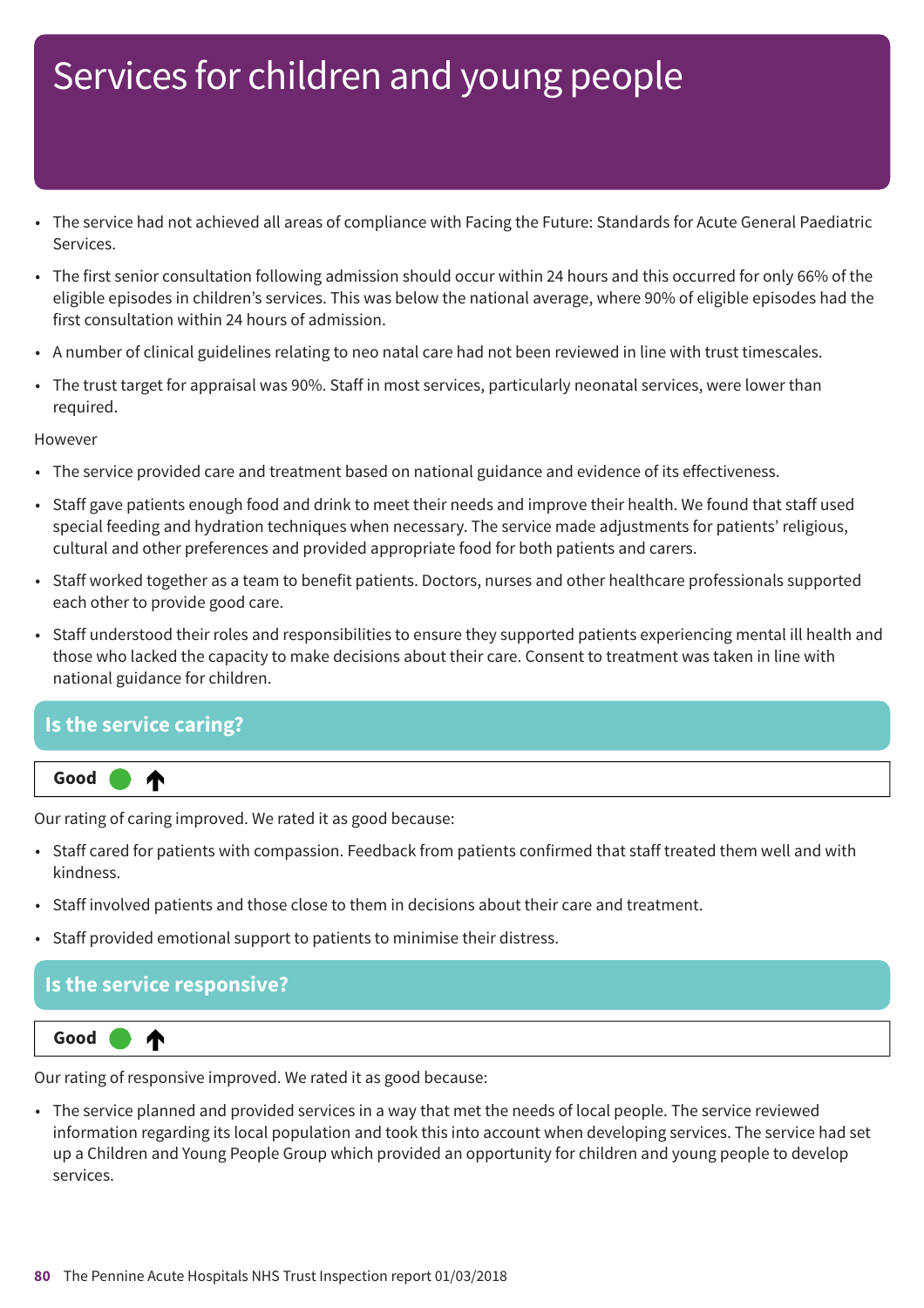- People could access the service when they needed it. Waiting times from treatment and arrangements to admit, treat and discharge patients were in line with good practice. There were escalation processes to ensure children received treatment quickly.
- The service took account of patients' individual needs. There were specialist services to ensure children and young people received appropriate care.

#### However

• Complaints were logged correctly and staff knew how to register complaints but responses to complaints did not always meet trust timescales.

### **Is the service well-led?**



Our rating of well-led improved. We rated it as good because:

- The service had managers at all levels with the right skills and abilities to run a service providing high-quality sustainable care. Senior managers and staff were aware of the findings of the previous CQC inspection in 2016 and many of the issues in that inspection such as medical staffing cover had been addressed and tackled.
- The values of the trust were displayed in areas throughout the service.
- Managers promoted a positive culture that supported and valued staff, creating a sense of common purpose based on shared values. The hospital was in a period of transition at the time of inspection. However, staff felt relatively positive about the future and focussed on changing the perception of their services, particularly after the last CQC inspection.
- The service had effective systems for identifying risks, planning to eliminate or reduce them, and coping with both the expected and unexpected. The trust collected, analysed, managed and used information well to support all its activities, using secure electronic systems with security safeguards.
- The trust engaged with patients, staff, the public and local organisations to plan and manage appropriate services, and collaborated with partner organisations effectively. The service supported a programme of work which was developed to support transition of paediatric services into and transfer of services to Central Manchester Foundation Trust. The work involved active engagement between the care organisation to prepare for change and understand upcoming challenges.
- The service was committed to improving services by learning from when things go well and when they go wrong, promoting training, research and innovation.

#### However:

• Although the service had new managers and clinical leaders appointed at all levels with the right skills and abilities to run the service providing high-quality sustainable care, many new systems and processes had not yet been fully embedded

### Areas for improvement

We found areas for improvement in this service. See the areas for improvement section above.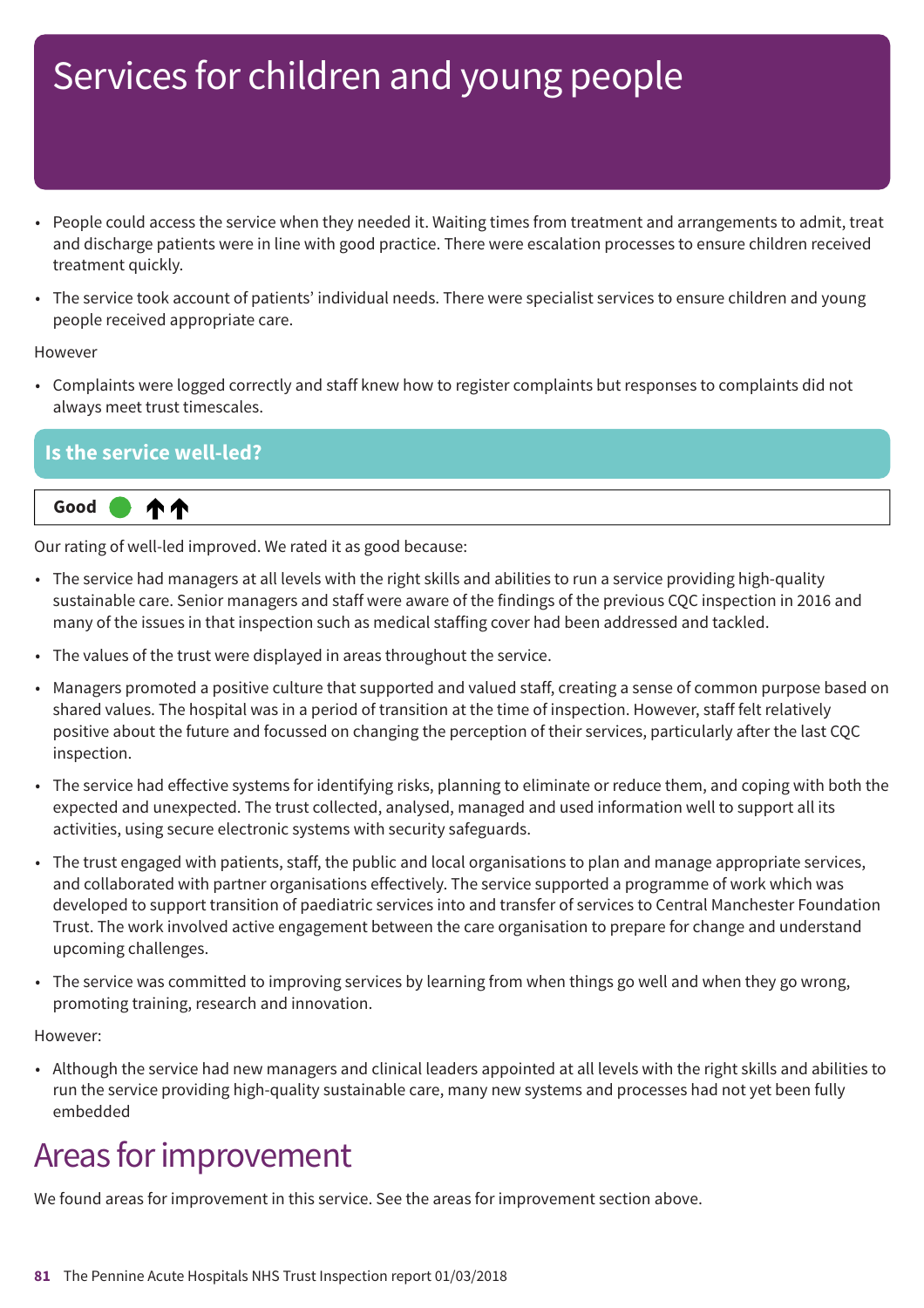

# Fairfield General Hospital

Rochdale Old Road **Bury** Lancashire BL9 7TD Tel: 01616240420 www.pat.nhs.uk

### Key facts and figures

⋔

Fairfield General Hospital is situated in Bury and is one of the four acute hospitals that form part of Pennine Acute Hospital Trust, which looks after a population of approximately 820,000 people. There are approximately 236 inpatient beds on the site. The hospital hosts an Accident and Emergency department. Medical care services at the hospital provide care and treatment for a wide range of medical conditions, including general medicine, cardiology, respiratory and gastroenterology. The surgical services carry out a range of surgical procedures such as elective day case surgery including Gynaecology and ENT. Alongside Orthopaedic and ENT elective and non-elective surgery.

The hospital is one of three primary stroke units in Greater Manchester.

### Summary of services at Fairfield General Hospital

**Up one rating Good –––**

Our rating of services improved. We rated it them as good because:

A summary of our findings about this location appears in the overall summary.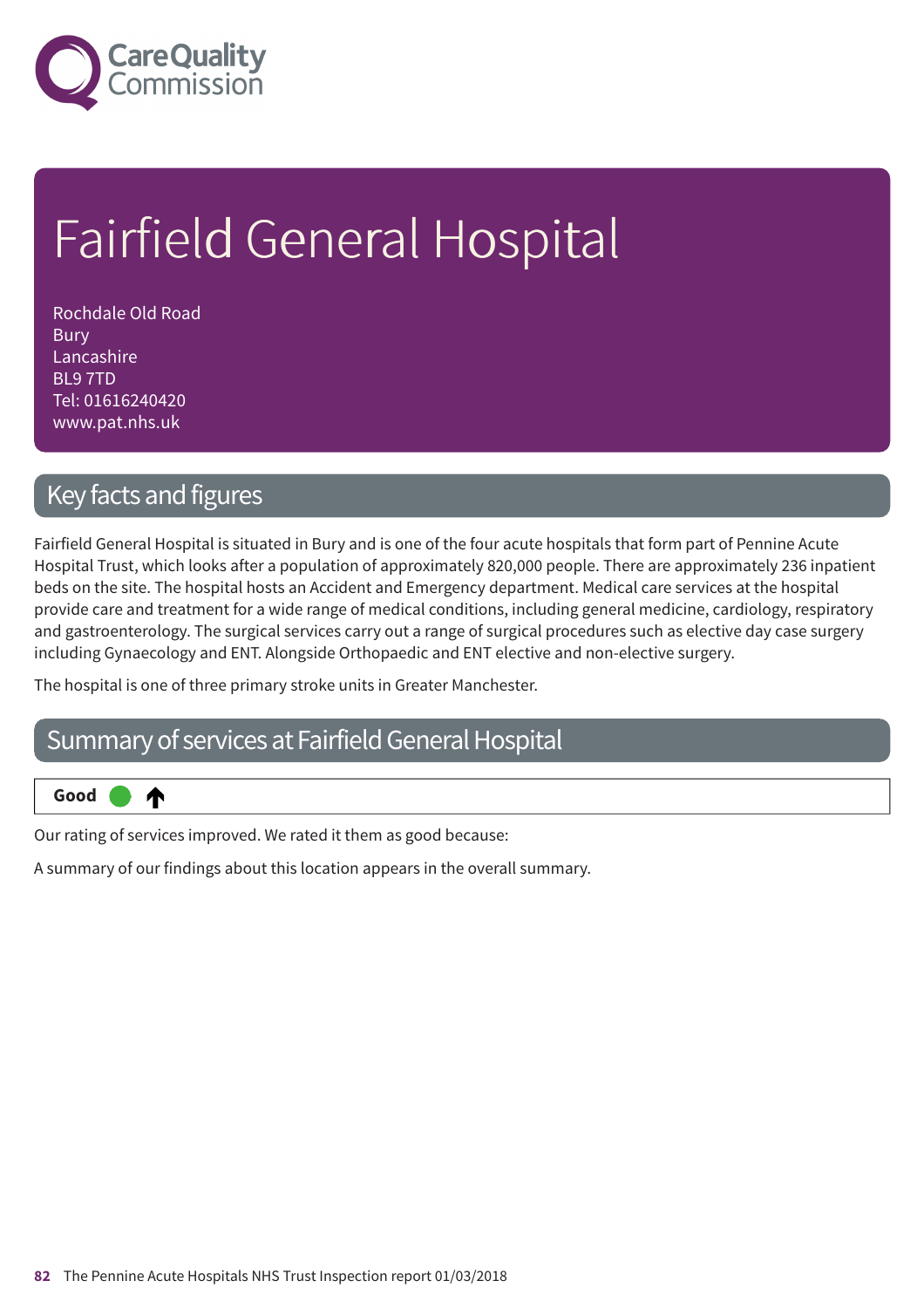₳ **Up one rating Good –––**

### Key facts and figures

Urgent and emergency services are provided at Fairfield General Hospital (Fairfield) to adults and children primarily in the Bury and Rochdale areas of Greater Manchester, and compliment the urgent and emergency services provided in the region by Pennine Acute Hospitals NHS Trust at North Manchester General Hospital and The Royal Oldham Hospital.

Urgent and emergency services are provided at Fairfield 24 hours a day seven days a week. Between October 2016 and October 2017, there were 68,212 urgent and emergency care department attendances at Fairfield. This equates to an average of 187 patients a day.

Urgent and emergency services are provided for adults, including hyper-acute stroke assessment. Urgent and emergency services are provided to children up to 18 years of age on a walk-in assessment basis. The hospital does not have a paediatric ward. Children requiring ambulance transport are not treated at this hospital, and those children requiring admission to a paediatric ward are transferred to other centres of care in the Greater Manchester area.

The department has an adult waiting area with a separate triage room, five spaces to treat minor illnesses and injuries, two paediatric side rooms, 16 cubicles to treat patients with major injuries and illnesses, and five resuscitation bays.

The department has a separate waiting and treatment room for the use of patients in the custody of police or prison staff. Another separate room was available for patients experiencing mental health symptoms.

The unit's strategy includes future plans to develop a doctor led fit-to-sit urgent care service co-located with streamed GP assessment services.

Patients who go to the hospital with minor injuries or illnesses register with reception before a triage nurse assesses them.

Urgent and emergency services at this hospital were last inspected in 2016. At the last inspection, we rated three or more key questions for the service as requires improvement so we re-inspected all five key questions.

Our inspection was unannounced (staff did not know we were coming) to enable us to observe routine activity. We visited the accident and emergency department at Fairfield as part of our unannounced inspection between 30 October and 1 November 2017. We inspected the whole core service and looked at all five key questions. We spoke 12 patients and carers and 41 staff from different disciplines, including support and administration staff, nurses, doctors, managers and senior managers, and ambulance staff. We observed daily practice and viewed 11 sets of records. Before and after our inspection, we reviewed performance information about the trust and reviewed information provided to us by the trust.

### **Summary of this service**

Our rating of this service improved. We rated it as good because:

• The service was delivered by staff that were competent, trained and supported by their managers, and in sufficient numbers, to provide safe and effective care.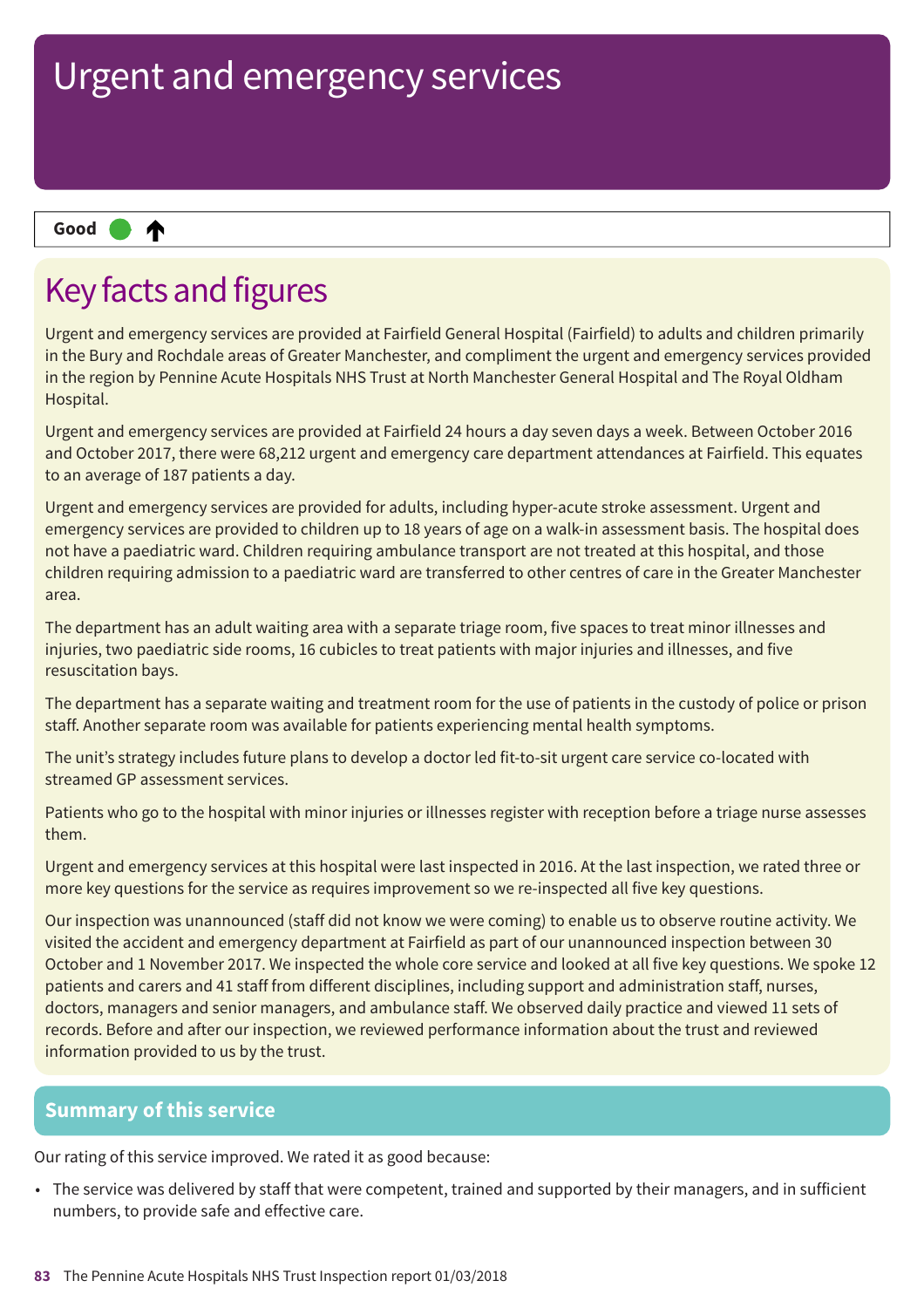- A learning culture encouraged staff to recognise and report patient safety incidents and safeguarding concerns. Complaints and concerns were managed appropriately.
- The service used local and national audits to identify areas of weakness, to develop improvement plans, and to increase the effectiveness and responsiveness of the department.
- Staff focused on what matters to their patients, their emotional needs, and included patients in their care and were compassionate in their delivery of care.
- Performance was benchmarked across the trust and against national targets. Performance across a range of measures had significantly improved and was in line with or better than the expected improvement trajectory.
- The service worked with the local commissioners and other agencies to plan, deliver and further develop the urgent and emergency services offered to meet the needs of the local community.
- Leaders across the directorate, division, and hospital had a strategy for the service, were visible, and supported their staff. Leaders understood the risks and challenges to the service.

However:

- The environment, documentation used, and quality of assessment records within the paediatric area meant there was an over-reliance on professional curiosity to identify potential signs of safeguarding concerns.
- There was a poor responsiveness of the information technology in the department which had the potential to affect the timeliness and safety of care and treatment.

### **Is the service safe?**

⋔



Our rating of safe improved. We rated it as good because:

- The service provided mandatory training in key skills to all staff and made sure everyone completed it. Mandatory training completion rates for nursing, midwifery and healthcare assistant staff were better than the trust target. Training completion rates for medical staff were on course to meet targets by the end of the business year.
- Staff understood how to protect patients from abuse and the service worked well with other agencies to do so. Staff had training on how to recognise and report abuse and they knew how to apply it. Most staff had completed the appropriate levels of safeguarding training.
- The service controlled infection risk well. Staff kept the equipment and the premises clean. They used control measures to prevent the spread of infection. Staff followed accepted infection control and hygiene procedures.
- The service had suitable premises and equipment. Equipment was tested and maintained.
- Staff identified, responded, and managed patient risks appropriately. Patients were triaged on arrival and risk assessments were carried out. Adults and children were monitored using age-appropriate early warning score systems and deteriorating patients were escalated appropriately. Acuity assessments were carried out when patients transferred between areas.
- The service had enough staff with the right qualifications, skills, training, and experience to keep people safe from avoidable harm and abuse and to provide the right care and treatment. Vacancy, turnover and sickness rates were lower than the trust's other urgent and emergency departments.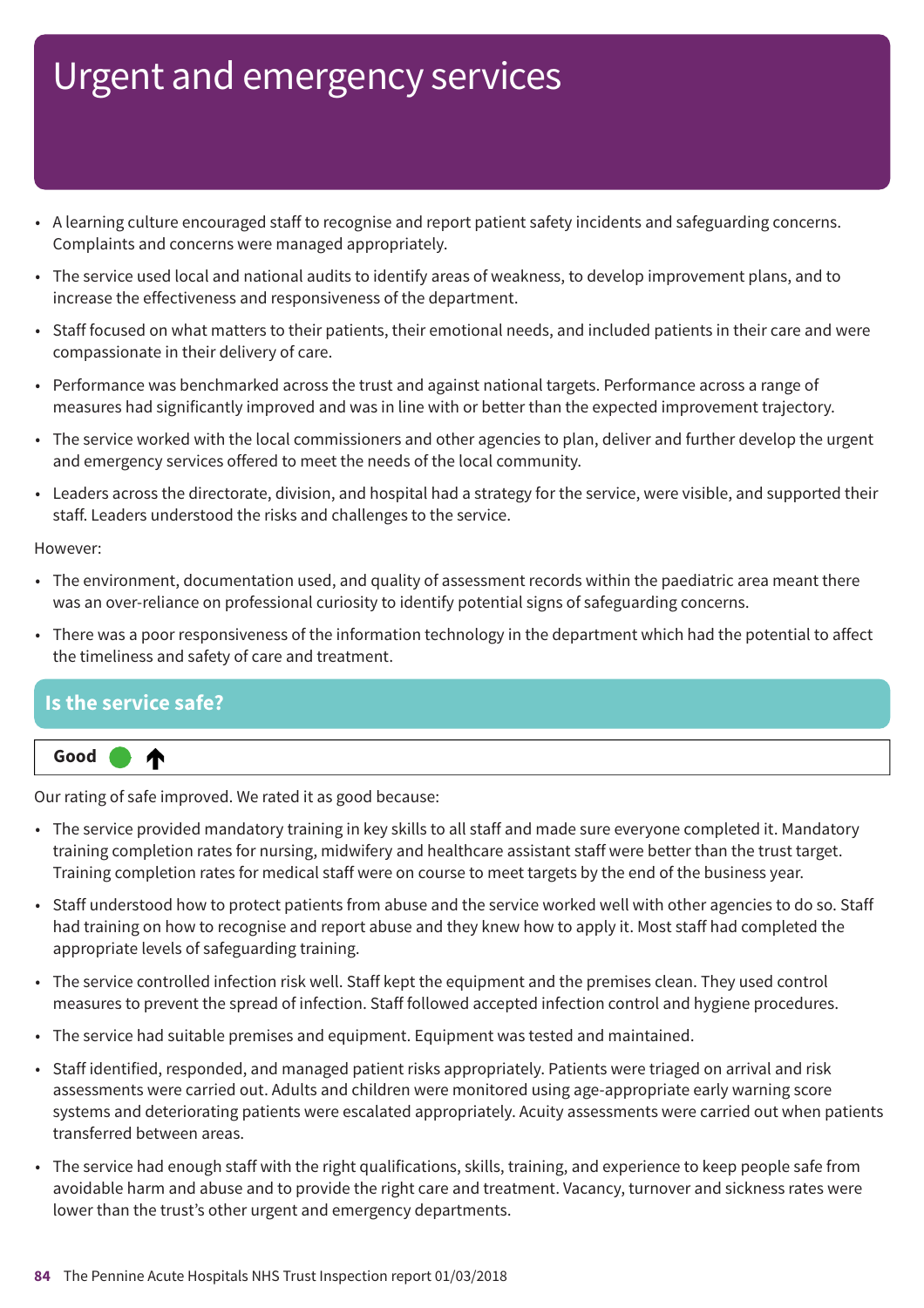- Staff kept appropriate records of patients' care and treatment. Adult records were clear, up-to-date, and available to all staff.
- The service prescribed, gave, recorded and stored medicines appropriately. Medicines were stored in locked cabinets and were appropriately checked and accounted for.
- The service planned for emergencies and staff understood their roles if one should happen. The hospital had a major incident plan and staff knew where the plan could be accessed.
- The service managed patient safety incidents appropriately. Staff recognised incidents and reported them appropriately. Managers investigated incidents and patient deaths and shared lessons learned with the whole team and the wider service. When things went wrong, staff apologised and gave patients honest information and suitable support.
- The service used safety-monitoring results well.

#### However:

- There was high reliance on bank and agency healthcare assistant staff.
- There was no direct line of sight from the nurses' station to the paediatric waiting room, which limited the opportunities for staff to observe interaction between children and their carers and to identify any potential safeguarding risks.
- Adults attending the department and who were sent to the 'minor illnesses area' were not routinely asked if they had children or if there were children in the household as there was no prompt on the documentation. There was a reliance on professional curiosity to identify any potential safeguarding risks, which was a particular risk with adults who live in a household that included children but did not have caring responsibilities.
- There was variable quality and completeness of the paediatric records we reviewed.
- A toilet next to the mental health assessment room contained a number of fixtures and fittings that could be used as ligature points.
- The viewing room for family and carers to spend time with their deceased relatives was not conducive to supporting the emotional needs of bereaved families and carers.

### **Is the service effective?**



Our rating of effective stayed the same. We rated it as good because:

- The service monitored the effectiveness of care and treatment and used the findings to improve them. Internal reaudit against the Royal College of Emergency Medicine standards indicated the service had made significant improvements since the college's audits in 2015 and 2017.
- The service provided care and treatment for adults based on national and professional guidance and evidence of its effectiveness. The service participated in national audits and benchmarked its performance against other local and national urgent and emergency services.
- Staff gave patients enough food and drink to meet their needs. The service made adjustments for patients' religious, cultural, and other preferences.
- The service made sure staff were competent for their roles. Managers appraised staff's work performance.
- **85** The Pennine Acute Hospitals NHS Trust Inspection report 01/03/2018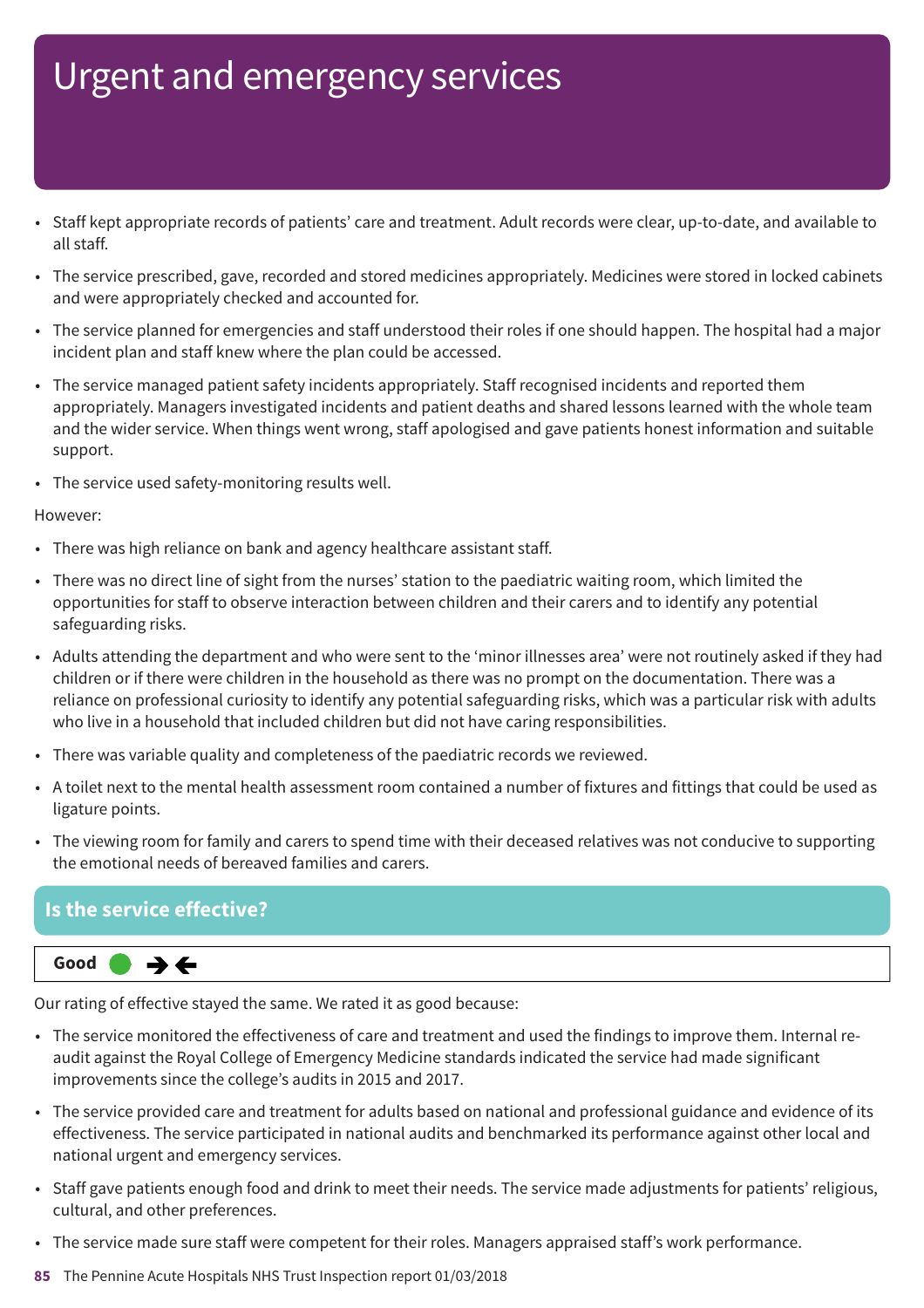- Staff worked together effectively as a team to benefit patients. Doctors, nurses and other healthcare professionals supported each other to provide good care.
- Staff knew how to support patients experiencing mental ill health and those who lacked the capacity to make decisions about their care. Staff were aware of the Mental Health Act 1983 and the Mental Capacity Act 2005 including the Deprivation of Liberty safeguards.

#### However:

- The service did not consistently meet its target for unplanned re-attendance rates.
- There was limited evidence of the use of formal written pathways, protocols, and risk assessments in the paediatric area. This was highlighted in the inconsistency of completion of the paediatric assessment tool and resulted in reliance on the understanding that all practitioners know what to do when faced with different scenarios.

### **Is the service caring?**



Our rating of caring stayed the same. We rated it as good because:

- Staff cared for patients with compassion. Feedback from patients confirmed staff treated them well and with kindness and we observed kind, patient, and compassionate care in practice.
- Senior leaders for the service promoted a positive, 'can-do' approach to support and meeting the needs of terminally ill patients and their families in whichever way possible.
- Staff provided emotional support to patients to minimise their distress. Staff were aware of the impact on patients and carers of the care and treatment they provided.
- Staff involved patients and those close to them in decisions about their care and treatment. Patients were satisfied with the information they had been given by staff on what tests or treatment would need to be undertaken and what they were waiting for.

However:

• There was a risk to the privacy of patients undergoing triage as the door was not always kept closed during the triage assessment.

### **Is the service responsive?**



Our rating of responsive improved. We rated it as good because:

- The service planned and provided care and treatment in a way that met the needs of local people. The service worked with local commissioners to plan and deliver physical development and services offered in the department, and with other local agencies to prevent unnecessary hospital admissions. The service matched capacity to demand.
- The service took account of patients' individual needs. The departmental culture focused on communication, what matters to each patient and how they could be supported, including the use of interpretation and translation services.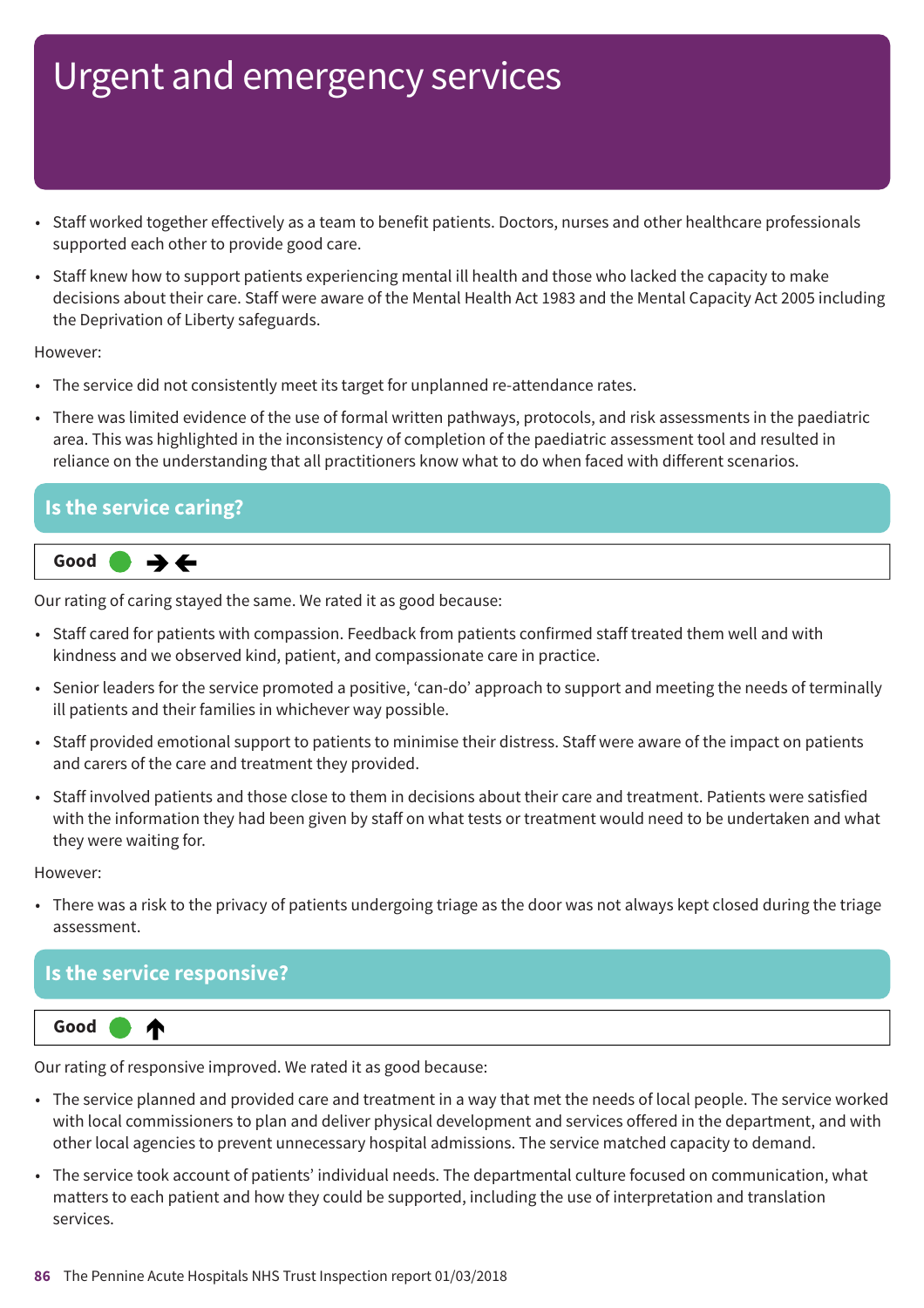- Patients with complex health conditions such as head injury, allergies, or who were living with dementia were identified and supported with appropriate and timely care and treatment.
- Direct referral to the rapid assessment, interface, and discharge team was available for patients presenting with mental health conditions or alcohol or substance misuse problems.
- People could access the service when they needed it. Waiting times for triage were in line with good practice and decisions to admit, treat, and discharge patients were improving.
- The service treated concerns and complaints seriously, investigated them and learned lessons from the results, which were shared with all staff.

However:

- The service did not meet the national four-hour standard for the decision to admit for treatment or discharge for the period October 2016 to October 2017.
- The service was not always able to meet the four-hour standard for a decision to admit or discharge patients presenting with mental health conditions. However, staff told us this was usually due to causes outside the service's control.
- There was an inconsistency in the provision of information about waiting times given to patients at triage. This, in conjunction with the department's decision not to display waiting times, meant that some patients were not aware of how long they may need to wait to be seen by a doctor or other relevant health professional.

### **Is the service well-led?**



Our rating of well-led improved. We rated it as good because:

- The urgent and emergency service had managers at all levels with the right skills and abilities to run a service providing high-quality sustainable care. The departmental, divisional and directorate leaders were visible and understood the challenges facing the service.
- The service had a vision for what it wanted to achieve and workable plans to turn it into action developed with involvement from staff.
- Managers across the service promoted a positive culture that supported and valued staff, creating a sense of common purpose based on shared values. Staff described a positive improvement in culture, which encouraged openness and honesty. Staff felt supported to provide good quality care and were proud to work for the service.
- The service used a systematic approach to continually improve the quality of its services and safeguarded high standards of care by creating an environment in which excellence in clinical care would flourish. There was a clear governance committee structure from the department to the director team, which reviewed and challenged quality, risk, and operational performance.
- The service had effective systems for identifying risks, planning to eliminate or reduce them, and coping with both the expected and unexpected. Leaders at all levels of the service had oversight of, and appropriately escalated, the risks and issues affecting it.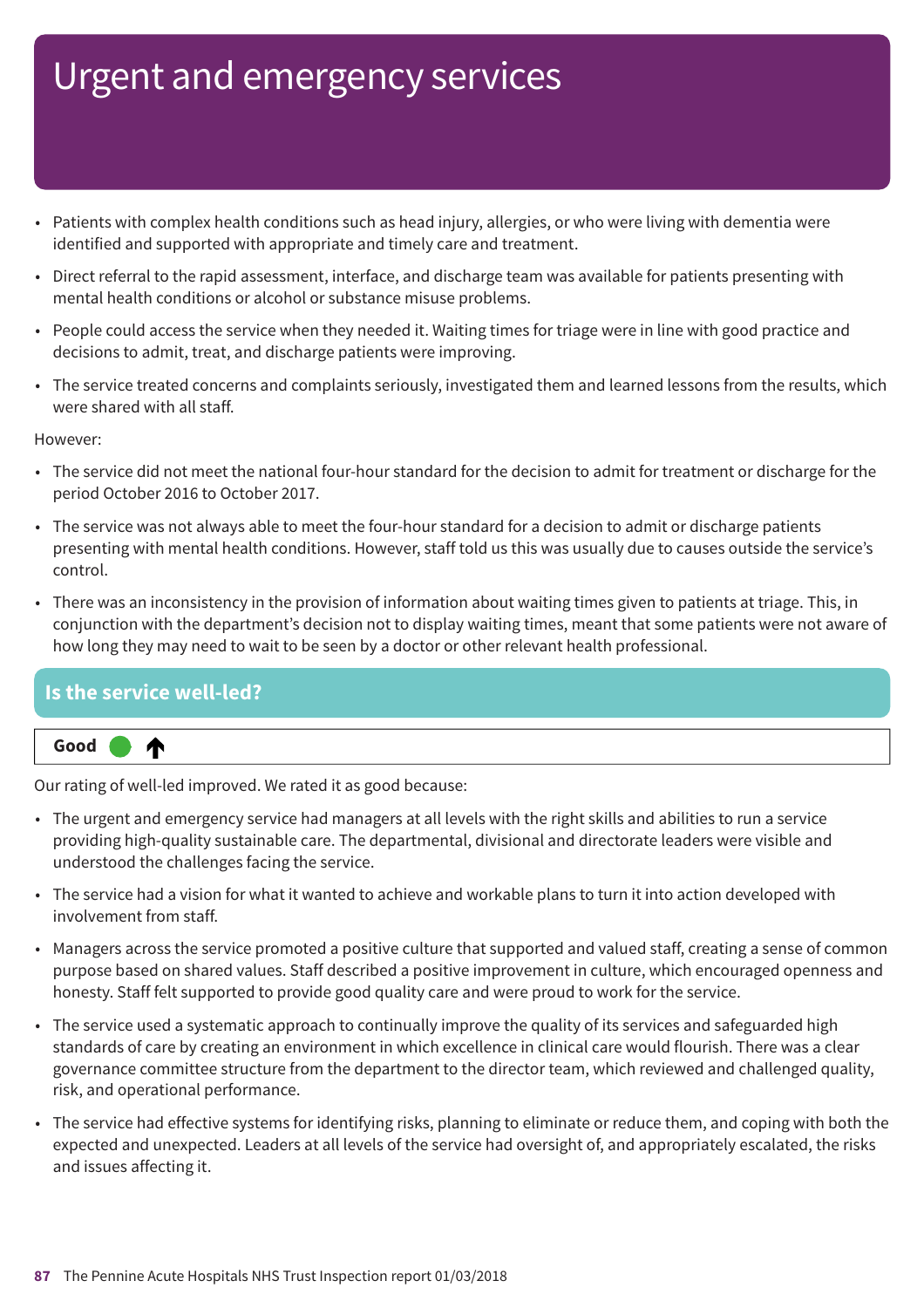- The service collected, analysed, managed, and used information well to support all its activities, using secure electronic systems with security safeguards. Performance information was collected, analysed and used to develop and support the services the department offered. The service participated in national audits and surveys and performance was benchmarked against other urgent and emergency services and against national standards.
- The service engaged with patients, staff, the public and local organisations to plan and manage appropriate services. The department reviewed patient and public feedback to identify learning opportunities and proactively contacted patients and carers to understand concerns from negative feedback. Learning was shared with staff.
- The service was committed to improving services by learning from when things go well and when they go wrong, promoting training, and innovation. There was a supportive culture of learning and improvement and all managers reviewed, investigated and shared learning from complaints, issues, and concerns.

However:

- The risk register did not appear to clearly define when each risk was first entered onto the register. This meant it was not possible to accurately determine if control measures and action plans had been identified and implemented in a timely way.
- Staff did not always have access to up-to-date, accurate, and comprehensive information on patients' care and treatment as a result of poor responsiveness of the hospital's information technology system. Staff usage of the service's computers systems was not always compliant with the requirements of security safeguards. We observed a number of computers left logged on, and unattended, with patient identifiable information displayed.

### **Outstanding practice**

We found areas of outstanding practice. See the outstanding practice section above.

### Areas for improvement

We found areas for improvement in this service. See the areas for improvement section above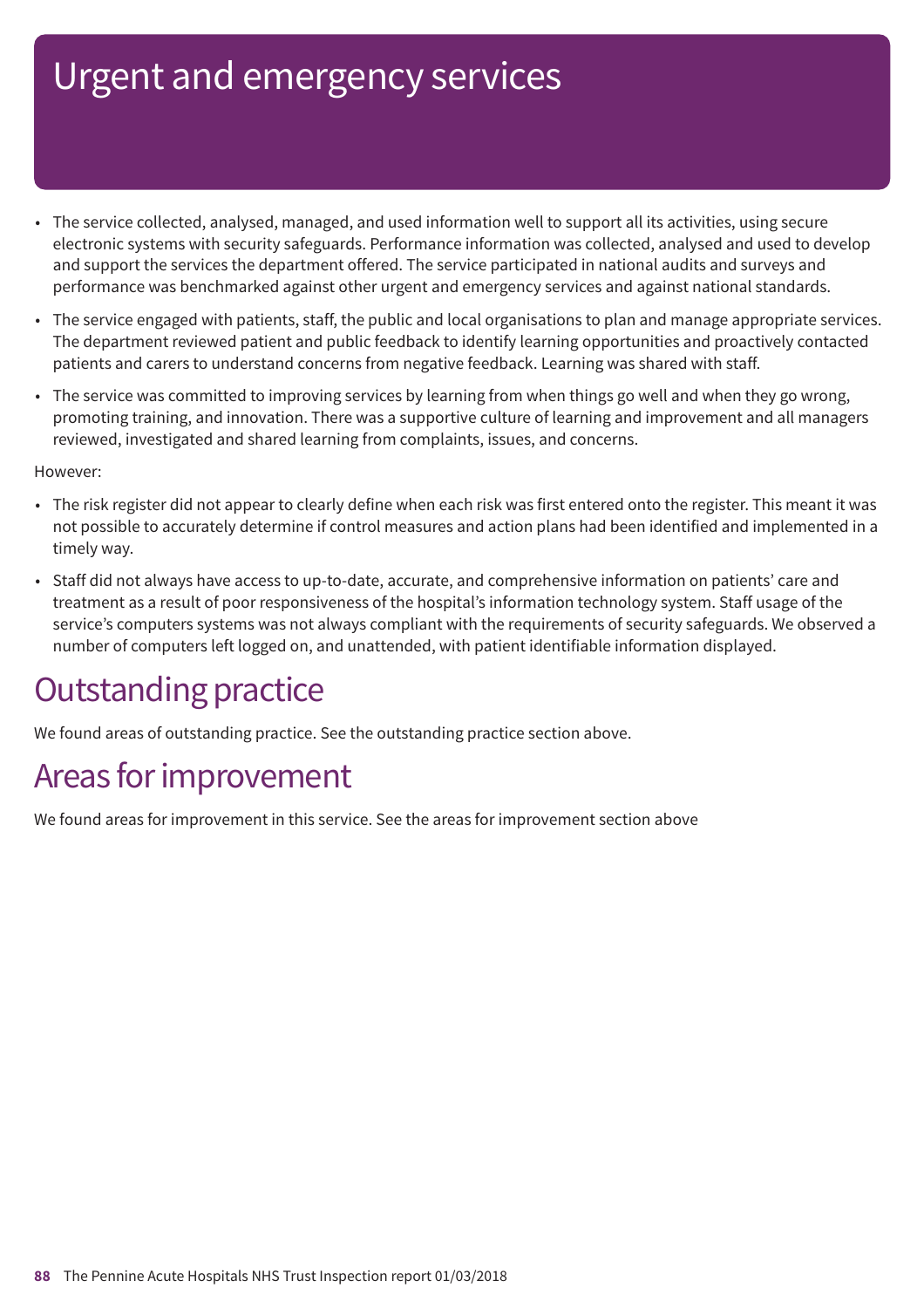### **Up––– two ratings Outstanding**

### Key facts and figures

Medical care including care for older people is provided at Fairfield General Hospital. The service along with Rochdale Infirmary forms the Bury and Rochdale Care organisation.

The service provides care and treatment for a range of conditions including cardiology outpatients, inpatient and day care services are provided with cardiology interventions and diagnostic procedures being carried out in the silver heart unit. The service also provides stroke services for the trust including a hyper acute and an acute stroke unit. The service had 23,219 medical admissions in the period 01/02/2016 to 31/01/2017.

We inspected the service as part of an unannounced inspection on 17 October 2017 and we visited the stroke unit (ward 5) and the stroke rehabilitation ward (11A), the acute medical unit (ward 6 and 7), the respiratory ward (8) and a general medical ward (21).

During the inspection we reviewed staffing and checked equipment and storage of medicines. We reviewed 16 patient records and we spoke with eight patients and five carers. We spoke with a number of staff including the medical director, the director of nursing and the managing director and seven other senior managers. We also spoke with four consultants, a specialist registrar and the mortality lead. We spoke with a range of nurses including ward managers, staff nurses and allied health professionals including physiotherapists, occupational therapists and speech and language therapists. We also spoke with health care assistants and activity co-ordinators.

### **Summary of this service**

Our rating of this service improved. We rated it as outstanding because:

- There were systems and processes in place to reduce the risk of harm to patients. The service had introduced a nursing and accreditation system to assess and work towards improving the quality and safety of care.
- Both medical and nurse staffing had improved and the acute medical unit was fully staffed with nurses. On other wards we saw that shifts were covered by overtime and agency staff and there were new starters with starting dates.
- Infection control processes were in place and there had been a successful approach to reducing the incidence of hospital acquired infections.
- There was effective multi-disciplinary team working in place across the service between all staff including nurses and allied health professionals and consultants from different specialties.
- Staff were observed to be caring and had gone the extra mile for patients and their relatives. On a number of wards we saw that staff worked closely with patients and their relatives to improve outcomes for patients. There was involvement of families during the patient's journey through the service.
- There were activity co-ordinators on the ward for patients with dementia. There was a programme of activities and some of these involved families. Staff said that there was a positive impact on those who participated in the activities.
- Governance structures were in place and we saw that there was good communication up and down the organisation. Staff meetings were used to discuss complaints and incidents and also the introduction of any new guidance.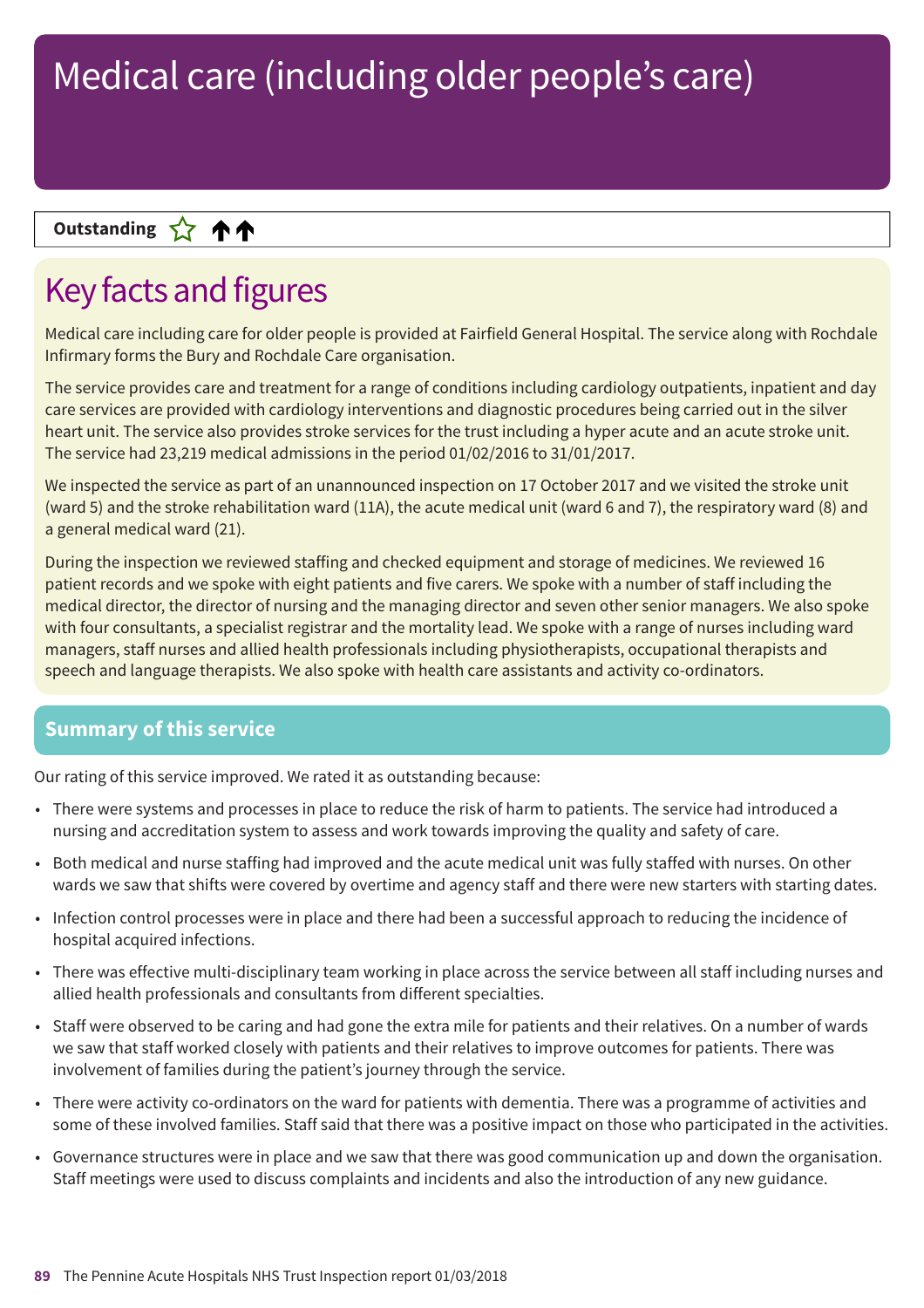- The senior management team were very visible in the organisation and staff knew who they were. Staff were aware of the vision and strategy for the organisation and there had been staff participation and engagement in the development of the strategy.
- The service had appointed a mortality lead and systems and processes had been improved since the appointment. The service standardised mortality rate had consistently reduced and was now within normal range.
- There was a rapid access transient ischaemic attack (also known as mini stroke) clinic on the stroke unit.

#### However:

- Patient records were both paper and electronic and some paper records were not always in the correct order. The medical staff preferred to use the paper records as did the allied health professionals.
- Services were not always a seven day service. In cardiology this was because consultants were on other rotas across the health economy and in the stroke service there were not enough speech and language therapists to provide a full seven day service.
- Allied health professional did not feel that they were represented at a strategic level in the organisation.
- Staff did not always close the doors to side rooms when patients were barrier nursed.

#### **Is the service safe?**

**Up one rating Good –––** ₼

Our rating of safe improved. We rated it as good because:

- The mandatory training compliance had improved and on some wards we were shown evidence that levels had met or exceeded the trust target.
- Although not all wards were fully staffed measures had been put in place to fill nursing shifts. Agency staff were used and staff could request overtime.
- The wards that we visited were visibly clean and tidy.
- The service controlled infection risk in most areas. Following a number of cases of hospital-acquired infections at the service actions had been put in place to address this.
- The service had effective systems in place to assess and respond to patient risk. Arrangements to recognise the development of sepsis known as "sepsis 6 bundle" was started in April 2017. The trust also started to use the national early warning scores system to help identify the deteriorating patient and the triggers to flag for sepsis.
- The service managed patient safety incidents well. Following a serious incident, the service had implemented changes to improve patient care.
- The service had suitable premises and equipment and looked after them well. We saw that equipment was checked and that wards had good access to procedure rooms.

However:

• On two of the wards we saw that patients nursed in side rooms with an infection, the doors were left open. This was an issue at the last inspection and we raised it with senior managers during the inspection.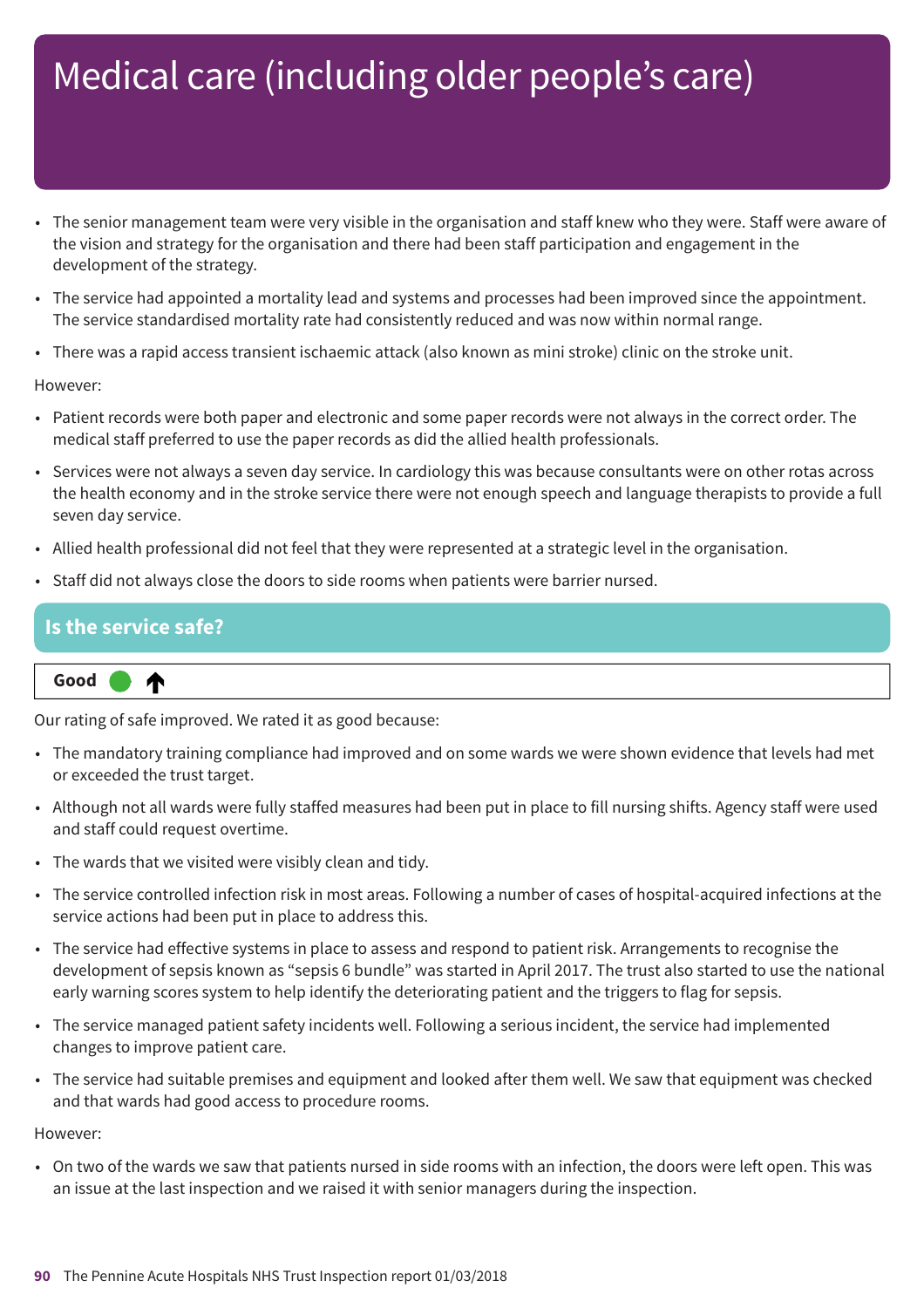### **Is the service effective?**

⋔

#### **Up one rating Good –––**

Our rating of effective improved. We rated it as good because:

- The service provided care and treatment based on national guidance and evidence of its effectiveness. New guidance was implemented, audited and shared at governance and team meetings.
- Staff gave patients enough food and drink to meet their needs. There was assurance of nutritional assessment as it was monitored through the nursing assessment and accreditation scheme.
- The trust participated in national audits. The service monitored the effectiveness of care and treatment and used the findings to improve them.
- There were systems in place to make sure staff were competent for their roles.
- Staff worked together as a team to benefit patients, they described their working relationships as excellent. This included nurses, doctors and allied health professionals.
- Staff demonstrated an understanding of their roles and responsibilities under the Mental Health Act 1983 and the Mental Capacity Act 2005. This was an improvement from the previous inspection.

#### However:

• Seven day service provision was not available in all areas.

### **Is the service caring?**

**Letter Cone Extending** 

Our rating of caring improved. We rated it as outstanding because:

- We observed that staff were caring and compassionate to all patients and that they respected their privacy and dignity at all times.
- Staff involved patients and those close to them in decisions about their care and treatment. Patients told us that relatives were invited to all meetings about their care.
- Staff recognised and respected the totality of people's needs. There was a strong, visible person-centred culture.
- Staff always took people's personal, cultural, social and religious needs into account. We saw evidence that staff went the extra mile for patients and their relatives.
- Feedback from patients, those close to them and stakeholders was continually positive about the way staff treat people.
- Staff provided emotional support to patients. Patient's emotional and social needs were highly valued by staff and embedded in their care and treatment. There was a psychology service and link nurses to provide this support to patients.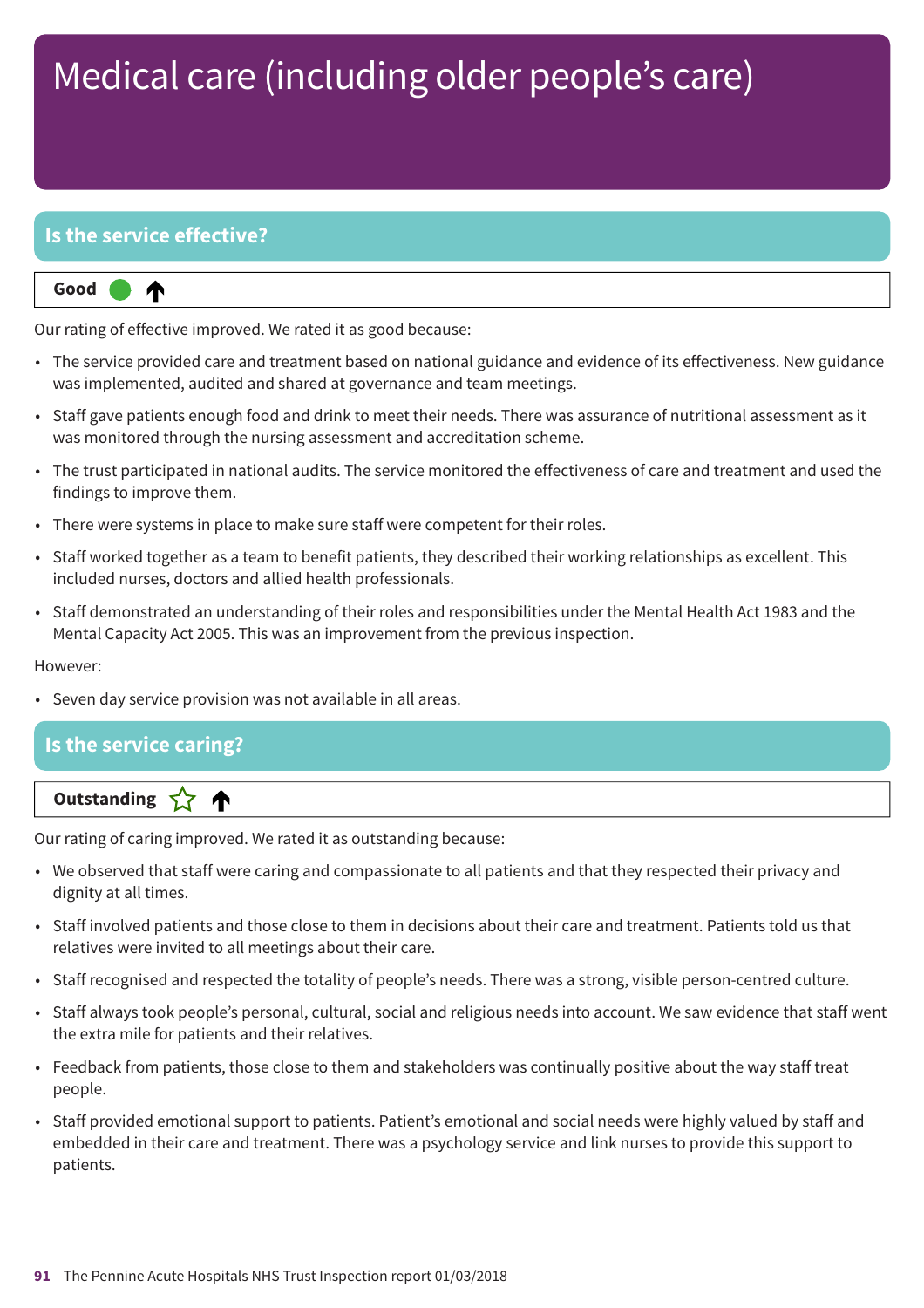### **Is the service responsive?**

**Up––– two ratings Outstanding** 个个

Our rating of responsive improved. We rated it as outstanding because:

- The hospital planned and provided services in a way that met the needs of local people. Services were clinically led and driven by staff to improve patient outcomes. The services were flexible, provided choice and ensured continuity of care.
- The service took account of patients' individual needs. There were innovative approaches to providing integrated person-centred pathways of care that involved other service providers, particularly for people with multiple and complex needs. There was support for patients living with dementia and services put in place had produced positive outcomes for patients.
- The service had taken steps to improve access and flow. This involved a redesign of a service to reduce bed moves and to discharge vulnerable patients in a timely way. For example on the acute medical ward, patients meeting certain criteria were assessed daily, patients received physiotherapy and occupational therapy support. Assessment was followed up in the patients residence following discharge.
- The service treated concerns and complaints seriously, investigated them and lessons learned were shared with all staff. The response time for the hospital to respond to complaints had significantly improved.

### **Is the service well-led?**

₼



Our rating of well-led improved. We rated it as good because:

- Managers promoted a positive culture that supported patient care. Staff said there had been an improvement since January 2017.
- There was a vision and strategy for the division with a focus on patient centred services.
- The trust engaged well with patients, staff and the public and local organisations to plan and manage appropriate services.
- The service had effective systems for identifying risks, planning to eliminate or reduce them. There was a dashboard so that senior managers could monitor safety performance and there were systems in place on the wards to improve care and the quality of care for patients.
- Governance structures were in place with ward to board communication. Quality improvement was embedded into the organisation and risk was managed across the division.
- Systems and processes had been put in place to reduce the mortality rate and there had been an investment in staffing and resources. The mortality rate had fallen significantly in the last 12 months.

#### However

• Allied health professionals said that their voice was not heard and that they did not have representation at a strategic level in the organisation.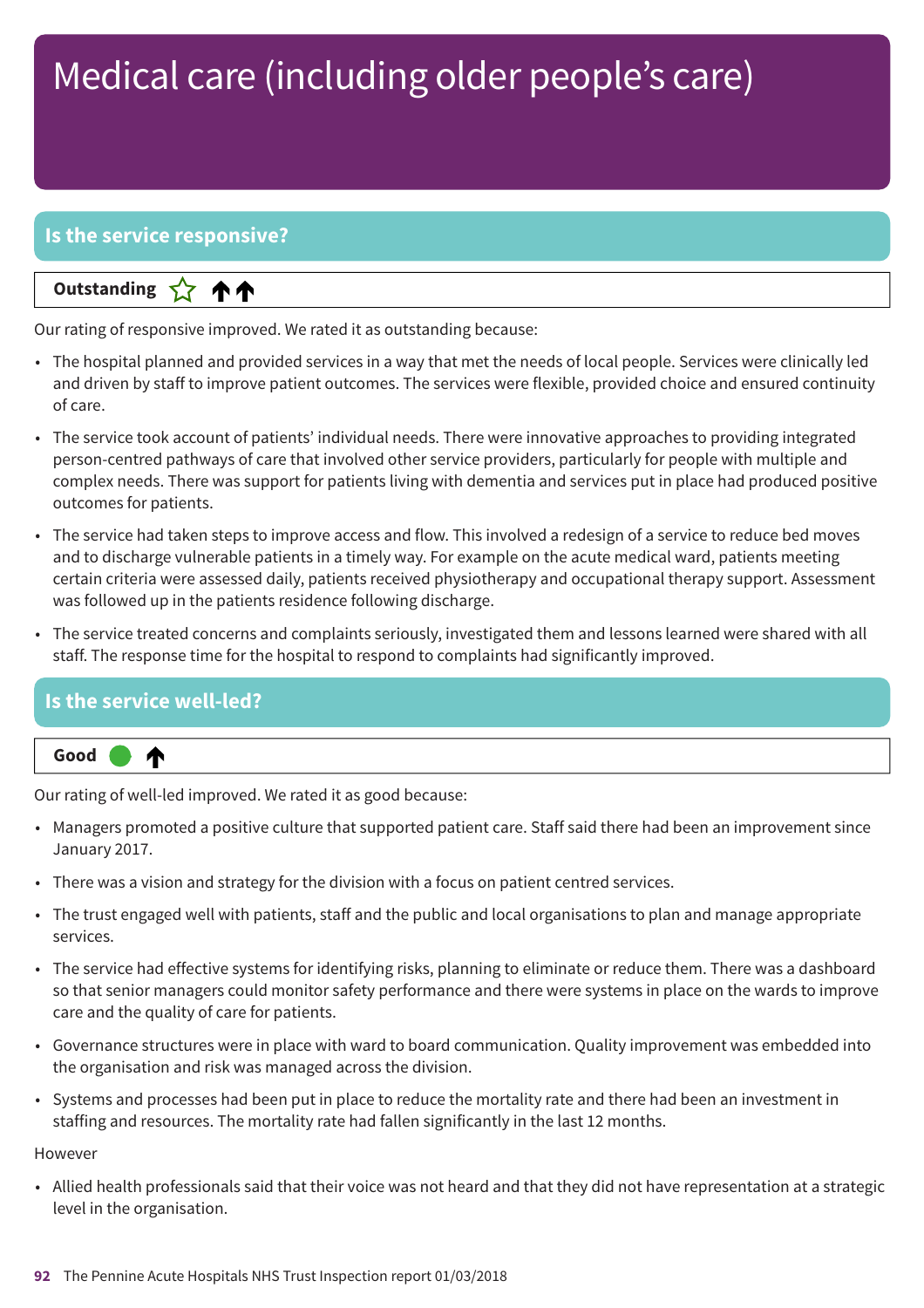### **Outstanding practice**

We found areas of outstanding practice. See the outstanding practice section above.

### Areas for improvement

We found areas for improvement in this service. See the areas for improvement section above.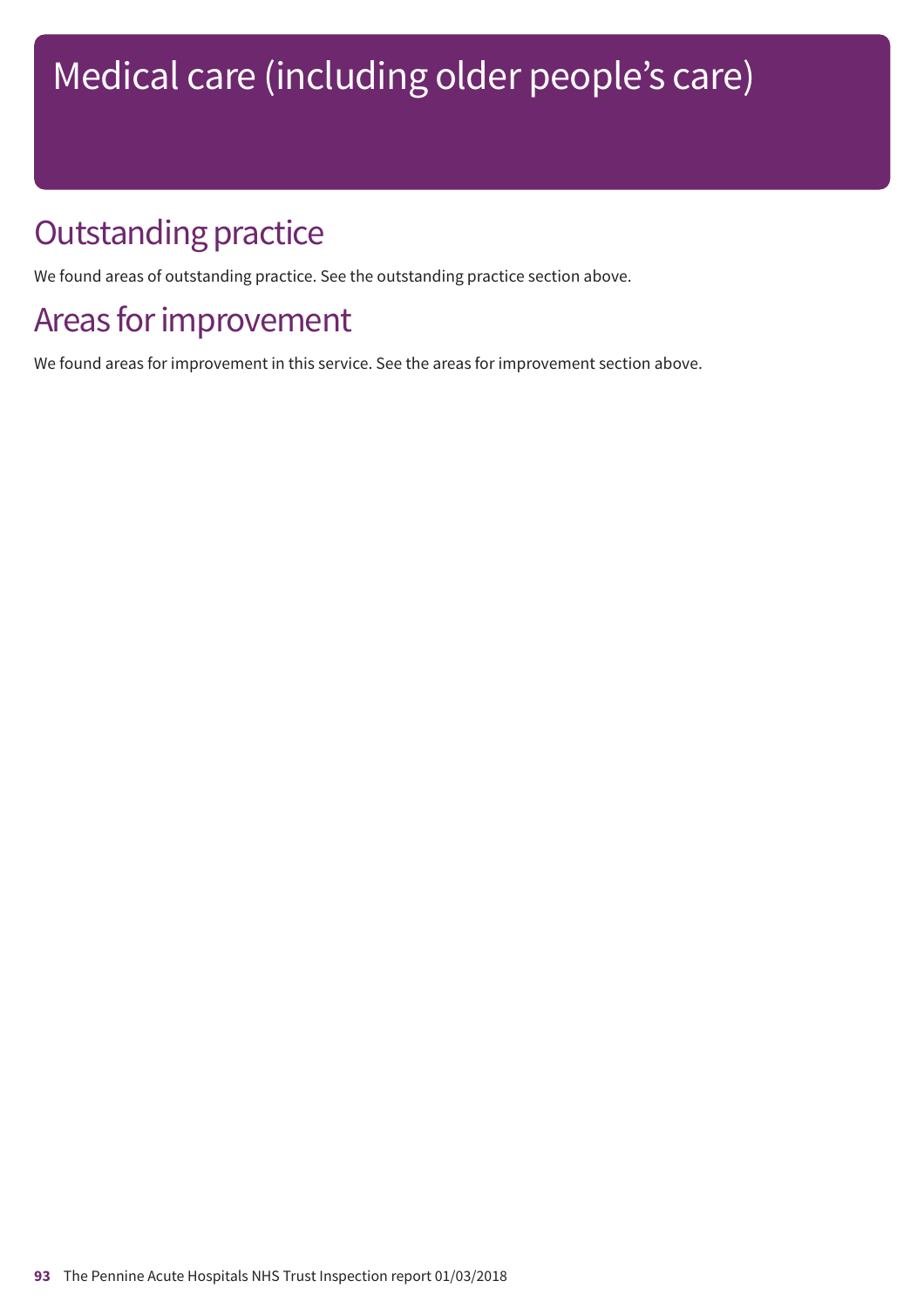

### Key facts and figures

Fairfield General Hospital provides 24 hour surgery services for people that reside in and around the north east of Greater Manchester, North Manchester and parts of East Lancashire.

Between July 2016 and June 2017, there were 5,744 day case surgical admissions, 1,633 elective surgery admissions and 880 non-elective surgery admissions at this hospital. Fairfield General Hospital has 64 surgical beds; 23 day case, 28 elective orthopaedic and 13 Ear, Nose and Throat beds. All wards treat both men and women.

We visited the day surgery and admissions unit, ward 12, the elective orthopaedic surgery ward 9, the ear nose and throat ward 14 and theatres.

We plan our inspections based on everything we know about services including whether they appear to be getting better or worse.

We inspected the hospital as part of an unannounced (staff did not know we were coming) inspection between 30 October and 1 November 2017. As part of the inspection we reviewed information provided by the trust about staffing, training and monitoring of performance.

We reviewed two patient records and other documentation relating to checks carried out in theatre. We spoke with 10 patients and 14 members of staff including doctors, nurses, allied health care professionals and senior managers.

### **Summary of this service**

Our rating of this service improved. We rated it as good because:

- The service had a good record of reporting patient safety incidents.
- The trust's 'open and honest' boards displayed information about staff and safety issues for patients and visitors.
- All areas we visited were visibly clean and free from clutter.
- Medicines were managed well and patient records were securely stored and completed appropriately.
- Staff understood how to manage any safeguarding concerns and this was part of mandatory training requirements that were monitored by managers weekly.
- The trust had recruited both nursing and medical staff and staffing was identified on department risk registers. Staffing was monitored daily and any shortfalls were supplemented with bank and agency staff to ensure sufficient numbers of suitably qualified staff.
- There was a site-specific major incident plan and staff were familiar with this.
- Ward managers were supportive of staff and proud of services provided.
- The trust values were displayed in public areas and there was a strategy in place that included action plans to improve services. There was a positive culture where managers valued staff.
- Risk registers were in place across the surgical departments with control measures in place. The trust collected data to monitor and drive improvement.

#### **HOWAVAR**

**94** The Pennine Acute Hospitals NHS Trust Inspection report 01/03/2018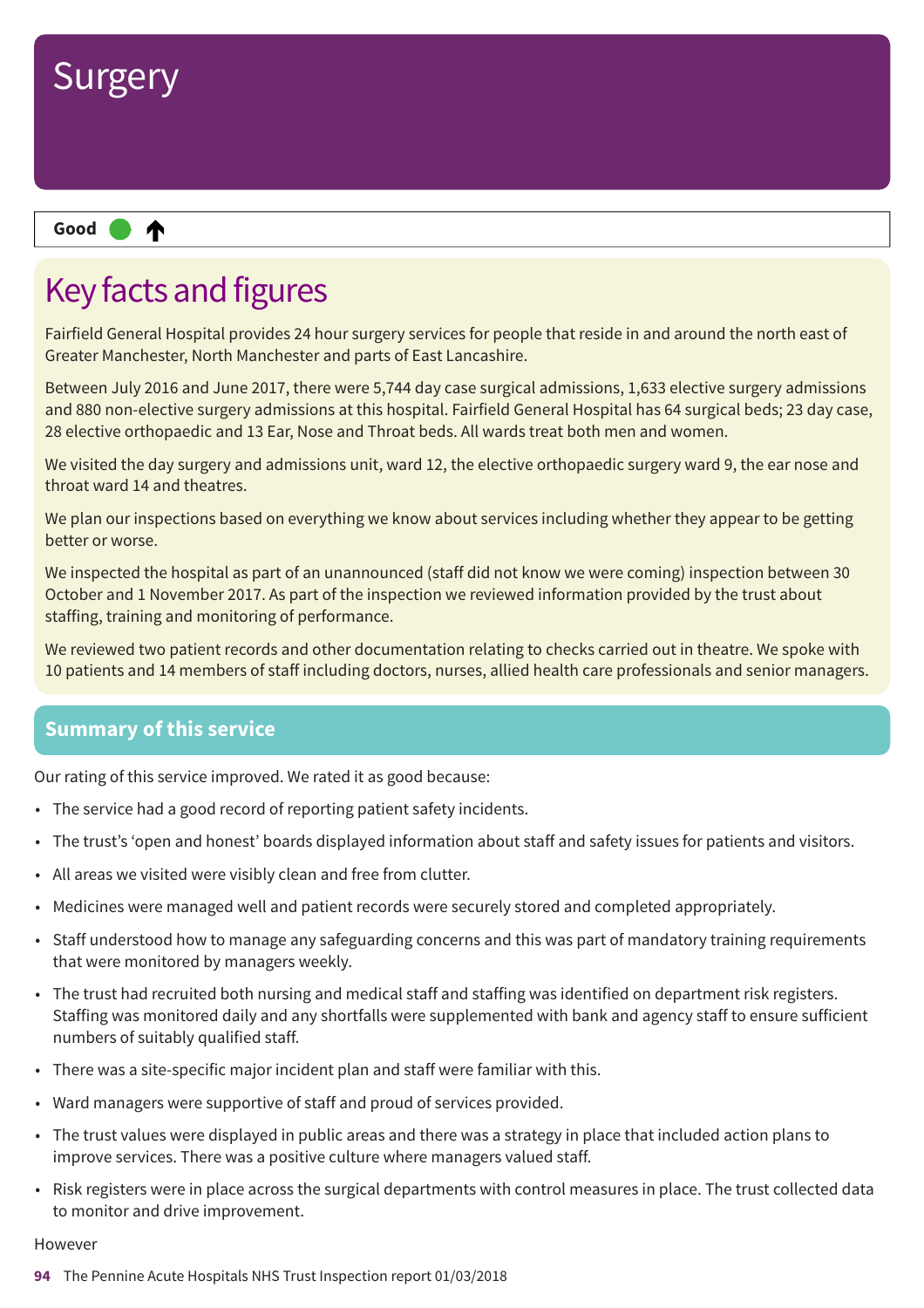# **Surgery**

- National guidance recommends that staff in theatre receive training in advanced life support training. However; training provided was for basic life support only.
- The theatre environment was not fit for purpose and it was not clear when proposed refurbishment would take place.
- Patient information boards displayed patient details visible to others.
- Senior managers acknowledged that waiting times for certain specialities was a challenge with operations being cancelled for non-clinical reasons.
- We found that the service did not investigate complaints in a timely manner, although managers recognised this.
- The surgical safety checklist compliance figures had been supplied but we observed some gaps in the process.

### **Is the service safe?**



Our rating of safe improved. We rated it as good because:

- The service had a good record of reporting patient safety incidents.
- The service used safety monitoring results well. Staff collected safety information and shared it with staff, patients and visitors. The service used information to improve the service.
- The service controlled infection risk well**.** Staff kept themselves, equipment and the premises clean. They used control measures to prevent the spread of infection.
- The service prescribed, gave, recorded and stored medicines well. Patients received the right medication at the right dose at the right time.
- Staff kept appropriate records of patients' care and treatment**.** Records were clear, up-to-date and available to all staff providing care.
- Staff understood how to protect patients from abuse and the service worked well with other agencies to do so. Staff had training on how to recognise and report abuse and they knew how to apply it.
- The service provided mandatory training in key skills to all staff and made sure everyone completed it.
- The service had enough staff with the right qualifications, skills, training and experience to keep people safe from avoidable harm and abuse and to provide the right care and treatment.
- The service planned for emergencies and staff understood their roles if one should happen.

#### However:

- The surgical safety checklist compliance figures had been supplied but we observed some gaps in the process.
- Not all staff in theatre had received advanced life support training as recommended in national guidance.
- At the time of the inspection the theatre environment was not fit for purpose and it was not clear when proposed refurbishment would take place.
- The service did not always securely store cleaning fluids.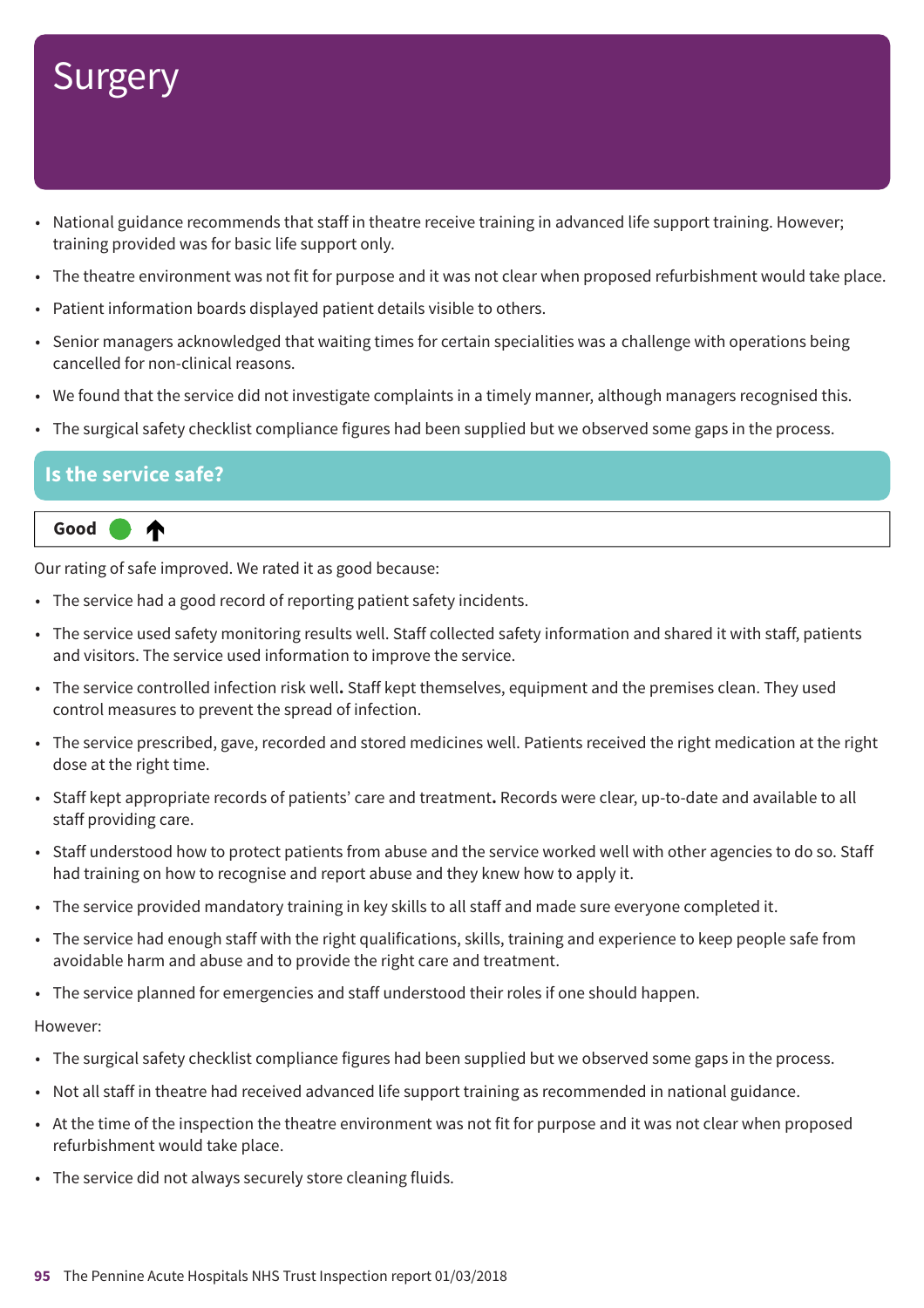### **Surgery**

### **Is the service effective?**

#### **Up one rating Good –––** ⋔

Our rating of effective improved. We rated it as good because:

- The care and treatment on the wards was based on national guidance and evidence of its effectiveness. Managers checked to make sure staff followed guidance.
- Staff recorded patient pain scores and managed pain well.
- Staff gave patients enough food and drink to meet their needs and improve their health. They used special feeding and hydration techniques when necessary. The service made adjustments for patients' religious, cultural and other preferences.
- Data provided by the trust showed readmission following elective orthopaedic procedures were either much better or as expected compared to other organisations.
- The service monitored the effectiveness of care and treatment and used the findings to improve them. They compared local results with those of other services to learn from them.
- The service made sure staff were competent for their roles. Managers appraised staff's work performance.
- Staff worked together as a team to benefit patients. Doctors, nurses and other healthcare professionals supported each other to provide good care.
- Staff had access to up-to-date, accurate and comprehensive information on patients' care and treatment. All staff had access to an electronic records system that they could all update.
- Staff understood their roles and responsibilities under the Mental Health Act 1983 and the Mental Capacity Act 2005. They knew how to support patients experiencing mental ill health and those who lacked the capacity to make decisions about their care.

#### However

- Staff told us that electronic systems were not always reliable, which meant delays in accessing results from diagnostic tests, such as blood tests, could delay patient treatment.
- Written consent prior to surgery was generally obtained on the day of surgery rather than at preoperative clinic. This was not in line with best practice with a cooling off period from initial consent to day of operation.

#### **Is the service caring?**



Our rating of caring stayed the same. We rated it as good because:

- Staff cared for patients with compassion. Feedback from patients confirmed that staff treated them well and with kindness.
- Staff provided emotional support to patients to minimise their distress.
- We observed staff interacting positively with patients and those close to them throughout the wards. Staff spoke to patients sensitively and appropriately dependent on individual need.
- **96** The Pennine Acute Hospitals NHS Trust Inspection report 01/03/2018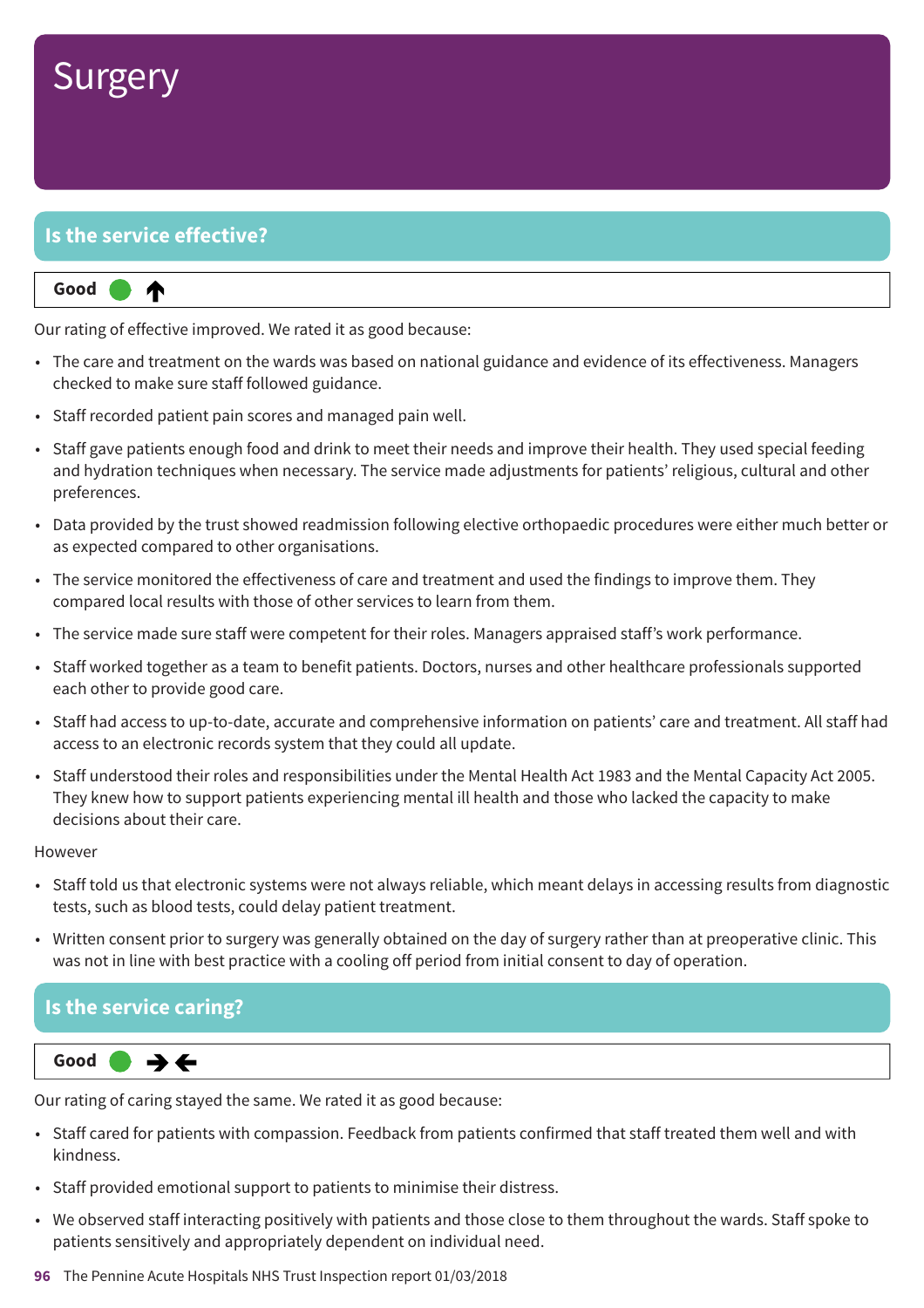# **Surgery**

- Staff treated patient's, and those close to them, with respect and dignity. They were aware of patients care needs and communicated in an appropriate and professional manner.
- Staff involved patients and those close to them in decisions about their care and treatment.

### **Is the service responsive?**



Our rating of responsive stayed the same. We rated it as good because:

- People could access surgical services when they needed it. Waiting times for treatment and arrangements to admit treat and discharge patients were mostly in line with the England average.
- The average length of stay for all non-elective patients at Fairfield General Hospital was lower (better) than the England average.
- The service took account of patients' individual needs. There were good systems in place to meet the needs of patients whose circumstances made them vulnerable.

However:

- A number of operations were cancelled for non-clinical reasons such as the lists overrunning or patients not attending preoperative assessment clinic.
- The service did not always investigate complaints in a timely way.

### **Is the service well-led?**  $\rightarrow \leftarrow$ **Same–––rating Good –––**

Our rating of well-led stayed the same. We rated it as good because:

- The trust had managers at all levels with the right skills and abilities to run a service providing high-quality sustainable care.
- The trust had a vision for what it wanted to achieve and workable plans to turn it into action developed with involvement from staff, patients, and key groups representing the local community.
- Managers across the trust promoted a positive culture that supported and valued staff, creating a sense of common purpose based on shared values.
- The trust had effective systems for identifying risks, planning to eliminate or reduce them, and coping with both the expected and unexpected.
- The trust collected, analysed, managed and used information well to support all its activities, using secure electronic systems with security safeguards.
- The trust engaged well with patients, staff, the public and local organisations to plan and manage appropriate services, and collaborated with partner organisations effectively.
- The trust was committed to improving services by learning from when things go well and when they go wrong, promoting training and innovation.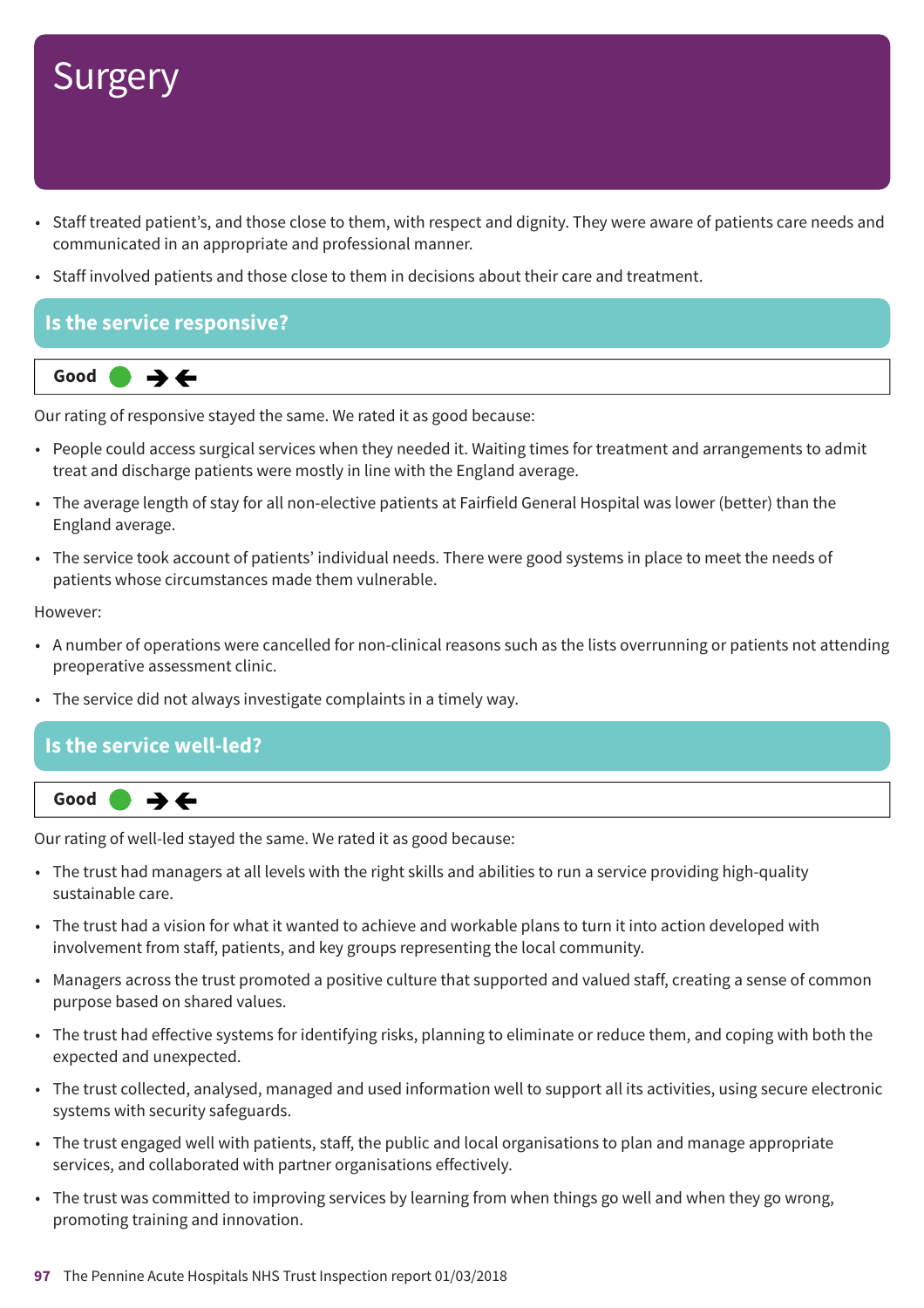### Areas for improvement

We found areas for improvement in this service. See the areas for improvement section above.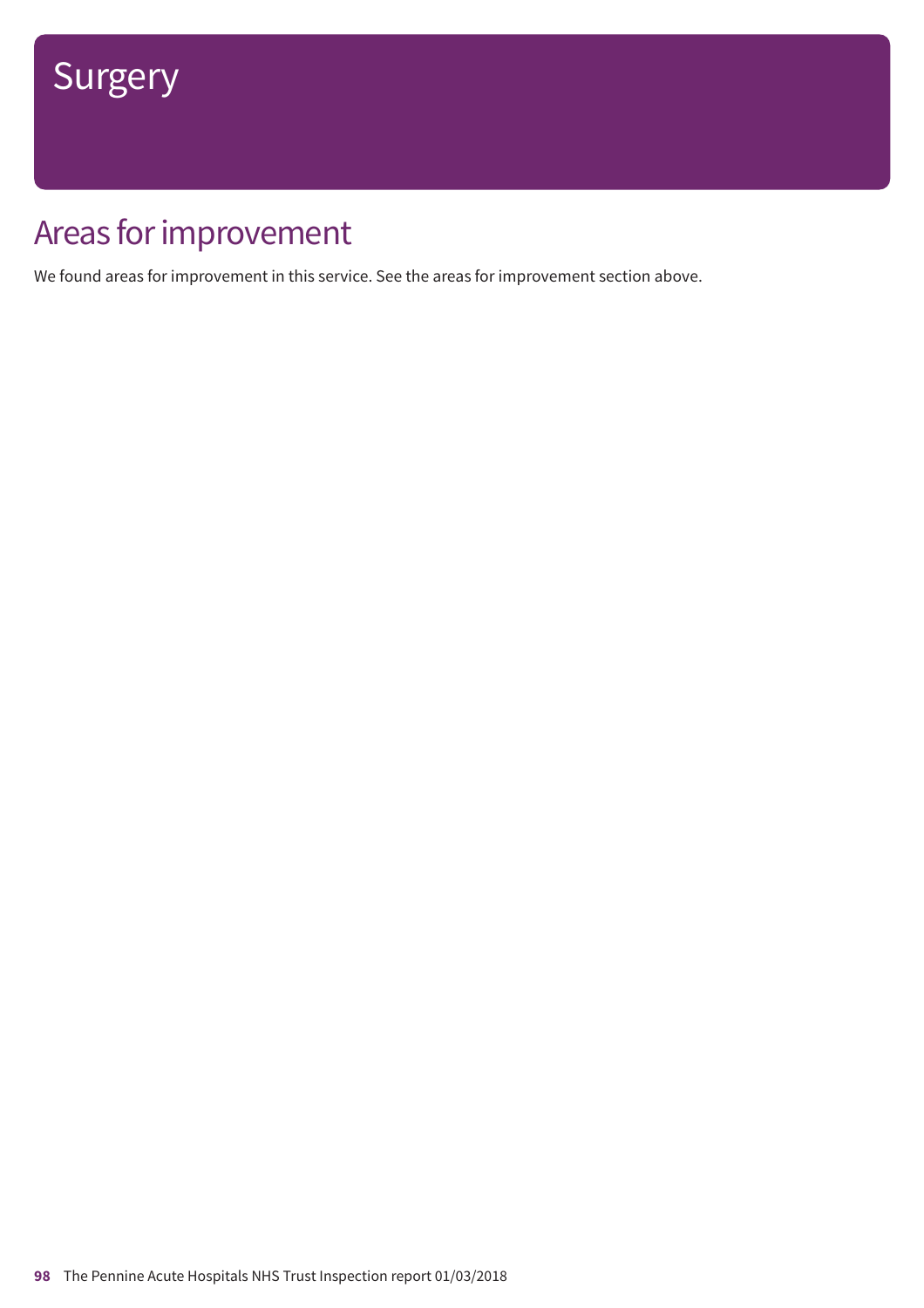# Requirement notices

### Action we have told the provider to take

The table below shows the legal requirements that the service provider was not meeting. The provider must send CQC a report that says what action it is going to take to meet these requirements.

For more information on things the provider must improve, see the Areas for improvement section above.

**Please note:** Regulatory action relating to primary medical services and adult social care services we inspected appears in the separate reports on individual services (available on our website www.cqc.org.uk)

**This guidance** (see goo.gl/Y1dLhz) describes how providers and managers can meet the regulations. These include the fundamental standards – the standards below which care must never fall.

| Regulated activity |  |
|--------------------|--|
|--------------------|--|

### Regulation

Treatment of disease, disorder or injury Regulation 9 HSCA (RA) Regulations 2014 Person-centred care

| <b>Regulated activity</b>                | Regulation                                                          |
|------------------------------------------|---------------------------------------------------------------------|
| Treatment of disease, disorder or injury | Regulation 11 HSCA (RA) Regulations 2014 Need for<br>consent        |
| Regulated activity                       | <b>Regulation</b>                                                   |
| Treatment of disease, disorder or injury | Regulation 12 HSCA (RA) Regulations 2014 Safe care and<br>treatment |
|                                          |                                                                     |
| Regulated activity                       | Regulation                                                          |
| Treatment of disease, disorder or injury | Regulation 17 HSCA (RA) Regulations 2014 Good<br>governance         |
|                                          |                                                                     |
| Regulated activity                       | Regulation                                                          |

Treatment of disease, disorder or injury Regulation 18 HSCA (RA) Regulations 2014 Staffing